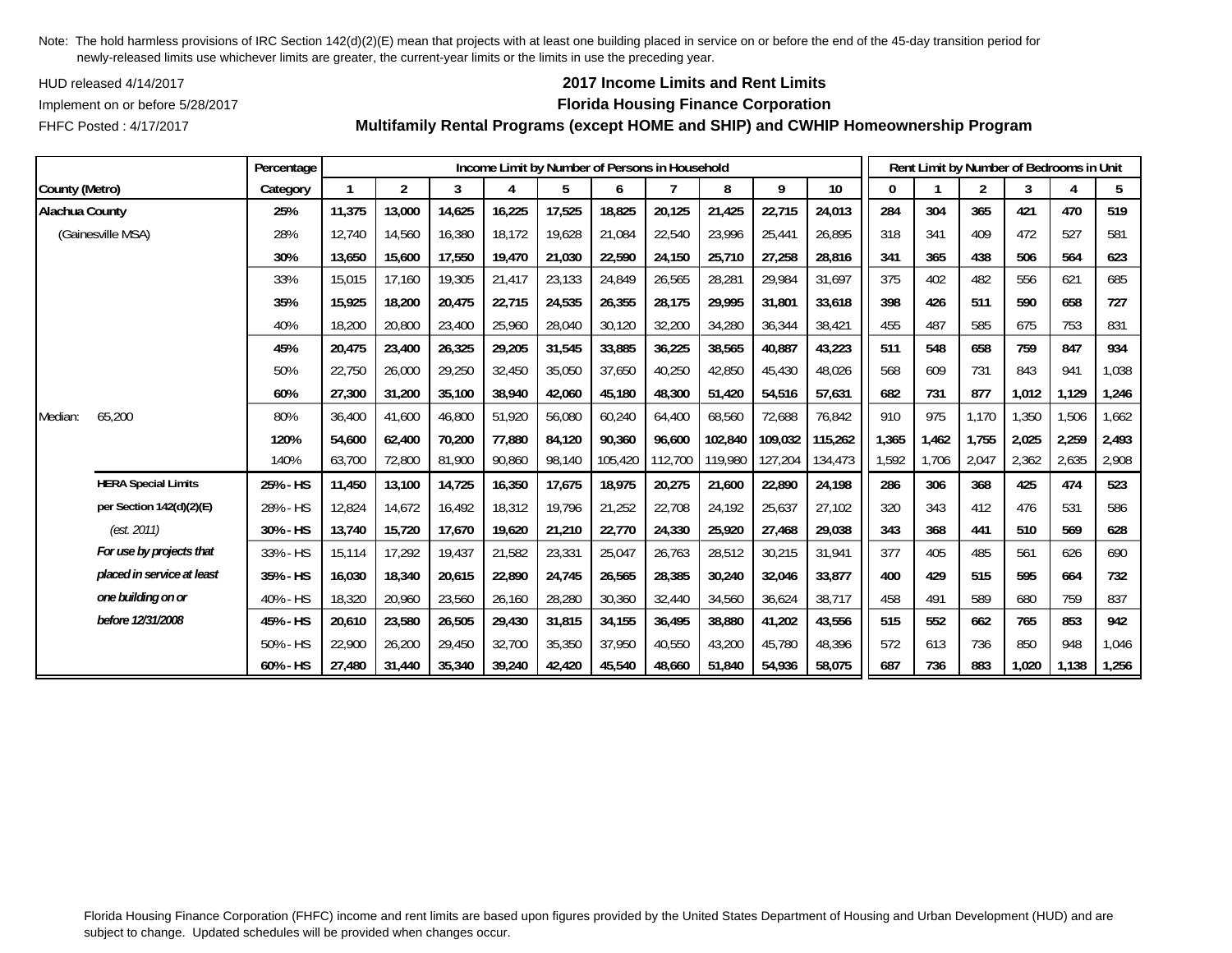HUD released 4/14/2017

FHFC Posted : 4/17/2017

## **2017 Income Limits and Rent Limits**

### Implement on or before 5/28/2017 **Florida Housing Finance Corporation**

**Multifamily Rental Programs (except HOME and SHIP) and CWHIP Homeownership Program**

|                     |                            | Percentage |        |                |        |        |        |        | Income Limit by Number of Persons in Household |         |         |         |              | Rent Limit by Number of Bedrooms in Unit |                |       |       |       |
|---------------------|----------------------------|------------|--------|----------------|--------|--------|--------|--------|------------------------------------------------|---------|---------|---------|--------------|------------------------------------------|----------------|-------|-------|-------|
| County (Metro)      |                            | Category   |        | $\overline{2}$ | 3      |        | 5      | 6      |                                                | 8       | 9       | 10      | $\mathbf{0}$ |                                          | $\overline{2}$ | 3     |       | 5     |
| <b>Baker County</b> |                            | 25%        | 10,350 | 11,825         | 13,300 | 14,775 | 15,975 | 17,150 | 18,325                                         | 19,525  | 20,685  | 21,867  | 258          | 277                                      | 332            | 384   | 428   | 473   |
|                     | (Baker County HMFA;        | 28%        | 11,592 | 13,244         | 14,896 | 16,548 | 17,892 | 19,208 | 20,524                                         | 21,868  | 23,167  | 24,491  | 289          | 310                                      | 372            | 430   | 480   | 529   |
|                     | Jacksonville MSA)          | 30%        | 12,420 | 14,190         | 15,960 | 17,730 | 19,170 | 20,580 | 21,990                                         | 23,430  | 24,822  | 26,240  | 310          | 332                                      | 399            | 461   | 514   | 567   |
|                     |                            | 33%        | 13,662 | 15,609         | 17,556 | 19,503 | 21,087 | 22,638 | 24,189                                         | 25,773  | 27,304  | 28,864  | 341          | 365                                      | 438            | 507   | 565   | 624   |
|                     |                            | 35%        | 14,490 | 16,555         | 18,620 | 20,685 | 22,365 | 24,010 | 25,655                                         | 27,335  | 28,959  | 30,614  | 362          | 388                                      | 465            | 538   | 600   | 662   |
|                     |                            | 40%        | 16,560 | 18,920         | 21,280 | 23,640 | 25,560 | 27,440 | 29,320                                         | 31,240  | 33,096  | 34,987  | 414          | 443                                      | 532            | 615   | 686   | 757   |
|                     |                            | 45%        | 18,630 | 21,285         | 23,940 | 26,595 | 28,755 | 30,870 | 32,985                                         | 35,145  | 37,233  | 39,361  | 465          | 498                                      | 598            | 691   | 771   | 851   |
|                     |                            | 50%        | 20,700 | 23,650         | 26,600 | 29,550 | 31,950 | 34,300 | 36,650                                         | 39,050  | 41,370  | 43,734  | 517          | 554                                      | 665            | 768   | 857   | 946   |
|                     |                            | 60%        | 24,840 | 28,380         | 31,920 | 35,460 | 38,340 | 41,160 | 43.980                                         | 46,860  | 49,644  | 52,481  | 621          | 665                                      | 798            | 922   | 1,029 | 1,135 |
| Median:             | 59,100                     | 80%        | 33,120 | 37,840         | 42,560 | 47,280 | 51,120 | 54,880 | 58,640                                         | 62,480  | 66,192  | 69,974  | 828          | 887                                      | 1,064          | 1,230 | 1,372 | 1,514 |
|                     |                            | 120%       | 49,680 | 56,760         | 63,840 | 70,920 | 76,680 | 82,320 | 87,960                                         | 93,720  | 99,288  | 104,962 | 1,242        | 1,330                                    | 1,596          | 1,845 | 2,058 | 2,271 |
|                     |                            | 140%       | 57,960 | 66,220         | 74,480 | 82,740 | 89,460 | 96,040 | 102,620                                        | 109,340 | 115,836 | 122,455 | 1,449        | 1,552                                    | 1,862          | 2,152 | 2,401 | 2,649 |
|                     | <b>HERA Special Limits</b> | 25% - HS   | 10,575 | 12,100         | 13,600 | 15,100 | 16,325 | 17,525 | 18,725                                         | 19,950  | 21,140  | 22,348  | 264          | 283                                      | 340            | 392   | 438   | 483   |
|                     | per Section 142(d)(2)(E)   | 28% - HS   | 11,844 | 13,552         | 15,232 | 16,912 | 18,284 | 19,628 | 20,972                                         | 22,344  | 23,677  | 25,030  | 296          | 317                                      | 380            | 439   | 490   | 541   |
|                     | (est. 2017)                | 30% - HS   | 12,690 | 14,520         | 16,320 | 18,120 | 19,590 | 21,030 | 22,470                                         | 23,940  | 25,368  | 26,818  | 317          | 340                                      | 408            | 471   | 525   | 580   |
|                     | For use by projects that   | 33% - HS   | 13,959 | 15,972         | 17,952 | 19,932 | 21,549 | 23,133 | 24,717                                         | 26,334  | 27,905  | 29,499  | 348          | 374                                      | 448            | 518   | 578   | 638   |
|                     | placed in service at least | 35% - HS   | 14,805 | 16,940         | 19,040 | 21,140 | 22,855 | 24,535 | 26,215                                         | 27,930  | 29,596  | 31,287  | 370          | 396                                      | 476            | 549   | 613   | 676   |
|                     | one building on or         | 40% - HS   | 16,920 | 19,360         | 21,760 | 24,160 | 26,120 | 28,040 | 29,960                                         | 31,920  | 33,824  | 35,757  | 423          | 453                                      | 544            | 628   | 701   | 773   |
|                     | before 12/31/2008          | 45% - HS   | 19,035 | 21,780         | 24,480 | 27,180 | 29,385 | 31,545 | 33,705                                         | 35,910  | 38,052  | 40,226  | 475          | 510                                      | 612            | 707   | 788   | 870   |
|                     |                            | 50% - HS   | 21,150 | 24,200         | 27,200 | 30,200 | 32,650 | 35,050 | 37,450                                         | 39.900  | 42,280  | 44,696  | 528          | 566                                      | 680            | 785   | 876   | 966   |
|                     |                            | 60% - HS   | 25,380 | 29,040         | 32,640 | 36,240 | 39,180 | 42,060 | 44,940                                         | 47,880  | 50,736  | 53,635  | 634          | 680                                      | 816            | 942   | 1,051 | 1,160 |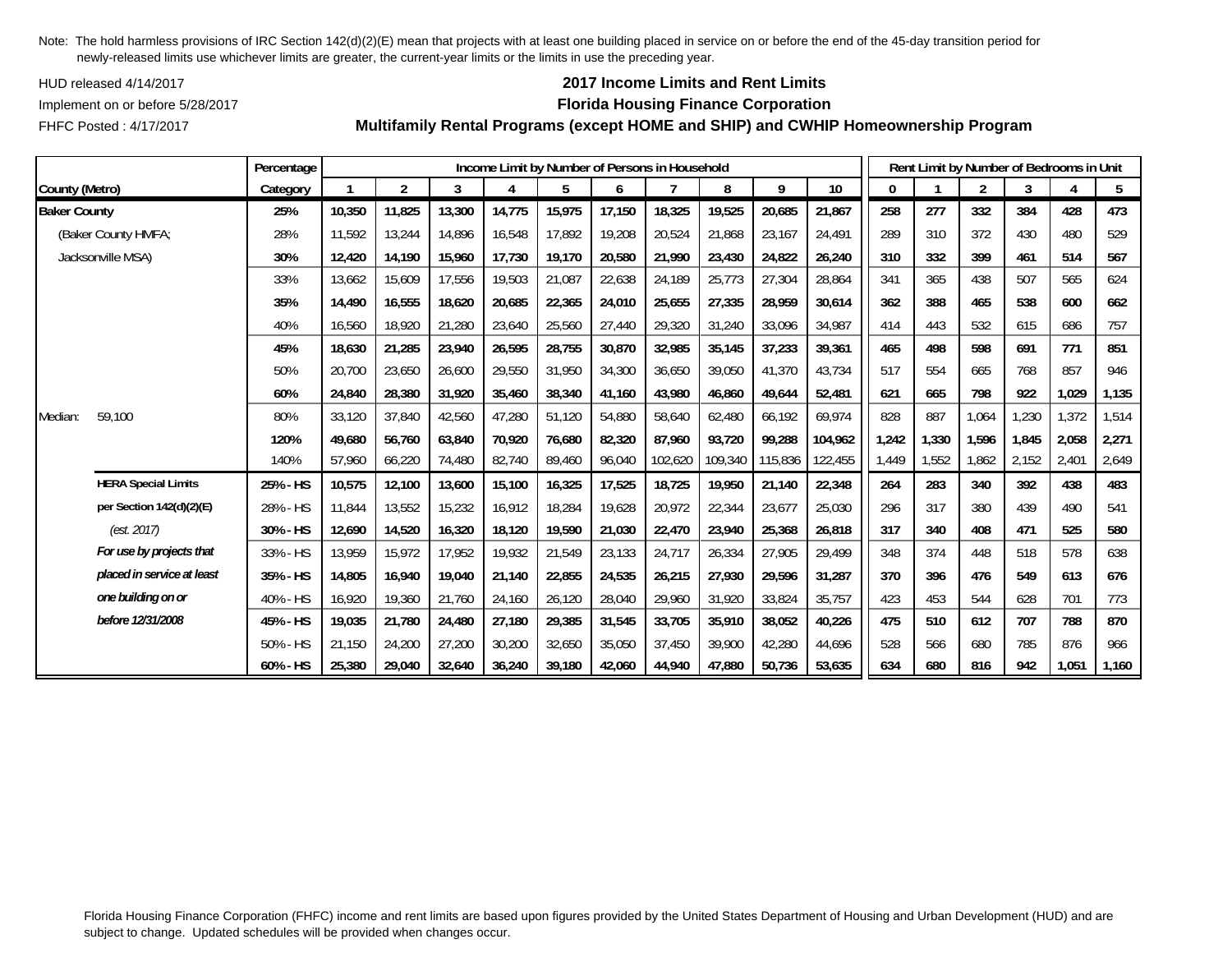HUD released 4/14/2017

FHFC Posted : 4/17/2017

## **2017 Income Limits and Rent Limits**

### Implement on or before 5/28/2017 **Florida Housing Finance Corporation**

**Multifamily Rental Programs (except HOME and SHIP) and CWHIP Homeownership Program**

|                   |                            | Percentage |        |                |        | Income Limit by Number of Persons in Household |        |        |        |         |         |         |       |       | Rent Limit by Number of Bedrooms in Unit |       |       |       |
|-------------------|----------------------------|------------|--------|----------------|--------|------------------------------------------------|--------|--------|--------|---------|---------|---------|-------|-------|------------------------------------------|-------|-------|-------|
| County (Metro)    |                            | Category   |        | $\overline{2}$ | 3      | 4                                              | 5      | 6      |        | 8       | 9       | 10      | 0     |       | $\overline{2}$                           | 3     |       | 5     |
| <b>Bay County</b> |                            | 25%        | 9,925  | 11,350         | 12,775 | 14,175                                         | 15,325 | 16,450 | 17,600 | 18,725  | 19,845  | 20,979  | 248   | 265   | 319                                      | 368   | 411   | 454   |
|                   | (Panama City-Lynn Haven-   | 28%        | 11,116 | 12,712         | 14,308 | 15,876                                         | 17,164 | 18,424 | 19,712 | 20,972  | 22,226  | 23,496  | 277   | 297   | 357                                      | 413   | 460   | 508   |
|                   | Panama City Beach MSA)     | 30%        | 11,910 | 13,620         | 15,330 | 17,010                                         | 18,390 | 19,740 | 21,120 | 22,470  | 23,814  | 25,175  | 297   | 319   | 383                                      | 442   | 493   | 544   |
|                   |                            | 33%        | 13,101 | 14,982         | 16,863 | 18,711                                         | 20,229 | 21,714 | 23,232 | 24,717  | 26,195  | 27,692  | 327   | 351   | 421                                      | 486   | 542   | 599   |
|                   |                            | 35%        | 13,895 | 15,890         | 17,885 | 19,845                                         | 21,455 | 23,030 | 24,640 | 26,215  | 27,783  | 29,371  | 347   | 372   | 447                                      | 516   | 575   | 635   |
|                   |                            | 40%        | 15,880 | 18,160         | 20,440 | 22,680                                         | 24,520 | 26,320 | 28,160 | 29,960  | 31,752  | 33,566  | 397   | 425   | 511                                      | 590   | 658   | 726   |
|                   |                            | 45%        | 17,865 | 20,430         | 22,995 | 25,515                                         | 27,585 | 29,610 | 31,680 | 33,705  | 35,721  | 37,762  | 446   | 478   | 574                                      | 663   | 740   | 817   |
|                   |                            | 50%        | 19,850 | 22,700         | 25,550 | 28,350                                         | 30,650 | 32,900 | 35,200 | 37,450  | 39,690  | 41.958  | 496   | 531   | 638                                      | 737   | 822   | 908   |
|                   |                            | 60%        | 23,820 | 27,240         | 30,660 | 34,020                                         | 36,780 | 39,480 | 42,240 | 44,940  | 47,628  | 50,350  | 595   | 638   | 766                                      | 885   | 987   | 1,089 |
| Median:           | 56,700                     | 80%        | 31,760 | 36,320         | 40,880 | 45,360                                         | 49,040 | 52,640 | 56,320 | 59,920  | 63,504  | 67,133  | 794   | 851   | 1,022                                    | 1,180 | 1,316 | 1,453 |
|                   |                            | 120%       | 47,640 | 54,480         | 61,320 | 68,040                                         | 73,560 | 78,960 | 84,480 | 89,880  | 95,256  | 100,699 | 1,191 | 1,276 | 1,533                                    | 1.770 | 1,974 | 2,179 |
|                   |                            | 140%       | 55,580 | 63,560         | 71,540 | 79,380                                         | 85,820 | 92,120 | 98,560 | 104,860 | 111,132 | 117,482 | 1,389 | 1,489 | 1,788                                    | 2,065 | 2,303 | 2,542 |
|                   | <b>HERA Special Limits</b> | 25% - HS   | 10,425 | 11,900         | 13,400 | 14,875                                         | 16,075 | 17,275 | 18,450 | 19,650  | 20,825  | 22,015  | 260   | 279   | 335                                      | 386   | 431   | 476   |
|                   | per Section 142(d)(2)(E)   | 28% - HS   | 11,676 | 13,328         | 15,008 | 16,660                                         | 18,004 | 19,348 | 20,664 | 22,008  | 23,324  | 24,657  | 291   | 312   | 375                                      | 433   | 483   | 533   |
|                   | (est. 2015)                | 30% - HS   | 12,510 | 14,280         | 16,080 | 17,850                                         | 19,290 | 20,730 | 22,140 | 23,580  | 24,990  | 26,418  | 312   | 334   | 402                                      | 464   | 518   | 571   |
|                   | For use by projects that   | 33% - HS   | 13,761 | 15,708         | 17,688 | 19,635                                         | 21,219 | 22,803 | 24,354 | 25,938  | 27,489  | 29,060  | 344   | 368   | 442                                      | 510   | 570   | 628   |
|                   | placed in service at least | 35% - HS   | 14,595 | 16,660         | 18,760 | 20,825                                         | 22,505 | 24,185 | 25,830 | 27,510  | 29,155  | 30,821  | 364   | 390   | 469                                      | 541   | 604   | 666   |
|                   | one building on or         | 40% - HS   | 16,680 | 19,040         | 21,440 | 23,800                                         | 25,720 | 27,640 | 29,520 | 31,440  | 33,320  | 35,224  | 417   | 446   | 536                                      | 619   | 691   | 762   |
|                   | before 12/31/2008          | 45% - HS   | 18,765 | 21,420         | 24,120 | 26,775                                         | 28,935 | 31,095 | 33,210 | 35,370  | 37,485  | 39,627  | 469   | 502   | 603                                      | 696   | 777   | 857   |
|                   |                            | 50% - HS   | 20,850 | 23,800         | 26,800 | 29,750                                         | 32,150 | 34,550 | 36,900 | 39,300  | 41,650  | 44,030  | 521   | 558   | 670                                      | 773   | 863   | 952   |
|                   |                            | 60% - HS   | 25,020 | 28,560         | 32,160 | 35,700                                         | 38,580 | 41,460 | 44,280 | 47,160  | 49,980  | 52,836  | 625   | 669   | 804                                      | 928   | 1,036 | 1,143 |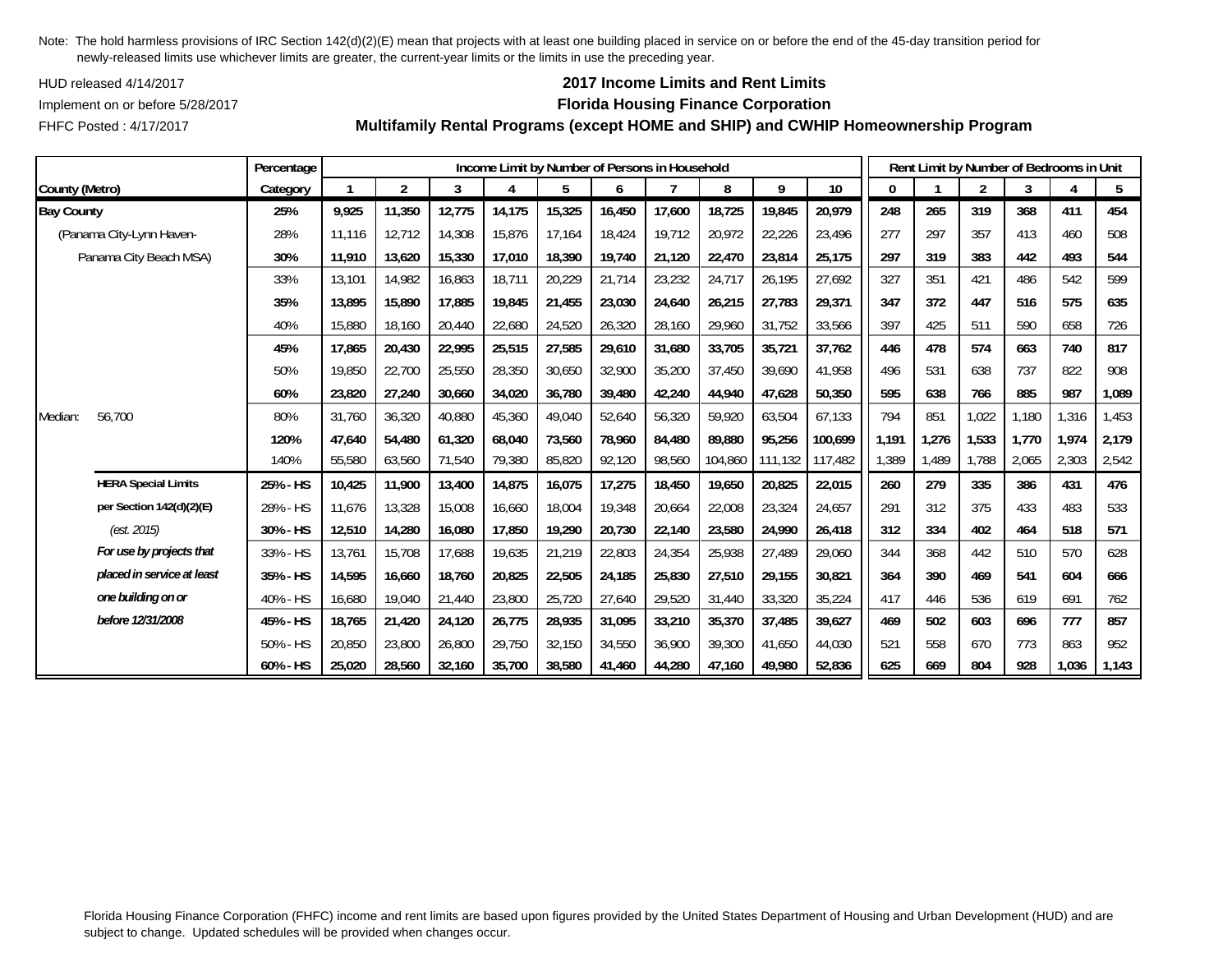HUD released 4/14/2017

## **2017 Income Limits and Rent Limits**

FHFC Posted : 4/17/2017

## Implement on or before 5/28/2017 **Florida Housing Finance Corporation**

|                        | Percentage |        |        |        |        | Income Limit by Number of Persons in Household |        |        |        |         |         |       |       | Rent Limit by Number of Bedrooms in Unit |       |       |       |
|------------------------|------------|--------|--------|--------|--------|------------------------------------------------|--------|--------|--------|---------|---------|-------|-------|------------------------------------------|-------|-------|-------|
| County (Metro)         | Category   |        |        |        |        |                                                |        |        |        |         | 10      |       |       |                                          |       |       |       |
| <b>Bradford County</b> | 25%        | 9,400  | 10,725 | 12,075 | 13,400 | 14,475                                         | 15,550 | 16,625 | 17,700 | 18,760  | 19,832  | 235   | 251   | 301                                      | 348   | 388   | 429   |
|                        | 28%        | 10,528 | 12,012 | 13,524 | 15,008 | 16,212                                         | 17.416 | 18,620 | 19,824 | 21,011  | 22,212  | 263   | 281   | 338                                      | 390   | 435   | 480   |
|                        | 30%        | 11,280 | 12,870 | 14,490 | 16.080 | 17,370                                         | 18,660 | 19,950 | 21,240 | 22,512  | 23,798  | 282   | 301   | 362                                      | 418   | 466   | 514   |
|                        | 33%        | 12,408 | 14,157 | 15,939 | 17,688 | 19,107                                         | 20,526 | 21,945 | 23,364 | 24,763  | 26,178  | 310   | 332   | 398                                      | 459   | 513   | 566   |
|                        | 35%        | 13,160 | 15,015 | 16,905 | 18,760 | 20,265                                         | 21,770 | 23,275 | 24,780 | 26,264  | 27,765  | 329   | 352   | 422                                      | 487   | 544   | 600   |
|                        | 40%        | 15,040 | 17,160 | 19,320 | 21,440 | 23,160                                         | 24,880 | 26,600 | 28,320 | 30,016  | 31,731  | 376   | 402   | 483                                      | 557   | 622   | 686   |
|                        | 45%        | 16,920 | 19,305 | 21,735 | 24,120 | 26,055                                         | 27,990 | 29,925 | 31,860 | 33,768  | 35,698  | 423   | 452   | 543                                      | 627   | 699   | 772   |
|                        | 50%        | 18,800 | 21,450 | 24,150 | 26,800 | 28,950                                         | 31,100 | 33,250 | 35,400 | 37,520  | 39,664  | 470   | 503   | 603                                      | 696   | 777   | 858   |
|                        | 60%        | 22,560 | 25,740 | 28,980 | 32,160 | 34,740                                         | 37,320 | 39,900 | 42,480 | 45,024  | 47,597  | 564   | 603   | 724                                      | 836   | 933   | 1,029 |
| 53,600<br>Median:      | 80%        | 30,080 | 34,320 | 38,640 | 42,880 | 46,320                                         | 49,760 | 53,200 | 56,640 | 60,032  | 63,462  | 752   | 805   | 966                                      | 1,115 | 1,244 | 1,373 |
|                        | 120%       | 45,120 | 51,480 | 57,960 | 64,320 | 69,480                                         | 74,640 | 79,800 | 84,960 | 90,048  | 95,194  | 1,128 | 1,207 | 1,449                                    | 1,672 | 1,866 | 2,059 |
|                        | 140%       | 52,640 | 60,060 | 67,620 | 75,040 | 81,060                                         | 87,080 | 93,100 | 99,120 | 105,056 | 111,059 | 1,316 | 1,408 | 1,690                                    | 1,951 | 2,177 | 2,402 |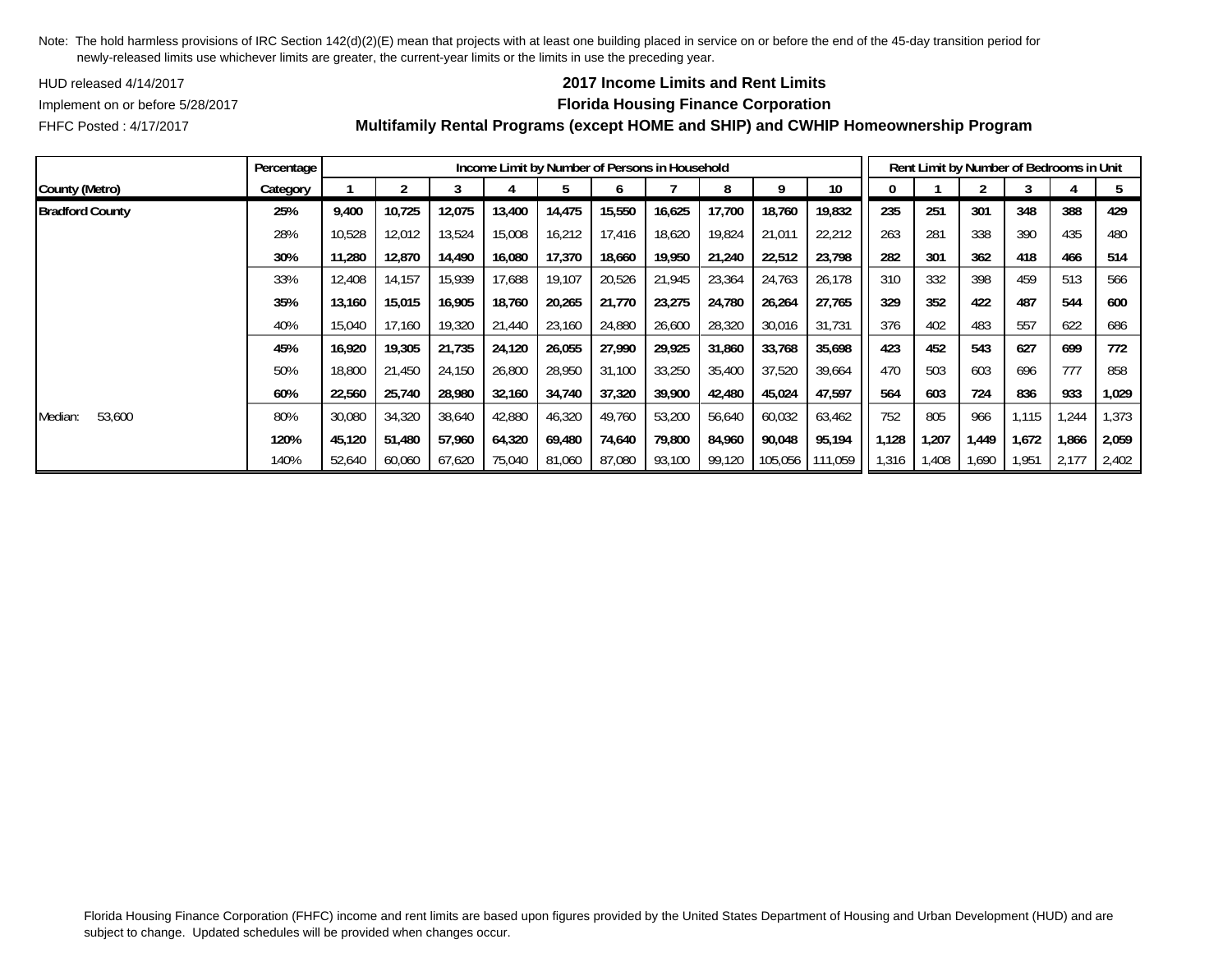HUD released 4/14/2017

FHFC Posted : 4/17/2017

## **2017 Income Limits and Rent Limits**

### Implement on or before 5/28/2017 **Florida Housing Finance Corporation**

**Multifamily Rental Programs (except HOME and SHIP) and CWHIP Homeownership Program**

|                       |                            | Percentage |        |                |        |        |        |         | Income Limit by Number of Persons in Household |         |         |         |       |       | Rent Limit by Number of Bedrooms in Unit |       |       |       |
|-----------------------|----------------------------|------------|--------|----------------|--------|--------|--------|---------|------------------------------------------------|---------|---------|---------|-------|-------|------------------------------------------|-------|-------|-------|
| County (Metro)        |                            | Category   |        | $\overline{2}$ | 3      | 4      | 5      | 6       |                                                | 8       | 9       | 10      | 0     |       | $\overline{2}$                           | 3     |       | 5     |
| <b>Brevard County</b> |                            | 25%        | 10,800 | 12,350         | 13,900 | 15,425 | 16,675 | 17,900  | 19,150                                         | 20,375  | 21,595  | 22,829  | 270   | 289   | 347                                      | 401   | 447   | 494   |
|                       | (Palm Bay-Melbourne-       | 28%        | 12,096 | 13,832         | 15,568 | 17,276 | 18,676 | 20,048  | 21,448                                         | 22,820  | 24,186  | 25,568  | 302   | 324   | 389                                      | 449   | 501   | 553   |
|                       | Titusville MSA)            | 30%        | 12,960 | 14,820         | 16,680 | 18,510 | 20,010 | 21,480  | 22,980                                         | 24,450  | 25,914  | 27,395  | 324   | 347   | 417                                      | 481   | 537   | 592   |
|                       |                            | 33%        | 14,256 | 16,302         | 18,348 | 20,361 | 22,011 | 23,628  | 25,278                                         | 26,895  | 28,505  | 30,134  | 356   | 381   | 458                                      | 529   | 590   | 652   |
|                       |                            | 35%        | 15,120 | 17,290         | 19,460 | 21,595 | 23,345 | 25,060  | 26,810                                         | 28,525  | 30,233  | 31,961  | 378   | 405   | 486                                      | 561   | 626   | 691   |
|                       |                            | 40%        | 17,280 | 19,760         | 22,240 | 24,680 | 26,680 | 28,640  | 30,640                                         | 32,600  | 34,552  | 36,526  | 432   | 463   | 556                                      | 642   | 716   | 790   |
|                       |                            | 45%        | 19,440 | 22,230         | 25,020 | 27,765 | 30,015 | 32,220  | 34,470                                         | 36,675  | 38,871  | 41,092  | 486   | 520   | 625                                      | 722   | 805   | 889   |
|                       |                            | 50%        | 21,600 | 24,700         | 27,800 | 30,850 | 33,350 | 35,800  | 38,300                                         | 40,750  | 43,190  | 45,658  | 540   | 578   | 695                                      | 802   | 895   | 988   |
|                       |                            | 60%        | 25,920 | 29,640         | 33,360 | 37,020 | 40,020 | 42,960  | 45,960                                         | 48,900  | 51,828  | 54,790  | 648   | 694   | 834                                      | 963   | 1,074 | 1,185 |
| Median:               | 61.700                     | 80%        | 34,560 | 39,520         | 44,480 | 49,360 | 53,360 | 57,280  | 61,280                                         | 65,200  | 69,104  | 73,053  | 864   | 926   | 1,112                                    | 1,284 | 1,432 | 1,581 |
|                       |                            | 120%       | 51,840 | 59,280         | 66,720 | 74,040 | 80,040 | 85.920  | 91.920                                         | 97,800  | 103,656 | 109,579 | 1,296 | 1,389 | 1,668                                    | 1.926 | 2,148 | 2,371 |
|                       |                            | 140%       | 60,480 | 69,160         | 77,840 | 86,380 | 93,380 | 100,240 | 107,240                                        | 114,100 | 120,932 | 127,842 | 1,512 | 1,620 | 1,946                                    | 2,247 | 2,506 | 2,766 |
|                       | <b>HERA Special Limits</b> | 25% - HS   | 11,025 | 12,600         | 14,175 | 15,725 | 17,000 | 18,250  | 19,500                                         | 20,775  | 22,015  | 23,273  | 275   | 295   | 354                                      | 409   | 456   | 503   |
|                       | per Section 142(d)(2)(E)   | 28% - HS   | 12,348 | 14,112         | 15,876 | 17,612 | 19,040 | 20,440  | 21,840                                         | 23,268  | 24,657  | 26,066  | 308   | 330   | 396                                      | 458   | 511   | 563   |
|                       | (est. 2011)                | 30% - HS   | 13,230 | 15,120         | 17,010 | 18,870 | 20,400 | 21,900  | 23,400                                         | 24,930  | 26,418  | 27,928  | 330   | 354   | 425                                      | 490   | 547   | 604   |
|                       | For use by projects that   | 33% - HS   | 14,553 | 16,632         | 18,711 | 20,757 | 22,440 | 24,090  | 25,740                                         | 27,423  | 29,060  | 30,720  | 363   | 389   | 467                                      | 539   | 602   | 664   |
|                       | placed in service at least | 35% - HS   | 15,435 | 17,640         | 19,845 | 22,015 | 23,800 | 25,550  | 27,300                                         | 29,085  | 30,821  | 32,582  | 385   | 413   | 496                                      | 572   | 638   | 704   |
|                       | one building on or         | 40% - HS   | 17,640 | 20,160         | 22,680 | 25,160 | 27,200 | 29,200  | 31,200                                         | 33,240  | 35,224  | 37,237  | 441   | 472   | 567                                      | 654   | 730   | 805   |
|                       | before 12/31/2008          | 45% - HS   | 19,845 | 22,680         | 25,515 | 28,305 | 30,600 | 32,850  | 35,100                                         | 37,395  | 39,627  | 41,891  | 496   | 531   | 637                                      | 736   | 821   | 906   |
|                       |                            | 50% - HS   | 22,050 | 25,200         | 28,350 | 31,450 | 34,000 | 36,500  | 39,000                                         | 41,550  | 44,030  | 46,546  | 551   | 590   | 708                                      | 818   | 912   | 1,006 |
|                       |                            | 60% - HS   | 26,460 | 30,240         | 34,020 | 37,740 | 40,800 | 43,800  | 46,800                                         | 49,860  | 52,836  | 55,855  | 661   | 708   | 850                                      | 981   | 1,095 | 1,208 |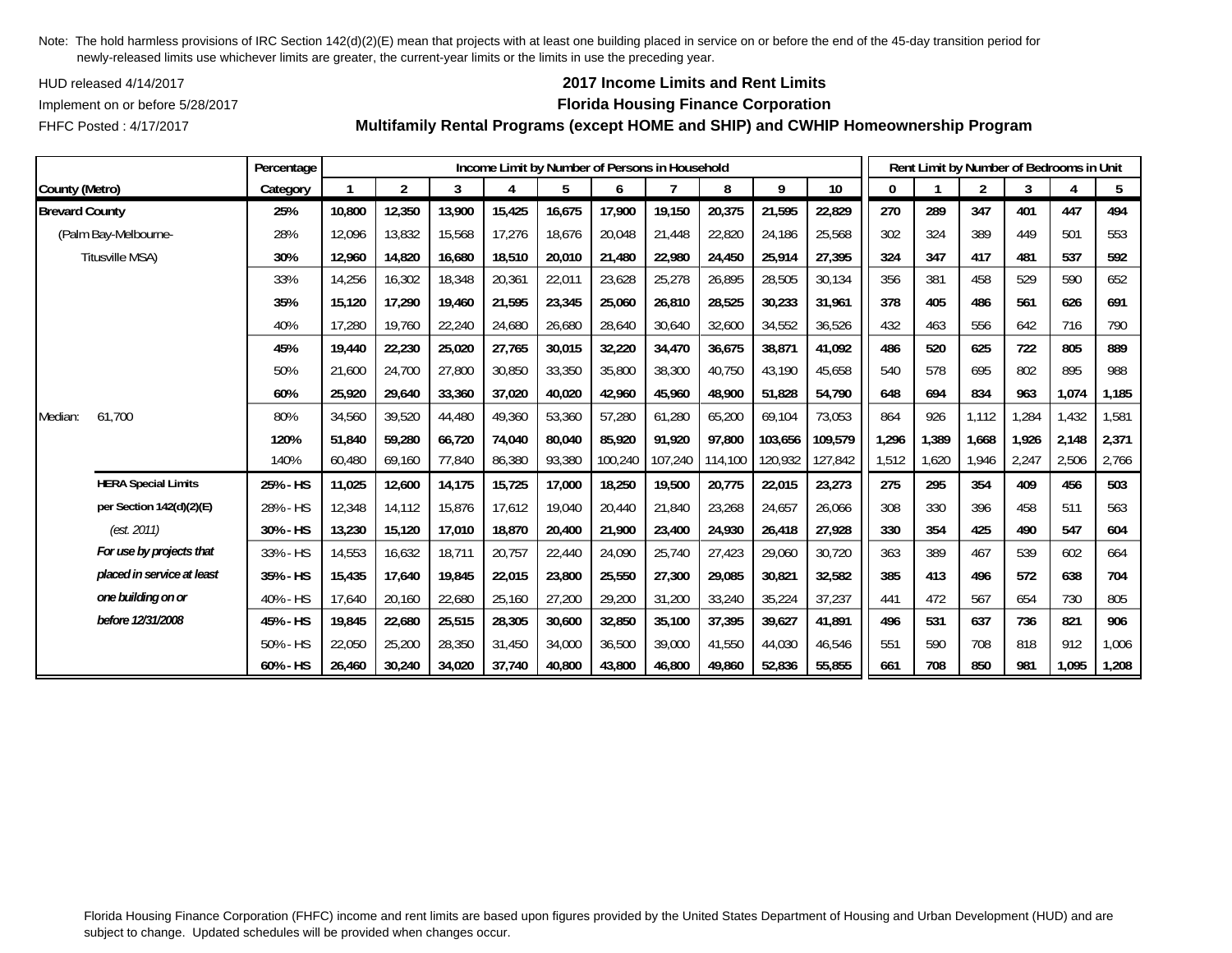HUD released 4/14/2017

### **2017 Income Limits and Rent Limits**

Implement on or before 5/28/2017 **Florida Housing Finance Corporation**

FHFC Posted : 4/17/2017

|                        | Percentage |        |        |        |         | Income Limit by Number of Persons in Household |         |        |                 |         |         |       |       |       |       | Rent Limit by Number of Bedrooms in Unit |       |
|------------------------|------------|--------|--------|--------|---------|------------------------------------------------|---------|--------|-----------------|---------|---------|-------|-------|-------|-------|------------------------------------------|-------|
| County (Metro)         | Category   |        |        |        |         |                                                |         |        |                 |         | 10      |       |       |       |       |                                          |       |
| <b>Broward County</b>  | 25%        | 13,350 | 15,250 | 17.150 | 19,050  | 20,575                                         | 22,100  | 23,625 | 25,150          | 26,670  | 28,194  | 333   | 357   | 428   | 495   | 552                                      | 609   |
| (Fort Lauderdale HMFA; | 28%        | 14,952 | 17,080 | 19,208 | 21,336  | 23,044                                         | 24,752  | 26,460 | 28,168          | 29,870  | 31,577  | 373   | 400   | 480   | 554   | 618                                      | 682   |
| Miami-Fort Lauderdale- | 30%        | 16,020 | 18,300 | 20,580 | 22,860  | 24,690                                         | 26,520  | 28,350 | 30,180          | 32,004  | 33,833  | 400   | 429   | 514   | 594   | 663                                      | 731   |
| Pompano Beach MSA)     | 33%        | 17.622 | 20.130 | 22,638 | 25.146  | 27.159                                         | 29.172  | 31.185 | 33.198          | 35,204  | 37,216  | 440   | 471   | 565   | 653   | 729                                      | 804   |
|                        | 35%        | 18,690 | 21,350 | 24,010 | 26,670  | 28,805                                         | 30,940  | 33,075 | 35,210          | 37,338  | 39,472  | 467   | 500   | 600   | 693   | 773                                      | 853   |
|                        | 40%        | 21,360 | 24,400 | 27,440 | 30,480  | 32,920                                         | 35,360  | 37,800 | 40,240          | 42,672  | 45,110  | 534   | 572   | 686   | 792   | 884                                      | 975   |
|                        | 45%        | 24,030 | 27,450 | 30,870 | 34,290  | 37,035                                         | 39,780  | 42,525 | 45,270          | 48,006  | 50,749  | 600   | 643   | 771   | 891   | 994                                      | 1,097 |
|                        | 50%        | 26,700 | 30,500 | 34,300 | 38,100  | 41,150                                         | 44,200  | 47,250 | 50,300          | 53,340  | 56,388  | 667   | 715   | 857   | 990   | 1,105                                    | 1,219 |
|                        | 60%        | 32,040 | 36,600 | 41,160 | 45,720  | 49,380                                         | 53,040  | 56,700 | 60,360          | 64,008  | 67,666  | 801   | 858   | 1,029 | l,188 | 1,326                                    | 1,463 |
| Median:<br>64,100      | 80%        | 42,720 | 48,800 | 54,880 | 60,960  | 65,840                                         | 70,720  | 75,600 | 80,480          | 85,344  | 90,221  | 1,068 | 1,144 | 1,372 | 1,585 | 1,768                                    | 1,951 |
|                        | 120%       | 64.080 | 73,200 | 82,320 | 91.440  | 98.760                                         | 106.080 |        | 113.400 120.720 | 128,016 | 135,331 | 1.602 | 1.716 | 2,058 | 2,377 | 2,652                                    | 2,926 |
|                        | 140%       | 74,760 | 85,400 | 96,040 | 106,680 | 115,220                                        | 123,760 |        | 132,300 140,840 | 149,352 | 157,886 | 1,869 | 2,002 | 2,401 | 2,773 | 3,094                                    | 3,414 |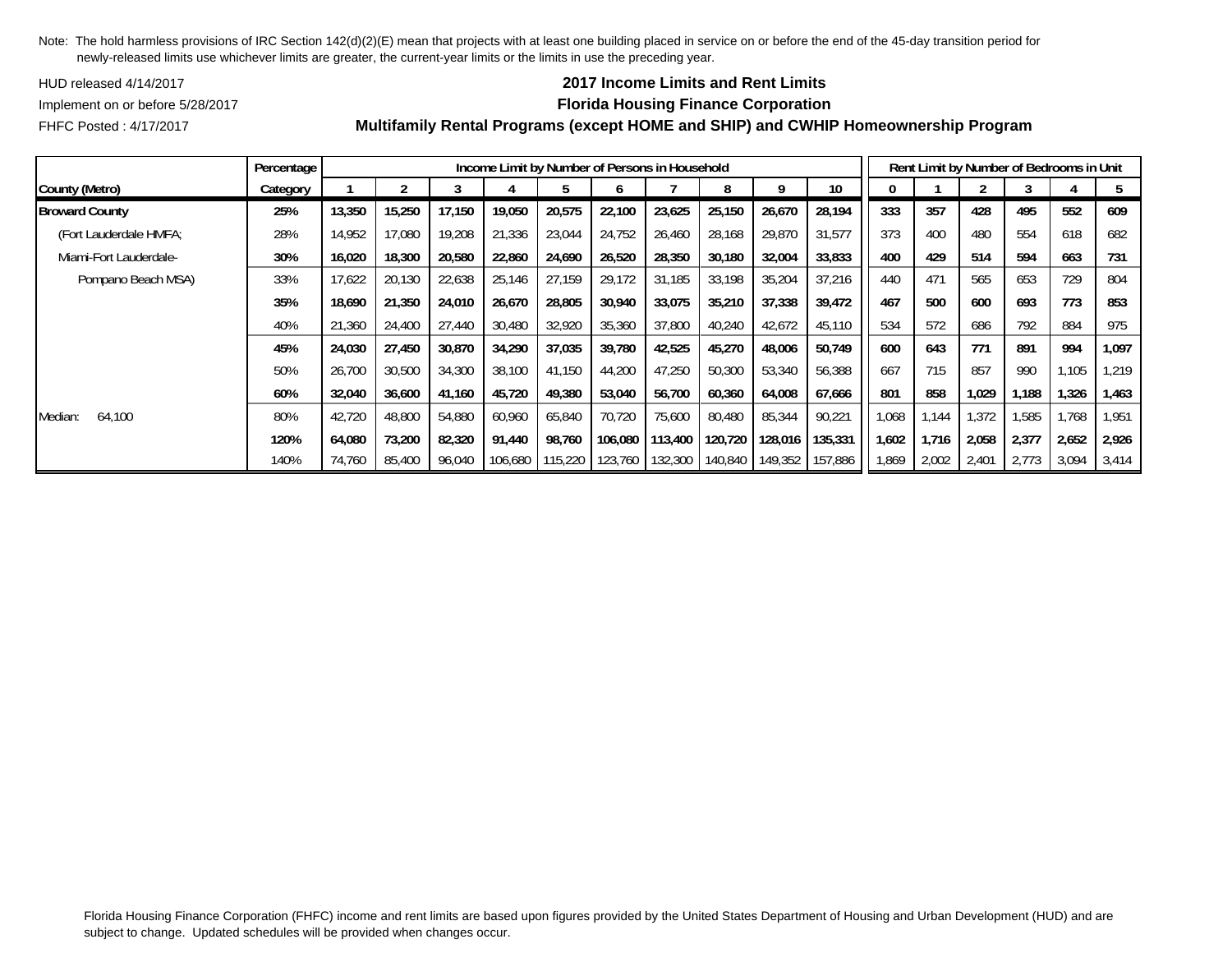HUD released 4/14/2017

FHFC Posted : 4/17/2017

# **2017 Income Limits and Rent Limits**

## Implement on or before 5/28/2017 **Florida Housing Finance Corporation**

**Multifamily Rental Programs (except HOME and SHIP) and CWHIP Homeownership Program**

|                       |                            | Percentage |        |                |        | Income Limit by Number of Persons in Household |        |        |        |        |        |         |       | Rent Limit by Number of Bedrooms in Unit |                |       |       |       |
|-----------------------|----------------------------|------------|--------|----------------|--------|------------------------------------------------|--------|--------|--------|--------|--------|---------|-------|------------------------------------------|----------------|-------|-------|-------|
| County (Metro)        |                            | Category   |        | $\overline{2}$ | 3      | 4                                              | 5      | 6      |        | 8      | 9      | 10      | 0     |                                          | $\overline{2}$ | 3     | 4     | 5     |
| <b>Calhoun County</b> |                            | 25%        | 8,475  | 9,700          | 10,900 | 12,100                                         | 13,075 | 14,050 | 15,025 | 15,975 | 16,940 | 17,908  | 211   | 227                                      | 272            | 314   | 351   | 387   |
|                       |                            | 28%        | 9,492  | 10,864         | 12,208 | 13,552                                         | 14,644 | 15,736 | 16,828 | 17,892 | 18,973 | 20,057  | 237   | 254                                      | 305            | 352   | 393   | 434   |
|                       |                            | 30%        | 10,170 | 11,640         | 13,080 | 14,520                                         | 15,690 | 16,860 | 18,030 | 19,170 | 20,328 | 21,490  | 254   | 272                                      | 327            | 377   | 421   | 465   |
|                       |                            | 33%        | 11,187 | 12,804         | 14,388 | 15,972                                         | 17,259 | 18,546 | 19,833 | 21,087 | 22,361 | 23,639  | 279   | 299                                      | 359            | 415   | 463   | 511   |
|                       |                            | 35%        | 11,865 | 13,580         | 15,260 | 16,940                                         | 18,305 | 19,670 | 21,035 | 22,365 | 23,716 | 25,071  | 296   | 318                                      | 381            | 440   | 491   | 542   |
|                       |                            | 40%        | 13,560 | 15,520         | 17,440 | 19,360                                         | 20,920 | 22,480 | 24,040 | 25,560 | 27,104 | 28,653  | 339   | 363                                      | 436            | 503   | 562   | 620   |
|                       |                            | 45%        | 15,255 | 17,460         | 19,620 | 21,780                                         | 23,535 | 25,290 | 27,045 | 28,755 | 30,492 | 32,234  | 381   | 408                                      | 490            | 566   | 632   | 697   |
|                       |                            | 50%        | 16,950 | 19,400         | 21,800 | 24,200                                         | 26,150 | 28,100 | 30,050 | 31,950 | 33,880 | 35,816  | 423   | 454                                      | 545            | 629   | 702   | 775   |
|                       |                            | 60%        | 20,340 | 23,280         | 26,160 | 29,040                                         | 31,380 | 33,720 | 36,060 | 38,340 | 40,656 | 42,979  | 508   | 545                                      | 654            | 755   | 843   | 930   |
| Median:               | 40,700                     | 80%        | 27,120 | 31,040         | 34,880 | 38,720                                         | 41,840 | 44,960 | 48,080 | 51,120 | 54,208 | 57,306  | 678   | 727                                      | 872            | 1,007 | 1,124 | 1,240 |
|                       |                            | 120%       | 40,680 | 46,560         | 52,320 | 58,080                                         | 62,760 | 67,440 | 72,120 | 76,680 | 81,312 | 85,958  | 1,017 | 1,090                                    | 1,308          | 1,510 | 1,686 | 1,860 |
|                       |                            | 140%       | 47,460 | 54,320         | 61,040 | 67,760                                         | 73,220 | 78,680 | 84,140 | 89,460 | 94,864 | 100,285 | 1,186 | 1,272                                    | 1,526          | 1,762 | 1,967 | 2,170 |
|                       | <b>HERA Special Limits</b> | 25% - HS   | 8,500  | 9,700          | 10,925 | 12,125                                         | 13,100 | 14,075 | 15,050 | 16,025 | 16,975 | 17,945  | 212   | 227                                      | 273            | 315   | 351   | 388   |
|                       | per Section 142(d)(2)(E)   | 28% - HS   | 9,520  | 10,864         | 12,236 | 13,580                                         | 14,672 | 15,764 | 16,856 | 17,948 | 19,012 | 20,098  | 238   | 254                                      | 305            | 353   | 394   | 435   |
|                       | (est. 2009)                | 30% - HS   | 10,200 | 11,640         | 13,110 | 14,550                                         | 15,720 | 16,890 | 18,060 | 19,230 | 20,370 | 21,534  | 255   | 273                                      | 327            | 378   | 422   | 466   |
|                       | For use by projects that   | 33% - HS   | 11,220 | 12,804         | 14,421 | 16,005                                         | 17,292 | 18,579 | 19,866 | 21,153 | 22,407 | 23,687  | 280   | 300                                      | 360            | 416   | 464   | 512   |
|                       | placed in service at least | 35% - HS   | 11,900 | 13,580         | 15,295 | 16,975                                         | 18,340 | 19,705 | 21,070 | 22,435 | 23,765 | 25,123  | 297   | 318                                      | 382            | 441   | 492   | 543   |
|                       | one building on or         | 40% - HS   | 13,600 | 15,520         | 17,480 | 19,400                                         | 20,960 | 22,520 | 24,080 | 25,640 | 27,160 | 28,712  | 340   | 364                                      | 437            | 504   | 563   | 621   |
|                       | before 12/31/2008          | 45% - HS   | 15,300 | 17,460         | 19,665 | 21,825                                         | 23,580 | 25,335 | 27,090 | 28,845 | 30,555 | 32,301  | 382   | 409                                      | 491            | 567   | 633   | 699   |
|                       |                            | 50% - HS   | 17,000 | 19,400         | 21,850 | 24,250                                         | 26,200 | 28,150 | 30,100 | 32,050 | 33,950 | 35,890  | 425   | 455                                      | 546            | 630   | 703   | 776   |
|                       |                            | 60% - HS   | 20,400 | 23,280         | 26,220 | 29,100                                         | 31,440 | 33,780 | 36,120 | 38,460 | 40,740 | 43,068  | 510   | 546                                      | 655            | 756   | 844   | 932   |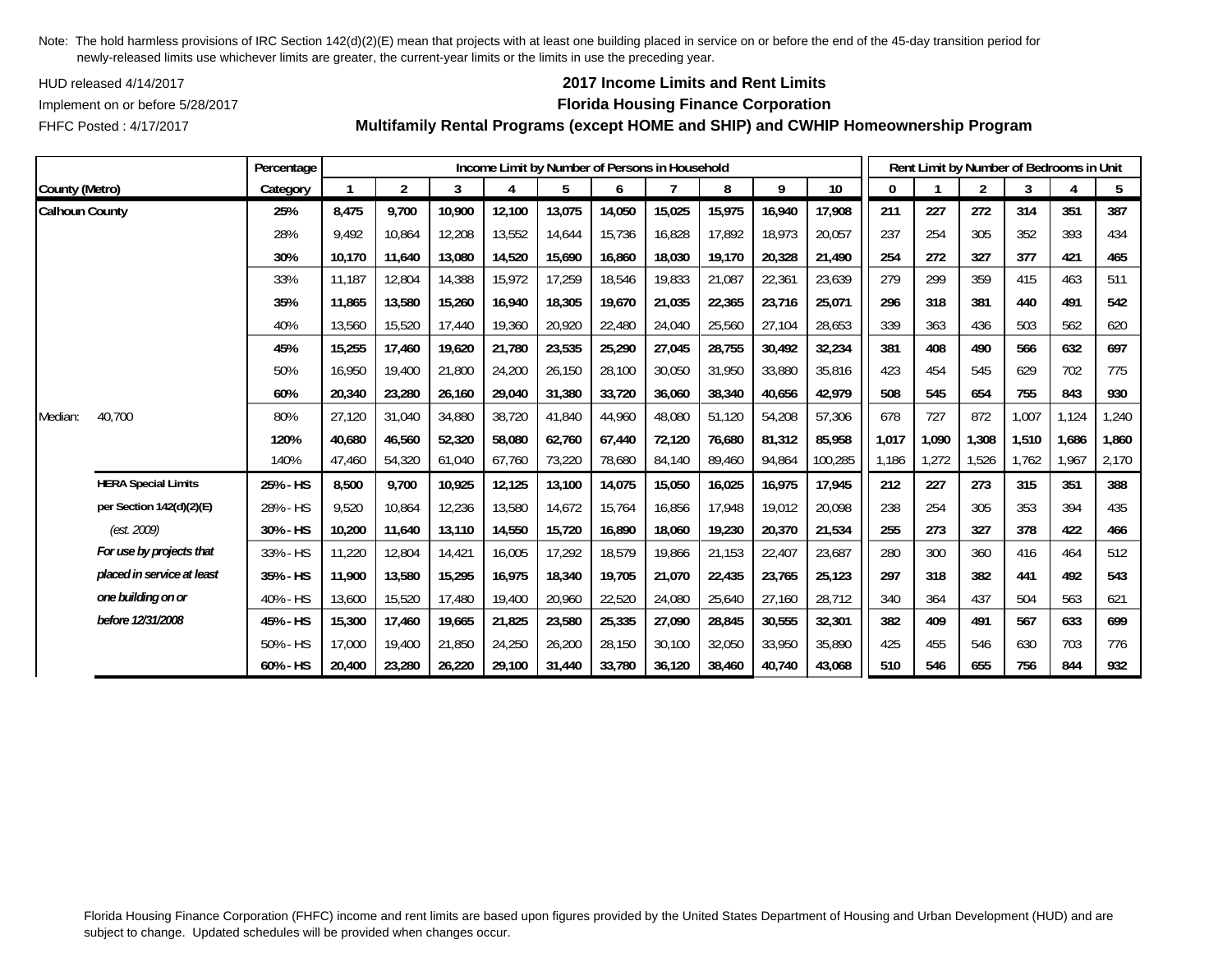HUD released 4/14/2017

## FHFC Posted : 4/17/2017

## **2017 Income Limits and Rent Limits**

### Implement on or before 5/28/2017 **Florida Housing Finance Corporation**

**Multifamily Rental Programs (except HOME and SHIP) and CWHIP Homeownership Program**

|                         |                            | Percentage |        |                |        |        | Income Limit by Number of Persons in Household |        |        |         |         |         |              |       | Rent Limit by Number of Bedrooms in Unit |       |       |       |
|-------------------------|----------------------------|------------|--------|----------------|--------|--------|------------------------------------------------|--------|--------|---------|---------|---------|--------------|-------|------------------------------------------|-------|-------|-------|
| County (Metro)          |                            | Category   |        | $\overline{2}$ | 3      |        | 5                                              | 6      |        | 8       | 9       | 10      | $\mathbf{0}$ |       | $\overline{2}$                           | 3     |       | 5     |
| <b>Charlotte County</b> |                            | 25%        | 9,550  | 10,900         | 12,275 | 13,625 | 14,725                                         | 15,825 | 16,900 | 18,000  | 19,075  | 20,165  | 238          | 255   | 306                                      | 354   | 395   | 436   |
|                         | (Punta Gorda MSA)          | 28%        | 10,696 | 12,208         | 13,748 | 15,260 | 16,492                                         | 17,724 | 18,928 | 20,160  | 21,364  | 22,585  | 267          | 286   | 343                                      | 396   | 443   | 488   |
|                         |                            | 30%        | 11,460 | 13,080         | 14,730 | 16,350 | 17,670                                         | 18,990 | 20,280 | 21,600  | 22,890  | 24,198  | 286          | 306   | 368                                      | 425   | 474   | 523   |
|                         |                            | 33%        | 12,606 | 14,388         | 16,203 | 17,985 | 19,437                                         | 20,889 | 22,308 | 23,760  | 25,179  | 26,618  | 315          | 337   | 405                                      | 467   | 522   | 575   |
|                         |                            | 35%        | 13,370 | 15,260         | 17.185 | 19,075 | 20,615                                         | 22,155 | 23,660 | 25,200  | 26,705  | 28,231  | 334          | 357   | 429                                      | 496   | 553   | 610   |
|                         |                            | 40%        | 15,280 | 17,440         | 19,640 | 21,800 | 23,560                                         | 25,320 | 27,040 | 28,800  | 30,520  | 32,264  | 382          | 409   | 491                                      | 567   | 633   | 698   |
|                         |                            | 45%        | 17,190 | 19,620         | 22,095 | 24,525 | 26,505                                         | 28,485 | 30,420 | 32,400  | 34,335  | 36,297  | 429          | 460   | 552                                      | 637   | 712   | 785   |
|                         |                            | 50%        | 19,100 | 21,800         | 24,550 | 27,250 | 29,450                                         | 31,650 | 33,800 | 36,000  | 38,150  | 40,330  | 477          | 511   | 613                                      | 708   | 791   | 872   |
|                         |                            | 60%        | 22,920 | 26,160         | 29,460 | 32,700 | 35,340                                         | 37,980 | 40,560 | 43,200  | 45,780  | 48,396  | 573          | 613   | 736                                      | 850   | 949   | 1,047 |
| Median:                 | 54,500                     | 80%        | 30,560 | 34,880         | 39,280 | 43,600 | 47,120                                         | 50,640 | 54,080 | 57,600  | 61,040  | 64,528  | 764          | 818   | 982                                      | 1,134 | 1,266 | 1,396 |
|                         |                            | 120%       | 45,840 | 52,320         | 58,920 | 65,400 | 70,680                                         | 75,960 | 81,120 | 86,400  | 91,560  | 96,792  | 1,146        | 1,227 | 1,473                                    | 1.701 | 1,899 | 2,094 |
|                         |                            | 140%       | 53,480 | 61,040         | 68,740 | 76,300 | 82,460                                         | 88,620 | 94,640 | 100,800 | 106,820 | 112,924 | 1,337        | 1,431 | 1,718                                    | 1,984 | 2,215 | 2,443 |
|                         | <b>HERA Special Limits</b> | 25% - HS   | 10,225 | 11,700         | 13,150 | 14,600 | 15,775                                         | 16,950 | 18,125 | 19,275  | 20,440  | 21,608  | 255          | 274   | 328                                      | 379   | 423   | 467   |
|                         | per Section 142(d)(2)(E)   | 28% - HS   | 11,452 | 13,104         | 14,728 | 16,352 | 17,668                                         | 18,984 | 20,300 | 21,588  | 22,893  | 24,201  | 286          | 306   | 368                                      | 425   | 474   | 523   |
|                         | (est. 2016)                | 30% - HS   | 12,270 | 14,040         | 15,780 | 17,520 | 18,930                                         | 20,340 | 21,750 | 23,130  | 24,528  | 25,930  | 306          | 328   | 394                                      | 455   | 508   | 561   |
|                         | For use by projects that   | 33% - HS   | 13,497 | 15,444         | 17,358 | 19,272 | 20,823                                         | 22,374 | 23,925 | 25,443  | 26,981  | 28,523  | 337          | 361   | 433                                      | 501   | 559   | 617   |
|                         | placed in service at least | 35% - HS   | 14,315 | 16,380         | 18,410 | 20,440 | 22,085                                         | 23,730 | 25,375 | 26,985  | 28,616  | 30,251  | 357          | 383   | 460                                      | 531   | 593   | 654   |
|                         | one building on or         | 40% - HS   | 16,360 | 18,720         | 21,040 | 23,360 | 25,240                                         | 27,120 | 29,000 | 30,840  | 32,704  | 34,573  | 409          | 438   | 526                                      | 607   | 678   | 748   |
|                         | before 12/31/2008          | 45% - HS   | 18,405 | 21,060         | 23,670 | 26,280 | 28,395                                         | 30,510 | 32,625 | 34,695  | 36,792  | 38,894  | 460          | 493   | 591                                      | 683   | 762   | 841   |
|                         |                            | 50% - HS   | 20,450 | 23,400         | 26,300 | 29,200 | 31,550                                         | 33,900 | 36,250 | 38,550  | 40,880  | 43,216  | 511          | 548   | 657                                      | 759   | 847   | 935   |
|                         |                            | 60% - HS   | 24,540 | 28,080         | 31,560 | 35,040 | 37,860                                         | 40.680 | 43,500 | 46,260  | 49,056  | 51,859  | 613          | 657   | 789                                      | 911   | 1,017 | 1,122 |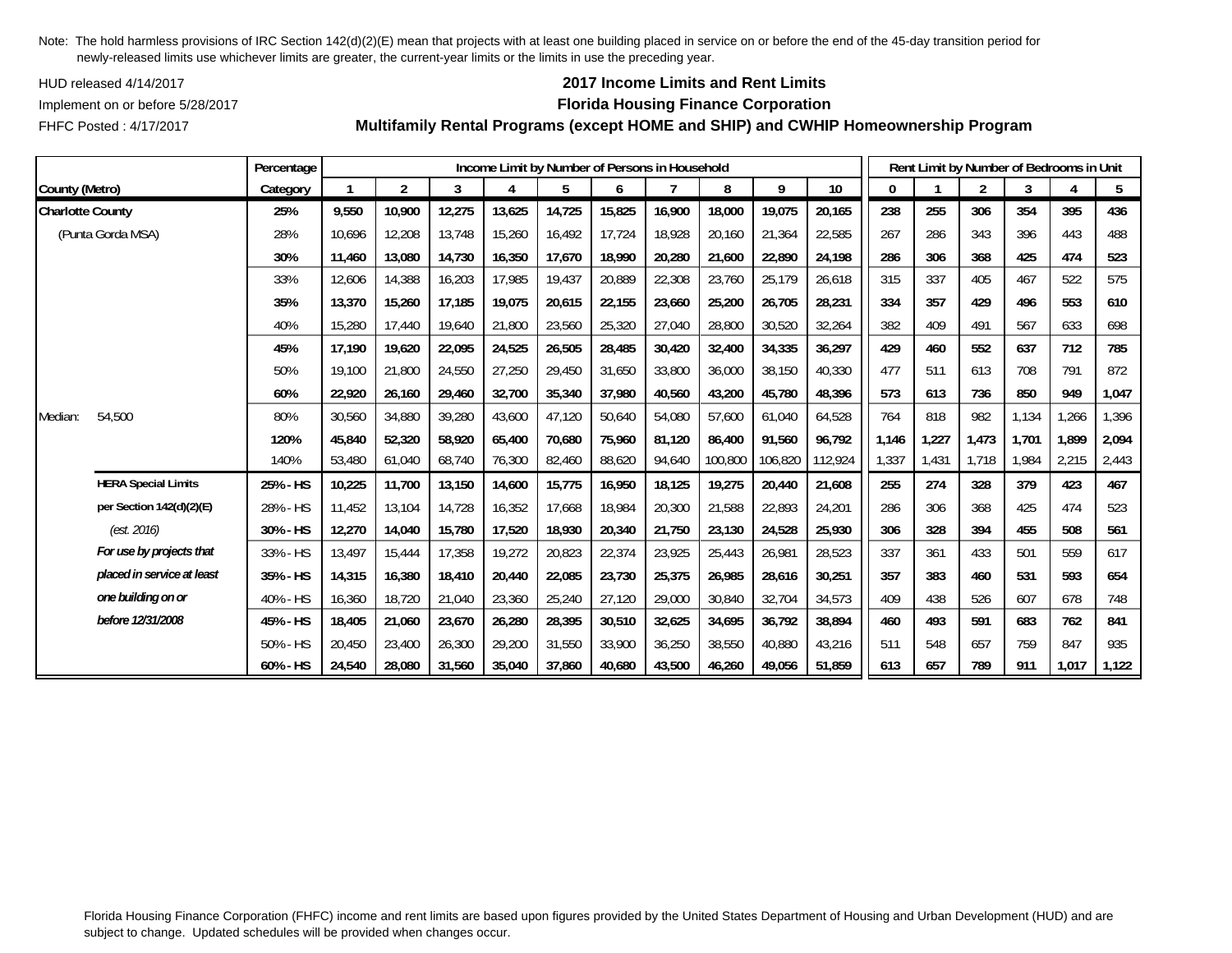HUD released 4/14/2017

FHFC Posted : 4/17/2017

## **2017 Income Limits and Rent Limits**

## Implement on or before 5/28/2017 **Florida Housing Finance Corporation**

**Multifamily Rental Programs (except HOME and SHIP) and CWHIP Homeownership Program**

|                      |                            | Percentage |        |                |        |        |        |        | Income Limit by Number of Persons in Household |        |        |         |              |       | Rent Limit by Number of Bedrooms in Unit |       |       |       |
|----------------------|----------------------------|------------|--------|----------------|--------|--------|--------|--------|------------------------------------------------|--------|--------|---------|--------------|-------|------------------------------------------|-------|-------|-------|
| County (Metro)       |                            | Category   |        | $\overline{2}$ | 3      |        | 5      | 6      |                                                | 8      | 9      | 10      | $\mathbf{0}$ |       | $\overline{2}$                           | 3     |       | 5     |
| <b>Citrus County</b> |                            | 25%        | 8,475  | 9,700          | 10,900 | 12,100 | 13,075 | 14,050 | 15,025                                         | 15,975 | 16,940 | 17,908  | 211          | 227   | 272                                      | 314   | 351   | 387   |
|                      | (Homossassa Springs MSA)   | 28%        | 9,492  | 10,864         | 12,208 | 13,552 | 14,644 | 15,736 | 16,828                                         | 17,892 | 18,973 | 20,057  | 237          | 254   | 305                                      | 352   | 393   | 434   |
|                      |                            | 30%        | 10,170 | 11,640         | 13,080 | 14,520 | 15,690 | 16,860 | 18,030                                         | 19,170 | 20,328 | 21,490  | 254          | 272   | 327                                      | 377   | 421   | 465   |
|                      |                            | 33%        | 11,187 | 12,804         | 14,388 | 15,972 | 17,259 | 18,546 | 19,833                                         | 21,087 | 22,361 | 23,639  | 279          | 299   | 359                                      | 415   | 463   | 511   |
|                      |                            | 35%        | 11,865 | 13,580         | 15,260 | 16,940 | 18,305 | 19,670 | 21,035                                         | 22,365 | 23,716 | 25,071  | 296          | 318   | 381                                      | 440   | 491   | 542   |
|                      |                            | 40%        | 13,560 | 15,520         | 17,440 | 19,360 | 20,920 | 22,480 | 24,040                                         | 25,560 | 27,104 | 28,653  | 339          | 363   | 436                                      | 503   | 562   | 620   |
|                      |                            | 45%        | 15,255 | 17,460         | 19,620 | 21,780 | 23,535 | 25,290 | 27,045                                         | 28,755 | 30,492 | 32,234  | 381          | 408   | 490                                      | 566   | 632   | 697   |
|                      |                            | 50%        | 16,950 | 19,400         | 21,800 | 24,200 | 26,150 | 28,100 | 30,050                                         | 31,950 | 33,880 | 35,816  | 423          | 454   | 545                                      | 629   | 702   | 775   |
|                      |                            | 60%        | 20,340 | 23,280         | 26,160 | 29,040 | 31,380 | 33,720 | 36,060                                         | 38,340 | 40,656 | 42,979  | 508          | 545   | 654                                      | 755   | 843   | 930   |
| Median:              | 45,000                     | 80%        | 27,120 | 31,040         | 34,880 | 38,720 | 41,840 | 44,960 | 48,080                                         | 51,120 | 54,208 | 57,306  | 678          | 727   | 872                                      | 1,007 | 1,124 | 1,240 |
|                      |                            | 120%       | 40,680 | 46,560         | 52,320 | 58,080 | 62,760 | 67,440 | 72,120                                         | 76,680 | 81,312 | 85,958  | 1,017        | 1,090 | 1,308                                    | 1,510 | 1,686 | 1,860 |
|                      |                            | 140%       | 47,460 | 54,320         | 61,040 | 67,760 | 73,220 | 78,680 | 84,140                                         | 89,460 | 94,864 | 100,285 | 1,186        | 1,272 | 1,526                                    | 1,762 | 1,967 | 2,170 |
|                      | <b>HERA Special Limits</b> | 25% - HS   | 9,175  | 10,475         | 11,775 | 13,075 | 14,125 | 15,175 | 16,225                                         | 17,275 | 18,305 | 19,351  | 229          | 245   | 294                                      | 340   | 379   | 418   |
|                      | per Section 142(d)(2)(E)   | 28% - HS   | 10,276 | 11,732         | 13,188 | 14,644 | 15,820 | 16,996 | 18,172                                         | 19,348 | 20,502 | 21,673  | 256          | 275   | 329                                      | 380   | 424   | 469   |
|                      | (est. 2016)                | 30% - HS   | 11,010 | 12,570         | 14,130 | 15,690 | 16,950 | 18,210 | 19,470                                         | 20,730 | 21,966 | 23,221  | 275          | 294   | 353                                      | 408   | 455   | 502   |
|                      | For use by projects that   | 33% - HS   | 12,111 | 13,827         | 15,543 | 17,259 | 18,645 | 20,031 | 21,417                                         | 22,803 | 24,163 | 25,543  | 302          | 324   | 388                                      | 448   | 500   | 552   |
|                      | placed in service at least | 35% - HS   | 12,845 | 14,665         | 16,485 | 18,305 | 19,775 | 21,245 | 22,715                                         | 24,185 | 25,627 | 27,091  | 321          | 343   | 412                                      | 476   | 531   | 586   |
|                      | one building on or         | 40% - HS   | 14,680 | 16,760         | 18,840 | 20,920 | 22,600 | 24,280 | 25,960                                         | 27,640 | 29,288 | 30,962  | 367          | 393   | 471                                      | 544   | 607   | 670   |
|                      | before 12/31/2008          | 45% - HS   | 16,515 | 18,855         | 21,195 | 23,535 | 25,425 | 27,315 | 29,205                                         | 31,095 | 32,949 | 34,832  | 412          | 442   | 529                                      | 612   | 682   | 753   |
|                      |                            | 50% - HS   | 18,350 | 20,950         | 23,550 | 26,150 | 28,250 | 30,350 | 32,450                                         | 34,550 | 36,610 | 38,702  | 458          | 491   | 588                                      | 680   | 758   | 837   |
|                      |                            | 60% - HS   | 22,020 | 25,140         | 28,260 | 31,380 | 33,900 | 36,420 | 38,940                                         | 41,460 | 43,932 | 46,442  | 550          | 589   | 706                                      | 816   | 910   | 1,005 |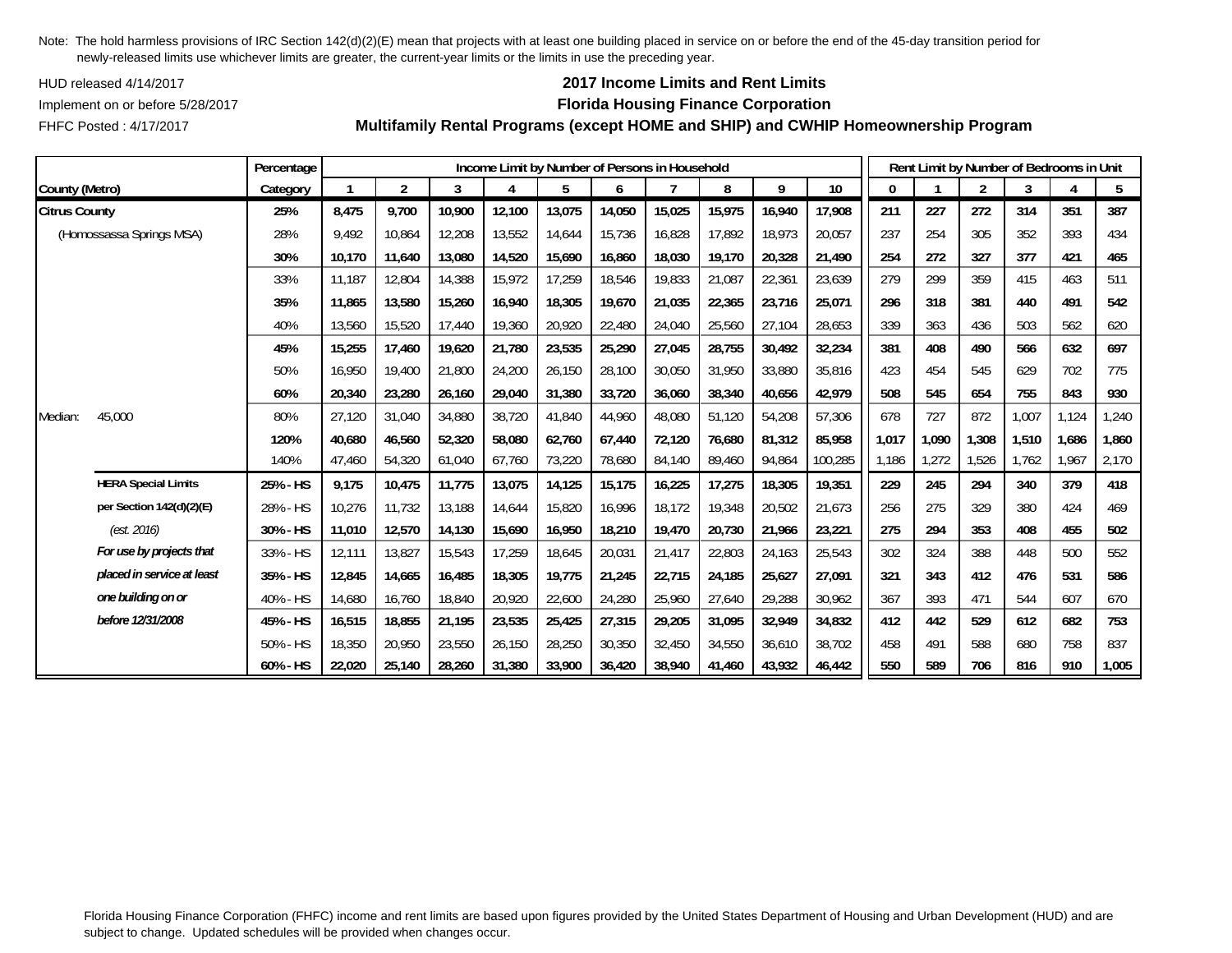HUD released 4/14/2017

FHFC Posted : 4/17/2017

## **2017 Income Limits and Rent Limits**

### Implement on or before 5/28/2017 **Florida Housing Finance Corporation**

**Multifamily Rental Programs (except HOME and SHIP) and CWHIP Homeownership Program**

|                    |                            | Percentage |        |                |        |        | Income Limit by Number of Persons in Household |         |         |         |         |         |       |       | Rent Limit by Number of Bedrooms in Unit |       |       |       |
|--------------------|----------------------------|------------|--------|----------------|--------|--------|------------------------------------------------|---------|---------|---------|---------|---------|-------|-------|------------------------------------------|-------|-------|-------|
| County (Metro)     |                            | Category   |        | $\overline{2}$ | 3      |        | 5                                              | 6       |         | 8       | 9       | 10      | 0     |       | $\overline{2}$                           | 3     | 4     | 5     |
| <b>Clay County</b> |                            | 25%        | 11,275 | 12,900         | 14,500 | 16,100 | 17,400                                         | 18,700  | 19,975  | 21,275  | 22,540  | 23,828  | 281   | 302   | 362                                      | 418   | 467   | 515   |
|                    | (Jacksonville HMFA;        | 28%        | 12,628 | 14,448         | 16,240 | 18,032 | 19,488                                         | 20,944  | 22,372  | 23,828  | 25,245  | 26,687  | 315   | 338   | 406                                      | 469   | 523   | 577   |
|                    | Jacksonville MSA)          | 30%        | 13,530 | 15,480         | 17,400 | 19,320 | 20,880                                         | 22,440  | 23,970  | 25,530  | 27,048  | 28,594  | 338   | 362   | 435                                      | 502   | 561   | 618   |
|                    |                            | 33%        | 14,883 | 17,028         | 19,140 | 21,252 | 22,968                                         | 24,684  | 26,367  | 28,083  | 29,753  | 31,453  | 372   | 398   | 478                                      | 552   | 617   | 680   |
|                    |                            | 35%        | 15.785 | 18.060         | 20,300 | 22,540 | 24,360                                         | 26.180  | 27.965  | 29.785  | 31,556  | 33,359  | 394   | 423   | 507                                      | 586   | 654   | 721   |
|                    |                            | 40%        | 18,040 | 20,640         | 23,200 | 25,760 | 27,840                                         | 29,920  | 31,960  | 34,040  | 36,064  | 38,125  | 451   | 483   | 580                                      | 670   | 748   | 825   |
|                    |                            | 45%        | 20,295 | 23,220         | 26,100 | 28,980 | 31,320                                         | 33,660  | 35,955  | 38,295  | 40,572  | 42,890  | 507   | 543   | 652                                      | 753   | 841   | 928   |
|                    |                            | 50%        | 22,550 | 25,800         | 29,000 | 32,200 | 34,800                                         | 37,400  | 39.950  | 42,550  | 45,080  | 47.656  | 563   | 604   | 725                                      | 837   | 935   | 1,031 |
|                    |                            | 60%        | 27,060 | 30,960         | 34,800 | 38,640 | 41,760                                         | 44,880  | 47.940  | 51.060  | 54,096  | 57.187  | 676   | 725   | 870                                      | 1,005 | 1,122 | 1,237 |
| Median:            | 64,400                     | 80%        | 36,080 | 41,280         | 46,400 | 51,520 | 55,680                                         | 59,840  | 63,920  | 68,080  | 72,128  | 76,250  | 902   | 967   | 1,160                                    | 1,340 | 1,496 | 1,650 |
|                    |                            | 120%       | 54,120 | 61.920         | 69,600 | 77,280 | 83,520                                         | 89,760  | 95,880  | 102,120 | 108,192 | 114,374 | 1,353 | 1,450 | 1,740                                    | 2,010 | 2,244 | 2,475 |
|                    |                            | 140%       | 63,140 | 72,240         | 81,200 | 90,160 | 97,440                                         | 104,720 | 111,860 | 119,140 | 126,224 | 133,437 | 1,578 | 1,692 | 2,030                                    | 2,345 | 2,618 | 2,887 |
|                    | <b>HERA Special Limits</b> | 25% - HS   | 11,800 | 13,475         | 15,150 | 16,825 | 18,175                                         | 19,525  | 20,875  | 22,225  | 23,555  | 24,901  | 295   | 315   | 378                                      | 437   | 488   | 538   |
|                    | per Section 142(d)(2)(E)   | 28% - HS   | 13,216 | 15,092         | 16,968 | 18,844 | 20,356                                         | 21,868  | 23,380  | 24,892  | 26,382  | 27,889  | 330   | 353   | 424                                      | 490   | 546   | 603   |
|                    | (est. 2013)                | 30% - HS   | 14,160 | 16,170         | 18,180 | 20,190 | 21,810                                         | 23,430  | 25,050  | 26,670  | 28,266  | 29,881  | 354   | 379   | 454                                      | 525   | 585   | 646   |
|                    | For use by projects that   | 33% - HS   | 15.576 | 17.787         | 19,998 | 22,209 | 23,991                                         | 25,773  | 27,555  | 29,337  | 31,093  | 32,869  | 389   | 417   | 499                                      | 577   | 644   | 711   |
|                    | placed in service at least | 35% - HS   | 16,520 | 18,865         | 21,210 | 23,555 | 25,445                                         | 27,335  | 29,225  | 31,115  | 32,977  | 34,861  | 413   | 442   | 530                                      | 612   | 683   | 754   |
|                    | one building on or         | 40% - HS   | 18,880 | 21,560         | 24,240 | 26,920 | 29,080                                         | 31,240  | 33,400  | 35,560  | 37,688  | 39,842  | 472   | 505   | 606                                      | 700   | 781   | 862   |
|                    | before 12/31/2008          | 45% - HS   | 21,240 | 24,255         | 27,270 | 30,285 | 32,715                                         | 35,145  | 37,575  | 40,005  | 42,399  | 44,822  | 531   | 568   | 681                                      | 787   | 878   | 969   |
|                    |                            | 50% - HS   | 23,600 | 26,950         | 30,300 | 33,650 | 36,350                                         | 39,050  | 41.750  | 44.450  | 47.110  | 49,802  | 590   | 631   | 757                                      | 875   | 976   | 1,077 |
|                    |                            | 60% - HS   | 28,320 | 32,340         | 36,360 | 40,380 | 43,620                                         | 46,860  | 50,100  | 53,340  | 56,532  | 59,762  | 708   | 758   | 909                                      | 1,050 | 1,171 | 1,293 |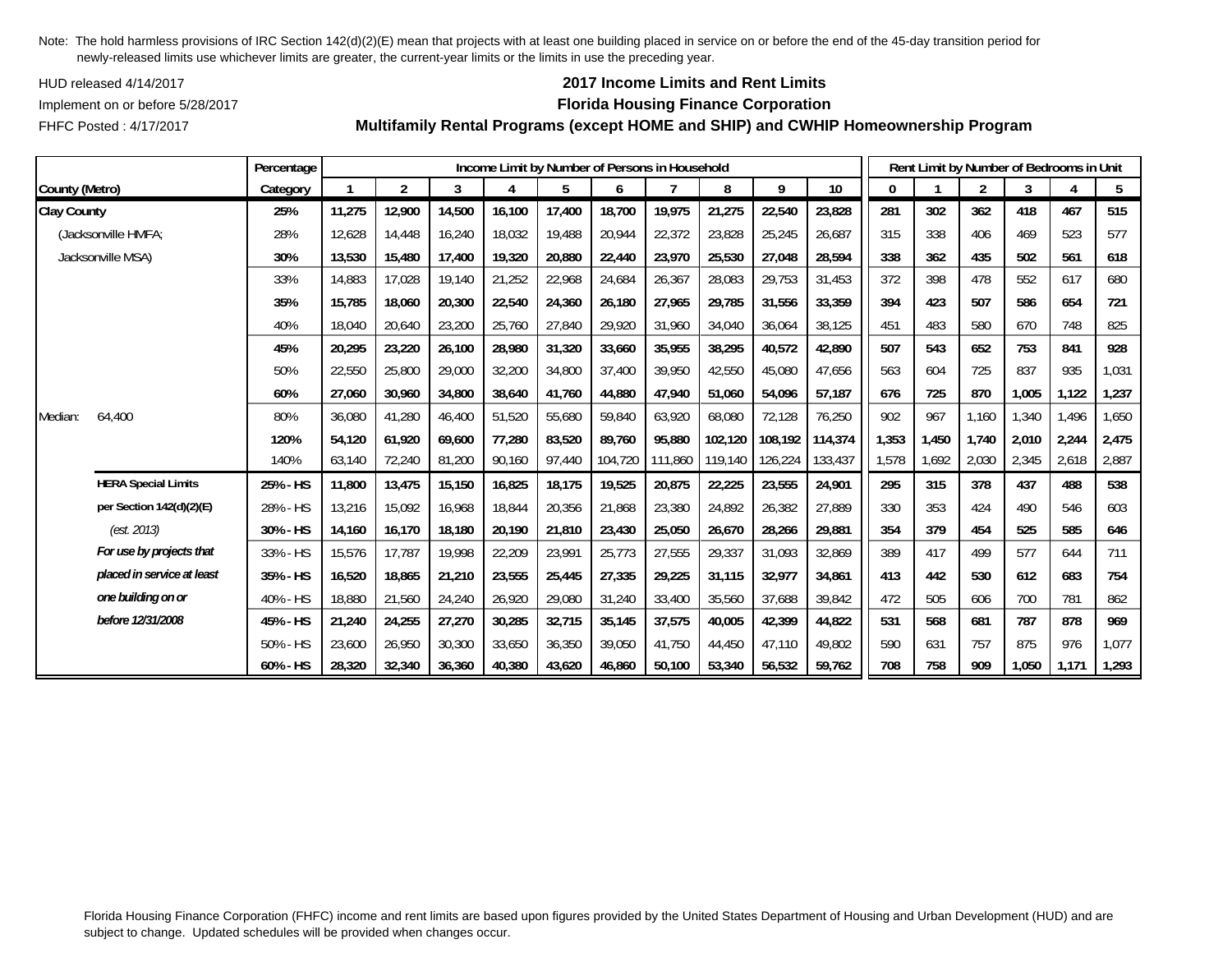HUD released 4/14/2017

FHFC Posted : 4/17/2017

## **2017 Income Limits and Rent Limits**

### Implement on or before 5/28/2017 **Florida Housing Finance Corporation**

**Multifamily Rental Programs (except HOME and SHIP) and CWHIP Homeownership Program**

|                       |                            | Percentage |        |                |        |        | Income Limit by Number of Persons in Household |         |         |         |         |                 |       |       | Rent Limit by Number of Bedrooms in Unit |       |       |       |
|-----------------------|----------------------------|------------|--------|----------------|--------|--------|------------------------------------------------|---------|---------|---------|---------|-----------------|-------|-------|------------------------------------------|-------|-------|-------|
| County (Metro)        |                            | Category   |        | $\overline{2}$ | 3      | 4      | 5                                              | 6       |         | 8       | 9       | 10 <sup>°</sup> | 0     |       | $\overline{2}$                           | 3     |       | 5     |
| <b>Collier County</b> |                            | 25%        | 12,200 | 13,950         | 15,700 | 17,425 | 18,825                                         | 20,225  | 21,625  | 23,025  | 24,395  | 25,789          | 305   | 326   | 392                                      | 453   | 505   | 558   |
|                       | (Naples-Marco Island MSA)  | 28%        | 13,664 | 15,624         | 17,584 | 19,516 | 21,084                                         | 22,652  | 24,220  | 25,788  | 27,322  | 28,884          | 341   | 366   | 439                                      | 507   | 566   | 625   |
|                       |                            | 30%        | 14,640 | 16,740         | 18,840 | 20,910 | 22,590                                         | 24,270  | 25,950  | 27,630  | 29,274  | 30,947          | 366   | 392   | 471                                      | 543   | 606   | 669   |
|                       |                            | 33%        | 16,104 | 18,414         | 20,724 | 23,001 | 24,849                                         | 26,697  | 28,545  | 30,393  | 32,201  | 34,041          | 402   | 431   | 518                                      | 598   | 667   | 736   |
|                       |                            | 35%        | 17,080 | 19,530         | 21,980 | 24,395 | 26,355                                         | 28,315  | 30,275  | 32,235  | 34,153  | 36,105          | 427   | 457   | 549                                      | 634   | 707   | 781   |
|                       |                            | 40%        | 19,520 | 22,320         | 25,120 | 27,880 | 30,120                                         | 32,360  | 34,600  | 36,840  | 39,032  | 41,262          | 488   | 523   | 628                                      | 725   | 809   | 893   |
|                       |                            | 45%        | 21,960 | 25,110         | 28,260 | 31,365 | 33,885                                         | 36,405  | 38,925  | 41,445  | 43,911  | 46,420          | 549   | 588   | 706                                      | 815   | 910   | 1,004 |
|                       |                            | 50%        | 24,400 | 27,900         | 31,400 | 34,850 | 37,650                                         | 40,450  | 43,250  | 46,050  | 48,790  | 51,578          | 610   | 653   | 785                                      | 906   | 1,011 | 1,116 |
|                       |                            | 60%        | 29,280 | 33,480         | 37,680 | 41,820 | 45,180                                         | 48,540  | 51,900  | 55,260  | 58,548  | 61,894          | 732   | 784   | 942                                      | 1,087 | 1,213 | 1,339 |
| Median:               | 68,300                     | 80%        | 39,040 | 44,640         | 50,240 | 55,760 | 60,240                                         | 64,720  | 69,200  | 73,680  | 78,064  | 82,525          | 976   | 1,046 | 1,256                                    | 1,450 | 1,618 | 1,786 |
|                       |                            | 120%       | 58,560 | 66,960         | 75,360 | 83,640 | 90,360                                         | 97,080  | 103,800 | 110,520 | 117,096 | 123,787         | 1,464 | 1,569 | 1,884                                    | 2,175 | 2,427 | 2,679 |
|                       |                            | 140%       | 68,320 | 78,120         | 87,920 | 97,580 | 105,420                                        | 113,260 | 121,100 | 128,940 | 136,612 | 144,418         | 1,708 | 1,830 | 2,198                                    | 2,537 | 2,831 | 3,125 |
|                       | <b>HERA Special Limits</b> | 25% - HS   | 12,850 | 14,700         | 16,525 | 18,350 | 19,825                                         | 21,300  | 22,775  | 24,225  | 25,690  | 27,158          | 321   | 344   | 413                                      | 477   | 532   | 587   |
|                       | per Section 142(d)(2)(E)   | 28% - HS   | 14,392 | 16,464         | 18,508 | 20,552 | 22,204                                         | 23,856  | 25,508  | 27,132  | 28,773  | 30,417          | 359   | 385   | 462                                      | 534   | 596   | 658   |
|                       | (est. 2009)                | 30% - HS   | 15,420 | 17,640         | 19,830 | 22,020 | 23,790                                         | 25,560  | 27,330  | 29,070  | 30,828  | 32,590          | 385   | 413   | 495                                      | 572   | 639   | 705   |
|                       | For use by projects that   | 33% - HS   | 16,962 | 19,404         | 21,813 | 24,222 | 26,169                                         | 28,116  | 30,063  | 31,977  | 33,911  | 35,849          | 424   | 454   | 545                                      | 629   | 702   | 775   |
|                       | placed in service at least | 35% - HS   | 17,990 | 20,580         | 23,135 | 25,690 | 27,755                                         | 29,820  | 31,885  | 33,915  | 35,966  | 38,021          | 449   | 482   | 578                                      | 668   | 745   | 822   |
|                       | one building on or         | 40% - HS   | 20,560 | 23,520         | 26,440 | 29,360 | 31,720                                         | 34,080  | 36,440  | 38,760  | 41,104  | 43,453          | 514   | 551   | 661                                      | 763   | 852   | 940   |
|                       | before 12/31/2008          | 45% - HS   | 23,130 | 26,460         | 29,745 | 33,030 | 35,685                                         | 38,340  | 40,995  | 43,605  | 46,242  | 48,884          | 578   | 619   | 743                                      | 858   | 958   | 1,057 |
|                       |                            | 50% - HS   | 25,700 | 29,400         | 33,050 | 36,700 | 39,650                                         | 42,600  | 45,550  | 48.450  | 51,380  | 54,316          | 642   | 688   | 826                                      | 954   | 1,065 | 1,175 |
|                       |                            | 60% - HS   | 30,840 | 35,280         | 39,660 | 44,040 | 47,580                                         | 51,120  | 54,660  | 58,140  | 61,656  | 65,179          | 771   | 826   | 991                                      | 1,145 | 1,278 | 1,410 |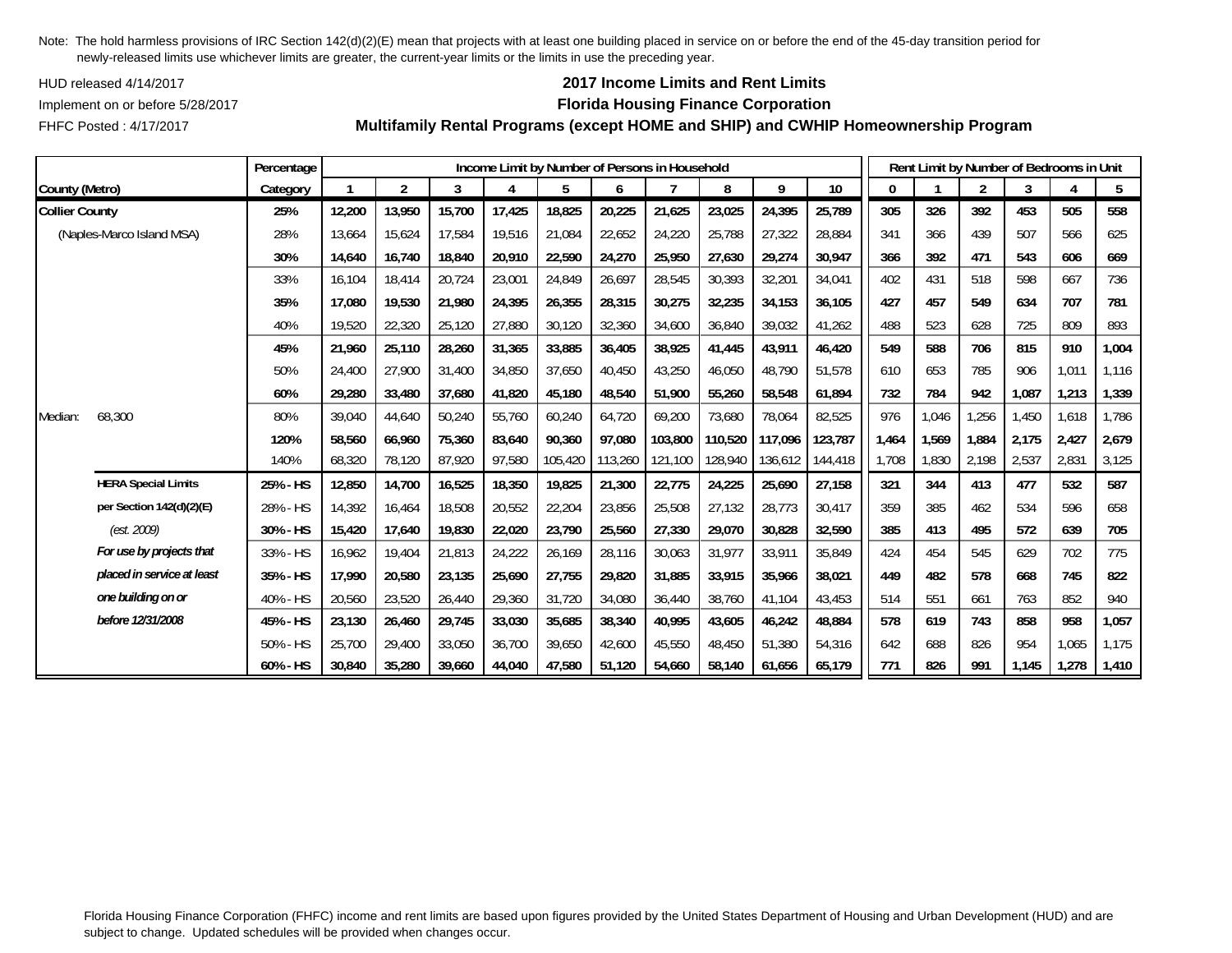HUD released 4/14/2017

FHFC Posted : 4/17/2017

## **2017 Income Limits and Rent Limits**

### Implement on or before 5/28/2017 **Florida Housing Finance Corporation**

**Multifamily Rental Programs (except HOME and SHIP) and CWHIP Homeownership Program**

|                 |                            | Percentage |        |                |        | Income Limit by Number of Persons in Household |        |        |        |        |         |         |       |       | Rent Limit by Number of Bedrooms in Unit |       |       |       |
|-----------------|----------------------------|------------|--------|----------------|--------|------------------------------------------------|--------|--------|--------|--------|---------|---------|-------|-------|------------------------------------------|-------|-------|-------|
| County (Metro)  |                            | Category   |        | $\overline{2}$ | 3      | 4                                              | 5      | 6      |        | 8      | 9       | 10      | 0     |       | $\overline{2}$                           | 3     |       | 5     |
| Columbia County |                            | 25%        | 9,375  | 10,700         | 12,050 | 13,375                                         | 14,450 | 15,525 | 16,600 | 17,675 | 18,725  | 19,795  | 234   | 250   | 301                                      | 347   | 388   | 428   |
|                 |                            | 28%        | 10,500 | 11.984         | 13,496 | 14,980                                         | 16,184 | 17,388 | 18,592 | 19,796 | 20,972  | 22,170  | 262   | 281   | 337                                      | 389   | 434   | 479   |
|                 |                            | 30%        | 11,250 | 12,840         | 14,460 | 16,050                                         | 17,340 | 18,630 | 19,920 | 21,210 | 22,470  | 23,754  | 281   | 301   | 361                                      | 417   | 465   | 514   |
|                 |                            | 33%        | 12,375 | 14,124         | 15,906 | 17,655                                         | 19,074 | 20,493 | 21,912 | 23,331 | 24,717  | 26,129  | 309   | 331   | 397                                      | 459   | 512   | 565   |
|                 |                            | 35%        | 13,125 | 14,980         | 16,870 | 18,725                                         | 20,230 | 21,735 | 23,240 | 24,745 | 26,215  | 27,713  | 328   | 351   | 421                                      | 486   | 543   | 599   |
|                 |                            | 40%        | 15,000 | 17,120         | 19,280 | 21,400                                         | 23,120 | 24,840 | 26,560 | 28,280 | 29,960  | 31,672  | 375   | 401   | 482                                      | 556   | 621   | 685   |
|                 |                            | 45%        | 16,875 | 19,260         | 21,690 | 24,075                                         | 26,010 | 27,945 | 29,880 | 31,815 | 33,705  | 35,631  | 421   | 451   | 542                                      | 626   | 698   | 771   |
|                 |                            | 50%        | 18.750 | 21,400         | 24,100 | 26,750                                         | 28,900 | 31,050 | 33,200 | 35,350 | 37,450  | 39.590  | 468   | 501   | 602                                      | 695   | 776   | 856   |
|                 |                            | 60%        | 22,500 | 25,680         | 28,920 | 32,100                                         | 34,680 | 37,260 | 39,840 | 42,420 | 44,940  | 47,508  | 562   | 602   | 723                                      | 834   | 931   | 1,028 |
| Median:         | 53,500                     | 80%        | 30,000 | 34,240         | 38,560 | 42,800                                         | 46,240 | 49,680 | 53,120 | 56,560 | 59,920  | 63,344  | 750   | 803   | 964                                      | 1,113 | ,242  | 1,371 |
|                 |                            | 120%       | 45,000 | 51,360         | 57,840 | 64,200                                         | 69,360 | 74,520 | 79.680 | 84,840 | 89,880  | 95,016  | 1,125 | 1.204 | 1,446                                    | 1.669 | 1,863 | 2,056 |
|                 |                            | 140%       | 52,500 | 59,920         | 67,480 | 74,900                                         | 80,920 | 86,940 | 92,960 | 98,980 | 104,860 | 110,852 | 1,312 | 1,405 | 1,687                                    | 1,947 | 2,173 | 2,399 |
|                 | <b>HERA Special Limits</b> | 25% - HS   | 10,200 | 11,650         | 13,100 | 14,550                                         | 15,725 | 16,900 | 18,050 | 19,225 | 20,370  | 21,534  | 255   | 273   | 327                                      | 378   | 422   | 465   |
|                 | per Section 142(d)(2)(E)   | 28% - HS   | 11,424 | 13,048         | 14,672 | 16,296                                         | 17,612 | 18,928 | 20,216 | 21,532 | 22,814  | 24,118  | 285   | 305   | 366                                      | 423   | 473   | 521   |
|                 | (est. 2009)                | 30% - HS   | 12,240 | 13,980         | 15,720 | 17,460                                         | 18,870 | 20,280 | 21,660 | 23,070 | 24,444  | 25,841  | 306   | 327   | 393                                      | 454   | 507   | 559   |
|                 | For use by projects that   | 33% - HS   | 13,464 | 15,378         | 17,292 | 19,206                                         | 20,757 | 22,308 | 23,826 | 25,377 | 26,888  | 28,425  | 336   | 360   | 432                                      | 499   | 557   | 615   |
|                 | placed in service at least | 35% - HS   | 14,280 | 16,310         | 18,340 | 20,370                                         | 22,015 | 23,660 | 25,270 | 26,915 | 28,518  | 30,148  | 357   | 382   | 458                                      | 529   | 591   | 652   |
|                 | one building on or         | 40% - HS   | 16,320 | 18,640         | 20,960 | 23,280                                         | 25,160 | 27,040 | 28,880 | 30,760 | 32,592  | 34,454  | 408   | 437   | 524                                      | 605   | 676   | 745   |
|                 | before 12/31/2008          | 45% - HS   | 18,360 | 20,970         | 23,580 | 26,190                                         | 28,305 | 30,420 | 32,490 | 34,605 | 36,666  | 38,761  | 459   | 491   | 589                                      | 681   | 760   | 838   |
|                 |                            | 50% - HS   | 20,400 | 23,300         | 26,200 | 29,100                                         | 31,450 | 33,800 | 36,100 | 38,450 | 40,740  | 43,068  | 510   | 546   | 655                                      | 756   | 845   | 931   |
|                 |                            | 60% - HS   | 24,480 | 27,960         | 31,440 | 34,920                                         | 37,740 | 40,560 | 43,320 | 46,140 | 48,888  | 51,682  | 612   | 655   | 786                                      | 908   | 1,014 | 1,118 |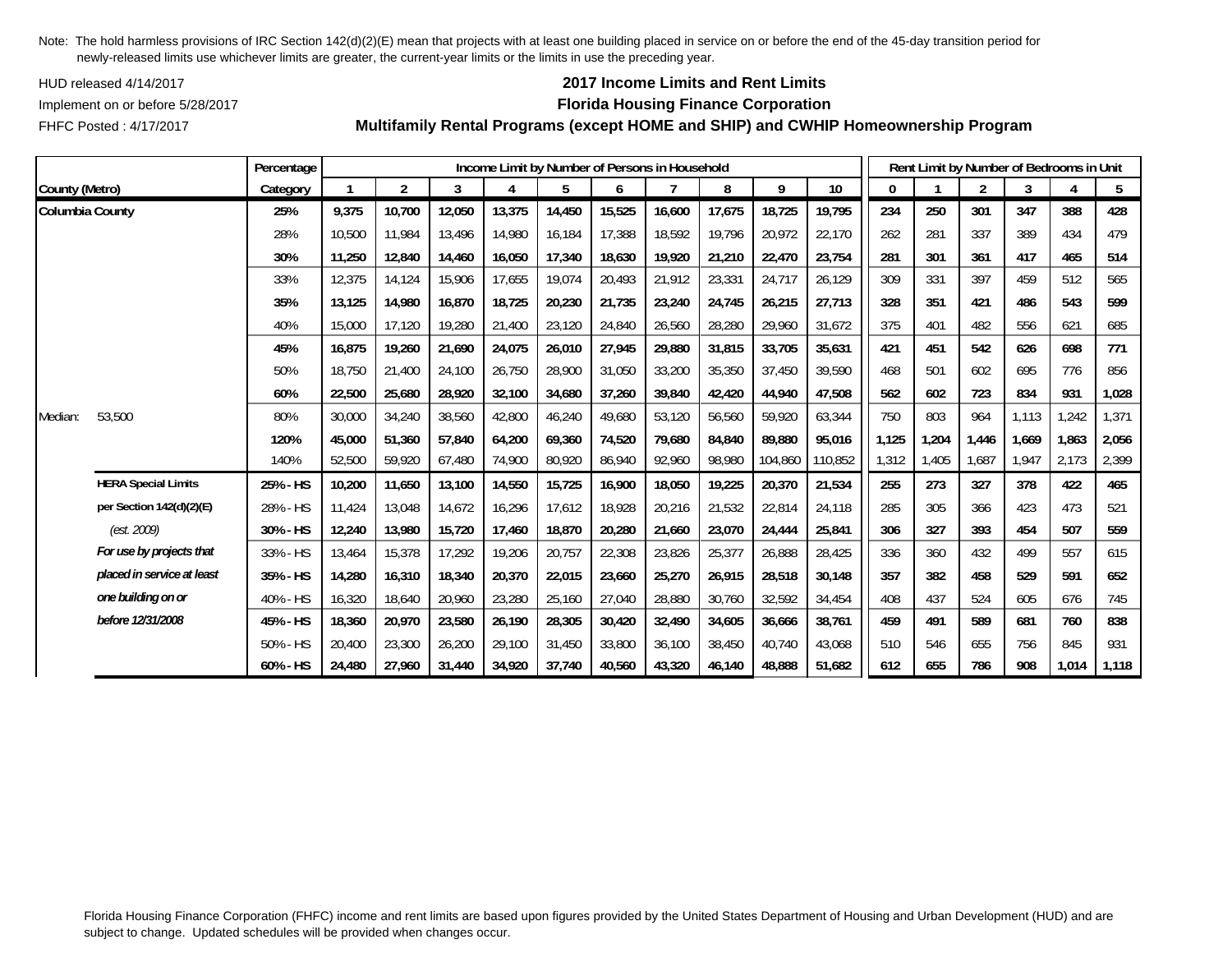HUD released 4/14/2017

## **2017 Income Limits and Rent Limits**

### Implement on or before 5/28/2017 **Florida Housing Finance Corporation**

FHFC Posted : 4/17/2017

|                   | Percentage |        |        |        |        | Income Limit by Number of Persons in Household |        |        |        |        |         |       | Rent Limit by Number of Bedrooms in Unit |       |       |       |        |
|-------------------|------------|--------|--------|--------|--------|------------------------------------------------|--------|--------|--------|--------|---------|-------|------------------------------------------|-------|-------|-------|--------|
| County (Metro)    | Category   |        |        |        |        |                                                | O      |        | 8      | 9      | 10      | 0     |                                          |       |       |       |        |
| DeSoto County     | 25%        | 8,475  | 9,700  | 10,900 | 12,100 | 13,075                                         | 14,050 | 15,025 | 15,975 | 16,940 | 17,908  | 211   | 227                                      | 272   | 314   | 351   | 387    |
|                   | 28%        | 9,492  | 10,864 | 12,208 | 13,552 | 14,644                                         | 15,736 | 16,828 | 17,892 | 18,973 | 20,057  | 237   | 254                                      | 305   | 352   | 393   | 434    |
|                   | 30%        | 10.170 | 11,640 | 13,080 | 14,520 | 15,690                                         | 16,860 | 18,030 | 19,170 | 20,328 | 21,490  | 254   | 272                                      | 327   | 377   | 421   | 465    |
|                   | 33%        | 11.187 | 12,804 | 14,388 | 15,972 | 17,259                                         | 18,546 | 19,833 | 21,087 | 22,361 | 23,639  | 279   | 299                                      | 359   | 415   | 463   | 511    |
|                   | 35%        | 11,865 | 13,580 | 15,260 | 16,940 | 18,305                                         | 19,670 | 21,035 | 22,365 | 23,716 | 25,071  | 296   | 318                                      | 381   | 440   | 491   | 542    |
|                   | 40%        | 13,560 | 15,520 | 17,440 | 19,360 | 20,920                                         | 22,480 | 24,040 | 25,560 | 27,104 | 28,653  | 339   | 363                                      | 436   | 503   | 562   | 620    |
|                   | 45%        | 15,255 | 17,460 | 19,620 | 21.780 | 23,535                                         | 25,290 | 27,045 | 28,755 | 30,492 | 32,234  | 381   | 408                                      | 490   | 566   | 632   | 697    |
|                   | 50%        | 16.950 | 19,400 | 21,800 | 24,200 | 26,150                                         | 28,100 | 30,050 | 31,950 | 33,880 | 35,816  | 423   | 454                                      | 545   | 629   | 702   | 775    |
|                   | 60%        | 20,340 | 23,280 | 26,160 | 29,040 | 31,380                                         | 33,720 | 36,060 | 38,340 | 40,656 | 42,979  | 508   | 545                                      | 654   | 755   | 843   | 930    |
| 41,000<br>Median: | 80%        | 27,120 | 31,040 | 34,880 | 38,720 | 41,840                                         | 44,960 | 48,080 | 51,120 | 54,208 | 57,306  | 678   | 727                                      | 872   | 1,007 | 1,124 | 240, ا |
|                   | 120%       | 40,680 | 46,560 | 52,320 | 58,080 | 62,760                                         | 67,440 | 72,120 | 76,680 | 81,312 | 85,958  | 1,017 | 1,090                                    | 1,308 | 1,510 | 1,686 | 1,860  |
|                   | 140%       | 47,460 | 54,320 | 61,040 | 67,760 | 73,220                                         | 78,680 | 84,140 | 89,460 | 94,864 | 100,285 | 1,186 | 1,272                                    | 1,526 | 1,762 | 1,967 | 2,170  |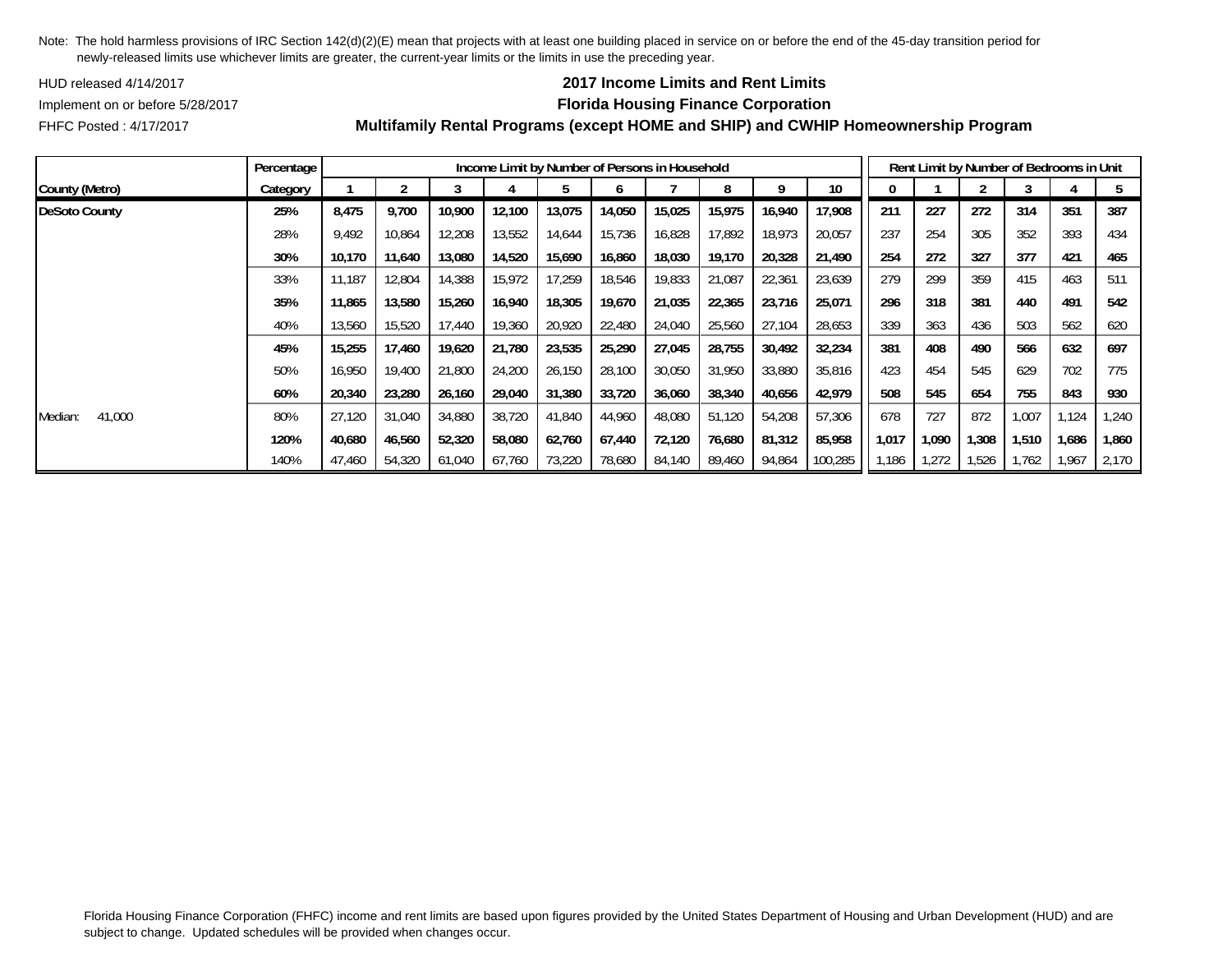HUD released 4/14/2017

FHFC Posted : 4/17/2017

## **2017 Income Limits and Rent Limits**

### Implement on or before 5/28/2017 **Florida Housing Finance Corporation**

**Multifamily Rental Programs (except HOME and SHIP) and CWHIP Homeownership Program**

|                     |                            | Percentage |        |                |        |        |        |        | Income Limit by Number of Persons in Household |        |        |         |       | Rent Limit by Number of Bedrooms in Unit |                |       |       |       |
|---------------------|----------------------------|------------|--------|----------------|--------|--------|--------|--------|------------------------------------------------|--------|--------|---------|-------|------------------------------------------|----------------|-------|-------|-------|
| County (Metro)      |                            | Category   |        | $\overline{2}$ | 3      | 4      | 5      | 6      |                                                | 8      | 9      | 10      | 0     |                                          | $\overline{2}$ | 3     | 4     | 5     |
| <b>Dixie County</b> |                            | 25%        | 8.475  | 9.700          | 10,900 | 12.100 | 13,075 | 14,050 | 15,025                                         | 15,975 | 16,940 | 17.908  | 211   | 227                                      | 272            | 314   | 351   | 387   |
|                     |                            | 28%        | 9,492  | 10,864         | 12,208 | 13,552 | 14,644 | 15,736 | 16,828                                         | 17,892 | 18,973 | 20,057  | 237   | 254                                      | 305            | 352   | 393   | 434   |
|                     |                            | 30%        | 10,170 | 11,640         | 13,080 | 14,520 | 15,690 | 16,860 | 18,030                                         | 19,170 | 20,328 | 21,490  | 254   | 272                                      | 327            | 377   | 421   | 465   |
|                     |                            | 33%        | 11,187 | 12,804         | 14,388 | 15,972 | 17,259 | 18,546 | 19,833                                         | 21,087 | 22,361 | 23,639  | 279   | 299                                      | 359            | 415   | 463   | 511   |
|                     |                            | 35%        | 11,865 | 13,580         | 15,260 | 16,940 | 18,305 | 19,670 | 21,035                                         | 22,365 | 23,716 | 25,071  | 296   | 318                                      | 381            | 440   | 491   | 542   |
|                     |                            | 40%        | 13,560 | 15,520         | 17,440 | 19,360 | 20,920 | 22,480 | 24,040                                         | 25,560 | 27,104 | 28,653  | 339   | 363                                      | 436            | 503   | 562   | 620   |
|                     |                            | 45%        | 15,255 | 17,460         | 19,620 | 21,780 | 23,535 | 25,290 | 27,045                                         | 28,755 | 30,492 | 32,234  | 381   | 408                                      | 490            | 566   | 632   | 697   |
|                     |                            | 50%        | 16.950 | 19,400         | 21,800 | 24,200 | 26,150 | 28,100 | 30,050                                         | 31.950 | 33,880 | 35,816  | 423   | 454                                      | 545            | 629   | 702   | 775   |
|                     |                            | 60%        | 20,340 | 23,280         | 26,160 | 29,040 | 31,380 | 33,720 | 36,060                                         | 38,340 | 40,656 | 42,979  | 508   | 545                                      | 654            | 755   | 843   | 930   |
| Median:             | 47,400                     | 80%        | 27,120 | 31,040         | 34,880 | 38,720 | 41,840 | 44,960 | 48,080                                         | 51,120 | 54,208 | 57,306  | 678   | 727                                      | 872            | 1,007 | 1,124 | 1,240 |
|                     |                            | 120%       | 40,680 | 46,560         | 52,320 | 58,080 | 62,760 | 67,440 | 72,120                                         | 76,680 | 81,312 | 85,958  | 1,017 | 1,090                                    | 1,308          | 1,510 | 1,686 | 1,860 |
|                     |                            | 140%       | 47,460 | 54,320         | 61,040 | 67,760 | 73,220 | 78,680 | 84,140                                         | 89,460 | 94,864 | 100,285 | 1,186 | 1,272                                    | 1,526          | 1,762 | 1,967 | 2,170 |
|                     | <b>HERA Special Limits</b> | 25% - HS   | 10,225 | 11,675         | 13,125 | 14,575 | 15,750 | 16,925 | 18,075                                         | 19,250 | 20,405 | 21,571  | 255   | 273                                      | 328            | 379   | 423   | 466   |
|                     | per Section 142(d)(2)(E)   | 28% - HS   | 11,452 | 13,076         | 14,700 | 16,324 | 17,640 | 18,956 | 20,244                                         | 21,560 | 22,854 | 24,160  | 286   | 306                                      | 367            | 424   | 473   | 522   |
|                     | (est. 2009)                | 30% - HS   | 12,270 | 14,010         | 15,750 | 17,490 | 18,900 | 20,310 | 21,690                                         | 23,100 | 24,486 | 25,885  | 306   | 328                                      | 393            | 454   | 507   | 559   |
|                     | For use by projects that   | 33% - HS   | 13.497 | 15.411         | 17,325 | 19,239 | 20,790 | 22,341 | 23,859                                         | 25,410 | 26,935 | 28,474  | 337   | 361                                      | 433            | 500   | 558   | 615   |
|                     | placed in service at least | 35% - HS   | 14,315 | 16,345         | 18,375 | 20,405 | 22,050 | 23,695 | 25,305                                         | 26,950 | 28,567 | 30,199  | 357   | 383                                      | 459            | 530   | 592   | 653   |
|                     | one building on or         | 40% - HS   | 16,360 | 18,680         | 21,000 | 23,320 | 25,200 | 27,080 | 28,920                                         | 30,800 | 32,648 | 34,514  | 409   | 438                                      | 525            | 606   | 677   | 746   |
|                     | before 12/31/2008          | 45% - HS   | 18,405 | 21,015         | 23,625 | 26,235 | 28,350 | 30,465 | 32,535                                         | 34,650 | 36,729 | 38,828  | 460   | 492                                      | 590            | 682   | 761   | 839   |
|                     |                            | 50% - HS   | 20,450 | 23,350         | 26,250 | 29,150 | 31,500 | 33,850 | 36,150                                         | 38,500 | 40,810 | 43,142  | 511   | 547                                      | 656            | 758   | 846   | 933   |
|                     |                            | 60% - HS   | 24,540 | 28,020         | 31,500 | 34,980 | 37,800 | 40,620 | 43,380                                         | 46,200 | 48,972 | 51,770  | 613   | 657                                      | 787            | 909   | 1,015 | 1,119 |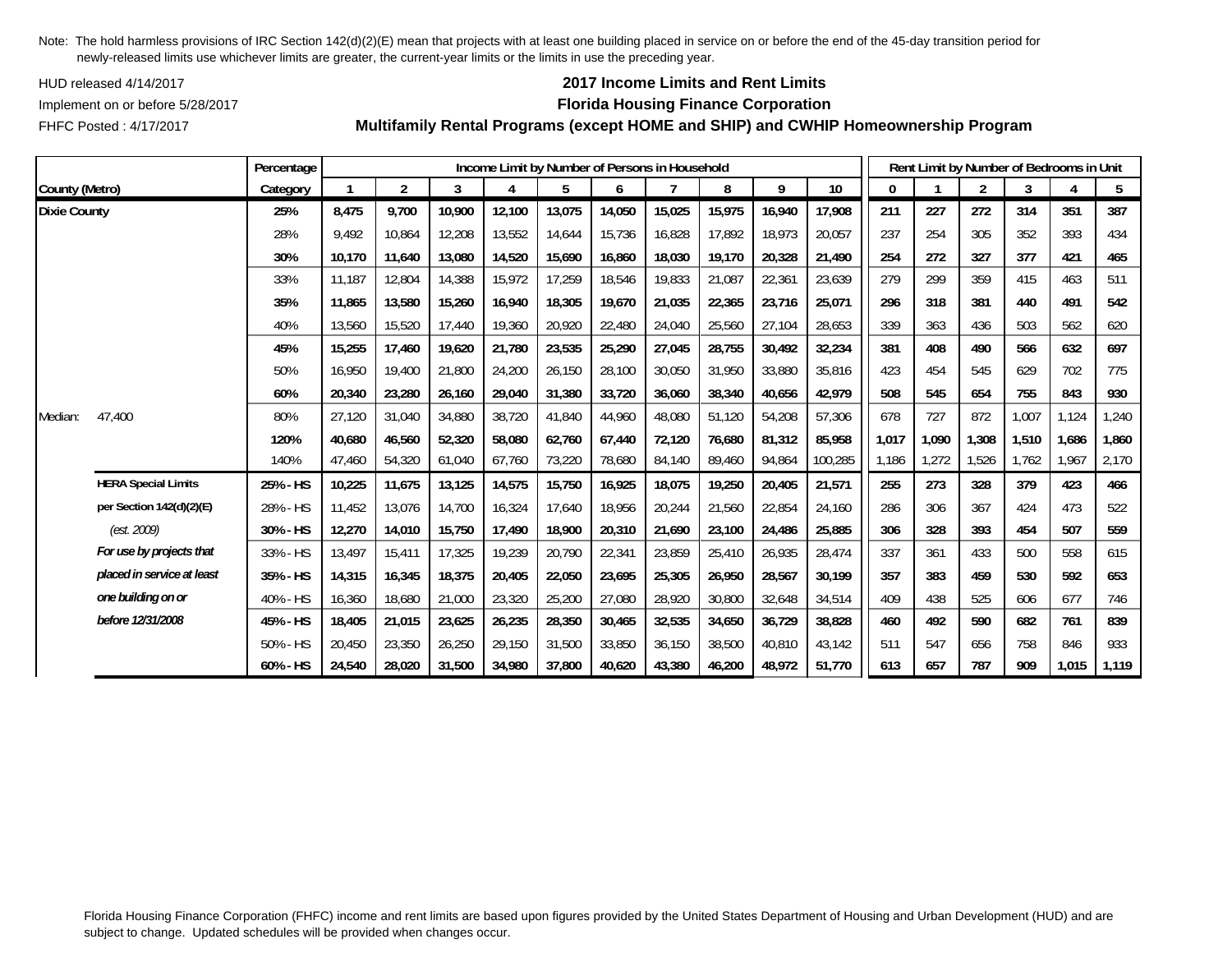HUD released 4/14/2017

FHFC Posted : 4/17/2017

## **2017 Income Limits and Rent Limits**

### Implement on or before 5/28/2017 **Florida Housing Finance Corporation**

**Multifamily Rental Programs (except HOME and SHIP) and CWHIP Homeownership Program**

|                     |                            | Percentage |        |                |        |        |        |         | Income Limit by Number of Persons in Household |         |         |         |       |       |                | Rent Limit by Number of Bedrooms in Unit |       |       |
|---------------------|----------------------------|------------|--------|----------------|--------|--------|--------|---------|------------------------------------------------|---------|---------|---------|-------|-------|----------------|------------------------------------------|-------|-------|
| County (Metro)      |                            | Category   |        | $\overline{2}$ | 3      | 4      | 5      | 6       |                                                | 8       | 9       | 10      | 0     |       | $\overline{2}$ | 3                                        |       | 5     |
| <b>Duval County</b> |                            | 25%        | 11,275 | 12,900         | 14,500 | 16,100 | 17,400 | 18,700  | 19,975                                         | 21,275  | 22,540  | 23,828  | 281   | 302   | 362            | 418                                      | 467   | 515   |
|                     | (Jacksonville HMFA;        | 28%        | 12,628 | 14,448         | 16,240 | 18,032 | 19,488 | 20,944  | 22,372                                         | 23,828  | 25,245  | 26,687  | 315   | 338   | 406            | 469                                      | 523   | 577   |
|                     | Jacksonville MSA)          | 30%        | 13,530 | 15,480         | 17,400 | 19,320 | 20,880 | 22,440  | 23,970                                         | 25,530  | 27,048  | 28,594  | 338   | 362   | 435            | 502                                      | 561   | 618   |
|                     |                            | 33%        | 14,883 | 17,028         | 19,140 | 21,252 | 22,968 | 24,684  | 26,367                                         | 28,083  | 29,753  | 31,453  | 372   | 398   | 478            | 552                                      | 617   | 680   |
|                     |                            | 35%        | 15,785 | 18,060         | 20,300 | 22,540 | 24,360 | 26,180  | 27,965                                         | 29,785  | 31,556  | 33,359  | 394   | 423   | 507            | 586                                      | 654   | 721   |
|                     |                            | 40%        | 18,040 | 20,640         | 23,200 | 25,760 | 27,840 | 29,920  | 31,960                                         | 34,040  | 36,064  | 38,125  | 451   | 483   | 580            | 670                                      | 748   | 825   |
|                     |                            | 45%        | 20,295 | 23,220         | 26,100 | 28,980 | 31,320 | 33,660  | 35,955                                         | 38,295  | 40,572  | 42,890  | 507   | 543   | 652            | 753                                      | 841   | 928   |
|                     |                            | 50%        | 22,550 | 25,800         | 29,000 | 32,200 | 34,800 | 37,400  | 39.950                                         | 42,550  | 45,080  | 47,656  | 563   | 604   | 725            | 837                                      | 935   | 1,031 |
|                     |                            | 60%        | 27,060 | 30,960         | 34,800 | 38,640 | 41,760 | 44,880  | 47,940                                         | 51,060  | 54,096  | 57,187  | 676   | 725   | 870            | 1,005                                    | 1,122 | 1,237 |
| Median:             | 64,400                     | 80%        | 36,080 | 41,280         | 46,400 | 51,520 | 55,680 | 59,840  | 63,920                                         | 68,080  | 72,128  | 76,250  | 902   | 967   | 1,160          | 1,340                                    | 1,496 | 1,650 |
|                     |                            | 120%       | 54,120 | 61.920         | 69,600 | 77,280 | 83,520 | 89.760  | 95.880                                         | 102,120 | 108,192 | 114,374 | 1,353 | 1,450 | 1,740          | 2,010                                    | 2,244 | 2,475 |
|                     |                            | 140%       | 63,140 | 72,240         | 81,200 | 90,160 | 97,440 | 104,720 | 111,860                                        | 119,140 | 126,224 | 133,437 | 1,578 | 1,692 | 2,030          | 2,345                                    | 2,618 | 2,887 |
|                     | <b>HERA Special Limits</b> | 25% - HS   | 11,800 | 13,475         | 15,150 | 16,825 | 18,175 | 19,525  | 20,875                                         | 22,225  | 23,555  | 24,901  | 295   | 315   | 378            | 437                                      | 488   | 538   |
|                     | per Section 142(d)(2)(E)   | 28% - HS   | 13,216 | 15,092         | 16,968 | 18,844 | 20,356 | 21,868  | 23,380                                         | 24,892  | 26,382  | 27,889  | 330   | 353   | 424            | 490                                      | 546   | 603   |
|                     | (est. 2013)                | 30% - HS   | 14,160 | 16,170         | 18,180 | 20,190 | 21,810 | 23,430  | 25,050                                         | 26,670  | 28,266  | 29,881  | 354   | 379   | 454            | 525                                      | 585   | 646   |
|                     | For use by projects that   | 33% - HS   | 15,576 | 17,787         | 19,998 | 22,209 | 23,991 | 25,773  | 27,555                                         | 29,337  | 31,093  | 32,869  | 389   | 417   | 499            | 577                                      | 644   | 711   |
|                     | placed in service at least | 35% - HS   | 16,520 | 18,865         | 21,210 | 23,555 | 25,445 | 27,335  | 29,225                                         | 31,115  | 32,977  | 34,861  | 413   | 442   | 530            | 612                                      | 683   | 754   |
|                     | one building on or         | 40% - HS   | 18,880 | 21,560         | 24,240 | 26,920 | 29,080 | 31,240  | 33,400                                         | 35,560  | 37,688  | 39,842  | 472   | 505   | 606            | 700                                      | 781   | 862   |
|                     | before 12/31/2008          | 45% - HS   | 21,240 | 24,255         | 27,270 | 30,285 | 32,715 | 35,145  | 37,575                                         | 40,005  | 42,399  | 44,822  | 531   | 568   | 681            | 787                                      | 878   | 969   |
|                     |                            | 50% - HS   | 23,600 | 26,950         | 30,300 | 33,650 | 36,350 | 39,050  | 41,750                                         | 44,450  | 47,110  | 49,802  | 590   | 631   | 757            | 875                                      | 976   | 1,077 |
|                     |                            | 60% - HS   | 28,320 | 32,340         | 36,360 | 40,380 | 43,620 | 46,860  | 50,100                                         | 53,340  | 56,532  | 59,762  | 708   | 758   | 909            | 1,050                                    | 1,171 | 1,293 |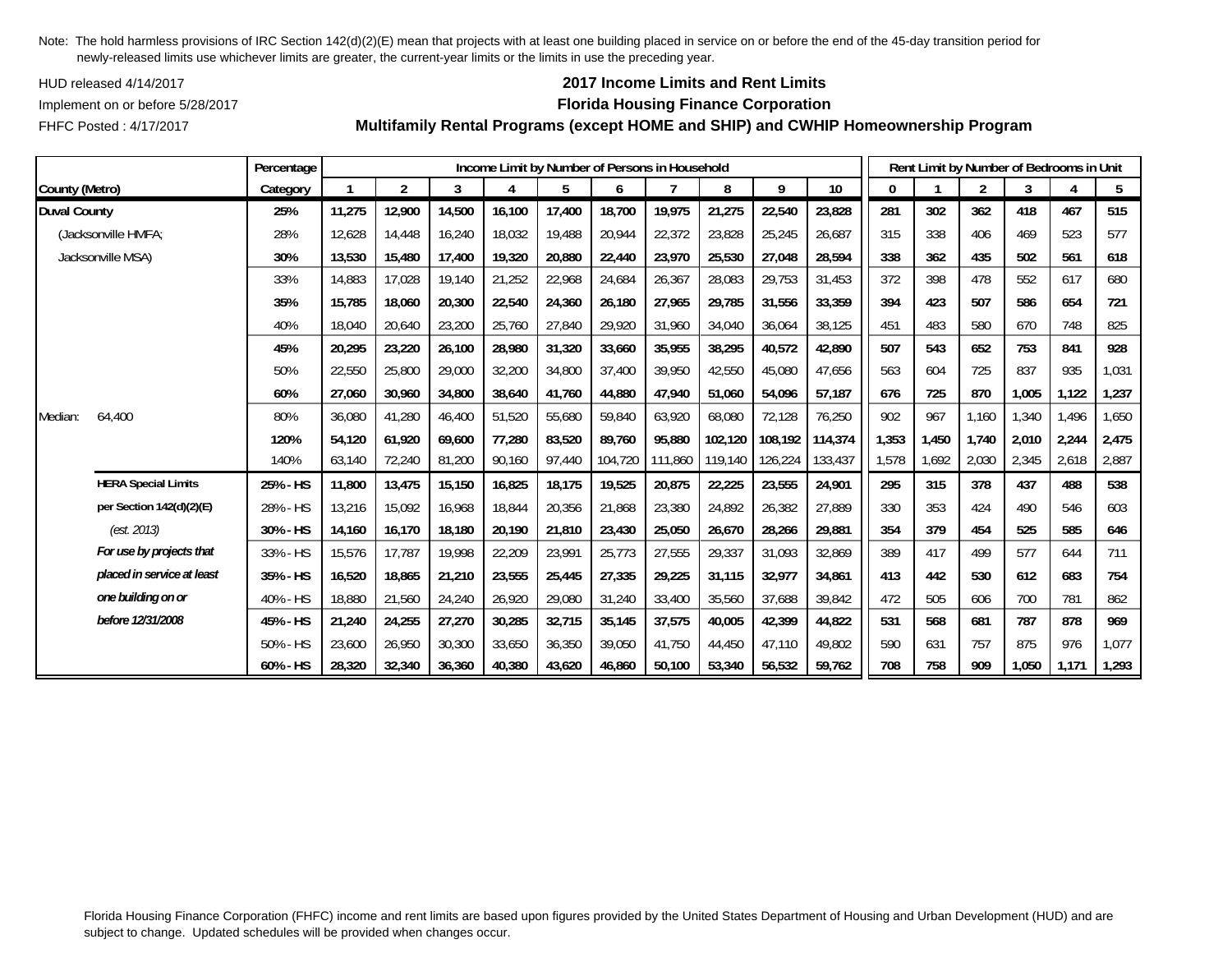HUD released 4/14/2017

### **2017 Income Limits and Rent Limits**

Implement on or before 5/28/2017 **Florida Housing Finance Corporation**

FHFC Posted : 4/17/2017

## **Multifamily Rental Programs (except HOME and SHIP) and CWHIP Homeownership Program**

120% | 52,080 | 59,520 | 66,960 | 74,400 | 80,400 | 86,400 | 92,280 | 98,280 | 104,160 | 110,112 || 1,302 | 1,395 | 1,674 | 1,935 | 2,160 | 2,382 140% |60,760 |69,440 |78,120 |86,800 |93,800 |100,800 |107,660 |114,660 |121,520 |128,464 ||1,519 |1,627 |1,953 |2,257 |2,520 |2,779

**Percentage Income Limit by Number of Persons in Household Rent Limit by Number of Bedrooms in Unit** County (Metro) | Category | 1 | 2 | 3 | 4 | 5 | 6 | 7 | 8 | 9 | 10 || 0 | 1 | 2 | 3 | 4 | 5 Escambia County | 25% | 10,850 | 12,400 | 13,950 | 15,500 | 16,750 | 18,000 | 19,225 | 20,475 | 21,700 | 22,940 || 271 | 290 | 348 | 403 | 450 | 496 (Pensacola-Ferry Pass- 28% 12,152 13,888 15,624 17,360 18,760 20,160 21,532 22,932 24,304 25,693 25,693 325 390 451 504 555 Brent MSA) 30% | 13,020 | 14,880 | 16,740 | 18,600 | 20,100 | 21,600 | 23,070 | 24,570 | 26,040 | 27,528 | | 325 | 348 | 348 | 418 | 483 | 540 | 595 33% | 14,322 | 16,368 | 18,414 | 20,460 | 22,110 | 23,760 | 25,377 | 27,027 | 28,644 | 30,281 || 358 | 383 | 460 | 532 | 594 | 655 35% | 15,190 | 17,360 | 19,530 | 21,700 | 23,450 | 25,200 | 26,915 | 28,665 | 30,380 | 32,116 || 379 | 406 | 488 | 564 | 630 | 694 40% | 17,360 | 19,840 | 22,320 | 24,800 | 26,800 | 28,800 | 30,760 | 32,760 | 34,720 | 36,704 || 434 | 435 | 558 | 645 | 720 | 794 45% | 19,530 | 22,320 | 25,110 | 27,900 | 30,150 | 32,400 | 34,605 | 36,855 | 39,060 | 41,292 || 488 | 523 | 627 | 725 | 810 | 893 50% | 21,700 | 24,800 | 27,900 | 31,000 | 33,500 | 36,000 | 38,450 | 43,950 | 43,400 | 45,880 || 542 | 581 | 697 | 806 | 900 | 992 60% | 26,040 | 29,760 | 33,480 | 37,200 | 40,200 | 43,200 | 46,140 | 49,140 | 52,080 | 55,056 || 651 | 697 | 837 | 967 | 1,080 | 1,191

Median: 62,000 | 80% | 34,720 | 39,680 | 44,640 | 49,600 | 57,600 | 57,600 | 61,520 | 65,520 | 69,440 | 73,408 || 868 | 930 | 1,116 | 1,290 | 1,440 | 1,588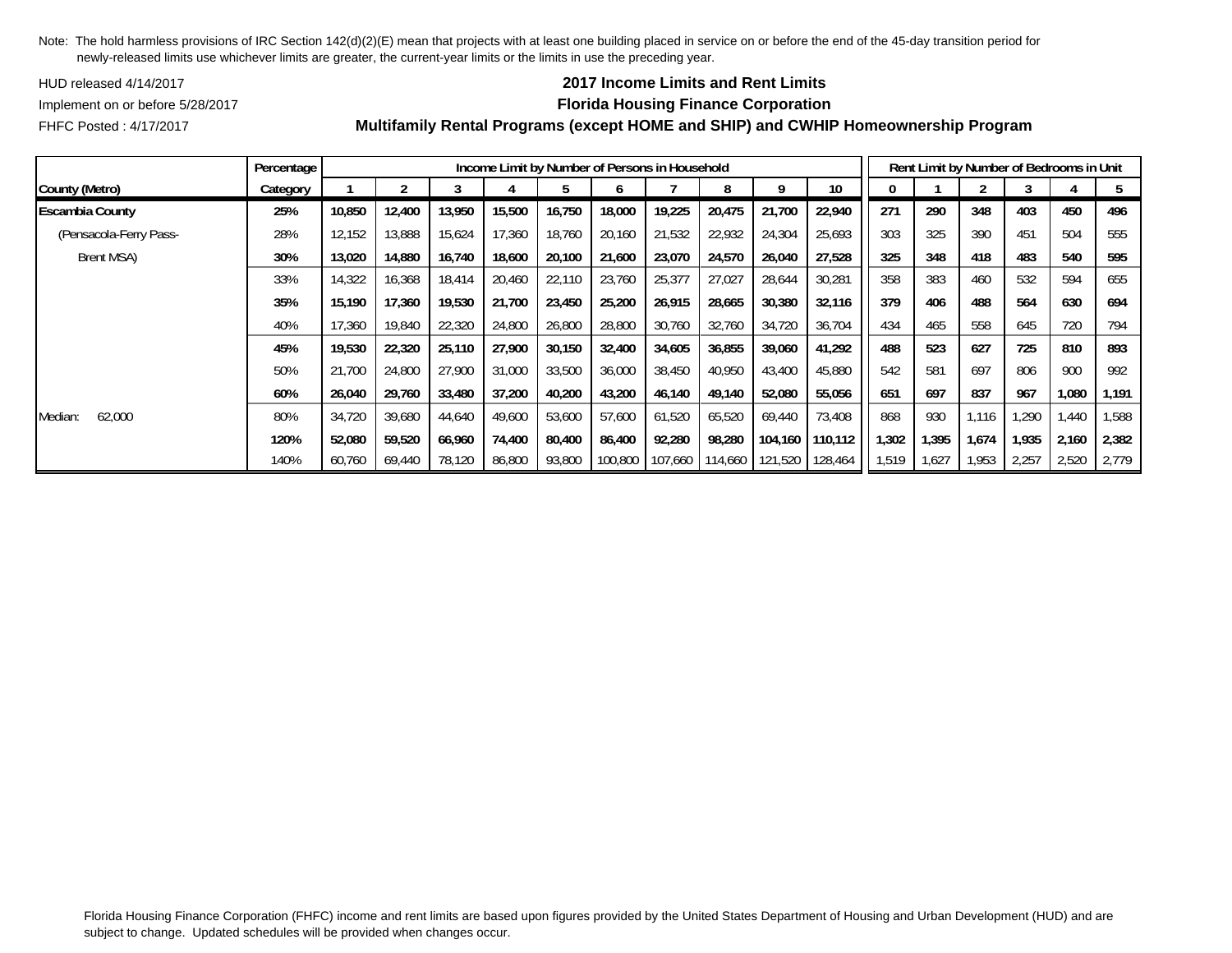HUD released 4/14/2017

FHFC Posted : 4/17/2017

## **2017 Income Limits and Rent Limits**

### Implement on or before 5/28/2017 **Florida Housing Finance Corporation**

**Multifamily Rental Programs (except HOME and SHIP) and CWHIP Homeownership Program**

|                       |                            | Percentage |        |                |        |        |        |        | Income Limit by Number of Persons in Household |         |         |         |              |       | Rent Limit by Number of Bedrooms in Unit |       |       |       |
|-----------------------|----------------------------|------------|--------|----------------|--------|--------|--------|--------|------------------------------------------------|---------|---------|---------|--------------|-------|------------------------------------------|-------|-------|-------|
| County (Metro)        |                            | Category   |        | $\overline{2}$ | 3      | 4      | 5      | 6      |                                                | 8       | 9       | 10      | $\mathbf{0}$ |       | $\overline{2}$                           | 3     |       | 5     |
| <b>Flagler County</b> |                            | 25%        | 10,100 | 11,550         | 13,000 | 14,425 | 15,600 | 16,750 | 17,900                                         | 19,050  | 20,195  | 21,349  | 252          | 270   | 325                                      | 375   | 418   | 461   |
|                       | (Palm Coast HMFA;          | 28%        | 11,312 | 12,936         | 14,560 | 16,156 | 17,472 | 18,760 | 20,048                                         | 21,336  | 22,618  | 23,911  | 282          | 303   | 364                                      | 420   | 469   | 517   |
|                       | Deltona-Daytona Beach-     | 30%        | 12,120 | 13,860         | 15,600 | 17,310 | 18,720 | 20,100 | 21,480                                         | 22,860  | 24,234  | 25,619  | 303          | 324   | 390                                      | 450   | 502   | 554   |
|                       | Ormond Beach MSA)          | 33%        | 13,332 | 15,246         | 17,160 | 19,041 | 20,592 | 22,110 | 23,628                                         | 25,146  | 26,657  | 28,181  | 333          | 357   | 429                                      | 495   | 552   | 609   |
|                       |                            | 35%        | 14,140 | 16,170         | 18,200 | 20,195 | 21,840 | 23,450 | 25,060                                         | 26,670  | 28,273  | 29,889  | 353          | 378   | 455                                      | 525   | 586   | 646   |
|                       |                            | 40%        | 16,160 | 18,480         | 20,800 | 23,080 | 24,960 | 26,800 | 28,640                                         | 30,480  | 32,312  | 34,158  | 404          | 433   | 520                                      | 600   | 670   | 739   |
|                       |                            | 45%        | 18,180 | 20,790         | 23,400 | 25,965 | 28,080 | 30,150 | 32,220                                         | 34,290  | 36,351  | 38,428  | 454          | 487   | 585                                      | 675   | 753   | 831   |
|                       |                            | 50%        | 20,200 | 23,100         | 26,000 | 28,850 | 31,200 | 33,500 | 35,800                                         | 38,100  | 40,390  | 42,698  | 505          | 541   | 650                                      | 750   | 837   | 923   |
|                       |                            | 60%        | 24,240 | 27,720         | 31,200 | 34,620 | 37,440 | 40,200 | 42.960                                         | 45,720  | 48,468  | 51,238  | 606          | 649   | 780                                      | 900   | 1,005 | 1,108 |
| Median:               | 57.600                     | 80%        | 32,320 | 36,960         | 41.600 | 46,160 | 49,920 | 53,600 | 57,280                                         | 60,960  | 64,624  | 68,317  | 808          | 866   | 1,040                                    | 1,201 | 1,340 | 1,478 |
|                       |                            | 120%       | 48,480 | 55,440         | 62,400 | 69,240 | 74,880 | 80,400 | 85,920                                         | 91,440  | 96,936  | 102,475 | 1,212        | 1,299 | 1,560                                    | 1,801 | 2,010 | 2,217 |
|                       |                            | 140%       | 56,560 | 64,680         | 72,800 | 80,780 | 87,360 | 93,800 | 100,240                                        | 106,680 | 113,092 | 119,554 | 1,414        | 1,515 | 1,820                                    | 2,101 | 2,345 | 2,586 |
|                       | <b>HERA Special Limits</b> | 25% - HS   | 10,575 | 12,075         | 13,575 | 15,075 | 16,300 | 17,500 | 18,700                                         | 19,900  | 21,105  | 22,311  | 264          | 283   | 339                                      | 392   | 437   | 482   |
|                       | per Section 142(d)(2)(E)   | 28% - HS   | 11,844 | 13,524         | 15,204 | 16,884 | 18,256 | 19,600 | 20,944                                         | 22,288  | 23,638  | 24,988  | 296          | 317   | 380                                      | 439   | 490   | 540   |
|                       | (est. 2014)                | 30% - HS   | 12,690 | 14,490         | 16,290 | 18,090 | 19,560 | 21,000 | 22,440                                         | 23,880  | 25,326  | 26,773  | 317          | 339   | 407                                      | 470   | 525   | 579   |
|                       | For use by projects that   | 33% - HS   | 13,959 | 15,939         | 17,919 | 19,899 | 21,516 | 23,100 | 24,684                                         | 26,268  | 27,859  | 29,451  | 348          | 373   | 447                                      | 517   | 577   | 636   |
|                       | placed in service at least | 35% - HS   | 14,805 | 16,905         | 19,005 | 21,105 | 22,820 | 24,500 | 26,180                                         | 27,860  | 29,547  | 31,235  | 370          | 396   | 475                                      | 549   | 612   | 675   |
|                       | one building on or         | 40% - HS   | 16,920 | 19,320         | 21,720 | 24,120 | 26,080 | 28,000 | 29,920                                         | 31,840  | 33,768  | 35,698  | 423          | 453   | 543                                      | 627   | 700   | 772   |
|                       | before 12/31/2008          | 45% - HS   | 19,035 | 21,735         | 24,435 | 27,135 | 29,340 | 31,500 | 33,660                                         | 35,820  | 37,989  | 40,160  | 475          | 509   | 610                                      | 705   | 787   | 868   |
|                       |                            | 50% - HS   | 21,150 | 24,150         | 27,150 | 30,150 | 32,600 | 35,000 | 37,400                                         | 39,800  | 42,210  | 44,622  | 528          | 566   | 678                                      | 784   | 875   | 965   |
|                       |                            | 60% - HS   | 25,380 | 28,980         | 32,580 | 36,180 | 39,120 | 42,000 | 44,880                                         | 47,760  | 50,652  | 53,546  | 634          | 679   | 814                                      | 941   | 1,050 | 1,158 |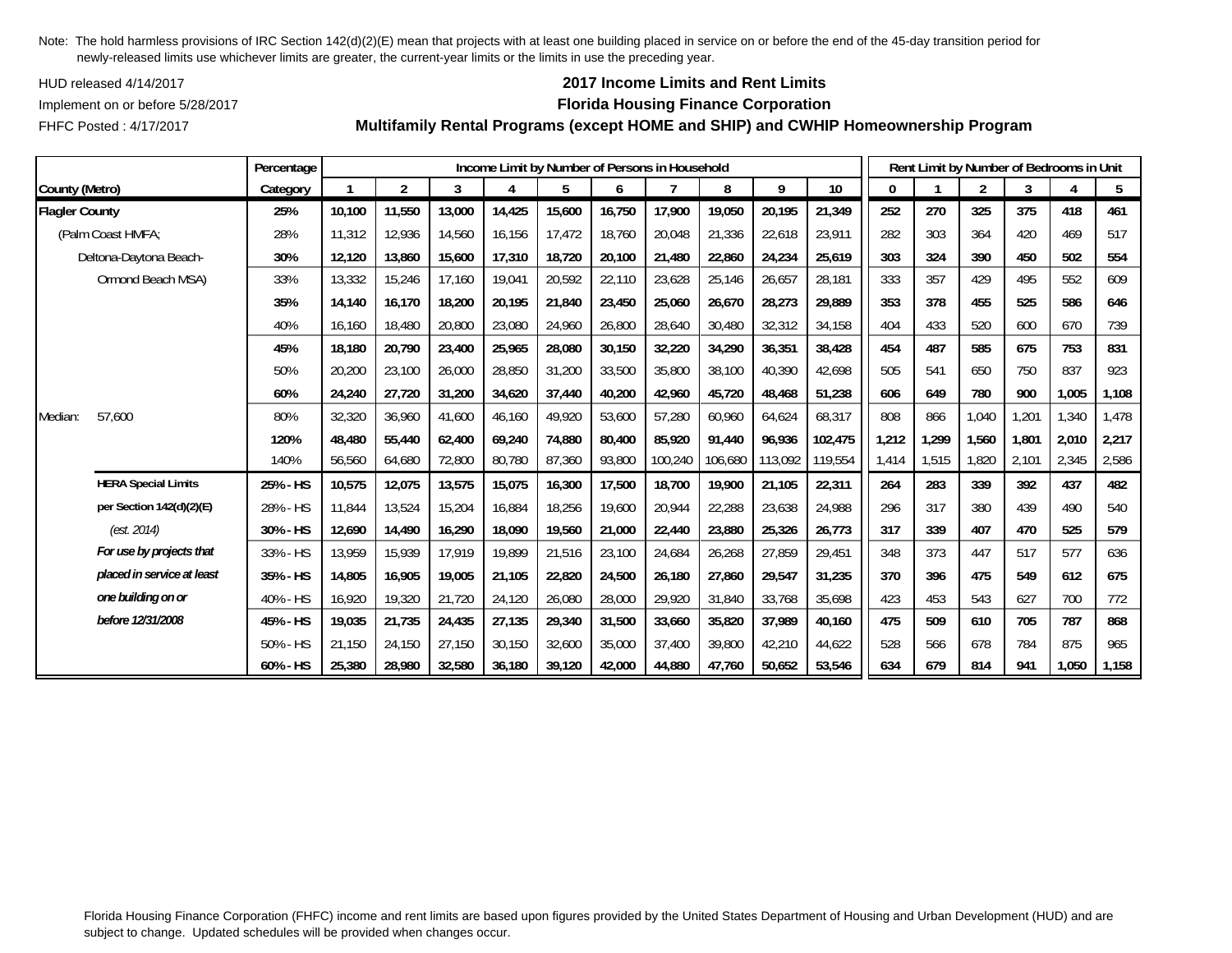HUD released 4/14/2017

FHFC Posted : 4/17/2017

# **2017 Income Limits and Rent Limits**

## Implement on or before 5/28/2017 **Florida Housing Finance Corporation**

**Multifamily Rental Programs (except HOME and SHIP) and CWHIP Homeownership Program**

|                        |                            | Percentage |        |                |        | Income Limit by Number of Persons in Household |        |        |                   |        |        |         |       | Rent Limit by Number of Bedrooms in Unit |                |       |       |       |
|------------------------|----------------------------|------------|--------|----------------|--------|------------------------------------------------|--------|--------|-------------------|--------|--------|---------|-------|------------------------------------------|----------------|-------|-------|-------|
| County (Metro)         |                            | Category   |        | $\overline{2}$ | 3      | 4                                              | 5      | 6      |                   | 8      | 9      | 10      | 0     |                                          | $\overline{2}$ | 3     | 4     | 5     |
| <b>Franklin County</b> |                            | 25%        | 8,650  | 9,900          | 11,125 | 12,350                                         | 13,350 | 14,350 | 15,325            | 16,325 | 17,290 | 18,278  | 216   | 231                                      | 278            | 321   | 358   | 395   |
|                        |                            | 28%        | 9,688  | 11,088         | 12,460 | 13,832                                         | 14,952 | 16,072 | 17,164            | 18,284 | 19,365 | 20,471  | 242   | 259                                      | 311            | 359   | 401   | 443   |
|                        |                            | 30%        | 10,380 | 11,880         | 13,350 | 14,820                                         | 16,020 | 17,220 | 18,390            | 19,590 | 20,748 | 21,934  | 259   | 278                                      | 333            | 385   | 430   | 474   |
|                        |                            | 33%        | 11,418 | 13,068         | 14,685 | 16,302                                         | 17,622 | 18,942 | 20,229            | 21,549 | 22,823 | 24,127  | 285   | 306                                      | 367            | 424   | 473   | 522   |
|                        |                            | 35%        | 12,110 | 13,860         | 15,575 | 17,290                                         | 18,690 | 20,090 | 21,455            | 22,855 | 24,206 | 25,589  | 302   | 324                                      | 389            | 449   | 502   | 553   |
|                        |                            | 40%        | 13,840 | 15,840         | 17,800 | 19,760                                         | 21,360 | 22,960 | 24,520            | 26,120 | 27,664 | 29,245  | 346   | 371                                      | 445            | 514   | 574   | 633   |
|                        |                            | 45%        | 15,570 | 17,820         | 20,025 | 22,230                                         | 24,030 | 25,830 | 27,585            | 29,385 | 31,122 | 32,900  | 389   | 417                                      | 500            | 578   | 645   | 712   |
|                        |                            | 50%        | 17,300 | 19,800         | 22,250 | 24,700                                         | 26,700 | 28,700 | 30,650            | 32,650 | 34,580 | 36,556  | 432   | 463                                      | 556            | 642   | 717   | 791   |
|                        |                            | 60%        | 20,760 | 23,760         | 26,700 | 29,640                                         | 32,040 | 34,440 | 36,780            | 39,180 | 41,496 | 43,867  | 519   | 556                                      | 667            | 771   | 861   | 949   |
| Median:                | 49,400                     | 80%        | 27,680 | 31,680         | 35,600 | 39,520                                         | 42,720 | 45,920 | 49,040            | 52,240 | 55,328 | 58,490  | 692   | 742                                      | 890            | 1,028 | 1,148 | 1,266 |
|                        |                            | 120%       | 41,520 | 47,520         | 53,400 | 59,280                                         | 64,080 | 68,880 | 73,560            | 78,360 | 82,992 | 87,734  | 1,038 | 1,113                                    | 1,335          | 1,542 | 1,722 | 1,899 |
|                        |                            | 140%       | 48,440 | 55,440         | 62,300 | 69,160                                         | 74,760 | 80,360 | 85,820            | 91,420 | 96,824 | 102,357 | 1,211 | 1,298                                    | 1,557          | 1,799 | 2,009 | 2,215 |
|                        | <b>HERA Special Limits</b> | 25% - HS   | 10,400 | 11,900         | 13,375 | 14,850                                         | 16,050 | 17,250 | 18,425            | 19,625 | 20,790 | 21,978  | 260   | 278                                      | 334            | 386   | 431   | 475   |
|                        | per Section 142(d)(2)(E)   | 28% - HS   | 11,648 | 13,328         | 14,980 | 16,632                                         | 17,976 | 19,320 | 20,636            | 21,980 | 23,285 | 24,615  | 291   | 312                                      | 374            | 432   | 483   | 532   |
|                        | (est. 2011)                | 30% - HS   | 12,480 | 14,280         | 16,050 | 17,820                                         | 19,260 | 20,700 | 22,110            | 23,550 | 24,948 | 26,374  | 312   | 334                                      | 401            | 463   | 517   | 570   |
|                        | For use by projects that   | 33% - HS   | 13,728 | 15,708         | 17,655 | 19,602                                         | 21,186 | 22,770 | $24,32^{\degree}$ | 25,905 | 27,443 | 29,011  | 343   | 367                                      | 441            | 509   | 569   | 627   |
|                        | placed in service at least | 35% - HS   | 14,560 | 16,660         | 18,725 | 20,790                                         | 22,470 | 24,150 | 25,795            | 27,475 | 29,106 | 30,769  | 364   | 390                                      | 468            | 540   | 603   | 665   |
|                        | one building on or         | 40% - HS   | 16,640 | 19,040         | 21,400 | 23,760                                         | 25,680 | 27,600 | 29,480            | 31,400 | 33,264 | 35,165  | 416   | 446                                      | 535            | 618   | 690   | 761   |
|                        | before 12/31/2008          | 45% - HS   | 18,720 | 21,420         | 24,075 | 26,730                                         | 28,890 | 31,050 | 33,165            | 35,325 | 37,422 | 39,560  | 468   | 501                                      | 601            | 695   | 776   | 856   |
|                        |                            | 50% - HS   | 20,800 | 23,800         | 26,750 | 29,700                                         | 32,100 | 34,500 | 36,850            | 39,250 | 41,580 | 43,956  | 520   | 557                                      | 668            | 772   | 862   | 951   |
|                        |                            | 60% - HS   | 24,960 | 28,560         | 32,100 | 35,640                                         | 38,520 | 41,400 | 44,220            | 47,100 | 49,896 | 52,747  | 624   | 669                                      | 802            | 927   | 1,035 | 1,141 |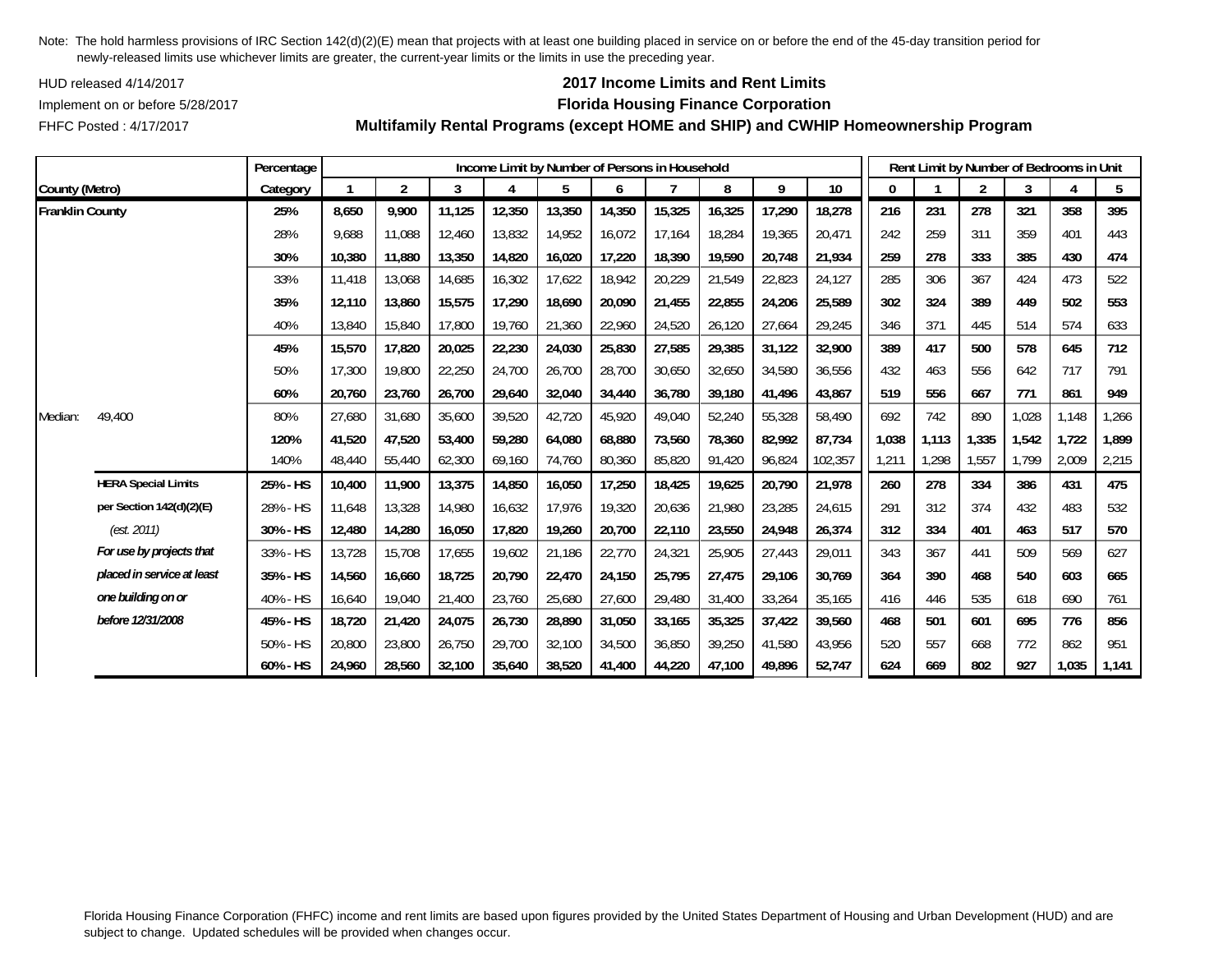HUD released 4/14/2017

FHFC Posted : 4/17/2017

## **2017 Income Limits and Rent Limits**

Implement on or before 5/28/2017 **Florida Housing Finance Corporation**

|                       | Percentage |        |        |        |        |         |         | Income Limit by Number of Persons in Household |         |         |         |       |       | Rent Limit by Number of Bedrooms in Unit |       |       |       |
|-----------------------|------------|--------|--------|--------|--------|---------|---------|------------------------------------------------|---------|---------|---------|-------|-------|------------------------------------------|-------|-------|-------|
| County (Metro)        | Category   |        |        |        |        |         |         |                                                | 8       | q       | 10      |       |       |                                          |       |       |       |
| <b>Gadsden County</b> | 25%        | 11,975 | 13,700 | 15,400 | 17,100 | 18,475  | 19,850  | 21,225                                         | 22,575  | 23,940  | 25,308  | 299   | 320   | 385                                      | 444   | 496   | 547   |
| (Tallahassee MSA)     | 28%        | 13,412 | 15,344 | 17,248 | 19,152 | 20,692  | 22,232  | 23,772                                         | 25,284  | 26,813  | 28,345  | 335   | 359   | 431                                      | 498   | 555   | 613   |
|                       | 30%        | 14,370 | 16,440 | 18,480 | 20,520 | 22,170  | 23,820  | 25,470                                         | 27,090  | 28,728  | 30,370  | 359   | 385   | 462                                      | 533   | 595   | 657   |
|                       | 33%        | 15,807 | 18,084 | 20,328 | 22,572 | 24,387  | 26,202  | 28,017                                         | 29,799  | 31,601  | 33,407  | 395   | 423   | 508                                      | 586   | 655   | 722   |
|                       | 35%        | 16.765 | 19,180 | 21,560 | 23,940 | 25,865  | 27,790  | 29,715                                         | 31,605  | 33,516  | 35,431  | 419   | 449   | 539                                      | 622   | 694   | 766   |
|                       | 40%        | 19.160 | 21,920 | 24,640 | 27,360 | 29,560  | 31.760  | 33,960                                         | 36,120  | 38,304  | 40,493  | 479   | 513   | 616                                      | 711   | 794   | 876   |
|                       | 45%        | 21,555 | 24,660 | 27,720 | 30,780 | 33,255  | 35,730  | 38,205                                         | 40,635  | 43,092  | 45,554  | 538   | 577   | 693                                      | 800   | 893   | 985   |
|                       | 50%        | 23,950 | 27,400 | 30,800 | 34,200 | 36,950  | 39,700  | 42,450                                         | 45,150  | 47,880  | 50,616  | 598   | 641   | 770                                      | 889   | 992   | 1,095 |
|                       | 60%        | 28,740 | 32,880 | 36,960 | 41,040 | 44,340  | 47,640  | 50,940                                         | 54,180  | 57,456  | 60,739  | 718   | 770   | 924                                      | 1,067 | 1,191 | 1,314 |
| 68,400<br>Median:     | 80%        | 38,320 | 43,840 | 49,280 | 54,720 | 59,120  | 63,520  | 67,920                                         | 72,240  | 76,608  | 80,986  | 958   | 1,027 | 1,232                                    | 1,423 | ,588  | ,752  |
|                       | 120%       | 57.480 | 65,760 | 73,920 | 82,080 | 88,680  | 95,280  | 101,880                                        | 108,360 | 114,912 | 121,478 | 1,437 | 1,540 | 1,848                                    | 2,134 | 2,382 | 2,628 |
|                       | 140%       | 67,060 | 76,720 | 86,240 | 95,760 | 103.460 | 111.160 | 118,860                                        | 126,420 | 134,064 | 141,725 | 1,676 | 1.797 | 2,156                                    | 2,490 | 2,779 | 3,066 |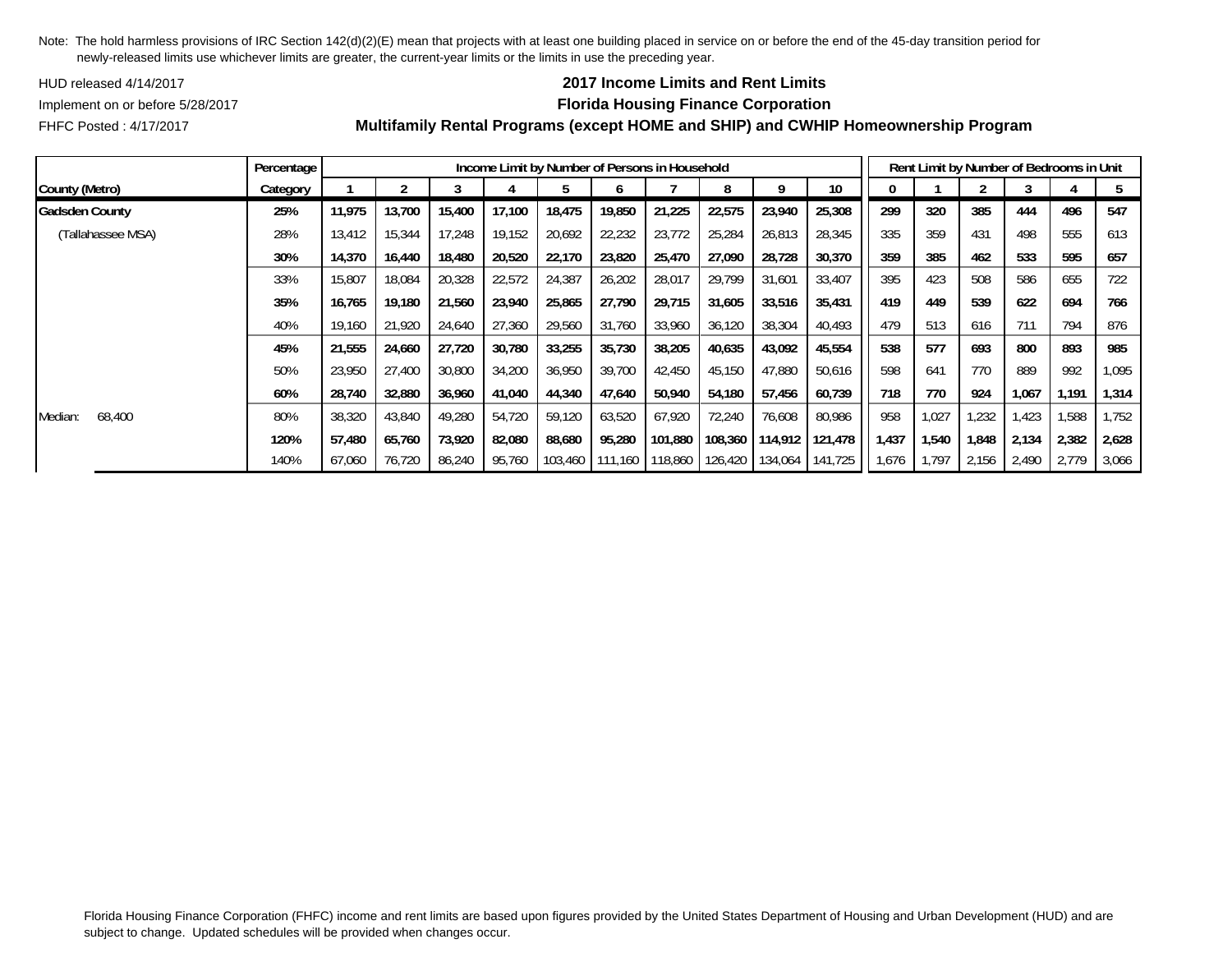HUD released 4/14/2017

FHFC Posted : 4/17/2017

## **2017 Income Limits and Rent Limits**

### Implement on or before 5/28/2017 **Florida Housing Finance Corporation**

**Multifamily Rental Programs (except HOME and SHIP) and CWHIP Homeownership Program**

|                         |                            | Percentage |        |                |        | Income Limit by Number of Persons in Household |        |         |         |         |         |         |       |       | Rent Limit by Number of Bedrooms in Unit |       |       |       |
|-------------------------|----------------------------|------------|--------|----------------|--------|------------------------------------------------|--------|---------|---------|---------|---------|---------|-------|-------|------------------------------------------|-------|-------|-------|
| County (Metro)          |                            | Category   |        | $\overline{2}$ | 3      | 4                                              | 5      | 6       |         | 8       | 9       | 10      | 0     |       | $\overline{2}$                           | 3     | 4     | 5     |
| <b>Gilchrist County</b> |                            | 25%        | 11,375 | 13,000         | 14,625 | 16,225                                         | 17,525 | 18,825  | 20,125  | 21,425  | 22,715  | 24,013  | 284   | 304   | 365                                      | 421   | 470   | 519   |
|                         | (Gainesville MSA)          | 28%        | 12,740 | 14,560         | 16,380 | 18,172                                         | 19,628 | 21,084  | 22,540  | 23,996  | 25,441  | 26,895  | 318   | 341   | 409                                      | 472   | 527   | 581   |
|                         |                            | 30%        | 13,650 | 15,600         | 17,550 | 19,470                                         | 21,030 | 22,590  | 24,150  | 25,710  | 27,258  | 28,816  | 341   | 365   | 438                                      | 506   | 564   | 623   |
|                         |                            | 33%        | 15,015 | 17,160         | 19,305 | 21,417                                         | 23,133 | 24,849  | 26,565  | 28,281  | 29,984  | 31,697  | 375   | 402   | 482                                      | 556   | 621   | 685   |
|                         |                            | 35%        | 15,925 | 18,200         | 20,475 | 22,715                                         | 24,535 | 26,355  | 28,175  | 29,995  | 31,801  | 33,618  | 398   | 426   | 511                                      | 590   | 658   | 727   |
|                         |                            | 40%        | 18,200 | 20,800         | 23,400 | 25,960                                         | 28,040 | 30,120  | 32,200  | 34,280  | 36,344  | 38,421  | 455   | 487   | 585                                      | 675   | 753   | 831   |
|                         |                            | 45%        | 20,475 | 23,400         | 26,325 | 29,205                                         | 31,545 | 33,885  | 36,225  | 38,565  | 40,887  | 43,223  | 511   | 548   | 658                                      | 759   | 847   | 934   |
|                         |                            | 50%        | 22,750 | 26,000         | 29,250 | 32,450                                         | 35,050 | 37,650  | 40,250  | 42,850  | 45,430  | 48,026  | 568   | 609   | 731                                      | 843   | 941   | 1,038 |
|                         |                            | 60%        | 27,300 | 31,200         | 35,100 | 38,940                                         | 42,060 | 45,180  | 48,300  | 51,420  | 54,516  | 57,631  | 682   | 731   | 877                                      | 1,012 | 1,129 | 1,246 |
| Median:                 | 65,200                     | 80%        | 36,400 | 41,600         | 46,800 | 51,920                                         | 56,080 | 60,240  | 64,400  | 68,560  | 72,688  | 76,842  | 910   | 975   | 1,170                                    | 1,350 | 1,506 | 1,662 |
|                         |                            | 120%       | 54,600 | 62,400         | 70,200 | 77,880                                         | 84,120 | 90,360  | 96,600  | 102,840 | 109,032 | 115,262 | 1,365 | 1,462 | 1,755                                    | 2,025 | 2,259 | 2,493 |
|                         |                            | 140%       | 63,700 | 72,800         | 81,900 | 90,860                                         | 98,140 | 105,420 | 112,700 | 119,980 | 127,204 | 134,473 | 1,592 | 1,706 | 2,047                                    | 2,362 | 2,635 | 2,908 |
|                         | <b>HERA Special Limits</b> | 25% - HS   | 11,450 | 13,100         | 14,725 | 16,350                                         | 17,675 | 18,975  | 20,275  | 21,600  | 22,890  | 24,198  | 286   | 306   | 368                                      | 425   | 474   | 523   |
|                         | per Section 142(d)(2)(E)   | 28% - HS   | 12,824 | 14,672         | 16,492 | 18,312                                         | 19,796 | 21,252  | 22,708  | 24,192  | 25,637  | 27,102  | 320   | 343   | 412                                      | 476   | 531   | 586   |
|                         | (est. 2011)                | 30% - HS   | 13,740 | 15,720         | 17,670 | 19,620                                         | 21,210 | 22,770  | 24,330  | 25,920  | 27,468  | 29,038  | 343   | 368   | 441                                      | 510   | 569   | 628   |
|                         | For use by projects that   | 33% - HS   | 15,114 | 17,292         | 19,437 | 21,582                                         | 23,331 | 25,047  | 26,763  | 28,512  | 30,215  | 31,941  | 377   | 405   | 485                                      | 561   | 626   | 690   |
|                         | placed in service at least | 35% - HS   | 16,030 | 18,340         | 20,615 | 22,890                                         | 24,745 | 26,565  | 28,385  | 30,240  | 32,046  | 33,877  | 400   | 429   | 515                                      | 595   | 664   | 732   |
|                         | one building on or         | 40% - HS   | 18,320 | 20,960         | 23,560 | 26,160                                         | 28,280 | 30,360  | 32,440  | 34,560  | 36,624  | 38,717  | 458   | 491   | 589                                      | 680   | 759   | 837   |
|                         | before 12/31/2008          | 45% - HS   | 20,610 | 23,580         | 26,505 | 29,430                                         | 31,815 | 34,155  | 36,495  | 38,880  | 41,202  | 43,556  | 515   | 552   | 662                                      | 765   | 853   | 942   |
|                         |                            | 50% - HS   | 22,900 | 26,200         | 29,450 | 32,700                                         | 35,350 | 37,950  | 40,550  | 43,200  | 45,780  | 48,396  | 572   | 613   | 736                                      | 850   | 948   | 1,046 |
|                         |                            | 60% - HS   | 27,480 | 31,440         | 35,340 | 39,240                                         | 42,420 | 45,540  | 48,660  | 51,840  | 54,936  | 58,075  | 687   | 736   | 883                                      | 1,020 | 1,138 | 1,256 |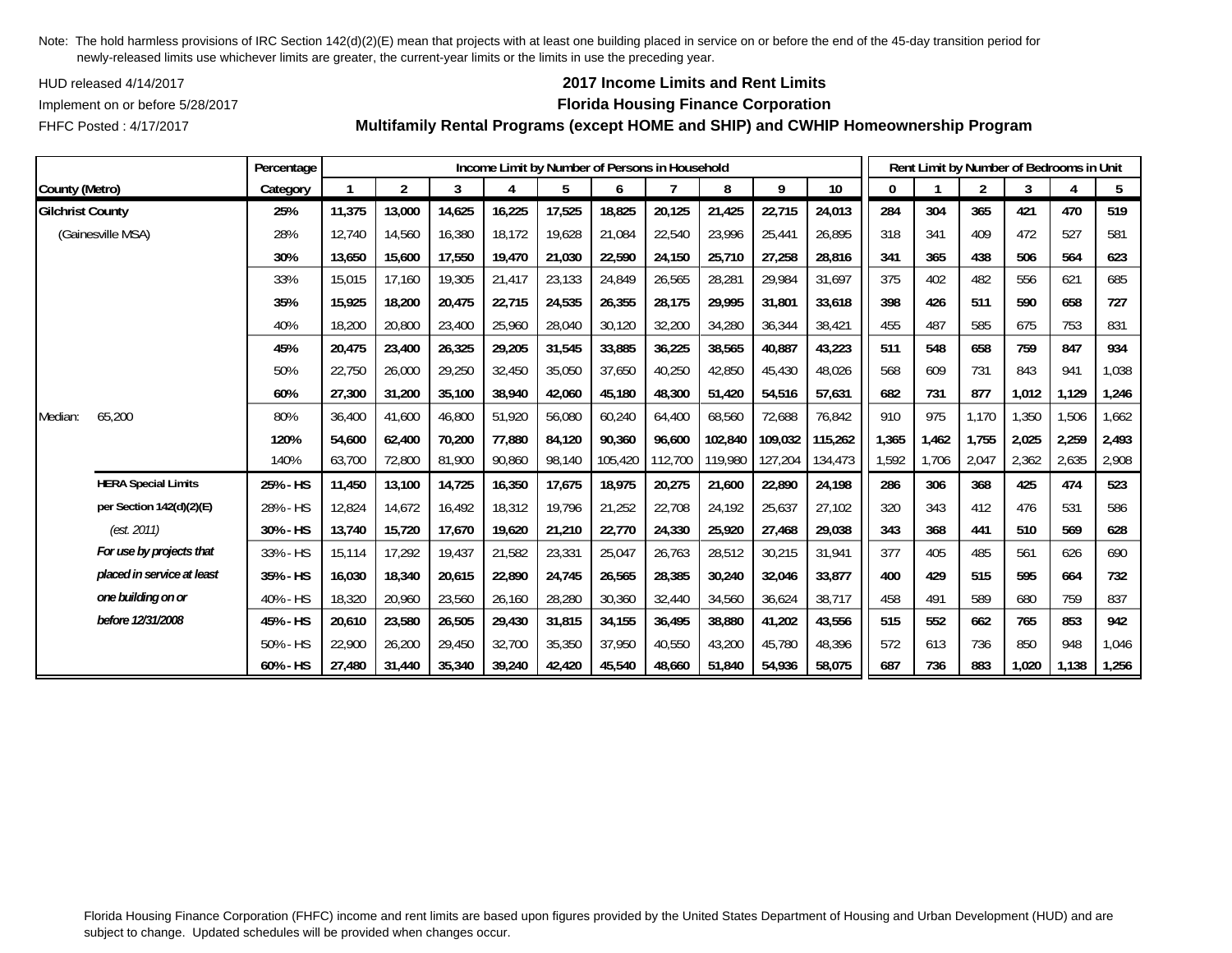HUD released 4/14/2017

FHFC Posted : 4/17/2017

# **2017 Income Limits and Rent Limits**

## Implement on or before 5/28/2017 **Florida Housing Finance Corporation**

**Multifamily Rental Programs (except HOME and SHIP) and CWHIP Homeownership Program**

|                      |                            | Percentage |        |                |        |        |        |        | Income Limit by Number of Persons in Household |        |        |         |       |       | Rent Limit by Number of Bedrooms in Unit |       |       |       |
|----------------------|----------------------------|------------|--------|----------------|--------|--------|--------|--------|------------------------------------------------|--------|--------|---------|-------|-------|------------------------------------------|-------|-------|-------|
| County (Metro)       |                            | Category   |        | $\overline{2}$ | 3      | 4      | 5      | 6      |                                                | 8      | 9      | 10      | 0     |       | $\overline{2}$                           | 3     |       | 5     |
| <b>Glades County</b> |                            | 25%        | 8,475  | 9,700          | 10,900 | 12,100 | 13,075 | 14,050 | 15,025                                         | 15,975 | 16,940 | 17,908  | 211   | 227   | 272                                      | 314   | 351   | 387   |
|                      |                            | 28%        | 9,492  | 10,864         | 12,208 | 13,552 | 14,644 | 15,736 | 16,828                                         | 17,892 | 18,973 | 20,057  | 237   | 254   | 305                                      | 352   | 393   | 434   |
|                      |                            | 30%        | 10,170 | 11,640         | 13,080 | 14,520 | 15,690 | 16,860 | 18,030                                         | 19,170 | 20,328 | 21,490  | 254   | 272   | 327                                      | 377   | 421   | 465   |
|                      |                            | 33%        | 11,187 | 12,804         | 14,388 | 15,972 | 17,259 | 18,546 | 19,833                                         | 21,087 | 22,361 | 23,639  | 279   | 299   | 359                                      | 415   | 463   | 511   |
|                      |                            | 35%        | 11.865 | 13,580         | 15,260 | 16,940 | 18,305 | 19,670 | 21,035                                         | 22,365 | 23,716 | 25,071  | 296   | 318   | 381                                      | 440   | 491   | 542   |
|                      |                            | 40%        | 13,560 | 15,520         | 17,440 | 19,360 | 20,920 | 22,480 | 24,040                                         | 25,560 | 27,104 | 28,653  | 339   | 363   | 436                                      | 503   | 562   | 620   |
|                      |                            | 45%        | 15,255 | 17,460         | 19,620 | 21,780 | 23,535 | 25,290 | 27,045                                         | 28,755 | 30,492 | 32,234  | 381   | 408   | 490                                      | 566   | 632   | 697   |
|                      |                            | 50%        | 16,950 | 19,400         | 21,800 | 24,200 | 26,150 | 28,100 | 30,050                                         | 31,950 | 33,880 | 35,816  | 423   | 454   | 545                                      | 629   | 702   | 775   |
|                      |                            | 60%        | 20,340 | 23,280         | 26,160 | 29,040 | 31,380 | 33,720 | 36,060                                         | 38,340 | 40,656 | 42.979  | 508   | 545   | 654                                      | 755   | 843   | 930   |
| Median:              | 38,000                     | 80%        | 27,120 | 31,040         | 34,880 | 38,720 | 41,840 | 44,960 | 48,080                                         | 51,120 | 54,208 | 57,306  | 678   | 727   | 872                                      | 1,007 | 1,124 | 1,240 |
|                      |                            | 120%       | 40,680 | 46,560         | 52,320 | 58,080 | 62,760 | 67,440 | 72,120                                         | 76,680 | 81,312 | 85,958  | 1,017 | 1,090 | 1,308                                    | 1,510 | 1,686 | 1,860 |
|                      |                            | 140%       | 47,460 | 54,320         | 61,040 | 67,760 | 73,220 | 78,680 | 84,140                                         | 89,460 | 94,864 | 100,285 | 1.186 | 1,272 | 1,526                                    | 1.762 | .967  | 2,170 |
|                      | <b>HERA Special Limits</b> | 25% - HS   | 8,525  | 9,725          | 10,950 | 12,150 | 13,125 | 14,100 | 15,075                                         | 16,050 | 17,010 | 17,982  | 213   | 228   | 273                                      | 315   | 352   | 389   |
|                      | per Section 142(d)(2)(E)   | 28% - HS   | 9,548  | 10,892         | 12,264 | 13,608 | 14,700 | 15,792 | 16,884                                         | 17,976 | 19,051 | 20,140  | 238   | 255   | 306                                      | 353   | 394   | 435   |
|                      | (est. 2011)                | 30% - HS   | 10,230 | 11,670         | 13,140 | 14,580 | 15,750 | 16,920 | 18,090                                         | 19,260 | 20,412 | 21,578  | 255   | 273   | 328                                      | 379   | 423   | 466   |
|                      | For use by projects that   | 33% - HS   | 11,253 | 12,837         | 14,454 | 16,038 | 17,325 | 18,612 | 19,899                                         | 21,186 | 22,453 | 23,736  | 281   | 301   | 361                                      | 417   | 465   | 513   |
|                      | placed in service at least | 35% - HS   | 11,935 | 13,615         | 15,330 | 17,010 | 18,375 | 19,740 | 21,105                                         | 22,470 | 23,814 | 25,175  | 298   | 319   | 383                                      | 442   | 493   | 544   |
|                      | one building on or         | 40% - HS   | 13,640 | 15,560         | 17,520 | 19,440 | 21,000 | 22,560 | 24,120                                         | 25,680 | 27,216 | 28,771  | 341   | 365   | 438                                      | 505   | 564   | 622   |
|                      | before 12/31/2008          | 45% - HS   | 15,345 | 17,505         | 19,710 | 21,870 | 23,625 | 25,380 | 27,135                                         | 28,890 | 30,618 | 32,368  | 383   | 410   | 492                                      | 568   | 634   | 700   |
|                      |                            | 50% - HS   | 17,050 | 19.450         | 21,900 | 24,300 | 26,250 | 28,200 | 30,150                                         | 32,100 | 34,020 | 35,964  | 426   | 456   | 547                                      | 631   | 705   | 778   |
|                      |                            | 60% - HS   | 20,460 | 23,340         | 26,280 | 29,160 | 31,500 | 33,840 | 36,180                                         | 38,520 | 40,824 | 43,157  | 511   | 547   | 657                                      | 758   | 846   | 933   |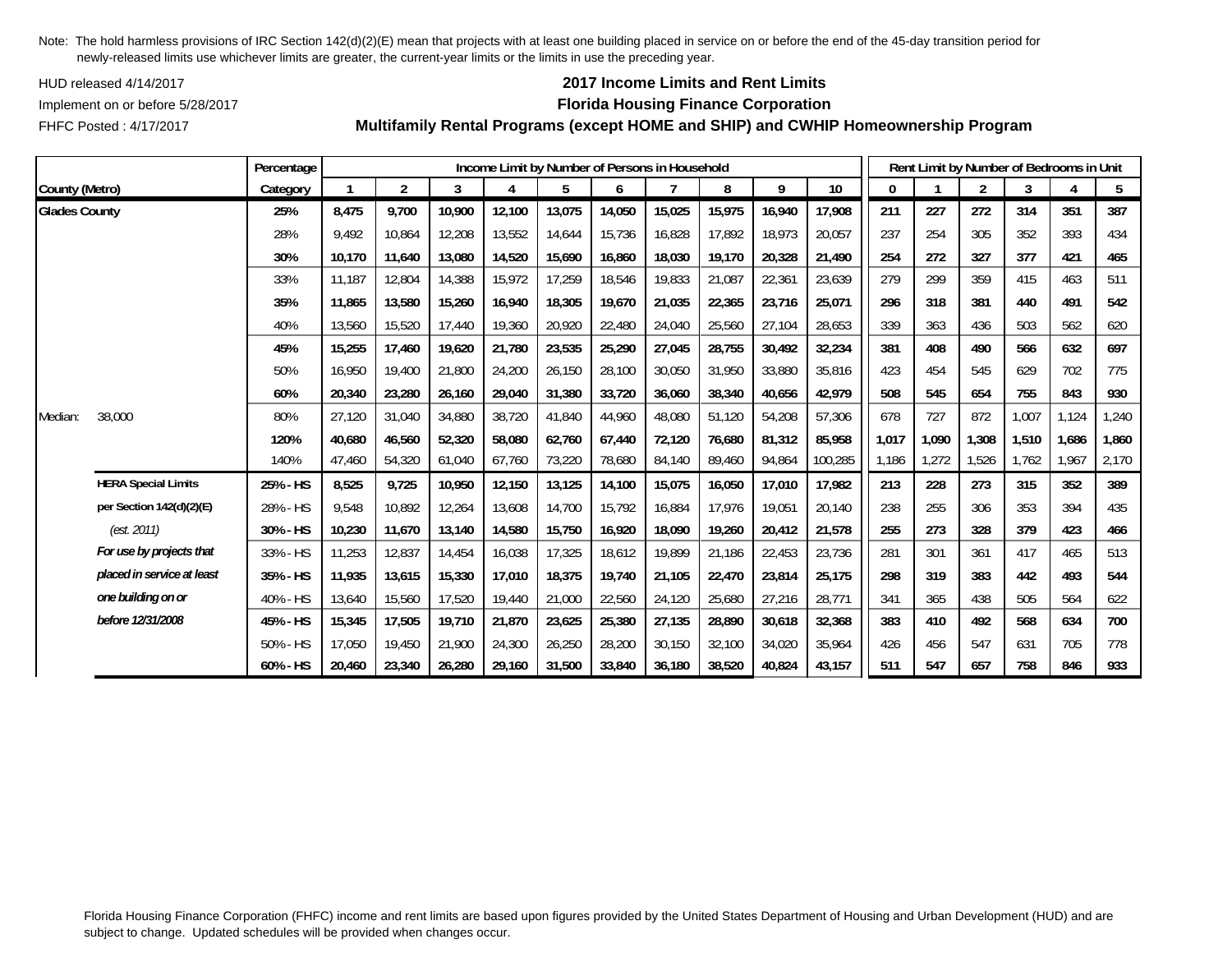HUD released 4/14/2017

## **2017 Income Limits and Rent Limits**

Implement on or before 5/28/2017 **Florida Housing Finance Corporation**

FHFC Posted : 4/17/2017

|                    |                            | Percentage |        |                |        |        |        |        | Income Limit by Number of Persons in Household |        |        |                 |       |       | Rent Limit by Number of Bedrooms in Unit |       |                        |       |
|--------------------|----------------------------|------------|--------|----------------|--------|--------|--------|--------|------------------------------------------------|--------|--------|-----------------|-------|-------|------------------------------------------|-------|------------------------|-------|
| County (Metro)     |                            | Category   |        | $\overline{2}$ | 3      | 4      | 5      | 6      |                                                | 8      | 9      | 10 <sup>°</sup> | 0     |       | $\overline{2}$                           | 3     | $\boldsymbol{\Lambda}$ | 5     |
| <b>Gulf County</b> |                            | 25%        | 8,575  | 9,800          | 11,025 | 12,225 | 13,225 | 14,200 | 15,175                                         | 16,150 | 17,115 | 18,093          | 214   | 229   | 275                                      | 318   | 355                    | 391   |
|                    | (Gulf County HMFA;         | 28%        | 9,604  | 10,976         | 12,348 | 13,692 | 14,812 | 15,904 | 16,996                                         | 18,088 | 19,169 | 20,264          | 240   | 257   | 308                                      | 356   | 397                    | 438   |
|                    | Panama City-Lynn Haven-    | 30%        | 10,290 | 11,760         | 13,230 | 14,670 | 15,870 | 17,040 | 18,210                                         | 19,380 | 20,538 | 21,712          | 257   | 275   | 330                                      | 381   | 426                    | 469   |
|                    | Panama City Beach MSA)     | 33%        | 11,319 | 12,936         | 14,553 | 16,137 | 17,457 | 18,744 | 20,031                                         | 21,318 | 22,592 | 23,883          | 282   | 303   | 363                                      | 419   | 468                    | 516   |
|                    |                            | 35%        | 12,005 | 13,720         | 15,435 | 17,115 | 18,515 | 19.880 | 21,245                                         | 22,610 | 23,961 | 25,330          | 300   | 321   | 385                                      | 445   | 497                    | 548   |
|                    |                            | 40%        | 13,720 | 15,680         | 17,640 | 19,560 | 21,160 | 22,720 | 24,280                                         | 25,840 | 27,384 | 28,949          | 343   | 367   | 441                                      | 509   | 568                    | 626   |
|                    |                            | 45%        | 15,435 | 17,640         | 19,845 | 22,005 | 23,805 | 25,560 | 27,315                                         | 29,070 | 30,807 | 32,567          | 385   | 413   | 496                                      | 572   | 639                    | 704   |
|                    |                            | 50%        | 17,150 | 19,600         | 22,050 | 24,450 | 26,450 | 28,400 | 30,350                                         | 32,300 | 34,230 | 36,186          | 428   | 459   | 551                                      | 636   | 710                    | 783   |
|                    |                            | 60%        | 20,580 | 23,520         | 26,460 | 29,340 | 31,740 | 34,080 | 36,420                                         | 38,760 | 41,076 | 43,423          | 514   | 551   | 661                                      | 763   | 852                    | 939   |
| Median:            | 49,700                     | 80%        | 27,440 | 31,360         | 35,280 | 39,120 | 42,320 | 45,440 | 48,560                                         | 51,680 | 54,768 | 57,898          | 686   | 735   | 882                                      | 1,018 | 1,136                  | 1,253 |
|                    |                            | 120%       | 41.160 | 47,040         | 52,920 | 58,680 | 63,480 | 68.160 | 72.840                                         | 77,520 | 82,152 | 86,846          | 1,029 | 1,102 | 1,323                                    | 1.527 | 1,704                  | 1,879 |
|                    |                            | 140%       | 48,020 | 54,880         | 61,740 | 68,460 | 74,060 | 79,520 | 84,980                                         | 90,440 | 95,844 | 101,321         | 1,200 | 1,286 | 1,543                                    | 1.781 | 1,988                  | 2,192 |
|                    | <b>HERA Special Limits</b> | 25% - HS   | 9,050  | 10,350         | 11,650 | 12,925 | 13,975 | 15,000 | 16,050                                         | 17,075 | 18,095 | 19,129          | 226   | 242   | 291                                      | 336   | 375                    | 414   |
|                    | per Section 142(d)(2)(E)   | 28% - HS   | 10,136 | 11,592         | 13,048 | 14,476 | 15,652 | 16,800 | 17,976                                         | 19,124 | 20,266 | 21,424          | 253   | 271   | 326                                      | 376   | 420                    | 463   |
|                    | (est. 2009)                | 30% - HS   | 10,860 | 12,420         | 13,980 | 15,510 | 16,770 | 18,000 | 19,260                                         | 20,490 | 21,714 | 22,955          | 271   | 291   | 349                                      | 403   | 450                    | 496   |
|                    | For use by projects that   | 33% - HS   | 11,946 | 13,662         | 15,378 | 17,061 | 18,447 | 19,800 | 21,186                                         | 22,539 | 23,885 | 25,250          | 298   | 320   | 384                                      | 443   | 495                    | 546   |
|                    | placed in service at least | 35% - HS   | 12,670 | 14.490         | 16,310 | 18,095 | 19,565 | 21,000 | 22,470                                         | 23,905 | 25,333 | 26,781          | 316   | 339   | 407                                      | 470   | 525                    | 579   |
|                    | one building on or         | 40% - HS   | 14,480 | 16,560         | 18,640 | 20,680 | 22,360 | 24,000 | 25,680                                         | 27,320 | 28,952 | 30,606          | 362   | 388   | 466                                      | 538   | 600                    | 662   |
|                    | before 12/31/2008          | 45% - HS   | 16,290 | 18,630         | 20,970 | 23,265 | 25,155 | 27,000 | 28,890                                         | 30,735 | 32,571 | 34,432          | 407   | 436   | 524                                      | 605   | 675                    | 745   |
|                    |                            | 50% - HS   | 18,100 | 20,700         | 23,300 | 25,850 | 27,950 | 30,000 | 32,100                                         | 34,150 | 36,190 | 38,258          | 452   | 485   | 582                                      | 672   | 750                    | 828   |
|                    |                            | 60% - HS   | 21,720 | 24,840         | 27,960 | 31,020 | 33,540 | 36,000 | 38,520                                         | 40,980 | 43,428 | 45,910          | 543   | 582   | 699                                      | 807   | 900                    | 993   |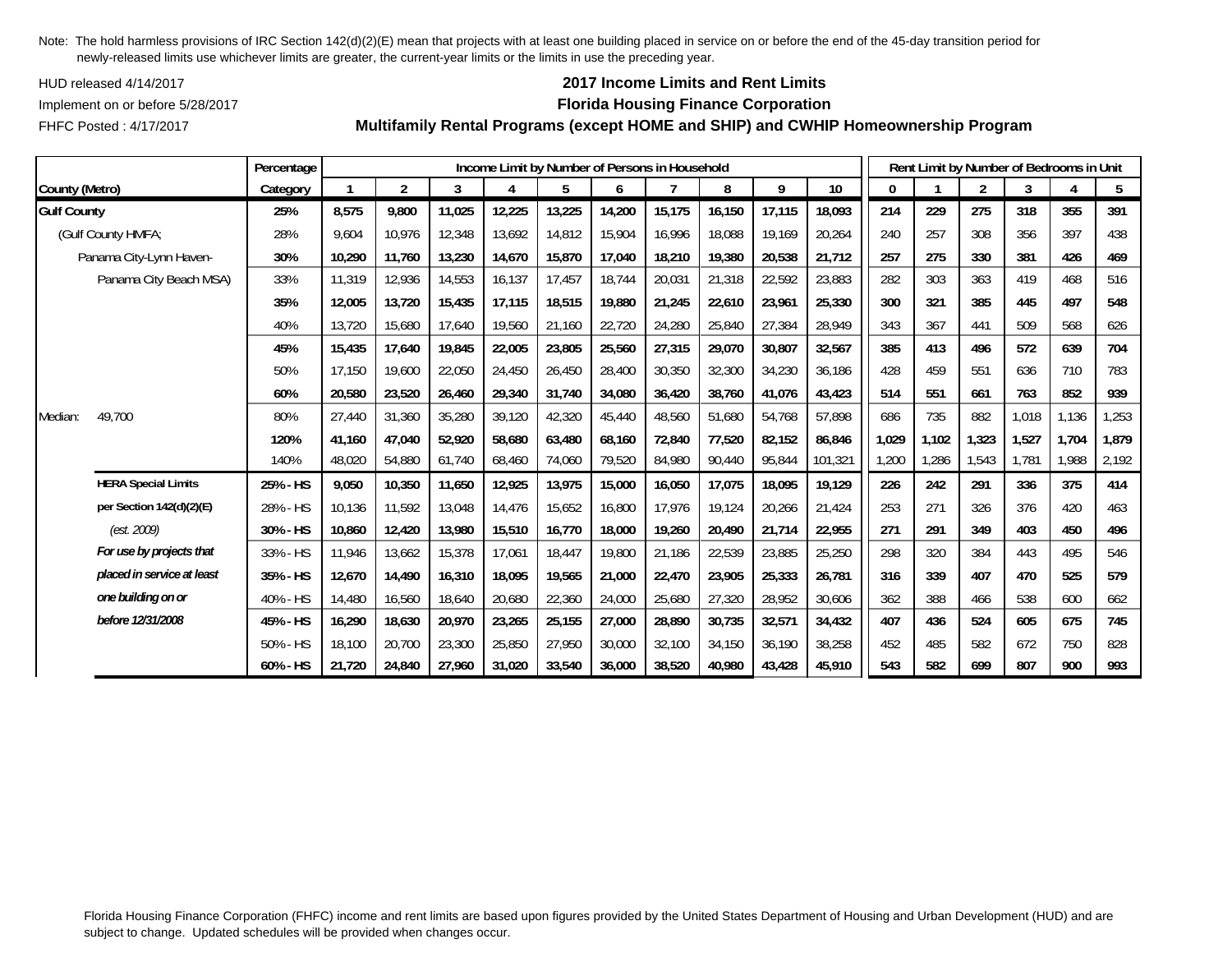HUD released 4/14/2017

## **2017 Income Limits and Rent Limits**

### Implement on or before 5/28/2017 **Florida Housing Finance Corporation**

FHFC Posted : 4/17/2017

|                        |                            | Percentage |        |                |        | Income Limit by Number of Persons in Household |        |        |        |        |        |                 |       | Rent Limit by Number of Bedrooms in Unit |                |       |       |       |
|------------------------|----------------------------|------------|--------|----------------|--------|------------------------------------------------|--------|--------|--------|--------|--------|-----------------|-------|------------------------------------------|----------------|-------|-------|-------|
| County (Metro)         |                            | Category   |        | $\overline{2}$ | 3      |                                                | 5      | 6      |        | 8      | 9      | 10 <sup>°</sup> | 0     |                                          | $\overline{2}$ | 3     | 4     | 5     |
| <b>Hamilton County</b> |                            | 25%        | 8,475  | 9,700          | 10,900 | 12,100                                         | 13,075 | 14,050 | 15,025 | 15,975 | 16,940 | 17,908          | 211   | 227                                      | 272            | 314   | 351   | 387   |
|                        |                            | 28%        | 9,492  | 10,864         | 12,208 | 13,552                                         | 14,644 | 15,736 | 16,828 | 17,892 | 18,973 | 20,057          | 237   | 254                                      | 305            | 352   | 393   | 434   |
|                        |                            | 30%        | 10,170 | 11,640         | 13,080 | 14,520                                         | 15,690 | 16,860 | 18,030 | 19,170 | 20,328 | 21,490          | 254   | 272                                      | 327            | 377   | 421   | 465   |
|                        |                            | 33%        | 11.187 | 12,804         | 14,388 | 15,972                                         | 17,259 | 18,546 | 19,833 | 21,087 | 22,361 | 23,639          | 279   | 299                                      | 359            | 415   | 463   | 511   |
|                        |                            | 35%        | 11.865 | 13,580         | 15,260 | 16.940                                         | 18,305 | 19,670 | 21.035 | 22,365 | 23,716 | 25.071          | 296   | 318                                      | 381            | 440   | 491   | 542   |
|                        |                            | 40%        | 13,560 | 15,520         | 17,440 | 19,360                                         | 20,920 | 22,480 | 24,040 | 25,560 | 27,104 | 28,653          | 339   | 363                                      | 436            | 503   | 562   | 620   |
|                        |                            | 45%        | 15,255 | 17,460         | 19,620 | 21,780                                         | 23,535 | 25,290 | 27,045 | 28,755 | 30,492 | 32,234          | 381   | 408                                      | 490            | 566   | 632   | 697   |
|                        |                            | 50%        | 16,950 | 19,400         | 21,800 | 24,200                                         | 26,150 | 28,100 | 30,050 | 31,950 | 33,880 | 35,816          | 423   | 454                                      | 545            | 629   | 702   | 775   |
|                        |                            | 60%        | 20,340 | 23,280         | 26,160 | 29,040                                         | 31,380 | 33,720 | 36,060 | 38,340 | 40,656 | 42,979          | 508   | 545                                      | 654            | 755   | 843   | 930   |
| Median:                | 44,700                     | 80%        | 27,120 | 31,040         | 34,880 | 38,720                                         | 41,840 | 44,960 | 48,080 | 51,120 | 54,208 | 57,306          | 678   | 727                                      | 872            | 1,007 | 1,124 | 1,240 |
|                        |                            | 120%       | 40,680 | 46,560         | 52,320 | 58,080                                         | 62,760 | 67,440 | 72,120 | 76,680 | 81,312 | 85,958          | 1,017 | 1,090                                    | 1,308          | 1,510 | 1,686 | 1,860 |
|                        |                            | 140%       | 47,460 | 54,320         | 61,040 | 67,760                                         | 73,220 | 78,680 | 84,140 | 89,460 | 94,864 | 100,285         | 1,186 | 1,272                                    | 1,526          | 1,762 | 1,967 | 2,170 |
|                        | <b>HERA Special Limits</b> | 25% - HS   | 10,675 | 12,200         | 13,725 | 15,225                                         | 16,450 | 17,675 | 18,900 | 20,100 | 21,315 | 22,533          | 266   | 285                                      | 343            | 395   | 441   | 487   |
|                        | per Section 142(d)(2)(E)   | 28% - HS   | 11,956 | 13,664         | 15,372 | 17,052                                         | 18,424 | 19,796 | 21,168 | 22,512 | 23,873 | 25,237          | 298   | 320                                      | 384            | 443   | 494   | 546   |
|                        | (est. 2009)                | 30% - HS   | 12,810 | 14,640         | 16,470 | 18,270                                         | 19,740 | 21,210 | 22,680 | 24,120 | 25,578 | 27,040          | 320   | 343                                      | 411            | 475   | 530   | 585   |
|                        | For use by projects that   | 33% - HS   | 14,091 | 16,104         | 18,117 | 20,097                                         | 21,714 | 23,331 | 24,948 | 26,532 | 28,136 | 29,744          | 352   | 377                                      | 452            | 522   | 583   | 643   |
|                        | placed in service at least | 35% - HS   | 14.945 | 17.080         | 19,215 | 21,315                                         | 23,030 | 24,745 | 26.460 | 28,140 | 29,841 | 31.546          | 373   | 400                                      | 480            | 554   | 618   | 682   |
|                        | one building on or         | 40% - HS   | 17,080 | 19,520         | 21,960 | 24,360                                         | 26,320 | 28,280 | 30,240 | 32,160 | 34,104 | 36,053          | 427   | 457                                      | 549            | 633   | 707   | 780   |
|                        | before 12/31/2008          | 45% - HS   | 19,215 | 21,960         | 24,705 | 27,405                                         | 29,610 | 31,815 | 34,020 | 36,180 | 38,367 | 40,559          | 480   | 514                                      | 617            | 712   | 795   | 877   |
|                        |                            | 50% - HS   | 21,350 | 24,400         | 27,450 | 30,450                                         | 32,900 | 35,350 | 37,800 | 40,200 | 42,630 | 45,066          | 533   | 571                                      | 686            | 791   | 883   | 975   |
|                        |                            | 60% - HS   | 25,620 | 29,280         | 32,940 | 36,540                                         | 39,480 | 42,420 | 45,360 | 48,240 | 51,156 | 54,079          | 640   | 686                                      | 823            | 950   | 1,060 | 1,170 |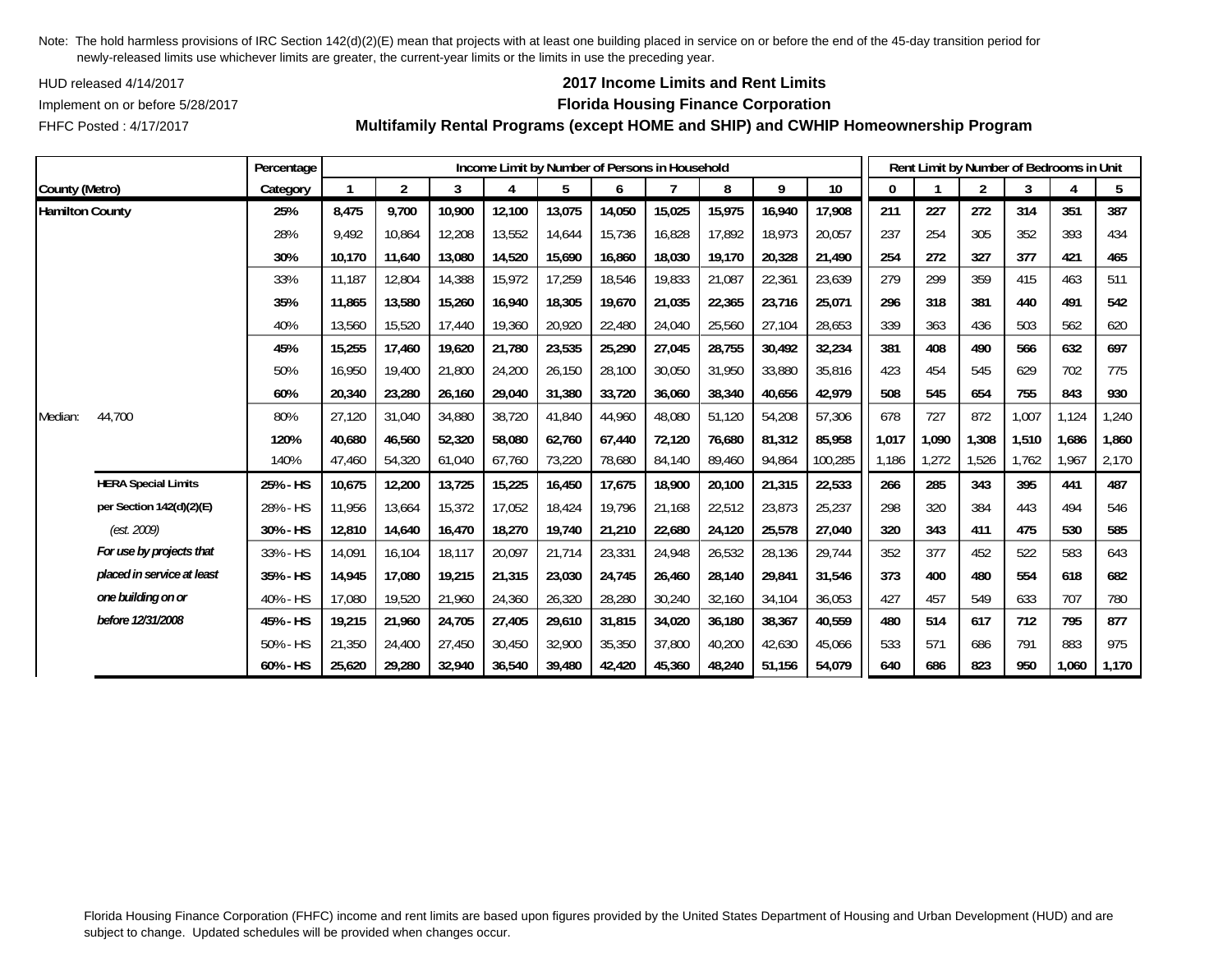HUD released 4/14/2017

FHFC Posted : 4/17/2017

# **2017 Income Limits and Rent Limits**

## Implement on or before 5/28/2017 **Florida Housing Finance Corporation**

**Multifamily Rental Programs (except HOME and SHIP) and CWHIP Homeownership Program**

|                      |                            | Percentage  |        |                |        |        |        |        | Income Limit by Number of Persons in Household |        |        |         |       | Rent Limit by Number of Bedrooms in Unit |       |       |       |       |
|----------------------|----------------------------|-------------|--------|----------------|--------|--------|--------|--------|------------------------------------------------|--------|--------|---------|-------|------------------------------------------|-------|-------|-------|-------|
| County (Metro)       |                            | Category    |        | $\overline{2}$ | 3      | 4      | 5      | 6      |                                                | 8      | 9      | 10      | 0     |                                          | 2     | 3     |       | 5     |
| <b>Hardee County</b> |                            | 25%         | 8,475  | 9,700          | 10,900 | 12,100 | 13,075 | 14,050 | 15,025                                         | 15,975 | 16,940 | 17,908  | 211   | 227                                      | 272   | 314   | 351   | 387   |
|                      |                            | 28%         | 9,492  | 10,864         | 12,208 | 13,552 | 14,644 | 15,736 | 16,828                                         | 17,892 | 18,973 | 20,057  | 237   | 254                                      | 305   | 352   | 393   | 434   |
|                      |                            | 30%         | 10,170 | 11,640         | 13,080 | 14,520 | 15,690 | 16,860 | 18,030                                         | 19,170 | 20,328 | 21,490  | 254   | 272                                      | 327   | 377   | 421   | 465   |
|                      |                            | 33%         | 11,187 | 12,804         | 14,388 | 15,972 | 17,259 | 18,546 | 19,833                                         | 21,087 | 22,361 | 23,639  | 279   | 299                                      | 359   | 415   | 463   | 511   |
|                      |                            | 35%         | 11.865 | 13,580         | 15,260 | 16,940 | 18,305 | 19,670 | 21.035                                         | 22,365 | 23,716 | 25,071  | 296   | 318                                      | 381   | 440   | 491   | 542   |
|                      |                            | 40%         | 13,560 | 15,520         | 17,440 | 19,360 | 20,920 | 22,480 | 24,040                                         | 25,560 | 27,104 | 28,653  | 339   | 363                                      | 436   | 503   | 562   | 620   |
|                      |                            | 45%         | 15,255 | 17,460         | 19,620 | 21,780 | 23,535 | 25,290 | 27,045                                         | 28,755 | 30,492 | 32,234  | 381   | 408                                      | 490   | 566   | 632   | 697   |
|                      |                            | 50%         | 16.950 | 19,400         | 21,800 | 24,200 | 26,150 | 28,100 | 30.050                                         | 31,950 | 33,880 | 35,816  | 423   | 454                                      | 545   | 629   | 702   | 775   |
|                      |                            | 60%         | 20,340 | 23,280         | 26,160 | 29,040 | 31,380 | 33,720 | 36.060                                         | 38,340 | 40,656 | 42,979  | 508   | 545                                      | 654   | 755   | 843   | 930   |
| Median:              | 41,300                     | 80%         | 27,120 | 31,040         | 34,880 | 38,720 | 41,840 | 44,960 | 48,080                                         | 51,120 | 54,208 | 57,306  | 678   | 727                                      | 872   | 1,007 | 1,124 | 1,240 |
|                      |                            | 120%        | 40,680 | 46,560         | 52,320 | 58,080 | 62,760 | 67,440 | 72,120                                         | 76,680 | 81,312 | 85,958  | 1,017 | 1,090                                    | 1,308 | 1,510 | 1,686 | 1,860 |
|                      |                            | 140%        | 47,460 | 54,320         | 61,040 | 67,760 | 73,220 | 78,680 | 84,140                                         | 89,460 | 94,864 | 100,285 | 1,186 | 1,272                                    | 1,526 | 1,762 | 1,967 | 2,170 |
|                      | <b>HERA Special Limits</b> | 25% - HS    | 9,175  | 10,500         | 11,800 | 13,100 | 14,150 | 15,200 | 16,250                                         | 17,300 | 18,340 | 19,388  | 229   | 245                                      | 295   | 340   | 380   | 419   |
|                      | per Section 142(d)(2)(E)   | 28% - HS    | 10,276 | 11.760         | 13,216 | 14,672 | 15,848 | 17,024 | 18,200                                         | 19,376 | 20,541 | 21,715  | 256   | 275                                      | 330   | 381   | 425   | 469   |
|                      | (est. 2009)                | 30% - HS    | 11,010 | 12,600         | 14,160 | 15,720 | 16,980 | 18,240 | 19,500                                         | 20,760 | 22,008 | 23,266  | 275   | 295                                      | 354   | 408   | 456   | 503   |
|                      | For use by projects that   | 33% - HS    | 12,111 | 13,860         | 15,576 | 17,292 | 18,678 | 20,064 | 21,450                                         | 22,836 | 24,209 | 25,592  | 302   | 324                                      | 389   | 449   | 501   | 553   |
|                      | placed in service at least | 35% - HS    | 12,845 | 14,700         | 16,520 | 18,340 | 19,810 | 21,280 | 22,750                                         | 24,220 | 25,676 | 27,143  | 321   | 344                                      | 413   | 476   | 532   | 587   |
|                      | one building on or         | 40% - HS    | 14,680 | 16,800         | 18,880 | 20,960 | 22,640 | 24,320 | 26,000                                         | 27,680 | 29,344 | 31,021  | 367   | 393                                      | 472   | 545   | 608   | 671   |
|                      | before 12/31/2008          | 45% - HS    | 16,515 | 18,900         | 21,240 | 23,580 | 25,470 | 27,360 | 29,250                                         | 31,140 | 33,012 | 34,898  | 412   | 442                                      | 531   | 613   | 684   | 754   |
|                      |                            | $50\% - HS$ | 18,350 | 21,000         | 23,600 | 26,200 | 28,300 | 30,400 | 32,500                                         | 34,600 | 36,680 | 38,776  | 458   | 491                                      | 590   | 681   | 760   | 838   |
|                      |                            | 60% - HS    | 22,020 | 25,200         | 28,320 | 31,440 | 33,960 | 36.480 | 39,000                                         | 41,520 | 44,016 | 46,531  | 550   | 590                                      | 708   | 817   | 912   | 1,006 |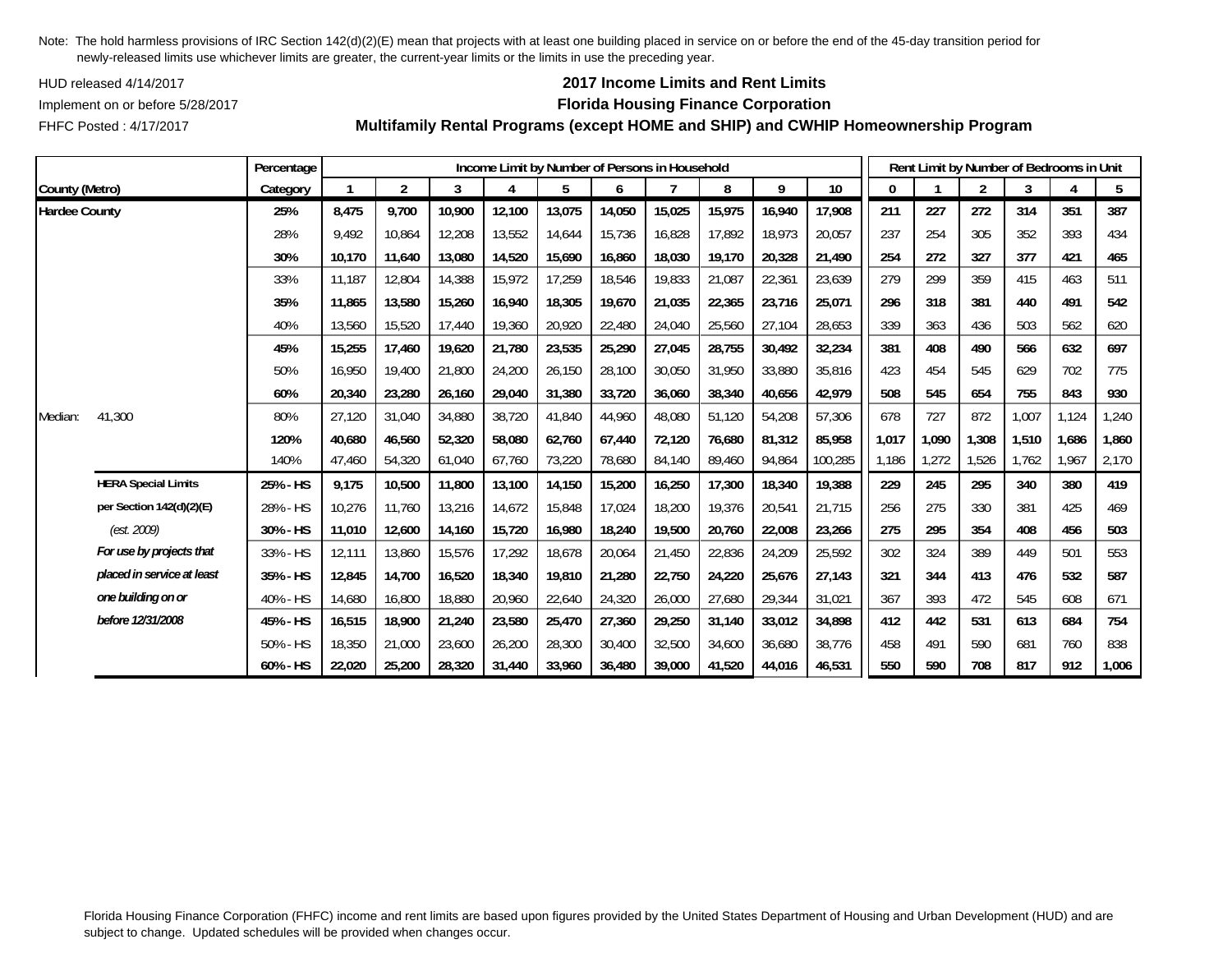HUD released 4/14/2017

## **2017 Income Limits and Rent Limits**

## Implement on or before 5/28/2017 **Florida Housing Finance Corporation**

FHFC Posted : 4/17/2017

 **Multifamily Rental Programs (except HOME and SHIP) and CWHIP Homeownership Program** 7 г

|                       | Percentage |        |                |        |        |        |        | Income Limit by Number of Persons in Household |         |         |         |       |       | Rent Limit by Number of Bedrooms in Unit |       |       |       |
|-----------------------|------------|--------|----------------|--------|--------|--------|--------|------------------------------------------------|---------|---------|---------|-------|-------|------------------------------------------|-------|-------|-------|
| County (Metro)        | Category   |        | $\overline{2}$ | 3      |        |        | 6      |                                                | 8       | 9       | 10      |       |       | $\overline{2}$                           | 3     |       | 5     |
| <b>Hendry County</b>  | 25%        | 8,475  | 9,700          | 10,900 | 12,100 | 13,075 | 14,050 | 15,025                                         | 15,975  | 16,940  | 17,908  | 211   | 227   | 272                                      | 314   | 351   | 387   |
|                       | 28%        | 9,492  | 10,864         | 12,208 | 13,552 | 14,644 | 15,736 | 16,828                                         | 17,892  | 18,973  | 20,057  | 237   | 254   | 305                                      | 352   | 393   | 434   |
|                       | 30%        | 10,170 | 11,640         | 13,080 | 14,520 | 15,690 | 16,860 | 18,030                                         | 19,170  | 20,328  | 21,490  | 254   | 272   | 327                                      | 377   | 421   | 465   |
|                       | 33%        | 11,187 | 12,804         | 14,388 | 15,972 | 17,259 | 18,546 | 19,833                                         | 21,087  | 22,361  | 23,639  | 279   | 299   | 359                                      | 415   | 463   | 511   |
|                       | 35%        | 11,865 | 13,580         | 15,260 | 16,940 | 18,305 | 19,670 | 21,035                                         | 22,365  | 23,716  | 25,071  | 296   | 318   | 381                                      | 440   | 491   | 542   |
|                       | 40%        | 13,560 | 15,520         | 17,440 | 19,360 | 20,920 | 22,480 | 24,040                                         | 25,560  | 27,104  | 28,653  | 339   | 363   | 436                                      | 503   | 562   | 620   |
|                       | 45%        | 15,255 | 17,460         | 19,620 | 21,780 | 23,535 | 25,290 | 27,045                                         | 28,755  | 30,492  | 32,234  | 381   | 408   | 490                                      | 566   | 632   | 697   |
|                       | 50%        | 16,950 | 19,400         | 21,800 | 24,200 | 26,150 | 28,100 | 30,050                                         | 31,950  | 33,880  | 35,816  | 423   | 454   | 545                                      | 629   | 702   | 775   |
|                       | 60%        | 20,340 | 23,280         | 26,160 | 29,040 | 31,380 | 33,720 | 36,060                                         | 38,340  | 40,656  | 42,979  | 508   | 545   | 654                                      | 755   | 843   | 930   |
| 42,900<br>Median:     | 80%        | 27,120 | 31,040         | 34,880 | 38,720 | 41,840 | 44,960 | 48,080                                         | 51,120  | 54,208  | 57,306  | 678   | 727   | 872                                      | 1,007 | 1,124 | ,240  |
|                       | 120%       | 40,680 | 46,560         | 52,320 | 58,080 | 62,760 | 67,440 | 72,120                                         | 76,680  | 81,312  | 85,958  | 1,017 | 1,090 | 1,308                                    | 1,510 | 1,686 | 1,860 |
|                       | 140%       | 47,460 | 54,320         | 61,040 | 67,760 | 73,220 | 78,680 | 84,140                                         | 89,460  | 94,864  | 100,285 | 1,186 | 1,272 | 1,526                                    | 1,762 | 1,967 | 2,170 |
| Hernando County       | 25%        | 10,475 | 11,975         | 13,475 | 14,950 | 16,150 | 17,350 | 18,550                                         | 19,750  | 20,930  | 22,126  | 261   | 280   | 336                                      | 388   | 433   | 478   |
| (Tampa-St.Petersburg- | 28%        | 11,732 | 13,412         | 15,092 | 16,744 | 18,088 | 19,432 | 20,776                                         | 22,120  | 23,442  | 24,781  | 293   | 314   | 377                                      | 435   | 485   | 536   |
| Clearwater MSA)       | 30%        | 12,570 | 14,370         | 16,170 | 17,940 | 19,380 | 20,820 | 22,260                                         | 23,700  | 25,116  | 26,551  | 314   | 336   | 404                                      | 466   | 520   | 574   |
|                       | 33%        | 13,827 | 15,807         | 17,787 | 19,734 | 21,318 | 22,902 | 24,486                                         | 26,070  | 27,628  | 29,206  | 345   | 370   | 444                                      | 513   | 572   | 631   |
|                       | 35%        | 14,665 | 16,765         | 18,865 | 20,930 | 22,610 | 24,290 | 25,970                                         | 27,650  | 29,302  | 30,976  | 366   | 392   | 471                                      | 544   | 607   | 670   |
|                       | 40%        | 16,760 | 19,160         | 21,560 | 23,920 | 25,840 | 27,760 | 29,680                                         | 31,600  | 33,488  | 35,402  | 419   | 449   | 539                                      | 622   | 694   | 766   |
|                       | 45%        | 18,855 | 21,555         | 24,255 | 26,910 | 29,070 | 31,230 | 33,390                                         | 35,550  | 37,674  | 39,827  | 471   | 505   | 606                                      | 699   | 780   | 861   |
|                       | 50%        | 20.950 | 23,950         | 26,950 | 29,900 | 32,300 | 34,700 | 37.100                                         | 39,500  | 41,860  | 44,252  | 523   | 561   | 673                                      | 777   | 867   | 957   |
|                       | 60%        | 25,140 | 28,740         | 32,340 | 35,880 | 38,760 | 41,640 | 44,520                                         | 47,400  | 50,232  | 53,102  | 628   | 673   | 808                                      | 933   | 1,041 | 1,149 |
| 59,800<br>Median:     | 80%        | 33,520 | 38,320         | 43,120 | 47,840 | 51,680 | 55,520 | 59,360                                         | 63,200  | 66,976  | 70,803  | 838   | 898   | 1,078                                    | 1,244 | 1,388 | 1,532 |
|                       | 120%       | 50,280 | 57,480         | 64,680 | 71,760 | 77,520 | 83,280 | 89,040                                         | 94,800  | 100,464 | 106,205 | 1,257 | 1,347 | 1,617                                    | 1,866 | 2,082 | 2,298 |
|                       | 140%       | 58.660 | 67.060         | 75.460 | 83,720 | 90,440 | 97,160 | 103.880                                        | 110,600 | 117,208 | 123,906 | 1,466 | 1,571 | 1,886                                    | 2.177 | 2,429 | 2,681 |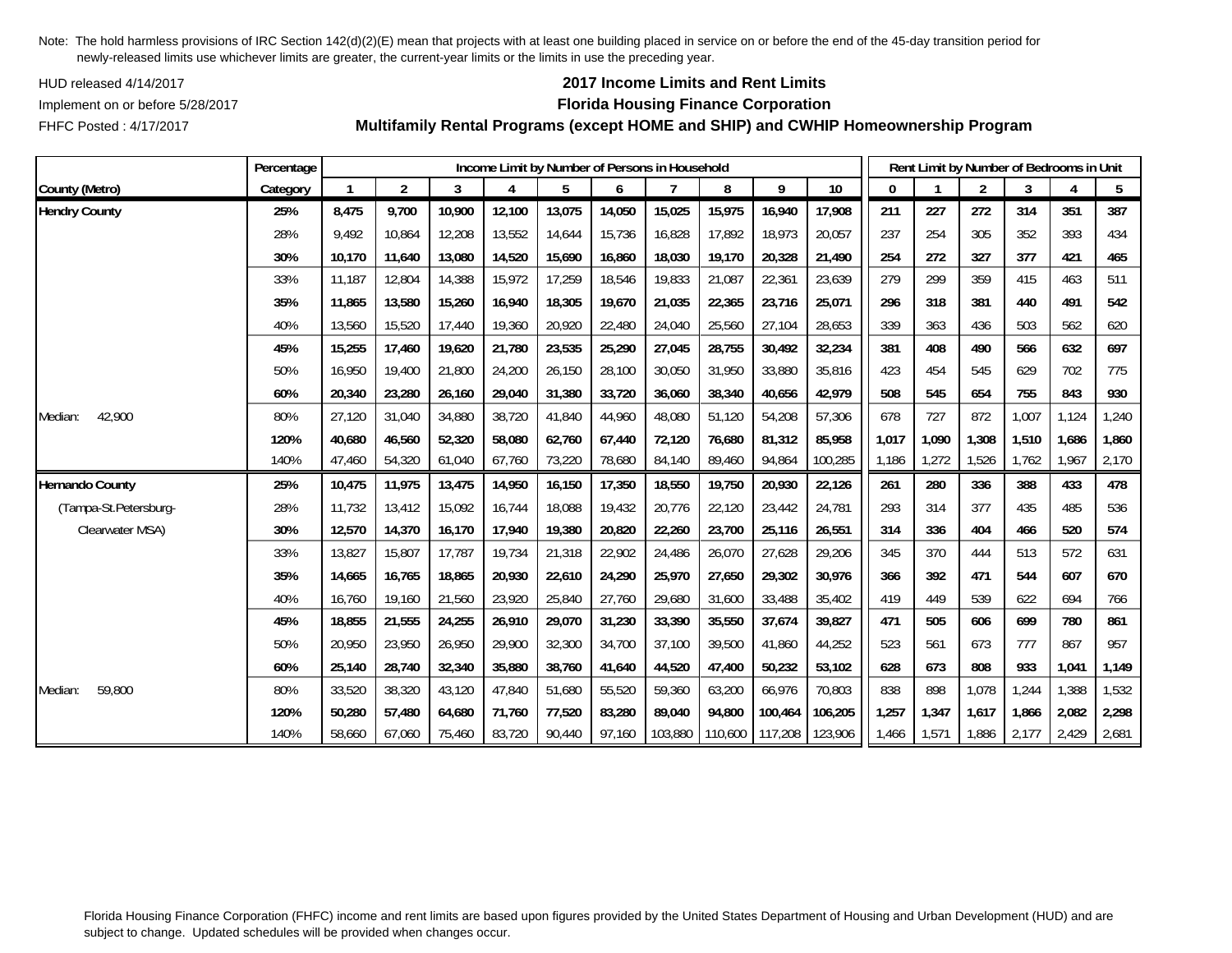HUD released 4/14/2017

## **2017 Income Limits and Rent Limits**

Implement on or before 5/28/2017 **Florida Housing Finance Corporation**

FHFC Posted : 4/17/2017

|                         |                            | Percentage |        |                |        |        |        |        | Income Limit by Number of Persons in Household |        |        |                 |       |       | Rent Limit by Number of Bedrooms in Unit |       |                        |       |
|-------------------------|----------------------------|------------|--------|----------------|--------|--------|--------|--------|------------------------------------------------|--------|--------|-----------------|-------|-------|------------------------------------------|-------|------------------------|-------|
| County (Metro)          |                            | Category   |        | $\overline{2}$ | 3      | 4      | 5      | 6      |                                                | 8      | 9      | 10 <sup>°</sup> | 0     |       | 2                                        | 3     | $\boldsymbol{\Lambda}$ | 5     |
| <b>Highlands County</b> |                            | 25%        | 8,475  | 9,700          | 10,900 | 12,100 | 13,075 | 14,050 | 15,025                                         | 15,975 | 16,940 | 17,908          | 211   | 227   | 272                                      | 314   | 351                    | 387   |
|                         | (Sebring MSA)              | 28%        | 9,492  | 10,864         | 12,208 | 13,552 | 14,644 | 15,736 | 16,828                                         | 17,892 | 18,973 | 20,057          | 237   | 254   | 305                                      | 352   | 393                    | 434   |
|                         |                            | 30%        | 10.170 | 11,640         | 13,080 | 14,520 | 15,690 | 16,860 | 18,030                                         | 19,170 | 20,328 | 21,490          | 254   | 272   | 327                                      | 377   | 421                    | 465   |
|                         |                            | 33%        | 11.187 | 12,804         | 14,388 | 15,972 | 17,259 | 18,546 | 19.833                                         | 21,087 | 22,361 | 23,639          | 279   | 299   | 359                                      | 415   | 463                    | 511   |
|                         |                            | 35%        | 11,865 | 13,580         | 15,260 | 16,940 | 18,305 | 19,670 | 21,035                                         | 22,365 | 23,716 | 25,071          | 296   | 318   | 381                                      | 440   | 491                    | 542   |
|                         |                            | 40%        | 13,560 | 15,520         | 17,440 | 19,360 | 20,920 | 22,480 | 24,040                                         | 25,560 | 27,104 | 28,653          | 339   | 363   | 436                                      | 503   | 562                    | 620   |
|                         |                            | 45%        | 15,255 | 17,460         | 19,620 | 21,780 | 23,535 | 25,290 | 27,045                                         | 28,755 | 30,492 | 32,234          | 381   | 408   | 490                                      | 566   | 632                    | 697   |
|                         |                            | 50%        | 16,950 | 19,400         | 21,800 | 24,200 | 26,150 | 28,100 | 30,050                                         | 31,950 | 33,880 | 35,816          | 423   | 454   | 545                                      | 629   | 702                    | 775   |
|                         |                            | 60%        | 20,340 | 23,280         | 26,160 | 29,040 | 31,380 | 33,720 | 36,060                                         | 38,340 | 40,656 | 42,979          | 508   | 545   | 654                                      | 755   | 843                    | 930   |
| Median:                 | 42,200                     | 80%        | 27,120 | 31,040         | 34,880 | 38,720 | 41,840 | 44,960 | 48,080                                         | 51,120 | 54,208 | 57,306          | 678   | 727   | 872                                      | 1,007 | 1,124                  | 1,240 |
|                         |                            | 120%       | 40.680 | 46,560         | 52,320 | 58,080 | 62,760 | 67.440 | 72,120                                         | 76.680 | 81,312 | 85,958          | 1,017 | 1.090 | 1,308                                    | 1,510 | 1,686                  | 1,860 |
|                         |                            | 140%       | 47,460 | 54,320         | 61,040 | 67,760 | 73,220 | 78,680 | 84,140                                         | 89,460 | 94,864 | 100,285         | 1,186 | 1,272 | 1,526                                    | 1,762 | ,967                   | 2,170 |
|                         | <b>HERA Special Limits</b> | 25% - HS   | 8,700  | 9,925          | 11,175 | 12,400 | 13,400 | 14,400 | 15,400                                         | 16,375 | 17,360 | 18,352          | 217   | 232   | 279                                      | 322   | 360                    | 397   |
|                         | per Section 142(d)(2)(E)   | 28% - HS   | 9,744  | 11,116         | 12,516 | 13,888 | 15,008 | 16,128 | 17,248                                         | 18,340 | 19,443 | 20,554          | 243   | 260   | 312                                      | 361   | 403                    | 444   |
|                         | (est. 2009)                | 30% - HS   | 10,440 | 11,910         | 13,410 | 14,880 | 16,080 | 17,280 | 18,480                                         | 19,650 | 20,832 | 22,022          | 261   | 279   | 335                                      | 387   | 432                    | 476   |
|                         | For use by projects that   | 33% - HS   | 11,484 | 13,101         | 14,751 | 16,368 | 17,688 | 19,008 | 20,328                                         | 21,615 | 22,915 | 24,225          | 287   | 307   | 368                                      | 425   | 475                    | 524   |
|                         | placed in service at least | 35% - HS   | 12,180 | 13,895         | 15,645 | 17,360 | 18,760 | 20,160 | 21,560                                         | 22,925 | 24,304 | 25,693          | 304   | 325   | 391                                      | 451   | 504                    | 556   |
|                         | one building on or         | 40% - HS   | 13,920 | 15,880         | 17,880 | 19,840 | 21,440 | 23,040 | 24,640                                         | 26,200 | 27,776 | 29,363          | 348   | 372   | 447                                      | 516   | 576                    | 635   |
|                         | before 12/31/2008          | 45% - HS   | 15,660 | 17,865         | 20,115 | 22,320 | 24,120 | 25,920 | 27,720                                         | 29,475 | 31,248 | 33,034          | 391   | 419   | 502                                      | 580   | 648                    | 714   |
|                         |                            | 50% - HS   | 17.400 | 19.850         | 22,350 | 24,800 | 26,800 | 28,800 | 30,800                                         | 32,750 | 34,720 | 36,704          | 435   | 465   | 558                                      | 645   | 720                    | 794   |
|                         |                            | 60% - HS   | 20,880 | 23,820         | 26,820 | 29,760 | 32,160 | 34,560 | 36,960                                         | 39,300 | 41,664 | 44,045          | 522   | 558   | 670                                      | 774   | 864                    | 953   |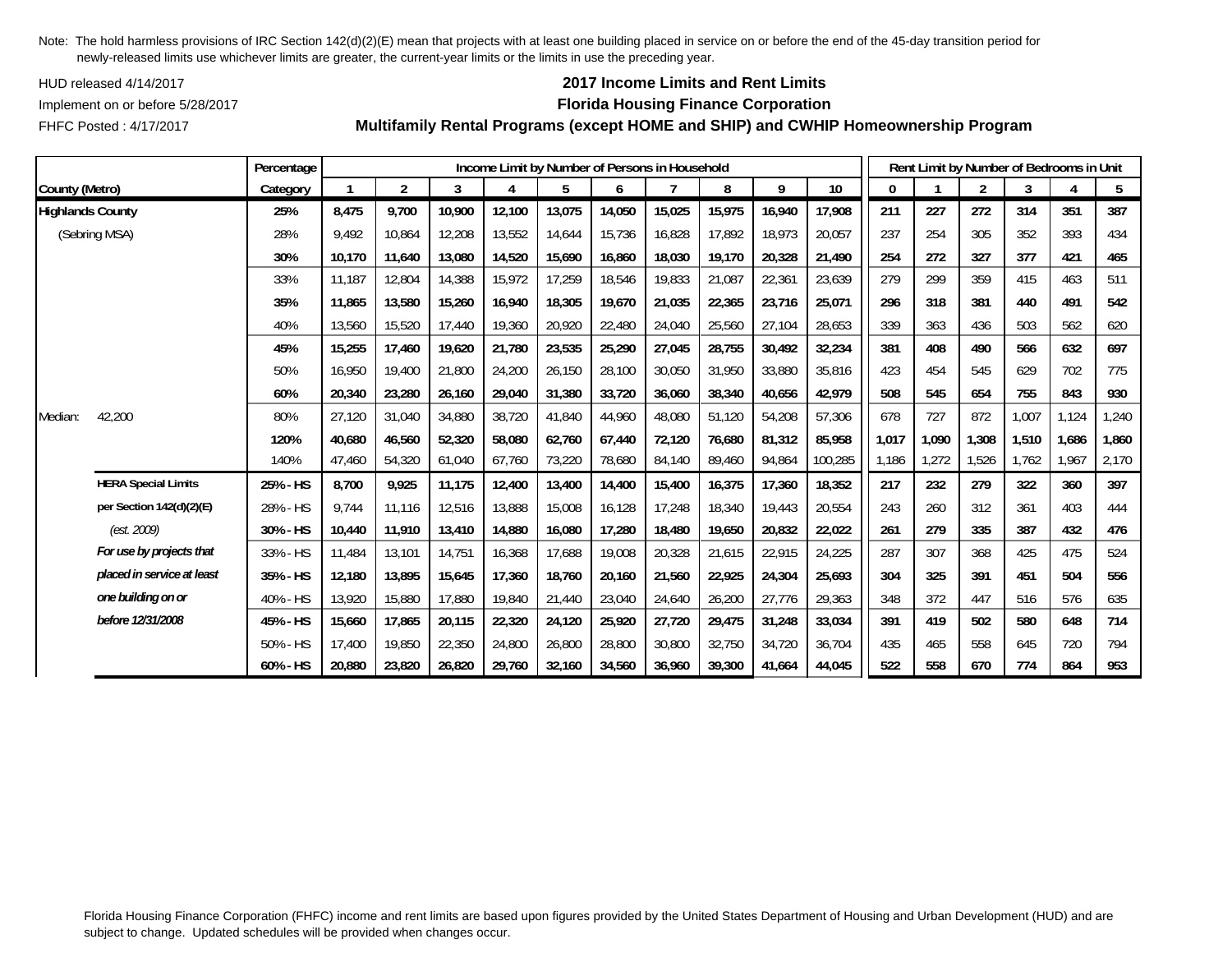HUD released 4/14/2017

FHFC Posted : 4/17/2017

### Implement on or before 5/28/2017 **Florida Housing Finance Corporation Multifamily Rental Programs (except HOME and SHIP) and CWHIP Homeownership Program**

**2017 Income Limits and Rent Limits**

|                            | Percentage |        |        |        |        | Income Limit by Number of Persons in Household |        |         |         |         |                 |       |       | Rent Limit by Number of Bedrooms in Unit |       |       |       |
|----------------------------|------------|--------|--------|--------|--------|------------------------------------------------|--------|---------|---------|---------|-----------------|-------|-------|------------------------------------------|-------|-------|-------|
| County (Metro)             | Category   |        |        |        |        |                                                |        |         |         |         | 10 <sup>°</sup> |       |       |                                          |       |       |       |
| <b>Hillsborough County</b> | 25%        | 10,475 | 11,975 | 13,475 | 14,950 | 16,150                                         | 17,350 | 18,550  | 19,750  | 20,930  | 22,126          | 261   | 280   | 336                                      | 388   | 433   | 478   |
| (Tampa-St.Petersburg-      | 28%        | 11,732 | 13,412 | 15,092 | 16,744 | 18,088                                         | 19,432 | 20,776  | 22,120  | 23,442  | 24,781          | 293   | 314   | 377                                      | 435   | 485   | 536   |
| Clearwater MSA)            | 30%        | 12,570 | 14,370 | 16,170 | 17,940 | 19,380                                         | 20,820 | 22,260  | 23,700  | 25,116  | 26,551          | 314   | 336   | 404                                      | 466   | 520   | 574   |
|                            | 33%        | 13,827 | 15,807 | 17,787 | 19,734 | 21,318                                         | 22,902 | 24,486  | 26,070  | 27,628  | 29,206          | 345   | 370   | 444                                      | 513   | 572   | 631   |
|                            | 35%        | 14,665 | 16,765 | 18,865 | 20,930 | 22,610                                         | 24,290 | 25,970  | 27,650  | 29,302  | 30,976          | 366   | 392   | 471                                      | 544   | 607   | 670   |
|                            | 40%        | 16,760 | 19,160 | 21,560 | 23,920 | 25,840                                         | 27,760 | 29,680  | 31,600  | 33,488  | 35,402          | 419   | 449   | 539                                      | 622   | 694   | 766   |
|                            | 45%        | 18,855 | 21,555 | 24,255 | 26,910 | 29,070                                         | 31,230 | 33,390  | 35,550  | 37,674  | 39,827          | 471   | 505   | 606                                      | 699   | 780   | 861   |
|                            | 50%        | 20,950 | 23,950 | 26,950 | 29,900 | 32,300                                         | 34,700 | 37,100  | 39,500  | 41,860  | 44,252          | 523   | 561   | 673                                      | 777   | 867   | 957   |
|                            | 60%        | 25,140 | 28,740 | 32,340 | 35,880 | 38,760                                         | 41.640 | 44.520  | 47,400  | 50,232  | 53,102          | 628   | 673   | 808                                      | 933   | 1,041 | 1.149 |
| 59,800<br>Median:          | 80%        | 33,520 | 38,320 | 43,120 | 47,840 | 51,680                                         | 55,520 | 59,360  | 63,200  | 66,976  | 70,803          | 838   | 898   | 1,078                                    | .244  | ,388  | 1,532 |
|                            | 120%       | 50.280 | 57.480 | 64,680 | 71,760 | 77,520                                         | 83,280 | 89,040  | 94,800  | 100.464 | 106,205         | 1,257 | 1,347 | 1,617                                    | 1,866 | 2,082 | 2,298 |
|                            | 140%       | 58,660 | 67,060 | 75,460 | 83,720 | 90,440                                         | 97,160 | 103,880 | 110,600 | 117,208 | 123,906         | 1,466 | 1,571 | 886, ا                                   | 2,177 | 2,429 | 2,681 |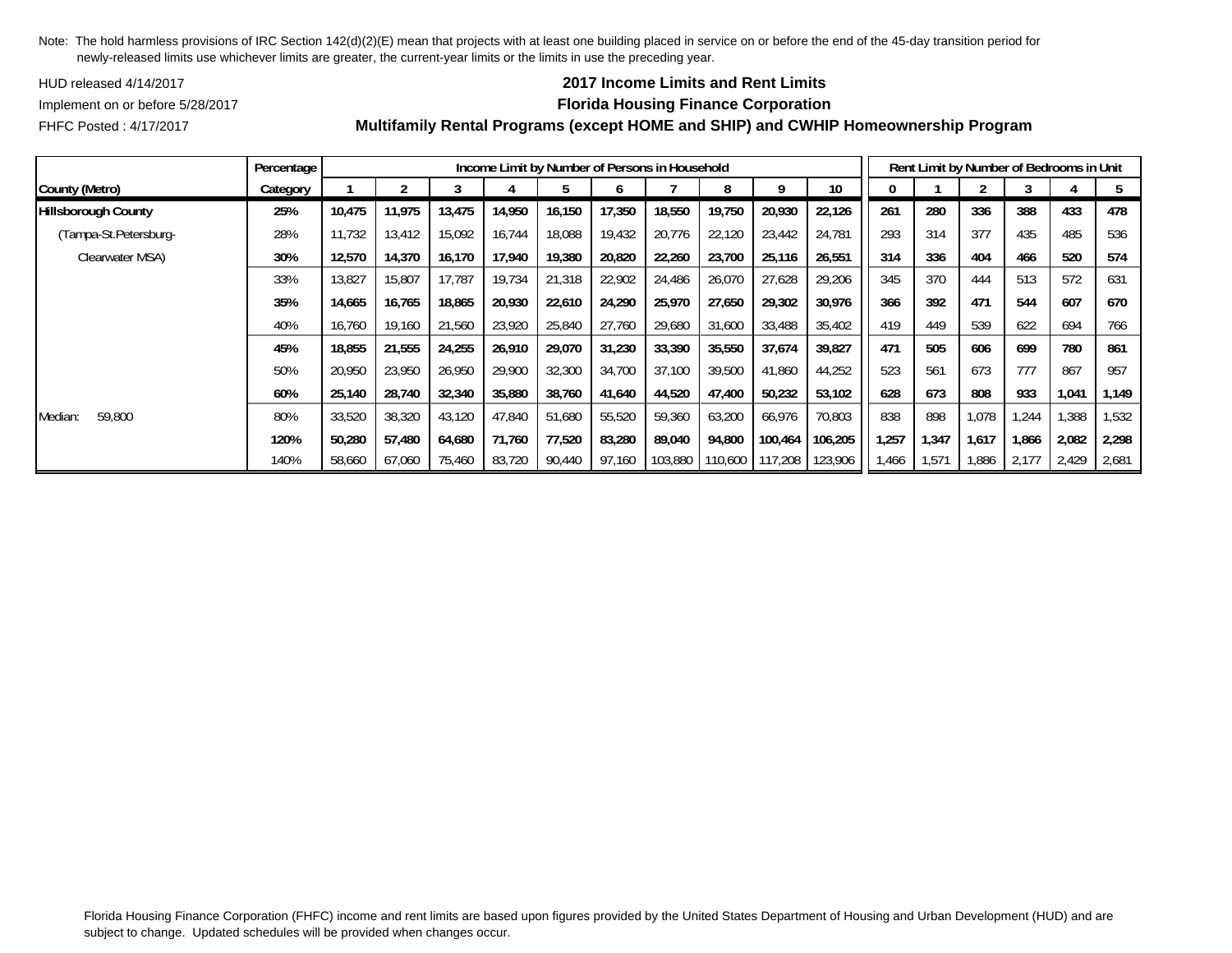HUD released 4/14/2017

### Implement on or before 5/28/2017 **Florida Housing Finance Corporation**

FHFC Posted : 4/17/2017

# **2017 Income Limits and Rent Limits**

**Multifamily Rental Programs (except HOME and SHIP) and CWHIP Homeownership Program**

|                      |                            | Percentage  |        |                |        |        | Income Limit by Number of Persons in Household |        |        |        |        |                 |              |       |       | Rent Limit by Number of Bedrooms in Unit |       |       |
|----------------------|----------------------------|-------------|--------|----------------|--------|--------|------------------------------------------------|--------|--------|--------|--------|-----------------|--------------|-------|-------|------------------------------------------|-------|-------|
| County (Metro)       |                            | Category    |        | $\overline{2}$ | 3      | 4      | 5                                              | 6      |        | 8      | 9      | 10 <sup>°</sup> | $\mathbf{0}$ |       | 2     | 3                                        | 4     | 5     |
| <b>Holmes County</b> |                            | 25%         | 8,475  | 9,700          | 10,900 | 12,100 | 13,075                                         | 14,050 | 15,025 | 15,975 | 16,940 | 17,908          | 211          | 227   | 272   | 314                                      | 351   | 387   |
|                      |                            | 28%         | 9,492  | 10,864         | 12,208 | 13,552 | 14,644                                         | 15,736 | 16,828 | 17,892 | 18,973 | 20,057          | 237          | 254   | 305   | 352                                      | 393   | 434   |
|                      |                            | 30%         | 10,170 | 11,640         | 13,080 | 14,520 | 15,690                                         | 16,860 | 18,030 | 19,170 | 20,328 | 21,490          | 254          | 272   | 327   | 377                                      | 421   | 465   |
|                      |                            | 33%         | 11.187 | 12,804         | 14,388 | 15,972 | 17,259                                         | 18,546 | 19,833 | 21,087 | 22,361 | 23,639          | 279          | 299   | 359   | 415                                      | 463   | 511   |
|                      |                            | 35%         | 11,865 | 13,580         | 15,260 | 16,940 | 18,305                                         | 19,670 | 21,035 | 22,365 | 23,716 | 25,071          | 296          | 318   | 381   | 440                                      | 491   | 542   |
|                      |                            | 40%         | 13,560 | 15,520         | 17,440 | 19,360 | 20,920                                         | 22,480 | 24,040 | 25,560 | 27,104 | 28,653          | 339          | 363   | 436   | 503                                      | 562   | 620   |
|                      |                            | 45%         | 15,255 | 17,460         | 19,620 | 21,780 | 23,535                                         | 25,290 | 27,045 | 28,755 | 30,492 | 32,234          | 381          | 408   | 490   | 566                                      | 632   | 697   |
|                      |                            | 50%         | 16.950 | 19,400         | 21,800 | 24,200 | 26,150                                         | 28,100 | 30.050 | 31.950 | 33,880 | 35,816          | 423          | 454   | 545   | 629                                      | 702   | 775   |
|                      |                            | 60%         | 20,340 | 23,280         | 26,160 | 29,040 | 31,380                                         | 33,720 | 36.060 | 38,340 | 40,656 | 42,979          | 508          | 545   | 654   | 755                                      | 843   | 930   |
| Median:              | 46,000                     | 80%         | 27,120 | 31,040         | 34,880 | 38,720 | 41,840                                         | 44,960 | 48,080 | 51,120 | 54,208 | 57,306          | 678          | 727   | 872   | 1,007                                    | 1,124 | 1,240 |
|                      |                            | 120%        | 40,680 | 46,560         | 52,320 | 58,080 | 62,760                                         | 67,440 | 72,120 | 76,680 | 81,312 | 85,958          | 1,017        | 1,090 | 1,308 | 1,510                                    | 1,686 | 1,860 |
|                      |                            | 140%        | 47,460 | 54,320         | 61,040 | 67,760 | 73,220                                         | 78,680 | 84,140 | 89,460 | 94,864 | 100,285         | 1,186        | 1,272 | 1,526 | 1,762                                    | .967  | 2,170 |
|                      | <b>HERA Special Limits</b> | 25% - HS    | 8,700  | 9,925          | 11,175 | 12,400 | 13,400                                         | 14,400 | 15,400 | 16,375 | 17,360 | 18,352          | 217          | 232   | 279   | 322                                      | 360   | 397   |
|                      | per Section 142(d)(2)(E)   | 28% - HS    | 9,744  | 11,116         | 12,516 | 13,888 | 15,008                                         | 16,128 | 17,248 | 18,340 | 19,443 | 20,554          | 243          | 260   | 312   | 361                                      | 403   | 444   |
|                      | (est. 2014)                | 30% - HS    | 10,440 | 11,910         | 13,410 | 14,880 | 16,080                                         | 17,280 | 18,480 | 19,650 | 20,832 | 22,022          | 261          | 279   | 335   | 387                                      | 432   | 476   |
|                      | For use by projects that   | 33% - HS    | 11,484 | 13,101         | 14,751 | 16,368 | 17,688                                         | 19,008 | 20,328 | 21,615 | 22,915 | 24,225          | 287          | 307   | 368   | 425                                      | 475   | 524   |
|                      | placed in service at least | 35% - HS    | 12,180 | 13,895         | 15,645 | 17,360 | 18,760                                         | 20,160 | 21,560 | 22,925 | 24,304 | 25,693          | 304          | 325   | 391   | 451                                      | 504   | 556   |
|                      | one building on or         | 40% - HS    | 13,920 | 15,880         | 17,880 | 19,840 | 21,440                                         | 23,040 | 24,640 | 26,200 | 27,776 | 29,363          | 348          | 372   | 447   | 516                                      | 576   | 635   |
|                      | before 12/31/2008          | 45% - HS    | 15,660 | 17,865         | 20,115 | 22,320 | 24,120                                         | 25,920 | 27,720 | 29,475 | 31,248 | 33,034          | 391          | 419   | 502   | 580                                      | 648   | 714   |
|                      |                            | $50\% - HS$ | 17,400 | 19,850         | 22,350 | 24,800 | 26,800                                         | 28,800 | 30,800 | 32,750 | 34,720 | 36,704          | 435          | 465   | 558   | 645                                      | 720   | 794   |
|                      |                            | 60% - HS    | 20,880 | 23,820         | 26,820 | 29,760 | 32,160                                         | 34,560 | 36,960 | 39,300 | 41,664 | 44,045          | 522          | 558   | 670   | 774                                      | 864   | 953   |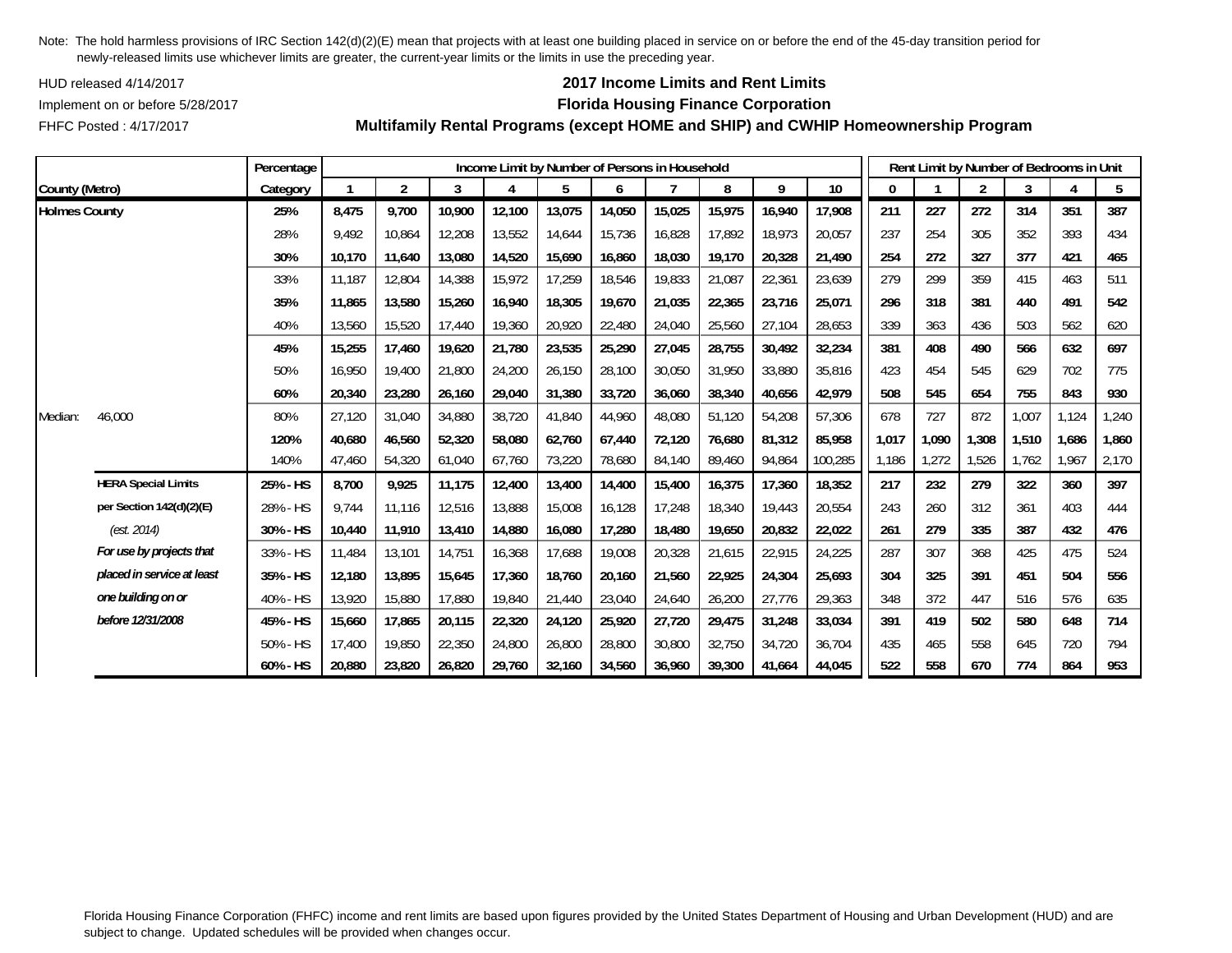HUD released 4/14/2017

FHFC Posted : 4/17/2017

## **2017 Income Limits and Rent Limits**

### Implement on or before 5/28/2017 **Florida Housing Finance Corporation**

**Multifamily Rental Programs (except HOME and SHIP) and CWHIP Homeownership Program**

|                |                            | Percentage |        |                |        | Income Limit by Number of Persons in Household |        |        |         |         |         |         |       |       | Rent Limit by Number of Bedrooms in Unit |       |       |       |
|----------------|----------------------------|------------|--------|----------------|--------|------------------------------------------------|--------|--------|---------|---------|---------|---------|-------|-------|------------------------------------------|-------|-------|-------|
| County (Metro) |                            | Category   |        | $\overline{2}$ | 3      | $\overline{4}$                                 | 5      | 6      |         | 8       | 9       | 10      | 0     |       | $\overline{2}$                           | 3     |       | 5     |
|                | <b>Indian River County</b> | 25%        | 10,325 | 11,800         | 13,275 | 14,725                                         | 15,925 | 17,100 | 18,275  | 19,450  | 20,615  | 21,793  | 258   | 276   | 331                                      | 383   | 427   | 471   |
|                | (Sebastian-Vero Beach MSA) | 28%        | 11,564 | 13,216         | 14,868 | 16,492                                         | 17,836 | 19,152 | 20,468  | 21,784  | 23,089  | 24,408  | 289   | 309   | 371                                      | 429   | 478   | 528   |
|                |                            | 30%        | 12,390 | 14,160         | 15,930 | 17,670                                         | 19,110 | 20,520 | 21,930  | 23,340  | 24,738  | 26,152  | 309   | 331   | 398                                      | 459   | 513   | 565   |
|                |                            | 33%        | 13,629 | 15,576         | 17,523 | 19,437                                         | 21,021 | 22,572 | 24,123  | 25,674  | 27,212  | 28,767  | 340   | 365   | 438                                      | 505   | 564   | 622   |
|                |                            | 35%        | 14,455 | 16,520         | 18,585 | 20,615                                         | 22,295 | 23,940 | 25,585  | 27,230  | 28,861  | 30,510  | 361   | 387   | 464                                      | 536   | 598   | 660   |
|                |                            | 40%        | 16,520 | 18,880         | 21,240 | 23,560                                         | 25,480 | 27,360 | 29,240  | 31,120  | 32,984  | 34,869  | 413   | 442   | 531                                      | 613   | 684   | 754   |
|                |                            | 45%        | 18,585 | 21,240         | 23,895 | 26,505                                         | 28,665 | 30,780 | 32,895  | 35,010  | 37,107  | 39,227  | 464   | 497   | 597                                      | 689   | 769   | 848   |
|                |                            | 50%        | 20,650 | 23,600         | 26,550 | 29,450                                         | 31,850 | 34,200 | 36,550  | 38,900  | 41,230  | 43,586  | 516   | 553   | 663                                      | 766   | 855   | 943   |
|                |                            | 55%        | 22,715 | 25,960         | 29,205 | 32,395                                         | 35,035 | 37,620 | 40,205  | 42,790  | 45,353  | 47,945  | 567   | 608   | 730                                      | 842   | 940   | 1,037 |
|                |                            | 60%        | 24,780 | 28,320         | 31,860 | 35,340                                         | 38,220 | 41,040 | 43,860  | 46,680  | 49,476  | 52,303  | 619   | 663   | 796                                      | 919   | 1,026 | 1,131 |
| Median:        | 61,900                     | 80%        | 33,040 | 37,760         | 42,480 | 47,120                                         | 50,960 | 54,720 | 58,480  | 62,240  | 65,968  | 69,738  | 826   | 885   | 1,062                                    | 1,226 | 1,368 | 1,509 |
|                |                            | 120%       | 49,560 | 56,640         | 63,720 | 70,680                                         | 76,440 | 82,080 | 87,720  | 93,360  | 98,952  | 104,606 | 1,239 | 1,327 | 1,593                                    | 1,839 | 2,052 | 2,263 |
|                |                            | 140%       | 57,820 | 66,080         | 74,340 | 82,460                                         | 89,180 | 95,760 | 102,340 | 108,920 | 115,444 | 122,041 | 1,445 | 1,548 | 1,858                                    | 2,145 | 2,394 | 2,640 |
|                | <b>HERA Special Limits</b> | 25% - HS   | 10,850 | 12,400         | 13,950 | 15,475                                         | 16,725 | 17,975 | 19,200  | 20,450  | 21,665  | 22,903  | 271   | 290   | 348                                      | 402   | 449   | 495   |
|                | per Section 142(d)(2)(E)   | 28% - HS   | 12,152 | 13,888         | 15,624 | 17,332                                         | 18,732 | 20,132 | 21,504  | 22,904  | 24,265  | 25,651  | 303   | 325   | 390                                      | 450   | 503   | 555   |
|                | (est. 2011)                | 30% - HS   | 13,020 | 14,880         | 16,740 | 18,570                                         | 20,070 | 21,570 | 23,040  | 24,540  | 25,998  | 27,484  | 325   | 348   | 418                                      | 483   | 539   | 594   |
|                | For use by projects that   | 33% - HS   | 14,322 | 16,368         | 18,414 | 20,427                                         | 22,077 | 23,727 | 25,344  | 26,994  | 28,598  | 30,232  | 358   | 383   | 460                                      | 531   | 593   | 654   |
|                | placed in service at least | 35% - HS   | 15,190 | 17,360         | 19,530 | 21,665                                         | 23,415 | 25,165 | 26,880  | 28,630  | 30,331  | 32,064  | 379   | 406   | 488                                      | 563   | 629   | 693   |
|                | one building on or         | 40% - HS   | 17,360 | 19,840         | 22,320 | 24,760                                         | 26,760 | 28,760 | 30,720  | 32,720  | 34,664  | 36,645  | 434   | 465   | 558                                      | 644   | 719   | 793   |
|                | before 12/31/2008          | 45% - HS   | 19,530 | 22,320         | 25,110 | 27,855                                         | 30,105 | 32,355 | 34,560  | 36,810  | 38,997  | 41,225  | 488   | 523   | 627                                      | 724   | 808   | 892   |
|                |                            | 50% - HS   | 21,700 | 24,800         | 27,900 | 30,950                                         | 33,450 | 35,950 | 38,400  | 40,900  | 43,330  | 45,806  | 542   | 581   | 697                                      | 805   | 898   | 991   |
|                |                            | 55% - HS   | 23,870 | 27,280         | 30,690 | 34,045                                         | 36,795 | 39,545 | 42,240  | 44,990  | 47,663  | 50,387  | 596   | 639   | 767                                      | 885   | 988   | 1,090 |
|                |                            | 60% - HS   | 26,040 | 29,760         | 33,480 | 37,140                                         | 40,140 | 43,140 | 46,080  | 49,080  | 51,996  | 54,967  | 651   | 697   | 837                                      | 966   | 1,078 | 1,189 |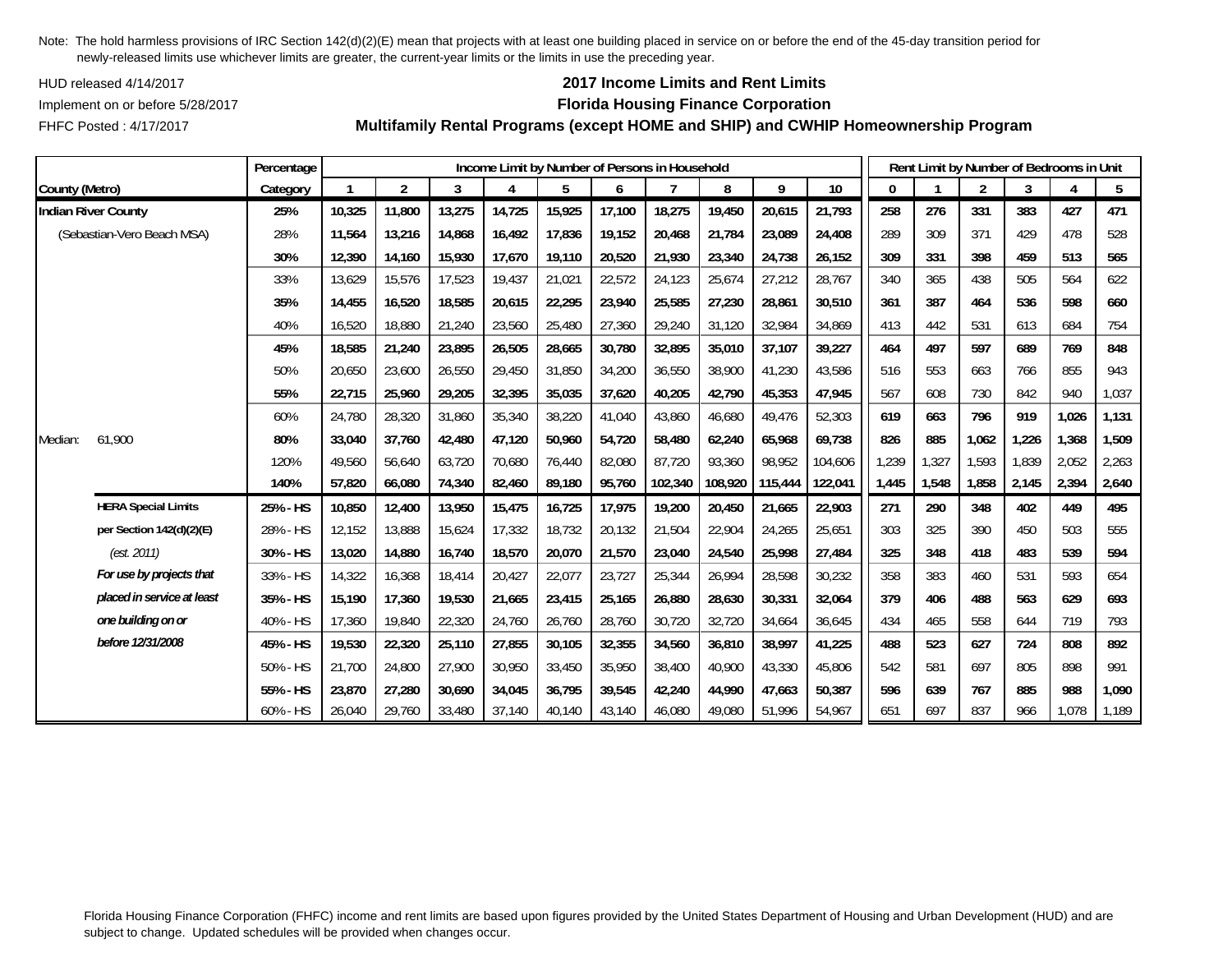HUD released 4/14/2017

## FHFC Posted : 4/17/2017

# **2017 Income Limits and Rent Limits**

## Implement on or before 5/28/2017 **Florida Housing Finance Corporation**

**Multifamily Rental Programs (except HOME and SHIP) and CWHIP Homeownership Program**

|                       |                            | Percentage |        |                |        | Income Limit by Number of Persons in Household |        |        |        |        |        |                 |              | Rent Limit by Number of Bedrooms in Unit |                |       |       |       |
|-----------------------|----------------------------|------------|--------|----------------|--------|------------------------------------------------|--------|--------|--------|--------|--------|-----------------|--------------|------------------------------------------|----------------|-------|-------|-------|
| County (Metro)        |                            | Category   |        | $\overline{2}$ | 3      | 4                                              | 5      | 6      |        | 8      | 9      | 10 <sup>°</sup> | $\mathbf{0}$ |                                          | $\overline{2}$ | 3     | 4     | 5     |
| <b>Jackson County</b> |                            | 25%        | 8,650  | 9,900          | 11,125 | 12,350                                         | 13,350 | 14,350 | 15,325 | 16,325 | 17,290 | 18,278          | 216          | 231                                      | 278            | 321   | 358   | 395   |
|                       |                            | 28%        | 9,688  | 11,088         | 12,460 | 13,832                                         | 14,952 | 16,072 | 17,164 | 18,284 | 19,365 | 20,471          | 242          | 259                                      | 311            | 359   | 401   | 443   |
|                       |                            | 30%        | 10,380 | 11,880         | 13,350 | 14,820                                         | 16,020 | 17,220 | 18,390 | 19,590 | 20,748 | 21,934          | 259          | 278                                      | 333            | 385   | 430   | 474   |
|                       |                            | 33%        | 11,418 | 13,068         | 14,685 | 16,302                                         | 17,622 | 18,942 | 20,229 | 21,549 | 22,823 | 24,127          | 285          | 306                                      | 367            | 424   | 473   | 522   |
|                       |                            | 35%        | 12,110 | 13,860         | 15,575 | 17,290                                         | 18,690 | 20,090 | 21,455 | 22,855 | 24,206 | 25,589          | 302          | 324                                      | 389            | 449   | 502   | 553   |
|                       |                            | 40%        | 13,840 | 15,840         | 17,800 | 19,760                                         | 21,360 | 22,960 | 24,520 | 26,120 | 27,664 | 29,245          | 346          | 371                                      | 445            | 514   | 574   | 633   |
|                       |                            | 45%        | 15,570 | 17,820         | 20,025 | 22,230                                         | 24,030 | 25,830 | 27,585 | 29,385 | 31,122 | 32,900          | 389          | 417                                      | 500            | 578   | 645   | 712   |
|                       |                            | 50%        | 17,300 | 19,800         | 22,250 | 24,700                                         | 26,700 | 28,700 | 30.650 | 32,650 | 34,580 | 36,556          | 432          | 463                                      | 556            | 642   | 717   | 791   |
|                       |                            | 60%        | 20,760 | 23,760         | 26,700 | 29,640                                         | 32,040 | 34,440 | 36.780 | 39,180 | 41,496 | 43.867          | 519          | 556                                      | 667            | 771   | 861   | 949   |
| Median:               | 47,800                     | 80%        | 27,680 | 31,680         | 35,600 | 39,520                                         | 42,720 | 45,920 | 49,040 | 52,240 | 55,328 | 58,490          | 692          | 742                                      | 890            | 1,028 | 1,148 | 1,266 |
|                       |                            | 120%       | 41,520 | 47,520         | 53,400 | 59,280                                         | 64,080 | 68,880 | 73,560 | 78,360 | 82,992 | 87,734          | 1,038        | 1,113                                    | 1,335          | 1,542 | 1,722 | 1,899 |
|                       |                            | 140%       | 48,440 | 55,440         | 62,300 | 69,160                                         | 74,760 | 80,360 | 85,820 | 91,420 | 96,824 | 102,357         | 1,211        | 1,298                                    | 1,557          | 1.799 | 2,009 | 2,215 |
|                       | <b>HERA Special Limits</b> | 25% - HS   | 9,575  | 10,950         | 12,325 | 13,675                                         | 14,775 | 15,875 | 16,975 | 18,075 | 19,145 | 20,239          | 239          | 256                                      | 308            | 355   | 396   | 438   |
|                       | per Section 142(d)(2)(E)   | 28% - HS   | 10,724 | 12,264         | 13,804 | 15,316                                         | 16,548 | 17,780 | 19,012 | 20,244 | 21,442 | 22,668          | 268          | 287                                      | 345            | 398   | 444   | 490   |
|                       | (est. 2016)                | 30% - HS   | 11,490 | 13,140         | 14,790 | 16,410                                         | 17,730 | 19,050 | 20,370 | 21,690 | 22,974 | 24,287          | 287          | 307                                      | 369            | 426   | 476   | 525   |
|                       | For use by projects that   | 33% - HS   | 12,639 | 14,454         | 16,269 | 18,051                                         | 19,503 | 20,955 | 22,407 | 23,859 | 25,271 | 26,715          | 315          | 338                                      | 406            | 469   | 523   | 578   |
|                       | placed in service at least | 35% - HS   | 13,405 | 15,330         | 17,255 | 19,145                                         | 20,685 | 22,225 | 23,765 | 25,305 | 26,803 | 28,335          | 335          | 359                                      | 431            | 497   | 555   | 613   |
|                       | one building on or         | 40% - HS   | 15,320 | 17,520         | 19,720 | 21,880                                         | 23,640 | 25,400 | 27,160 | 28,920 | 30,632 | 32,382          | 383          | 410                                      | 493            | 569   | 635   | 701   |
|                       | before 12/31/2008          | 45% - HS   | 17,235 | 19,710         | 22,185 | 24,615                                         | 26,595 | 28,575 | 30,555 | 32,535 | 34,461 | 36,430          | 430          | 461                                      | 554            | 640   | 714   | 788   |
|                       |                            | 50% - HS   | 19,150 | 21,900         | 24,650 | 27,350                                         | 29,550 | 31,750 | 33,950 | 36,150 | 38,290 | 40,478          | 478          | 513                                      | 616            | 711   | 793   | 876   |
|                       |                            | 60% - HS   | 22,980 | 26,280         | 29,580 | 32,820                                         | 35,460 | 38,100 | 40,740 | 43,380 | 45,948 | 48,574          | 574          | 615                                      | 739            | 853   | 952   | 1,051 |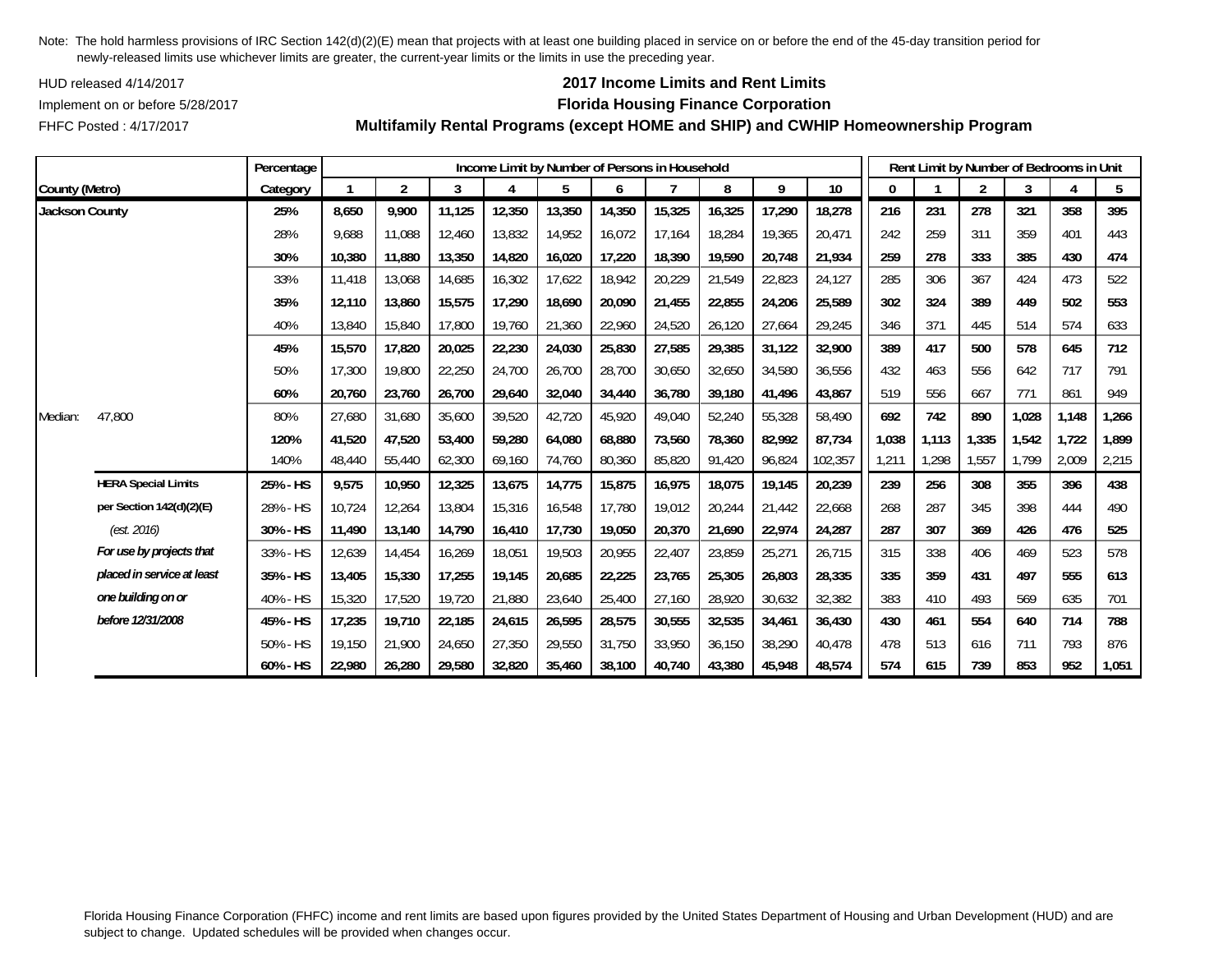HUD released 4/14/2017

## **2017 Income Limits and Rent Limits**

Implement on or before 5/28/2017 **Florida Housing Finance Corporation**

FHFC Posted : 4/17/2017

|                   | Percentage |        |        |        |        | Income Limit by Number of Persons in Household |         |         |         |         |         |       |       |       |       | Rent Limit by Number of Bedrooms in Unit |       |
|-------------------|------------|--------|--------|--------|--------|------------------------------------------------|---------|---------|---------|---------|---------|-------|-------|-------|-------|------------------------------------------|-------|
| County (Metro)    | Category   |        |        |        |        |                                                |         |         |         |         | 10      |       |       |       |       |                                          |       |
| Jefferson County  | 25%        | 11,975 | 13.700 | 15,400 | 17,100 | 18,475                                         | 19,850  | 21,225  | 22,575  | 23,940  | 25,308  | 299   | 320   | 385   | 444   | 496                                      | 547   |
| (Tallahassee MSA) | 28%        | 13,412 | 15,344 | 17,248 | 19,152 | 20,692                                         | 22,232  | 23,772  | 25,284  | 26,813  | 28,345  | 335   | 359   | 431   | 498   | 555                                      | 613   |
|                   | 30%        | 14,370 | 16,440 | 18,480 | 20,520 | 22.170                                         | 23,820  | 25.470  | 27.090  | 28.728  | 30,370  | 359   | 385   | 462   | 533   | 595                                      | 657   |
|                   | 33%        | 15,807 | 18,084 | 20,328 | 22,572 | 24,387                                         | 26,202  | 28,017  | 29,799  | 31,601  | 33,407  | 395   | 423   | 508   | 586   | 655                                      | 722   |
|                   | 35%        | 16,765 | 19,180 | 21,560 | 23,940 | 25,865                                         | 27,790  | 29,715  | 31,605  | 33,516  | 35,431  | 419   | 449   | 539   | 622   | 694                                      | 766   |
|                   | 40%        | 19,160 | 21,920 | 24,640 | 27,360 | 29,560                                         | 31,760  | 33,960  | 36,120  | 38,304  | 40,493  | 479   | 513   | 616   | 711   | 794                                      | 876   |
|                   | 45%        | 21,555 | 24,660 | 27,720 | 30,780 | 33,255                                         | 35,730  | 38,205  | 40,635  | 43,092  | 45,554  | 538   | 577   | 693   | 800   | 893                                      | 985   |
|                   | 50%        | 23,950 | 27,400 | 30,800 | 34,200 | 36,950                                         | 39,700  | 42,450  | 45,150  | 47,880  | 50,616  | 598   | 641   | 770   | 889   | 992                                      | 1,095 |
|                   | 60%        | 28,740 | 32,880 | 36,960 | 41,040 | 44,340                                         | 47,640  | 50,940  | 54,180  | 57,456  | 60,739  | 718   | 770   | 924   | 1,067 | 1,191                                    | 1,314 |
| 68,400<br>Median: | 80%        | 38,320 | 43,840 | 49,280 | 54,720 | 59,120                                         | 63,520  | 67,920  | 72,240  | 76,608  | 80,986  | 958   | 1,027 | ,232  | 1,423 | 588                                      | .752  |
|                   | 120%       | 57,480 | 65,760 | 73,920 | 82,080 | 88,680                                         | 95,280  | 101,880 | 108,360 | 114,912 | 121,478 | 1,437 | 1,540 | 1,848 | 2,134 | 2,382                                    | 2,628 |
|                   | 140%       | 67,060 | 76,720 | 86,240 | 95,760 | 103,460                                        | 111,160 | 118,860 | 126,420 | 134,064 | 141,725 | 1,676 | 1.797 | 2,156 | 2,490 | 2,779                                    | 3,066 |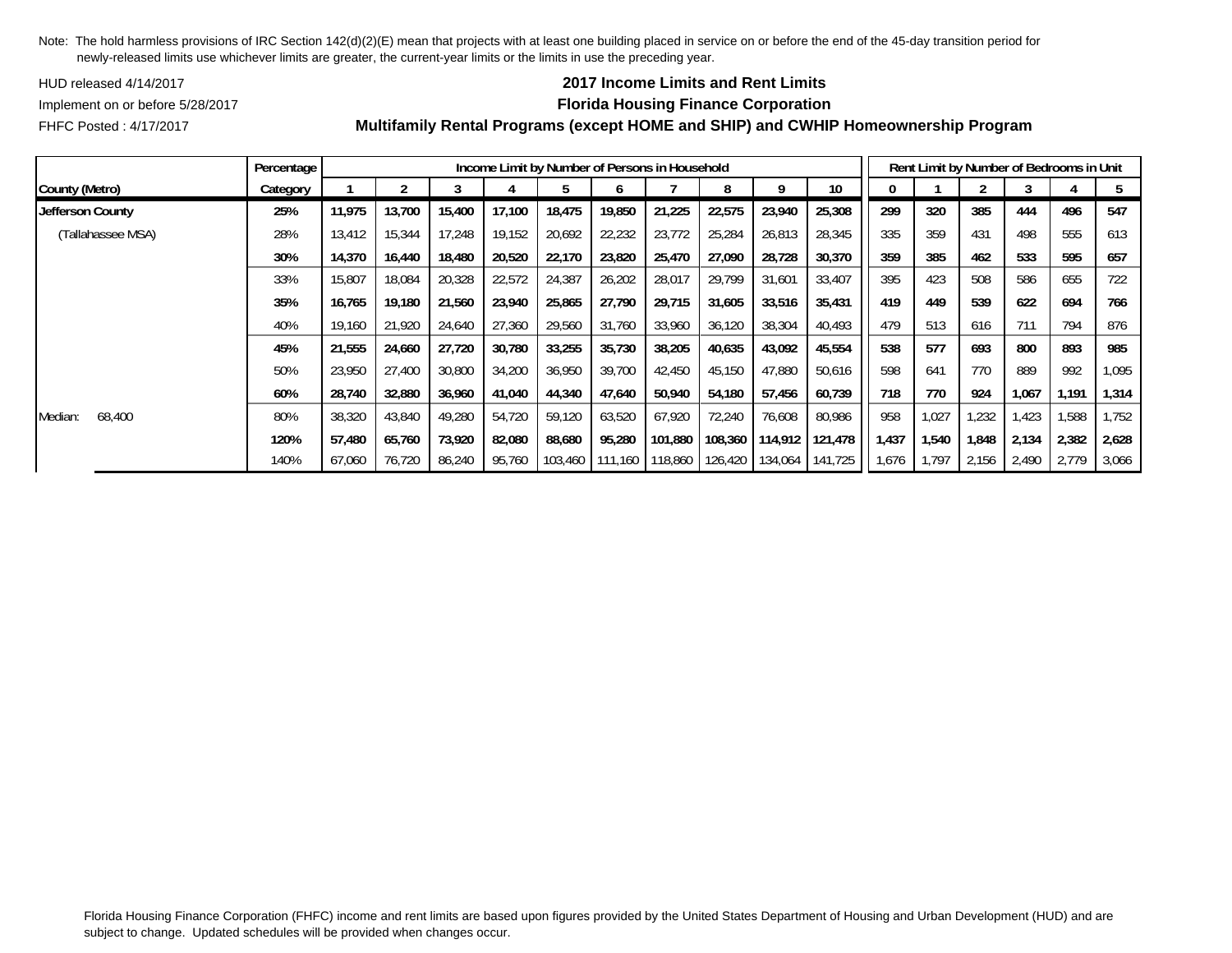HUD released 4/14/2017

FHFC Posted : 4/17/2017

## **2017 Income Limits and Rent Limits**

### Implement on or before 5/28/2017 **Florida Housing Finance Corporation**

**Multifamily Rental Programs (except HOME and SHIP) and CWHIP Homeownership Program**

|                  |                            | Percentage |        |                |        |        | Income Limit by Number of Persons in Household |        |        |        |         |         |       |       | Rent Limit by Number of Bedrooms in Unit |       |       |       |
|------------------|----------------------------|------------|--------|----------------|--------|--------|------------------------------------------------|--------|--------|--------|---------|---------|-------|-------|------------------------------------------|-------|-------|-------|
| County (Metro)   |                            | Category   |        | $\overline{2}$ | 3      | 4      | 5                                              | 6      |        | 8      | 9       | 10      | 0     |       | $\overline{2}$                           | 3     |       | 5     |
| Lafayette County |                            | 25%        | 9,000  | 10,275         | 11,550 | 12,825 | 13,875                                         | 14,900 | 15,925 | 16,950 | 17,955  | 18,981  | 225   | 240   | 288                                      | 333   | 372   | 410   |
|                  |                            | 28%        | 10,080 | 11,508         | 12,936 | 14,364 | 15,540                                         | 16,688 | 17,836 | 18,984 | 20,110  | 21,259  | 252   | 269   | 323                                      | 373   | 417   | 460   |
|                  |                            | 30%        | 10,800 | 12,330         | 13,860 | 15,390 | 16,650                                         | 17,880 | 19,110 | 20,340 | 21,546  | 22,777  | 270   | 289   | 346                                      | 400   | 447   | 493   |
|                  |                            | 33%        | 11,880 | 13,563         | 15,246 | 16,929 | 18,315                                         | 19,668 | 21,021 | 22,374 | 23,701  | 25,055  | 297   | 318   | 381                                      | 440   | 491   | 542   |
|                  |                            | 35%        | 12,600 | 14,385         | 16,170 | 17,955 | 19,425                                         | 20,860 | 22,295 | 23,730 | 25,137  | 26,573  | 315   | 337   | 404                                      | 467   | 521   | 575   |
|                  |                            | 40%        | 14,400 | 16,440         | 18,480 | 20,520 | 22,200                                         | 23,840 | 25,480 | 27,120 | 28,728  | 30,370  | 360   | 385   | 462                                      | 534   | 596   | 657   |
|                  |                            | 45%        | 16,200 | 18,495         | 20,790 | 23,085 | 24,975                                         | 26,820 | 28,665 | 30,510 | 32,319  | 34,166  | 405   | 433   | 519                                      | 600   | 670   | 739   |
|                  |                            | 50%        | 18,000 | 20,550         | 23,100 | 25,650 | 27,750                                         | 29,800 | 31,850 | 33,900 | 35,910  | 37,962  | 450   | 481   | 577                                      | 667   | 745   | 821   |
|                  |                            | 60%        | 21,600 | 24,660         | 27,720 | 30,780 | 33,300                                         | 35,760 | 38,220 | 40.680 | 43,092  | 45,554  | 540   | 578   | 693                                      | 801   | 894   | 986   |
| Median:          | 50,800                     | 80%        | 28,800 | 32,880         | 36,960 | 41,040 | 44,400                                         | 47,680 | 50,960 | 54,240 | 57,456  | 60,739  | 720   | 771   | 924                                      | 1,068 | 1,192 | 1,315 |
|                  |                            | 120%       | 43,200 | 49,320         | 55,440 | 61,560 | 66,600                                         | 71,520 | 76,440 | 81,360 | 86,184  | 91,109  | 1,080 | 1,156 | 1,386                                    | 1,602 | 1,788 | 1,972 |
|                  |                            | 140%       | 50,400 | 57,540         | 64,680 | 71,820 | 77,700                                         | 83,440 | 89,180 | 94,920 | 100,548 | 106,294 | 1,260 | 1,349 | 1,617                                    | 1,869 | 2,086 | 2,301 |
|                  | <b>HERA Special Limits</b> | 25% - HS   | 10,550 | 12,050         | 13,550 | 15,050 | 16,275                                         | 17,475 | 18,675 | 19,875 | 21,070  | 22,274  | 263   | 282   | 338                                      | 391   | 436   | 481   |
|                  | per Section 142(d)(2)(E)   | 28% - HS   | 11,816 | 13,496         | 15,176 | 16,856 | 18,228                                         | 19,572 | 20,916 | 22,260 | 23,598  | 24,947  | 295   | 316   | 379                                      | 438   | 489   | 539   |
|                  | (est. 2011)                | 30% - HS   | 12,660 | 14,460         | 16,260 | 18,060 | 19,530                                         | 20,970 | 22,410 | 23,850 | 25,284  | 26,729  | 316   | 339   | 406                                      | 469   | 524   | 578   |
|                  | For use by projects that   | 33% - HS   | 13,926 | 15,906         | 17,886 | 19,866 | 21,483                                         | 23,067 | 24,651 | 26,235 | 27,812  | 29,402  | 348   | 372   | 447                                      | 516   | 576   | 636   |
|                  | placed in service at least | 35% - HS   | 14,770 | 16,870         | 18,970 | 21,070 | 22,785                                         | 24,465 | 26,145 | 27,825 | 29,498  | 31,184  | 369   | 395   | 474                                      | 548   | 611   | 674   |
|                  | one building on or         | 40% - HS   | 16,880 | 19,280         | 21,680 | 24,080 | 26,040                                         | 27,960 | 29,880 | 31,800 | 33,712  | 35,638  | 422   | 452   | 542                                      | 626   | 699   | 771   |
|                  | before 12/31/2008          | 45% - HS   | 18,990 | 21,690         | 24,390 | 27,090 | 29,295                                         | 31,455 | 33,615 | 35,775 | 37,926  | 40,093  | 474   | 508   | 609                                      | 704   | 786   | 867   |
|                  |                            | 50% - HS   | 21.100 | 24,100         | 27,100 | 30,100 | 32,550                                         | 34,950 | 37,350 | 39.750 | 42,140  | 44,548  | 527   | 565   | 677                                      | 783   | 873   | 963   |
|                  |                            | 60% - HS   | 25,320 | 28,920         | 32,520 | 36,120 | 39,060                                         | 41,940 | 44,820 | 47,700 | 50,568  | 53,458  | 633   | 678   | 813                                      | 939   | 1,048 | 1,156 |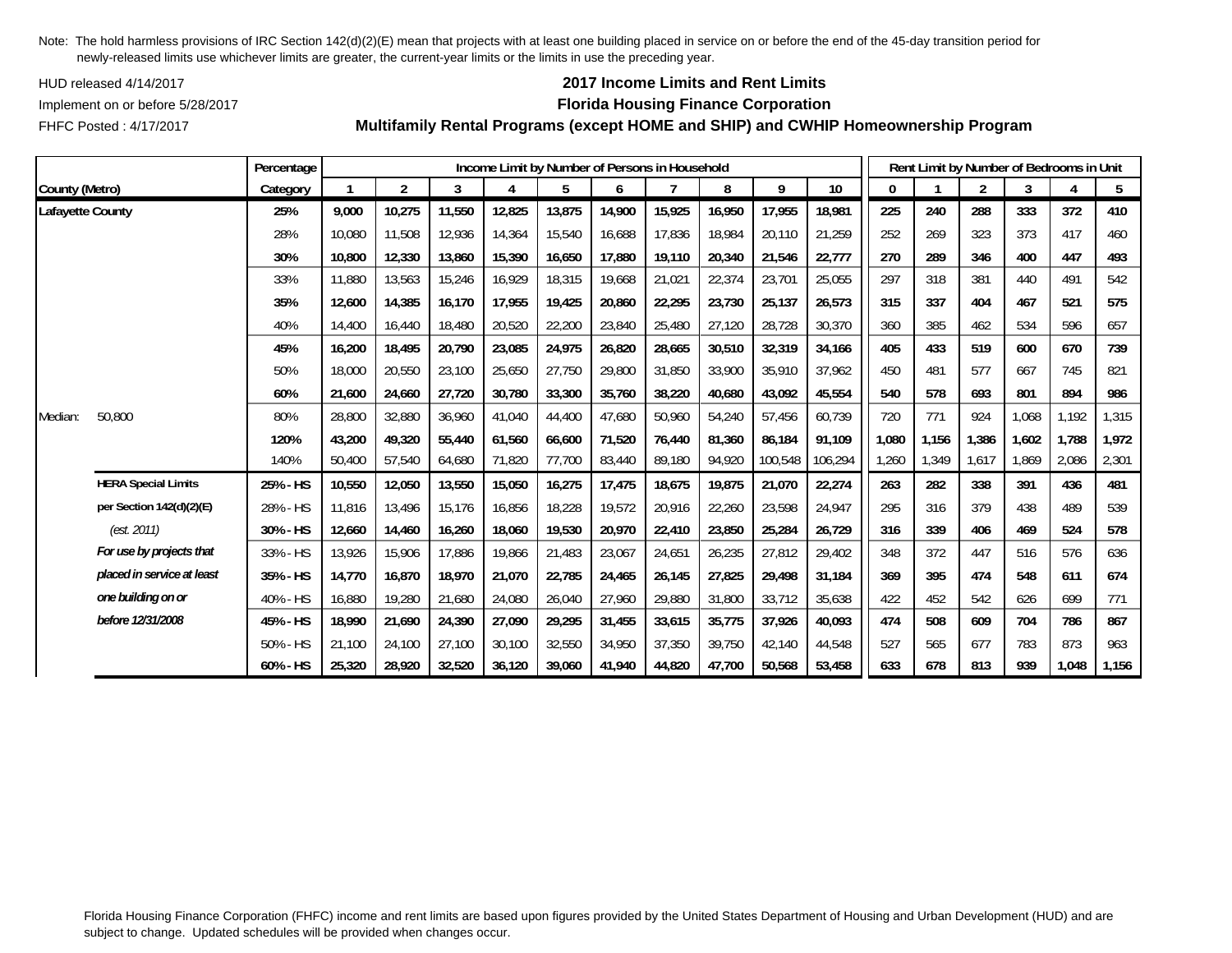HUD released 4/14/2017

FHFC Posted : 4/17/2017

## **2017 Income Limits and Rent Limits**

### Implement on or before 5/28/2017 **Florida Housing Finance Corporation**

**Multifamily Rental Programs (except HOME and SHIP) and CWHIP Homeownership Program**

|                |                            | Percentage |        |                |        |        |        |        | Income Limit by Number of Persons in Household |         |         |         |       | Rent Limit by Number of Bedrooms in Unit |                |       |       |       |
|----------------|----------------------------|------------|--------|----------------|--------|--------|--------|--------|------------------------------------------------|---------|---------|---------|-------|------------------------------------------|----------------|-------|-------|-------|
| County (Metro) |                            | Category   |        | $\overline{2}$ | 3      |        | 5      | 6      |                                                | 8       | 9       | 10      | 0     |                                          | $\overline{2}$ | 3     |       | 5     |
| Lake County    |                            | 25%        | 10,225 | 11,700         | 13,150 | 14,600 | 15,775 | 16,950 | 18,125                                         | 19,275  | 20,440  | 21,608  | 255   | 274                                      | 328            | 379   | 423   | 467   |
|                | (Orlando-Kissimmee-        | 28%        | 11,452 | 13,104         | 14,728 | 16,352 | 17,668 | 18,984 | 20,300                                         | 21,588  | 22,893  | 24,201  | 286   | 306                                      | 368            | 425   | 474   | 523   |
|                | Sanford MSA)               | 30%        | 12,270 | 14,040         | 15,780 | 17,520 | 18,930 | 20,340 | 21,750                                         | 23,130  | 24,528  | 25,930  | 306   | 328                                      | 394            | 455   | 508   | 561   |
|                |                            | 33%        | 13,497 | 15,444         | 17,358 | 19,272 | 20,823 | 22,374 | 23,925                                         | 25,443  | 26,981  | 28,523  | 337   | 361                                      | 433            | 501   | 559   | 617   |
|                |                            | 35%        | 14,315 | 16,380         | 18,410 | 20,440 | 22,085 | 23,730 | 25,375                                         | 26,985  | 28,616  | 30,251  | 357   | 383                                      | 460            | 531   | 593   | 654   |
|                |                            | 40%        | 16,360 | 18,720         | 21,040 | 23,360 | 25,240 | 27,120 | 29,000                                         | 30,840  | 32,704  | 34,573  | 409   | 438                                      | 526            | 607   | 678   | 748   |
|                |                            | 45%        | 18,405 | 21,060         | 23,670 | 26,280 | 28,395 | 30,510 | 32,625                                         | 34,695  | 36,792  | 38,894  | 460   | 493                                      | 591            | 683   | 762   | 841   |
|                |                            | 50%        | 20,450 | 23,400         | 26,300 | 29,200 | 31,550 | 33,900 | 36,250                                         | 38,550  | 40,880  | 43,216  | 511   | 548                                      | 657            | 759   | 847   | 935   |
|                |                            | 60%        | 24,540 | 28,080         | 31,560 | 35,040 | 37,860 | 40,680 | 43,500                                         | 46,260  | 49,056  | 51,859  | 613   | 657                                      | 789            | 911   | 1,017 | 1,122 |
| Median:        | 58,400                     | 80%        | 32,720 | 37,440         | 42,080 | 46,720 | 50,480 | 54,240 | 58,000                                         | 61,680  | 65,408  | 69,146  | 818   | 877                                      | 1,052          | 1,215 | 1,356 | 1,496 |
|                |                            | 120%       | 49,080 | 56,160         | 63,120 | 70,080 | 75,720 | 81,360 | 87,000                                         | 92,520  | 98,112  | 103,718 | 1,227 | 1,315                                    | 1,578          | 1.822 | 2,034 | 2,244 |
|                |                            | 140%       | 57,260 | 65,520         | 73,640 | 81,760 | 88,340 | 94,920 | 101,500                                        | 107,940 | 114,464 | 121,005 | 1,431 | 1,534                                    | 1,841          | 2,126 | 2,373 | 2,618 |
|                | <b>HERA Special Limits</b> | 25% - HS   | 10,750 | 12,275         | 13,800 | 15,325 | 16,575 | 17,800 | 19,025                                         | 20,250  | 21,455  | 22,681  | 268   | 287                                      | 345            | 398   | 445   | 490   |
|                | per Section 142(d)(2)(E)   | 28% - HS   | 12,040 | 13,748         | 15,456 | 17,164 | 18,564 | 19,936 | 21,308                                         | 22,680  | 24,030  | 25,403  | 301   | 322                                      | 386            | 446   | 498   | 549   |
|                | (est. 2011)                | 30% - HS   | 12,900 | 14,730         | 16,560 | 18,390 | 19,890 | 21,360 | 22,830                                         | 24,300  | 25,746  | 27,217  | 322   | 345                                      | 414            | 478   | 534   | 589   |
|                | For use by projects that   | 33% - HS   | 14,190 | 16,203         | 18,216 | 20,229 | 21,879 | 23,496 | 25,113                                         | 26,730  | 28,321  | 29,939  | 354   | 379                                      | 455            | 526   | 587   | 648   |
|                | placed in service at least | 35% - HS   | 15,050 | 17,185         | 19,320 | 21,455 | 23,205 | 24,920 | 26,635                                         | 28,350  | 30,037  | 31,753  | 376   | 402                                      | 483            | 558   | 623   | 687   |
|                | one building on or         | 40% - HS   | 17,200 | 19,640         | 22,080 | 24,520 | 26,520 | 28,480 | 30,440                                         | 32,400  | 34,328  | 36,290  | 430   | 460                                      | 552            | 638   | 712   | 785   |
|                | before 12/31/2008          | 45% - HS   | 19,350 | 22,095         | 24,840 | 27,585 | 29,835 | 32,040 | 34,245                                         | 36,450  | 38,619  | 40,826  | 483   | 518                                      | 621            | 717   | 801   | 883   |
|                |                            | 50% - HS   | 21,500 | 24,550         | 27,600 | 30,650 | 33,150 | 35,600 | 38,050                                         | 40,500  | 42,910  | 45,362  | 537   | 575                                      | 690            | 797   | 890   | 981   |
|                |                            | 60% - HS   | 25,800 | 29,460         | 33,120 | 36,780 | 39,780 | 42,720 | 45,660                                         | 48,600  | 51,492  | 54,434  | 645   | 690                                      | 828            | 957   | 1,068 | 1,178 |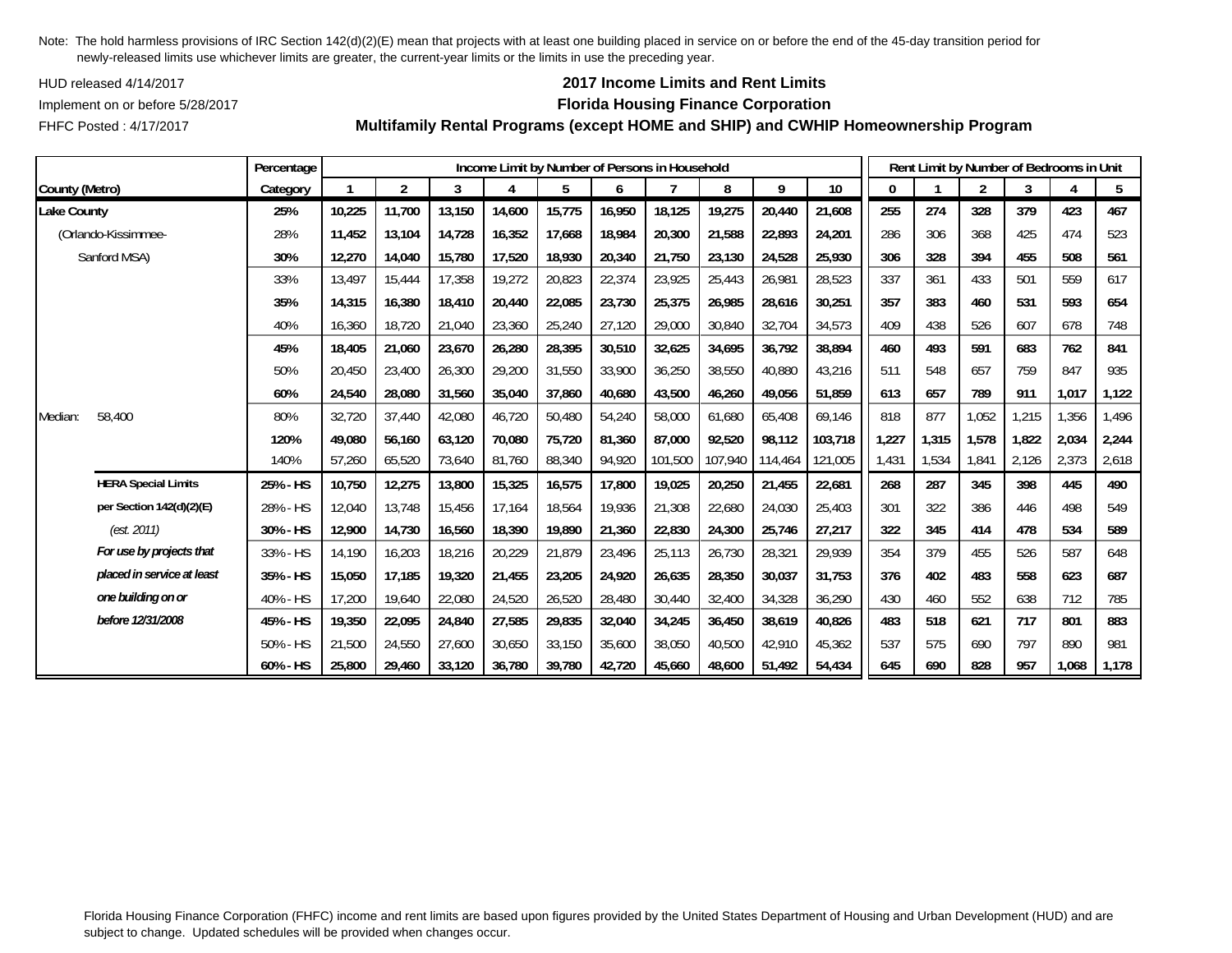HUD released 4/14/2017

FHFC Posted : 4/17/2017

## **2017 Income Limits and Rent Limits**

### Implement on or before 5/28/2017 **Florida Housing Finance Corporation**

**Multifamily Rental Programs (except HOME and SHIP) and CWHIP Homeownership Program**

|                |                             | Percentage |        |                |        |        |        |        | Income Limit by Number of Persons in Household |         |         |         |       |       | Rent Limit by Number of Bedrooms in Unit |       |       |       |
|----------------|-----------------------------|------------|--------|----------------|--------|--------|--------|--------|------------------------------------------------|---------|---------|---------|-------|-------|------------------------------------------|-------|-------|-------|
| County (Metro) |                             | Category   |        | $\overline{2}$ | 3      | 4      | 5      | 6      |                                                | 8       | 9       | 10      | 0     |       | $\overline{2}$                           | 3     |       | 5     |
| Lee County     |                             | 25%        | 10,150 | 11,600         | 13,050 | 14,475 | 15,650 | 16,800 | 17,950                                         | 19,125  | 20,265  | 21,423  | 253   | 271   | 326                                      | 376   | 420   | 463   |
|                | (Cape Coral-Fort Myers MSA) | 28%        | 11,368 | 12,992         | 14,616 | 16,212 | 17,528 | 18,816 | 20,104                                         | 21,420  | 22,697  | 23,994  | 284   | 304   | 365                                      | 421   | 470   | 519   |
|                |                             | 30%        | 12,180 | 13,920         | 15,660 | 17,370 | 18,780 | 20,160 | 21,540                                         | 22,950  | 24,318  | 25,708  | 304   | 326   | 391                                      | 451   | 504   | 556   |
|                |                             | 33%        | 13,398 | 15,312         | 17,226 | 19,107 | 20,658 | 22,176 | 23,694                                         | 25,245  | 26,750  | 28,278  | 334   | 358   | 430                                      | 497   | 554   | 611   |
|                |                             | 35%        | 14,210 | 16,240         | 18,270 | 20,265 | 21,910 | 23,520 | 25,130                                         | 26,775  | 28,371  | 29,992  | 355   | 380   | 456                                      | 527   | 588   | 648   |
|                |                             | 40%        | 16,240 | 18,560         | 20,880 | 23,160 | 25,040 | 26,880 | 28,720                                         | 30,600  | 32,424  | 34,277  | 406   | 435   | 522                                      | 602   | 672   | 741   |
|                |                             | 45%        | 18,270 | 20,880         | 23,490 | 26,055 | 28,170 | 30,240 | 32,310                                         | 34,425  | 36,477  | 38,561  | 456   | 489   | 587                                      | 677   | 756   | 834   |
|                |                             | 50%        | 20,300 | 23,200         | 26,100 | 28,950 | 31,300 | 33,600 | 35,900                                         | 38,250  | 40,530  | 42,846  | 507   | 543   | 652                                      | 753   | 840   | 926   |
|                |                             | 60%        | 24,360 | 27,840         | 31,320 | 34,740 | 37,560 | 40,320 | 43,080                                         | 45,900  | 48,636  | 51,415  | 609   | 652   | 783                                      | 903   | 1,008 | 1,112 |
| Median:        | 57,900                      | 80%        | 32,480 | 37,120         | 41.760 | 46,320 | 50,080 | 53,760 | 57,440                                         | 61,200  | 64,848  | 68,554  | 812   | 870   | 1,044                                    | ,205  | 1,344 | 1,483 |
|                |                             | 120%       | 48,720 | 55,680         | 62,640 | 69,480 | 75,120 | 80,640 | 86,160                                         | 91,800  | 97,272  | 102,830 | 1,218 | 1,305 | 1,566                                    | .807  | 2,016 | 2,224 |
|                |                             | 140%       | 56,840 | 64,960         | 73,080 | 81,060 | 87,640 | 94,080 | 100,520                                        | 107,100 | 113,484 | 119,969 | 1,421 | 1,522 | 1,827                                    | 2,108 | 2,352 | 2,595 |
|                | <b>HERA Special Limits</b>  | 25% - HS   | 10,800 | 12,325         | 13,875 | 15,400 | 16,650 | 17,875 | 19,100                                         | 20,350  | 21,560  | 22,792  | 270   | 289   | 346                                      | 400   | 446   | 493   |
|                | per Section 142(d)(2)(E)    | 28% - HS   | 12,096 | 13,804         | 15,540 | 17,248 | 18,648 | 20,020 | 21,392                                         | 22,792  | 24,147  | 25,527  | 302   | 323   | 388                                      | 448   | 500   | 552   |
|                | (est. 2011)                 | 30% - HS   | 12,960 | 14,790         | 16,650 | 18,480 | 19,980 | 21,450 | 22,920                                         | 24,420  | 25,872  | 27,350  | 324   | 346   | 416                                      | 480   | 536   | 591   |
|                | For use by projects that    | 33% - HS   | 14,256 | 16,269         | 18,315 | 20,328 | 21,978 | 23,595 | 25,212                                         | 26,862  | 28,459  | 30,085  | 356   | 381   | 457                                      | 528   | 589   | 650   |
|                | placed in service at least  | 35% - HS   | 15,120 | 17,255         | 19,425 | 21,560 | 23,310 | 25,025 | 26,740                                         | 28,490  | 30,184  | 31,909  | 378   | 404   | 485                                      | 560   | 625   | 690   |
|                | one building on or          | 40% - HS   | 17,280 | 19,720         | 22,200 | 24,640 | 26,640 | 28,600 | 30,560                                         | 32,560  | 34,496  | 36,467  | 432   | 462   | 555                                      | 641   | 715   | 789   |
|                | before 12/31/2008           | 45% - HS   | 19,440 | 22,185         | 24,975 | 27,720 | 29,970 | 32,175 | 34,380                                         | 36,630  | 38,808  | 41,026  | 486   | 520   | 624                                      | 721   | 804   | 887   |
|                |                             | 50% - HS   | 21,600 | 24,650         | 27,750 | 30,800 | 33,300 | 35,750 | 38,200                                         | 40,700  | 43,120  | 45,584  | 540   | 578   | 693                                      | 801   | 893   | 986   |
|                |                             | 60% - HS   | 25,920 | 29,580         | 33,300 | 36,960 | 39,960 | 42,900 | 45,840                                         | 48,840  | 51,744  | 54,701  | 648   | 693   | 832                                      | 961   | 1,072 | 1,183 |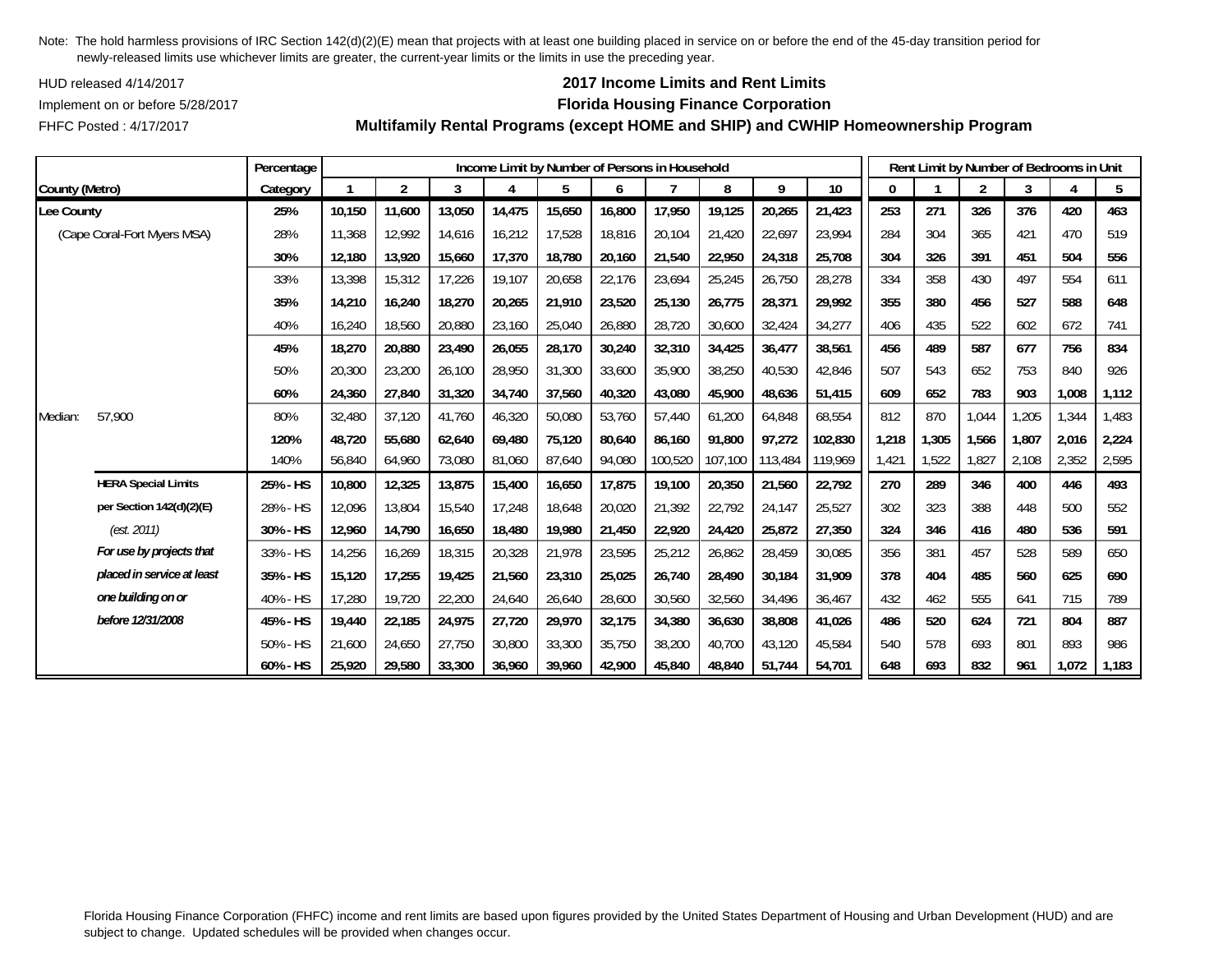HUD released 4/14/2017

## **2017 Income Limits and Rent Limits**

FHFC Posted : 4/17/2017

### Implement on or before 5/28/2017 **Florida Housing Finance Corporation Multifamily Rental Programs (except HOME and SHIP) and CWHIP Homeownership Program**

|                    | Percentage |        |        |        |        | Income Limit by Number of Persons in Household |                  |                         |         |         |                 |       |       |       |       | Rent Limit by Number of Bedrooms in Unit |       |
|--------------------|------------|--------|--------|--------|--------|------------------------------------------------|------------------|-------------------------|---------|---------|-----------------|-------|-------|-------|-------|------------------------------------------|-------|
| County (Metro)     | Category   |        |        |        |        |                                                | n                |                         | 8       | a       | 10 <sup>°</sup> |       |       |       |       |                                          |       |
| Leon County        | 25%        | 11,975 | 13,700 | 15,400 | 17,100 | 18,475                                         | 19,850           | 21,225                  | 22,575  | 23,940  | 25,308          | 299   | 320   | 385   | 444   | 496                                      | 547   |
| (Tallahassee HMFA; | 28%        | 13,412 | 15,344 | 17,248 | 19,152 | 20,692                                         | 22,232           | 23,772                  | 25,284  | 26,813  | 28,345          | 335   | 359   | 431   | 498   | 555                                      | 613   |
| Tallahassee MSA)   | 30%        | 14,370 | 16,440 | 18,480 | 20,520 | 22,170                                         | 23,820           | 25,470                  | 27,090  | 28,728  | 30,370          | 359   | 385   | 462   | 533   | 595                                      | 657   |
|                    | 33%        | 15,807 | 18,084 | 20,328 | 22,572 | 24,387                                         | 26,202           | 28,017                  | 29,799  | 31,601  | 33,407          | 395   | 423   | 508   | 586   | 655                                      | 722   |
|                    | 35%        | 16,765 | 19,180 | 21,560 | 23,940 | 25,865                                         | 27,790           | 29,715                  | 31,605  | 33,516  | 35,431          | 419   | 449   | 539   | 622   | 694                                      | 766   |
|                    | 40%        | 19,160 | 21,920 | 24,640 | 27,360 | 29,560                                         | 31,760           | 33,960                  | 36,120  | 38,304  | 40,493          | 479   | 513   | 616   | 711   | 794                                      | 876   |
|                    | 45%        | 21,555 | 24,660 | 27,720 | 30,780 | 33,255                                         | 35,730           | 38,205                  | 40,635  | 43,092  | 45,554          | 538   | 577   | 693   | 800   | 893                                      | 985   |
|                    | 50%        | 23,950 | 27,400 | 30,800 | 34,200 | 36,950                                         | 39,700           | 42,450                  | 45,150  | 47,880  | 50,616          | 598   | 641   | 770   | 889   | 992                                      | 1,095 |
|                    | 60%        | 28,740 | 32,880 | 36,960 | 41,040 | 44,340                                         | 47,640           | 50,940                  | 54,180  | 57,456  | 60,739          | 718   | 770   | 924   | 1,067 | 1,191                                    | 1,314 |
| 68,400<br>Median:  | 80%        | 38,320 | 43,840 | 49,280 | 54,720 | 59,120                                         | 63,520           | 67,920                  | 72,240  | 76,608  | 80,986          | 958   | 1,027 | 1,232 | ,423  | 1,588                                    | 1,752 |
|                    | 120%       | 57,480 | 65,760 | 73,920 | 82,080 | 88,680                                         | 95,280           | 101,880                 | 108,360 | 114,912 | 121,478         | 1,437 | 1,540 | 1,848 | 2,134 | 2,382                                    | 2,628 |
|                    | 140%       | 67,060 | 76,720 | 86,240 | 95,760 |                                                | 103,460 1111,160 | 118,860 126,420 134,064 |         |         | 141,725         | 1,676 | 1.797 | 2,156 | 2,490 | 2,779                                    | 3,066 |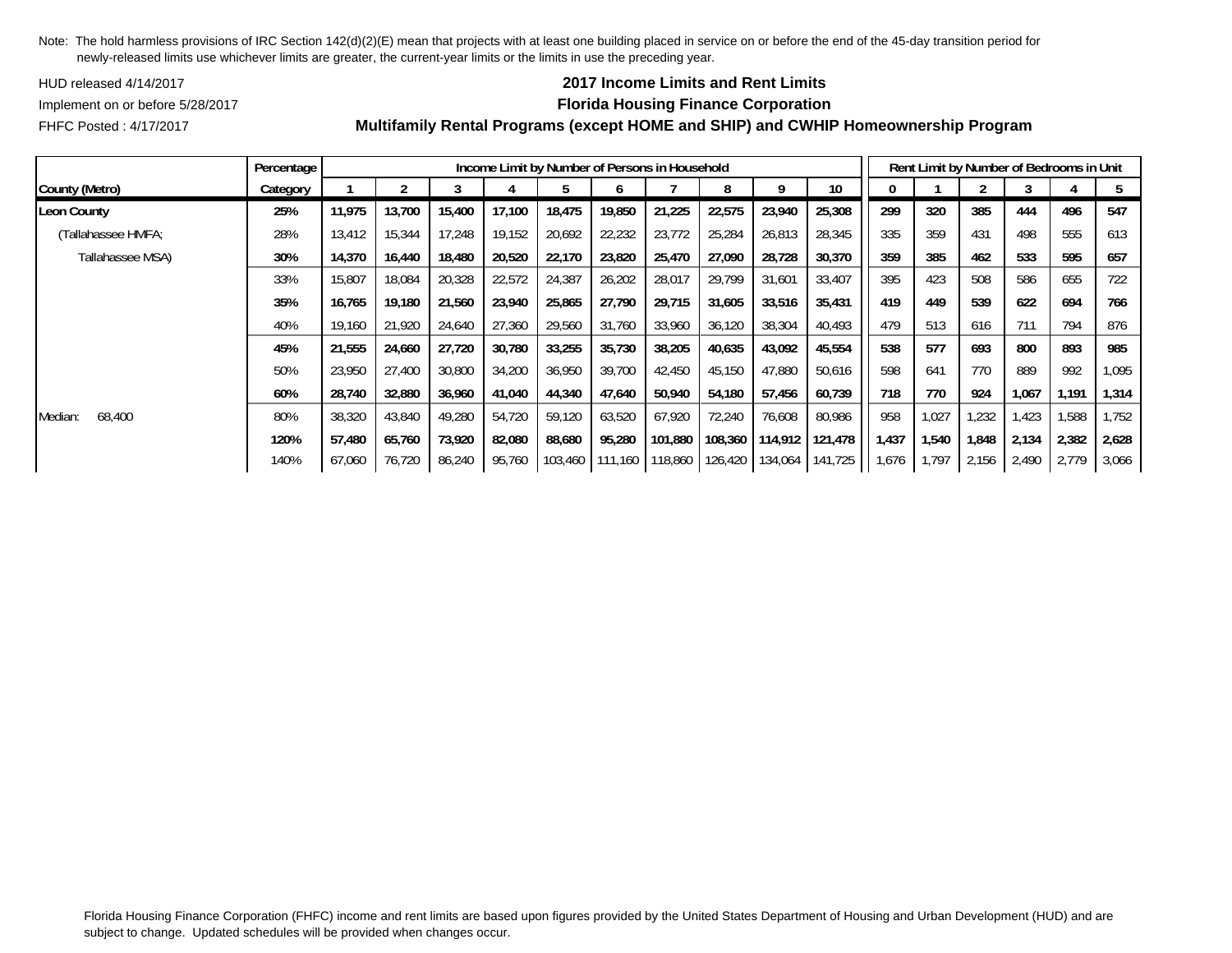HUD released 4/14/2017

FHFC Posted : 4/17/2017

## **2017 Income Limits and Rent Limits**

### Implement on or before 5/28/2017 **Florida Housing Finance Corporation**

**Multifamily Rental Programs (except HOME and SHIP) and CWHIP Homeownership Program**

|                |                            | Percentage |        |                |        |        |        |        | Income Limit by Number of Persons in Household |        |        |         |              | Rent Limit by Number of Bedrooms in Unit |                |       |       |       |
|----------------|----------------------------|------------|--------|----------------|--------|--------|--------|--------|------------------------------------------------|--------|--------|---------|--------------|------------------------------------------|----------------|-------|-------|-------|
| County (Metro) |                            | Category   |        | $\overline{2}$ | 3      | 4      | 5      | 6      |                                                | 8      | 9      | 10      | $\mathbf{0}$ |                                          | $\overline{2}$ | 3     | 4     | 5     |
| Levy County    |                            | 25%        | 8,475  | 9,700          | 10,900 | 12,100 | 13,075 | 14,050 | 15,025                                         | 15,975 | 16,940 | 17,908  | 211          | 227                                      | 272            | 314   | 351   | 387   |
|                |                            | 28%        | 9,492  | 10,864         | 12,208 | 13,552 | 14,644 | 15,736 | 16,828                                         | 17,892 | 18,973 | 20,057  | 237          | 254                                      | 305            | 352   | 393   | 434   |
|                |                            | 30%        | 10,170 | 11,640         | 13,080 | 14,520 | 15,690 | 16,860 | 18,030                                         | 19,170 | 20,328 | 21,490  | 254          | 272                                      | 327            | 377   | 421   | 465   |
|                |                            | 33%        | 11,187 | 12,804         | 14,388 | 15,972 | 17,259 | 18,546 | 19,833                                         | 21,087 | 22,361 | 23,639  | 279          | 299                                      | 359            | 415   | 463   | 511   |
|                |                            | 35%        | 11.865 | 13,580         | 15,260 | 16,940 | 18,305 | 19,670 | 21,035                                         | 22,365 | 23,716 | 25,071  | 296          | 318                                      | 381            | 440   | 491   | 542   |
|                |                            | 40%        | 13,560 | 15,520         | 17,440 | 19,360 | 20,920 | 22,480 | 24,040                                         | 25,560 | 27,104 | 28,653  | 339          | 363                                      | 436            | 503   | 562   | 620   |
|                |                            | 45%        | 15,255 | 17,460         | 19,620 | 21,780 | 23,535 | 25,290 | 27,045                                         | 28,755 | 30,492 | 32,234  | 381          | 408                                      | 490            | 566   | 632   | 697   |
|                |                            | 50%        | 16,950 | 19,400         | 21,800 | 24,200 | 26,150 | 28,100 | 30,050                                         | 31,950 | 33,880 | 35,816  | 423          | 454                                      | 545            | 629   | 702   | 775   |
|                |                            | 60%        | 20,340 | 23,280         | 26,160 | 29,040 | 31,380 | 33,720 | 36.060                                         | 38,340 | 40,656 | 42,979  | 508          | 545                                      | 654            | 755   | 843   | 930   |
| Median:        | 45,700                     | 80%        | 27,120 | 31,040         | 34,880 | 38,720 | 41,840 | 44,960 | 48,080                                         | 51,120 | 54,208 | 57,306  | 678          | 727                                      | 872            | 1,007 | 1,124 | 1,240 |
|                |                            | 120%       | 40,680 | 46,560         | 52,320 | 58,080 | 62,760 | 67,440 | 72,120                                         | 76,680 | 81,312 | 85,958  | 1,017        | 1,090                                    | 1,308          | 1,510 | 1,686 | 1,860 |
|                |                            | 140%       | 47,460 | 54,320         | 61,040 | 67,760 | 73,220 | 78,680 | 84,140                                         | 89,460 | 94,864 | 100,285 | 1,186        | 1,272                                    | 1,526          | 1.762 | 1,967 | 2,170 |
|                | <b>HERA Special Limits</b> | 25% - HS   | 9,700  | 11,075         | 12,450 | 13,825 | 14,950 | 16,050 | 17,150                                         | 18,250 | 19,355 | 20,461  | 242          | 259                                      | 311            | 359   | 401   | 442   |
|                | per Section 142(d)(2)(E)   | 28% - HS   | 10,864 | 12,404         | 13,944 | 15,484 | 16,744 | 17,976 | 19,208                                         | 20,440 | 21,678 | 22,916  | 271          | 290                                      | 348            | 402   | 449   | 495   |
|                | (est. 2009)                | 30% - HS   | 11,640 | 13,290         | 14,940 | 16,590 | 17,940 | 19,260 | 20,580                                         | 21,900 | 23,226 | 24,553  | 291          | 311                                      | 373            | 431   | 481   | 531   |
|                | For use by projects that   | 33% - HS   | 12,804 | 14,619         | 16,434 | 18,249 | 19,734 | 21,186 | 22,638                                         | 24,090 | 25,549 | 27,009  | 320          | 342                                      | 410            | 474   | 529   | 584   |
|                | placed in service at least | 35% - HS   | 13,580 | 15,505         | 17,430 | 19,355 | 20,930 | 22,470 | 24,010                                         | 25,550 | 27,097 | 28,645  | 339          | 363                                      | 435            | 503   | 561   | 619   |
|                | one building on or         | 40% - HS   | 15,520 | 17,720         | 19,920 | 22,120 | 23,920 | 25,680 | 27,440                                         | 29,200 | 30,968 | 32,738  | 388          | 415                                      | 498            | 575   | 642   | 708   |
|                | before 12/31/2008          | 45% - HS   | 17,460 | 19,935         | 22,410 | 24,885 | 26,910 | 28,890 | 30,870                                         | 32,850 | 34,839 | 36,830  | 436          | 467                                      | 560            | 647   | 722   | 796   |
|                |                            | 50% - HS   | 19,400 | 22,150         | 24,900 | 27,650 | 29,900 | 32,100 | 34,300                                         | 36,500 | 38,710 | 40,922  | 485          | 519                                      | 622            | 719   | 802   | 885   |
|                |                            | 60% - HS   | 23,280 | 26,580         | 29,880 | 33,180 | 35,880 | 38,520 | 41.160                                         | 43,800 | 46,452 | 49,106  | 582          | 623                                      | 747            | 863   | 963   | 1,062 |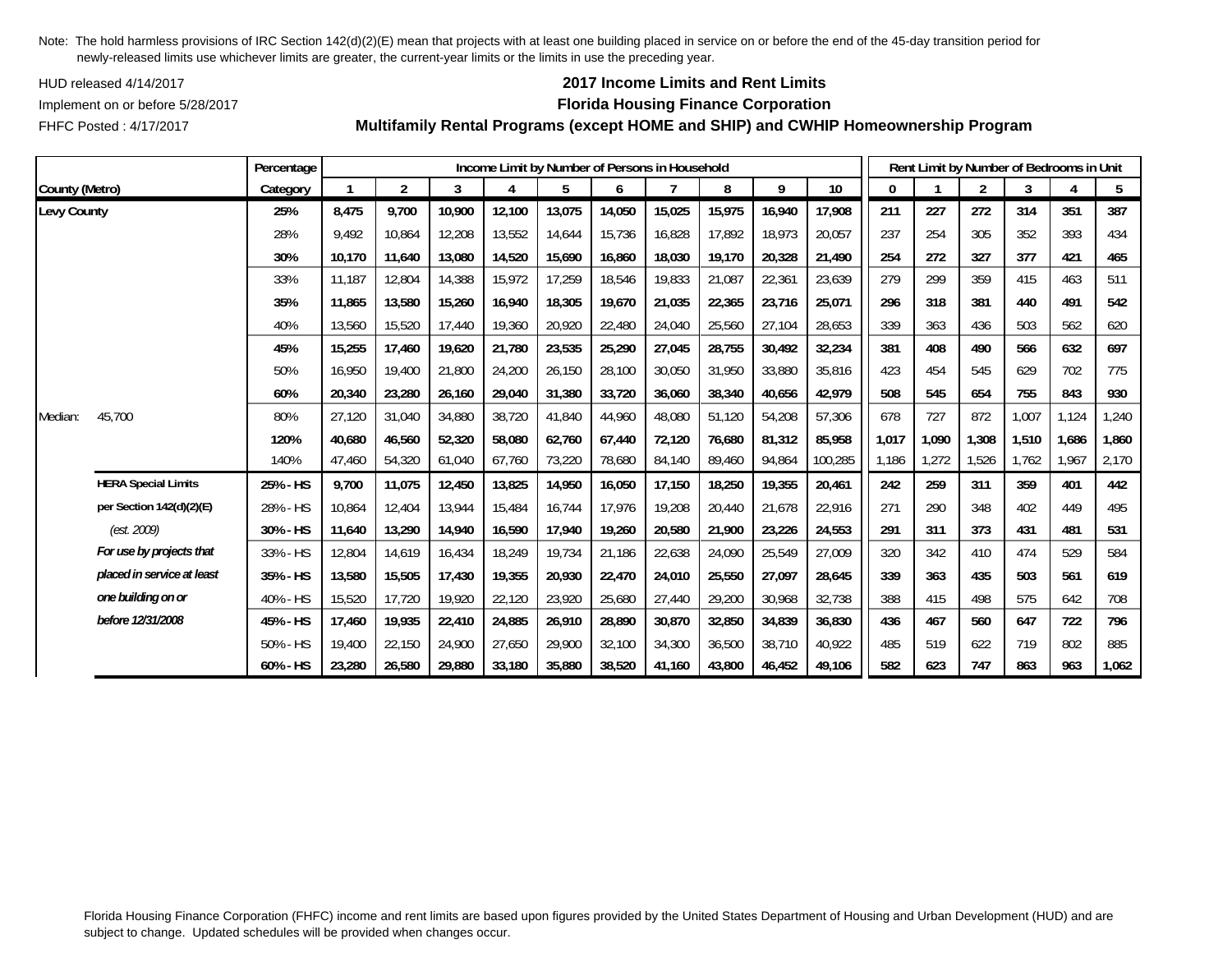HUD released 4/14/2017

FHFC Posted : 4/17/2017

## **2017 Income Limits and Rent Limits**

### Implement on or before 5/28/2017 **Florida Housing Finance Corporation**

**Multifamily Rental Programs (except HOME and SHIP) and CWHIP Homeownership Program**

|                       |                            | Percentage |        |                |        | Income Limit by Number of Persons in Household |        |        |        |        |         |         |       |       | Rent Limit by Number of Bedrooms in Unit |       |       |       |
|-----------------------|----------------------------|------------|--------|----------------|--------|------------------------------------------------|--------|--------|--------|--------|---------|---------|-------|-------|------------------------------------------|-------|-------|-------|
| County (Metro)        |                            | Category   |        | $\overline{2}$ | 3      | 4                                              | 5      | 6      |        | 8      | 9       | 10      | 0     |       | $\overline{2}$                           | 3     |       | 5     |
| <b>Liberty County</b> |                            | 25%        | 9,225  | 10,550         | 11,875 | 13,175                                         | 14,250 | 15,300 | 16,350 | 17,400 | 18,445  | 19,499  | 230   | 247   | 296                                      | 342   | 382   | 421   |
|                       |                            | 28%        | 10,332 | 11,816         | 13,300 | 14,756                                         | 15,960 | 17,136 | 18,312 | 19,488 | 20,658  | 21,839  | 258   | 276   | 332                                      | 383   | 428   | 472   |
|                       |                            | 30%        | 11,070 | 12,660         | 14,250 | 15,810                                         | 17,100 | 18,360 | 19,620 | 20,880 | 22,134  | 23,399  | 276   | 296   | 356                                      | 411   | 459   | 506   |
|                       |                            | 33%        | 12,177 | 13,926         | 15,675 | 17,391                                         | 18,810 | 20,196 | 21,582 | 22,968 | 24,347  | 25,739  | 304   | 326   | 391                                      | 452   | 504   | 556   |
|                       |                            | 35%        | 12,915 | 14,770         | 16,625 | 18,445                                         | 19,950 | 21,420 | 22,890 | 24,360 | 25,823  | 27,299  | 322   | 346   | 415                                      | 479   | 535   | 590   |
|                       |                            | 40%        | 14,760 | 16,880         | 19,000 | 21,080                                         | 22,800 | 24,480 | 26,160 | 27,840 | 29,512  | 31,198  | 369   | 395   | 475                                      | 548   | 612   | 675   |
|                       |                            | 45%        | 16,605 | 18,990         | 21,375 | 23,715                                         | 25,650 | 27,540 | 29,430 | 31,320 | 33,201  | 35,098  | 415   | 444   | 534                                      | 617   | 688   | 759   |
|                       |                            | 50%        | 18.450 | 21,100         | 23,750 | 26,350                                         | 28,500 | 30,600 | 32,700 | 34,800 | 36,890  | 38.998  | 461   | 494   | 593                                      | 685   | 765   | 843   |
|                       |                            | 60%        | 22,140 | 25,320         | 28,500 | 31,620                                         | 34,200 | 36,720 | 39,240 | 41,760 | 44,268  | 46,798  | 553   | 593   | 712                                      | 822   | 918   | 1,012 |
| Median:               | 52,700                     | 80%        | 29,520 | 33,760         | 38,000 | 42,160                                         | 45,600 | 48,960 | 52,320 | 55,680 | 59,024  | 62,397  | 738   | 791   | 950                                      | 1,097 | ,224  | 1,350 |
|                       |                            | 120%       | 44,280 | 50,640         | 57,000 | 63,240                                         | 68,400 | 73,440 | 78,480 | 83,520 | 88,536  | 93,595  | 1.107 | 1,186 | 1,425                                    | 1,645 | 1,836 | 2,025 |
|                       |                            | 140%       | 51,660 | 59,080         | 66,500 | 73,780                                         | 79,800 | 85,680 | 91,560 | 97,440 | 103,292 | 109,194 | 1,291 | 1,384 | 1,662                                    | 1,919 | 2,142 | 2,362 |
|                       | <b>HERA Special Limits</b> | 25% - HS   | 10,500 | 12,000         | 13,500 | 15,000                                         | 16,200 | 17,400 | 18,600 | 19,800 | 21,000  | 22,200  | 262   | 281   | 337                                      | 390   | 435   | 480   |
|                       | per Section 142(d)(2)(E)   | 28% - HS   | 11,760 | 13,440         | 15,120 | 16,800                                         | 18,144 | 19,488 | 20,832 | 22,176 | 23,520  | 24,864  | 294   | 315   | 378                                      | 436   | 487   | 537   |
|                       | (est. 2011)                | 30% - HS   | 12,600 | 14,400         | 16,200 | 18,000                                         | 19,440 | 20,880 | 22,320 | 23,760 | 25,200  | 26,640  | 315   | 337   | 405                                      | 468   | 522   | 576   |
|                       | For use by projects that   | 33% - HS   | 13,860 | 15,840         | 17,820 | 19,800                                         | 21,384 | 22,968 | 24,552 | 26,136 | 27,720  | 29,304  | 346   | 371   | 445                                      | 514   | 574   | 633   |
|                       | placed in service at least | 35% - HS   | 14,700 | 16,800         | 18,900 | 21,000                                         | 22,680 | 24,360 | 26,040 | 27,720 | 29,400  | 31,080  | 367   | 393   | 472                                      | 546   | 609   | 672   |
|                       | one building on or         | 40% - HS   | 16,800 | 19,200         | 21,600 | 24,000                                         | 25,920 | 27,840 | 29,760 | 31,680 | 33,600  | 35,520  | 420   | 450   | 540                                      | 624   | 696   | 768   |
|                       | before 12/31/2008          | 45% - HS   | 18,900 | 21,600         | 24,300 | 27,000                                         | 29,160 | 31,320 | 33,480 | 35,640 | 37,800  | 39,960  | 472   | 506   | 607                                      | 702   | 783   | 864   |
|                       |                            | 50% - HS   | 21,000 | 24,000         | 27,000 | 30,000                                         | 32,400 | 34,800 | 37,200 | 39,600 | 42,000  | 44,400  | 525   | 562   | 675                                      | 780   | 870   | 960   |
|                       |                            | 60% - HS   | 25,200 | 28,800         | 32,400 | 36,000                                         | 38,880 | 41,760 | 44,640 | 47,520 | 50,400  | 53,280  | 630   | 675   | 810                                      | 936   | 1,044 | 1,152 |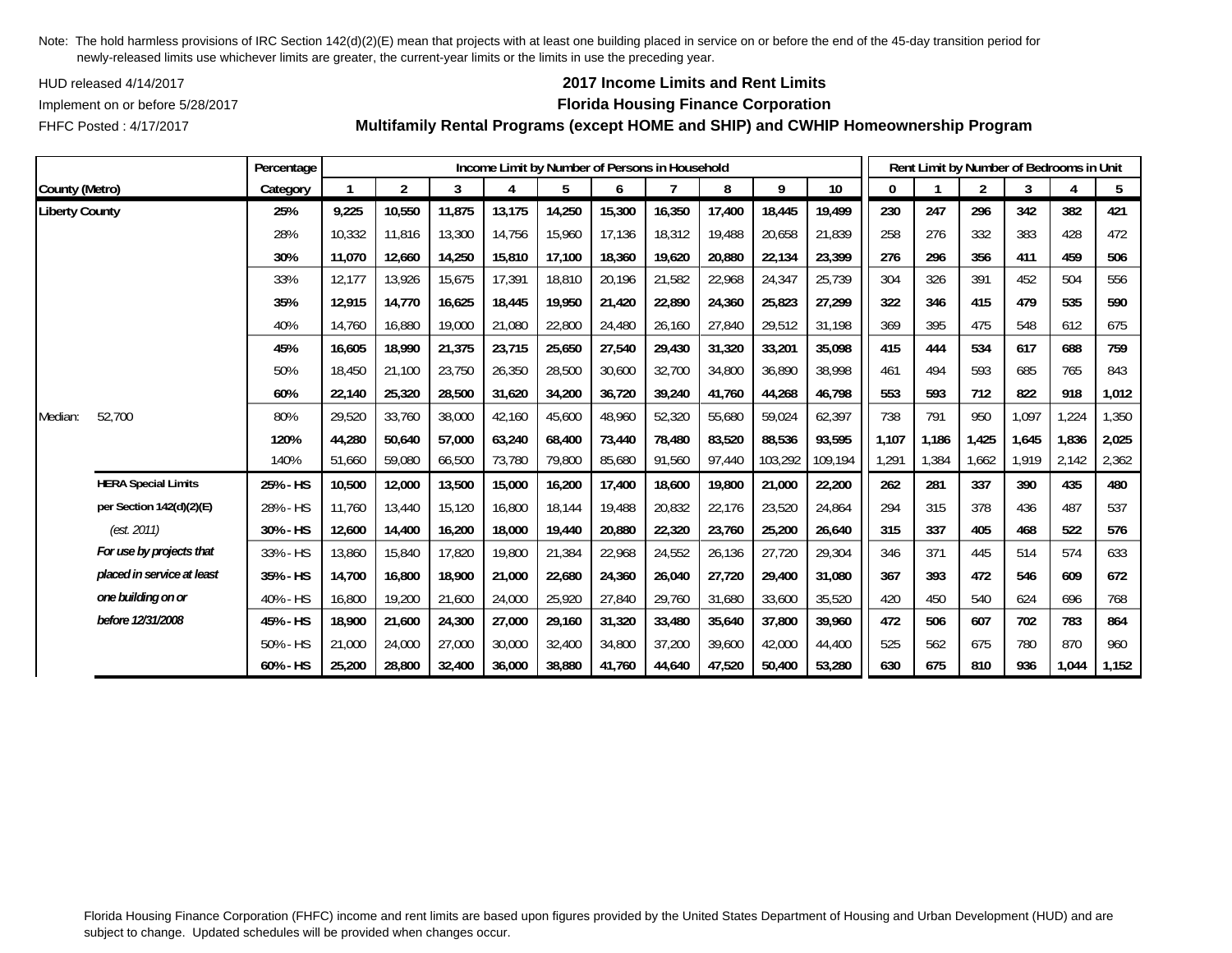HUD released 4/14/2017

FHFC Posted : 4/17/2017

# **2017 Income Limits and Rent Limits**

## Implement on or before 5/28/2017 **Florida Housing Finance Corporation**

**Multifamily Rental Programs (except HOME and SHIP) and CWHIP Homeownership Program**

|                       |                            | Percentage |        |                |        | Income Limit by Number of Persons in Household |        |        |        |        |        |         |       | Rent Limit by Number of Bedrooms in Unit |                |       |       |       |
|-----------------------|----------------------------|------------|--------|----------------|--------|------------------------------------------------|--------|--------|--------|--------|--------|---------|-------|------------------------------------------|----------------|-------|-------|-------|
| County (Metro)        |                            | Category   |        | $\overline{2}$ | 3      | 4                                              | 5      | 6      |        | 8      | 9      | 10      | 0     |                                          | $\overline{2}$ | 3     | 4     | 5     |
| <b>Madison County</b> |                            | 25%        | 8,475  | 9,700          | 10,900 | 12,100                                         | 13,075 | 14,050 | 15,025 | 15,975 | 16,940 | 17,908  | 211   | 227                                      | 272            | 314   | 351   | 387   |
|                       |                            | 28%        | 9,492  | 10,864         | 12,208 | 13,552                                         | 14,644 | 15,736 | 16,828 | 17,892 | 18,973 | 20,057  | 237   | 254                                      | 305            | 352   | 393   | 434   |
|                       |                            | 30%        | 10,170 | 11,640         | 13,080 | 14,520                                         | 15,690 | 16,860 | 18,030 | 19,170 | 20,328 | 21,490  | 254   | 272                                      | 327            | 377   | 421   | 465   |
|                       |                            | 33%        | 11,187 | 12,804         | 14,388 | 15,972                                         | 17,259 | 18,546 | 19,833 | 21,087 | 22,361 | 23,639  | 279   | 299                                      | 359            | 415   | 463   | 511   |
|                       |                            | 35%        | 11,865 | 13,580         | 15,260 | 16,940                                         | 18,305 | 19,670 | 21,035 | 22,365 | 23,716 | 25,071  | 296   | 318                                      | 381            | 440   | 491   | 542   |
|                       |                            | 40%        | 13,560 | 15,520         | 17,440 | 19,360                                         | 20,920 | 22,480 | 24,040 | 25,560 | 27,104 | 28,653  | 339   | 363                                      | 436            | 503   | 562   | 620   |
|                       |                            | 45%        | 15,255 | 17,460         | 19,620 | 21,780                                         | 23,535 | 25,290 | 27,045 | 28,755 | 30,492 | 32,234  | 381   | 408                                      | 490            | 566   | 632   | 697   |
|                       |                            | 50%        | 16,950 | 19,400         | 21,800 | 24,200                                         | 26,150 | 28,100 | 30,050 | 31,950 | 33,880 | 35,816  | 423   | 454                                      | 545            | 629   | 702   | 775   |
|                       |                            | 60%        | 20,340 | 23,280         | 26,160 | 29,040                                         | 31,380 | 33,720 | 36,060 | 38,340 | 40,656 | 42,979  | 508   | 545                                      | 654            | 755   | 843   | 930   |
| Median:               | 43,200                     | 80%        | 27,120 | 31,040         | 34,880 | 38,720                                         | 41,840 | 44,960 | 48,080 | 51,120 | 54,208 | 57,306  | 678   | 727                                      | 872            | 1,007 | 1,124 | 1,240 |
|                       |                            | 120%       | 40,680 | 46,560         | 52,320 | 58,080                                         | 62,760 | 67,440 | 72,120 | 76,680 | 81,312 | 85,958  | 1,017 | 1,090                                    | 1,308          | 1,510 | 1,686 | 1,860 |
|                       |                            | 140%       | 47,460 | 54,320         | 61,040 | 67,760                                         | 73,220 | 78,680 | 84,140 | 89,460 | 94,864 | 100,285 | 1,186 | 1,272                                    | 1,526          | 1,762 | 1,967 | 2,170 |
|                       | <b>HERA Special Limits</b> | 25% - HS   | 9,875  | 11,300         | 12,700 | 14,100                                         | 15,250 | 16,375 | 17,500 | 18,625 | 19,740 | 20,868  | 246   | 264                                      | 317            | 366   | 409   | 451   |
|                       | per Section 142(d)(2)(E)   | 28% - HS   | 11,060 | 12,656         | 14,224 | 15,792                                         | 17,080 | 18,340 | 19,600 | 20,860 | 22,109 | 23,372  | 276   | 296                                      | 355            | 410   | 458   | 505   |
|                       | (est. 2011)                | 30% - HS   | 11,850 | 13,560         | 15,240 | 16,920                                         | 18,300 | 19,650 | 21,000 | 22,350 | 23,688 | 25,042  | 296   | 317                                      | 381            | 440   | 491   | 541   |
|                       | For use by projects that   | 33% - HS   | 13,035 | 14,916         | 16,764 | 18,612                                         | 20,130 | 21,615 | 23,100 | 24,585 | 26,057 | 27,546  | 325   | 349                                      | 419            | 484   | 540   | 596   |
|                       | placed in service at least | 35% - HS   | 13,825 | 15,820         | 17,780 | 19,740                                         | 21,350 | 22,925 | 24,500 | 26,075 | 27,636 | 29,215  | 345   | 370                                      | 444            | 513   | 573   | 632   |
|                       | one building on or         | 40% - HS   | 15,800 | 18,080         | 20,320 | 22,560                                         | 24,400 | 26,200 | 28,000 | 29,800 | 31,584 | 33,389  | 395   | 423                                      | 508            | 587   | 655   | 722   |
|                       | before 12/31/2008          | 45% - HS   | 17,775 | 20,340         | 22,860 | 25,380                                         | 27,450 | 29,475 | 31,500 | 33,525 | 35,532 | 37,562  | 444   | 476                                      | 571            | 660   | 736   | 812   |
|                       |                            | 50% - HS   | 19,750 | 22,600         | 25,400 | 28,200                                         | 30,500 | 32,750 | 35,000 | 37,250 | 39,480 | 41,736  | 493   | 529                                      | 635            | 733   | 818   | 903   |
|                       |                            | 60% - HS   | 23,700 | 27,120         | 30,480 | 33,840                                         | 36,600 | 39,300 | 42,000 | 44,700 | 47,376 | 50,083  | 592   | 635                                      | 762            | 880   | 982   | 1,083 |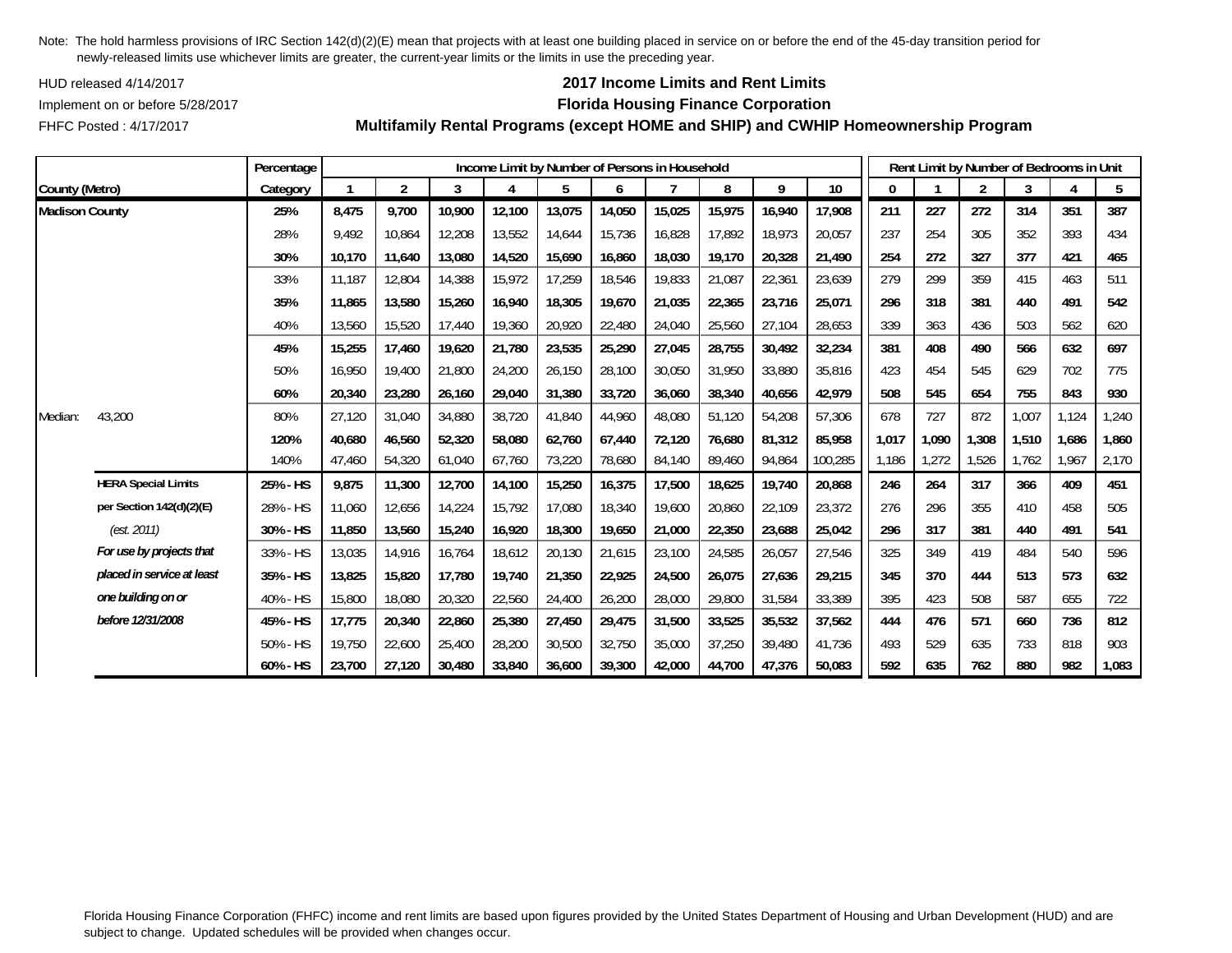HUD released 4/14/2017

## **2017 Income Limits and Rent Limits**

Implement on or before 5/28/2017 **Florida Housing Finance Corporation**

FHFC Posted : 4/17/2017

|                        | Percentage |        |        |        |        | Income Limit by Number of Persons in Household |         |         |         |         |         |       |       | Rent Limit by Number of Bedrooms in Unit |       |       |        |
|------------------------|------------|--------|--------|--------|--------|------------------------------------------------|---------|---------|---------|---------|---------|-------|-------|------------------------------------------|-------|-------|--------|
| County (Metro)         | Category   |        |        |        |        |                                                |         |         |         |         | 10      |       |       |                                          |       |       |        |
| <b>Manatee County</b>  | 25%        | 11,475 | 13,100 | 14,750 | 16,375 | 17,700                                         | 19,000  | 20,325  | 21,625  | 22,925  | 24,235  | 286   | 307   | 368                                      | 425   | 475   | 524    |
| (North Port-Bradenton- | 28%        | 12,852 | 14.672 | 16,520 | 18,340 | 19,824                                         | 21.280  | 22,764  | 24,220  | 25,676  | 27,143  | 321   | 344   | 413                                      | 477   | 532   | 587    |
| Sarasota MSA)          | 30%        | 13,770 | 15,720 | 17,700 | 19,650 | 21,240                                         | 22,800  | 24,390  | 25,950  | 27,510  | 29,082  | 344   | 368   | 442                                      | 511   | 570   | 629    |
|                        | 33%        | 15,147 | 17,292 | 19,470 | 21,615 | 23,364                                         | 25,080  | 26,829  | 28,545  | 30,261  | 31,990  | 378   | 405   | 486                                      | 562   | 627   | 692    |
|                        | 35%        | 16,065 | 18,340 | 20,650 | 22,925 | 24,780                                         | 26,600  | 28,455  | 30,275  | 32,095  | 33,929  | 401   | 430   | 516                                      | 596   | 665   | 734    |
|                        | 40%        | 18,360 | 20,960 | 23,600 | 26,200 | 28,320                                         | 30,400  | 32,520  | 34,600  | 36,680  | 38,776  | 459   | 491   | 590                                      | 681   | 760   | 839    |
|                        | 45%        | 20,655 | 23,580 | 26,550 | 29,475 | 31,860                                         | 34,200  | 36,585  | 38,925  | 41,265  | 43,623  | 516   | 552   | 663                                      | 766   | 855   | 943    |
|                        | 50%        | 22,950 | 26,200 | 29,500 | 32,750 | 35,400                                         | 38,000  | 40,650  | 43,250  | 45,850  | 48,470  | 573   | 614   | 737                                      | 851   | 950   | 1,048  |
|                        | 60%        | 27,540 | 31,440 | 35,400 | 39,300 | 42,480                                         | 45,600  | 48.780  | 51,900  | 55,020  | 58,164  | 688   | 737   | 885                                      | 1,022 | ,140  | 1,258  |
| 65,500<br>Median:      | 80%        | 36,720 | 41,920 | 47,200 | 52,400 | 56,640                                         | 60,800  | 65,040  | 69,200  | 73,360  | 77,552  | 918   | 983   | ,180                                     | .363  | 1,520 | 678. ا |
|                        | 120%       | 55.080 | 62.880 | 70,800 | 78,600 | 84,960                                         | 91,200  | 97,560  | 103.800 | 110,040 | 116,328 | 1,377 | 1,474 | 1,770                                    | 2,044 | 2,280 | 2,517  |
|                        | 140%       | 64,260 | 73,360 | 82,600 | 91,700 | 99,120                                         | 106,400 | 113,820 | 121.100 | 128,380 | 135,716 | 1,606 | 1,720 | 2,065                                    | 2,385 | 2,660 | 2,936  |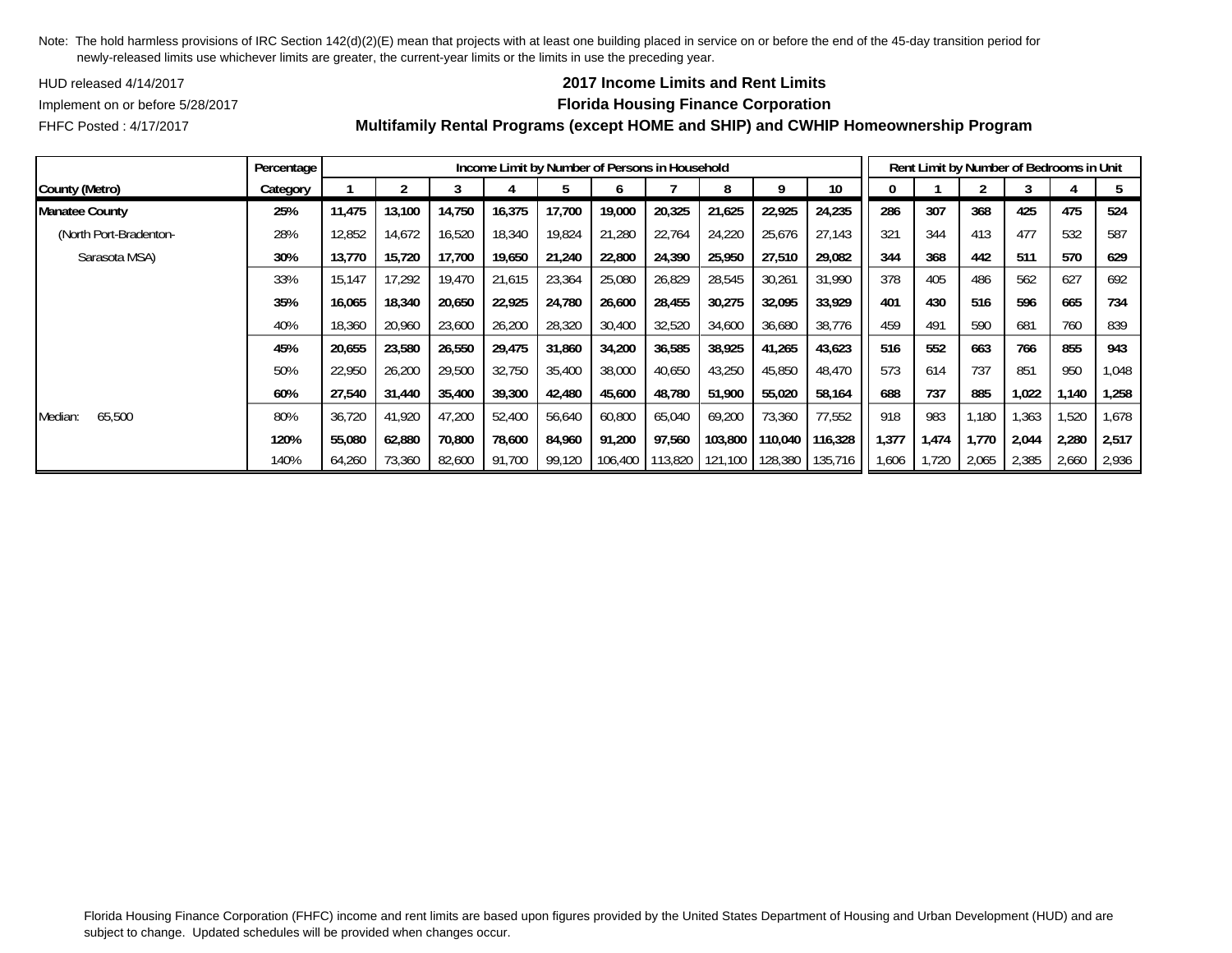HUD released 4/14/2017

## **2017 Income Limits and Rent Limits**

FHFC Posted : 4/17/2017

# Implement on or before 5/28/2017 **Florida Housing Finance Corporation**

**Multifamily Rental Programs (except HOME and SHIP) and CWHIP Homeownership Program**

|                      |                            | Percentage |        |                |        |        |        |        | Income Limit by Number of Persons in Household |        |        |         |              | Rent Limit by Number of Bedrooms in Unit |                |       |       |       |
|----------------------|----------------------------|------------|--------|----------------|--------|--------|--------|--------|------------------------------------------------|--------|--------|---------|--------------|------------------------------------------|----------------|-------|-------|-------|
| County (Metro)       |                            | Category   |        | $\overline{2}$ | 3      | 4      | 5      | 6      |                                                | 8      | 9      | 10      | $\mathbf{0}$ |                                          | $\overline{2}$ | 3     |       | 5     |
| <b>Marion County</b> |                            | 25%        | 8,900  | 10,175         | 11,450 | 12,700 | 13,725 | 14,750 | 15,750                                         | 16,775 | 17,780 | 18,796  | 222          | 238                                      | 286            | 330   | 368   | 406   |
|                      | (Ocala MSA)                | 28%        | 9,968  | 11,396         | 12,824 | 14,224 | 15,372 | 16,520 | 17,640                                         | 18,788 | 19,914 | 21,052  | 249          | 267                                      | 320            | 369   | 413   | 455   |
|                      |                            | 30%        | 10,680 | 12,210         | 13,740 | 15,240 | 16,470 | 17,700 | 18,900                                         | 20,130 | 21,336 | 22,555  | 267          | 286                                      | 343            | 396   | 442   | 487   |
|                      |                            | 33%        | 11,748 | 13,431         | 15,114 | 16,764 | 18,117 | 19,470 | 20,790                                         | 22,143 | 23,470 | 24,811  | 293          | 314                                      | 377            | 436   | 486   | 536   |
|                      |                            | 35%        | 12,460 | 14,245         | 16,030 | 17,780 | 19,215 | 20,650 | 22,050                                         | 23,485 | 24,892 | 26,314  | 311          | 333                                      | 400            | 462   | 516   | 569   |
|                      |                            | 40%        | 14,240 | 16,280         | 18,320 | 20,320 | 21,960 | 23,600 | 25,200                                         | 26,840 | 28,448 | 30,074  | 356          | 381                                      | 458            | 528   | 590   | 650   |
|                      |                            | 45%        | 16,020 | 18,315         | 20,610 | 22,860 | 24,705 | 26,550 | 28,350                                         | 30,195 | 32,004 | 33,833  | 400          | 429                                      | 515            | 594   | 663   | 731   |
|                      |                            | 50%        | 17,800 | 20,350         | 22,900 | 25,400 | 27,450 | 29,500 | 31,500                                         | 33,550 | 35,560 | 37,592  | 445          | 476                                      | 572            | 660   | 737   | 813   |
|                      |                            | 60%        | 21,360 | 24,420         | 27,480 | 30,480 | 32,940 | 35,400 | 37.800                                         | 40,260 | 42,672 | 45,110  | 534          | 572                                      | 687            | 792   | 885   | 975   |
| Median:              | 51,500                     | 80%        | 28,480 | 32,560         | 36,640 | 40,640 | 43,920 | 47,200 | 50,400                                         | 53,680 | 56,896 | 60,147  | 712          | 763                                      | 916            | 1,057 | 1,180 | 1,301 |
|                      |                            | 120%       | 42,720 | 48,840         | 54,960 | 60,960 | 65,880 | 70,800 | 75,600                                         | 80,520 | 85,344 | 90,221  | 1,068        | 1,144                                    | 1,374          | 1,585 | 1,770 | 1,951 |
|                      |                            | 140%       | 49,840 | 56,980         | 64,120 | 71,120 | 76,860 | 82,600 | 88,200                                         | 93,940 | 99,568 | 105,258 | 1,246        | 1,335                                    | 1,603          | 1,849 | 2,065 | 2,276 |
|                      | <b>HERA Special Limits</b> | 25% - HS   | 9,025  | 10,300         | 11,600 | 12,875 | 13,925 | 14,950 | 15,975                                         | 17,000 | 18,025 | 19,055  | 225          | 241                                      | 290            | 335   | 373   | 412   |
|                      | per Section 142(d)(2)(E)   | 28% - HS   | 10,108 | 11,536         | 12,992 | 14,420 | 15,596 | 16,744 | 17.892                                         | 19,040 | 20,188 | 21,342  | 252          | 270                                      | 324            | 375   | 418   | 461   |
|                      | (est. 2013)                | 30% - HS   | 10,830 | 12,360         | 13,920 | 15,450 | 16,710 | 17,940 | 19,170                                         | 20,400 | 21,630 | 22,866  | 270          | 289                                      | 348            | 402   | 448   | 494   |
|                      | For use by projects that   | 33% - HS   | 11,913 | 13,596         | 15,312 | 16,995 | 18,381 | 19,734 | 21,087                                         | 22,440 | 23,793 | 25,153  | 297          | 318                                      | 382            | 442   | 493   | 544   |
|                      | placed in service at least | 35% - HS   | 12,635 | 14,420         | 16,240 | 18,025 | 19,495 | 20,930 | 22,365                                         | 23,800 | 25,235 | 26,677  | 315          | 338                                      | 406            | 469   | 523   | 577   |
|                      | one building on or         | 40% - HS   | 14,440 | 16,480         | 18,560 | 20,600 | 22,280 | 23,920 | 25,560                                         | 27,200 | 28,840 | 30,488  | 361          | 386                                      | 464            | 536   | 598   | 659   |
|                      | before 12/31/2008          | 45% - HS   | 16,245 | 18,540         | 20,880 | 23,175 | 25,065 | 26,910 | 28,755                                         | 30,600 | 32,445 | 34,299  | 406          | 434                                      | 522            | 603   | 672   | 741   |
|                      |                            | 50% - HS   | 18,050 | 20,600         | 23,200 | 25,750 | 27,850 | 29.900 | 31.950                                         | 34,000 | 36,050 | 38,110  | 451          | 483                                      | 580            | 670   | 747   | 824   |
|                      |                            | 60% - HS   | 21,660 | 24,720         | 27,840 | 30,900 | 33,420 | 35,880 | 38,340                                         | 40,800 | 43,260 | 45,732  | 541          | 579                                      | 696            | 804   | 897   | 989   |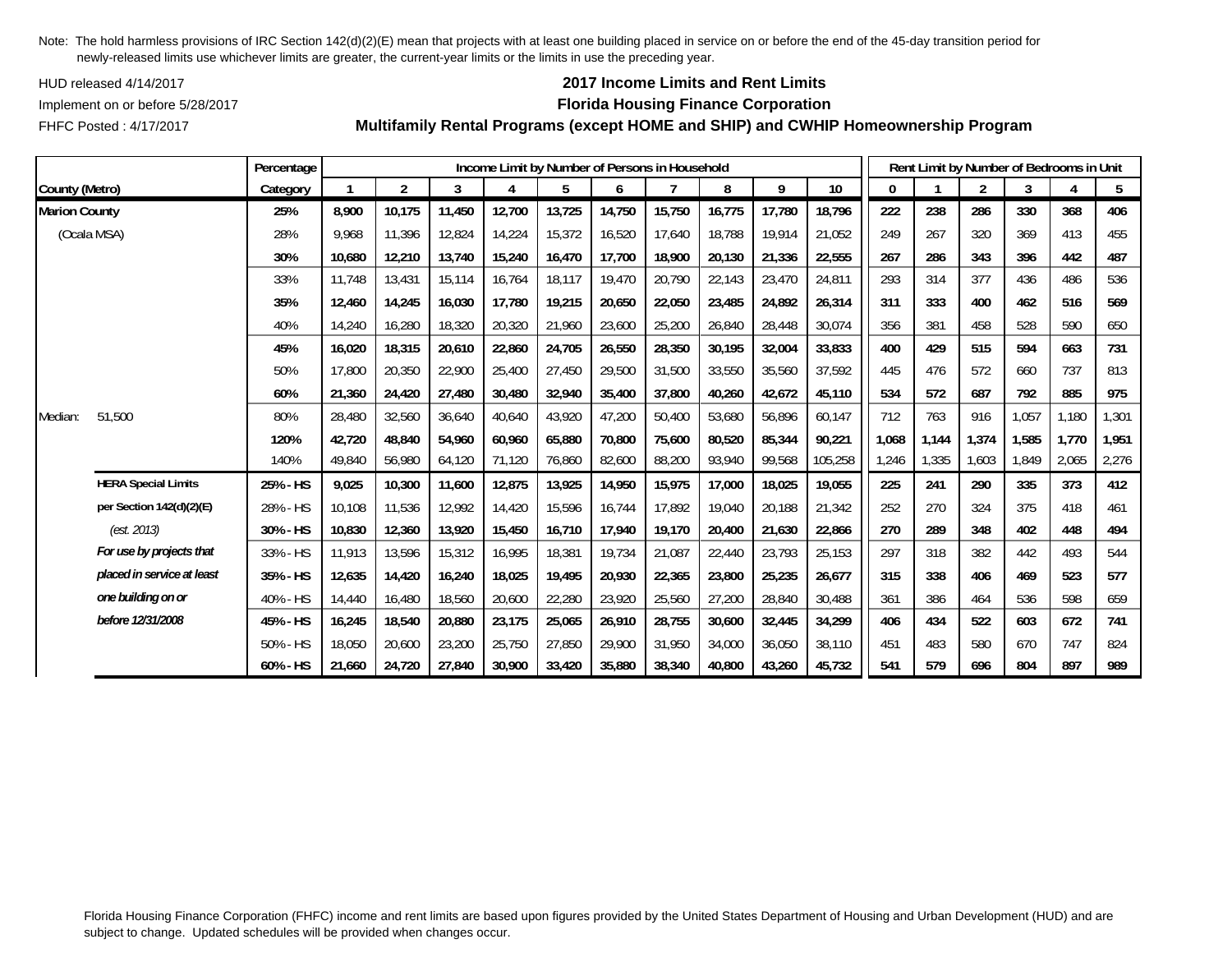HUD released 4/14/2017

FHFC Posted : 4/17/2017

## **2017 Income Limits and Rent Limits**

### Implement on or before 5/28/2017 **Florida Housing Finance Corporation**

**Multifamily Rental Programs (except HOME and SHIP) and CWHIP Homeownership Program**

|                        | Percentage |        |                |        | Income Limit by Number of Persons in Household |         |         |         |                 |         |         |       |       | Rent Limit by Number of Bedrooms in Unit |       |       |       |
|------------------------|------------|--------|----------------|--------|------------------------------------------------|---------|---------|---------|-----------------|---------|---------|-------|-------|------------------------------------------|-------|-------|-------|
| County (Metro)         | Category   | 1      | $\overline{2}$ | 3      | $\overline{A}$                                 | 5       | 6       |         | 8               | 9       | 10      | 0     |       | $\overline{2}$                           | 3     |       | 5     |
| <b>Martin County</b>   | 25%        | 10,550 | 12,050         | 13,550 | 15,050                                         | 16,275  | 17,475  | 18,675  | 19,875          | 21,070  | 22,274  | 263   | 282   | 338                                      | 391   | 436   | 481   |
| (Port Saint Lucie MSA) | 28%        | 11.816 | 13,496         | 15.176 | 16,856                                         | 18,228  | 19,572  | 20,916  | 22,260          | 23,598  | 24,947  | 295   | 316   | 379                                      | 438   | 489   | 539   |
|                        | 30%        | 12,660 | 14,460         | 16,260 | 18,060                                         | 19,530  | 20,970  | 22,410  | 23,850          | 25,284  | 26,729  | 316   | 339   | 406                                      | 469   | 524   | 578   |
|                        | 33%        | 13,926 | 15,906         | 17,886 | 19,866                                         | 21,483  | 23,067  | 24,651  | 26,235          | 27,812  | 29,402  | 348   | 372   | 447                                      | 516   | 576   | 636   |
|                        | 35%        | 14,770 | 16,870         | 18,970 | 21,070                                         | 22,785  | 24,465  | 26,145  | 27,825          | 29,498  | 31,184  | 369   | 395   | 474                                      | 548   | 611   | 674   |
|                        | 40%        | 16,880 | 19,280         | 21,680 | 24,080                                         | 26,040  | 27,960  | 29,880  | 31,800          | 33,712  | 35,638  | 422   | 452   | 542                                      | 626   | 699   | 771   |
|                        | 45%        | 18,990 | 21,690         | 24,390 | 27,090                                         | 29,295  | 31,455  | 33,615  | 35,775          | 37,926  | 40,093  | 474   | 508   | 609                                      | 704   | 786   | 867   |
|                        | 50%        | 21,100 | 24,100         | 27,100 | 30,100                                         | 32,550  | 34,950  | 37,350  | 39,750          | 42,140  | 44,548  | 527   | 565   | 677                                      | 783   | 873   | 963   |
|                        | 60%        | 25,320 | 28,920         | 32,520 | 36,120                                         | 39,060  | 41,940  | 44,820  | 47,700          | 50,568  | 53,458  | 633   | 678   | 813                                      | 939   | 1,048 | 1,156 |
| 58,000<br>Median:      | 80%        | 33,760 | 38,560         | 43,360 | 48,160                                         | 52,080  | 55,920  | 59,760  | 63,600          | 67,424  | 71,277  | 844   | 904   | 1,084                                    | 1,253 | 1,398 | 1,542 |
|                        | 120%       | 50.640 | 57.840         | 65.040 | 72,240                                         | 78,120  | 83,880  | 89.640  | 95.400          | 101.136 | 106.915 | 1,266 | 1,356 | 1,626                                    | 1.879 | 2,097 | 2,313 |
|                        | 140%       | 59,080 | 67,480         | 75,880 | 84,280                                         | 91,140  | 97,860  | 104,580 | 111,300         | 117,992 | 124,734 | 1,477 | 1,582 | 1,897                                    | 2,192 | 2,446 | 2,698 |
| Miami-Dade County      | 25%        | 13,225 | 15,100         | 17,000 | 18,875                                         | 20,400  | 21,900  | 23,425  | 24,925          | 26,425  | 27,935  | 330   | 354   | 425                                      | 490   | 547   | 604   |
| (Miami-Miami Beach-    | 28%        | 14,812 | 16,912         | 19,040 | 21,140                                         | 22,848  | 24,528  | 26,236  | 27,916          | 29,596  | 31,287  | 370   | 396   | 476                                      | 549   | 613   | 676   |
| Kendall HMFA:          | 30%        | 15,870 | 18,120         | 20,400 | 22,650                                         | 24,480  | 26,280  | 28,110  | 29,910          | 31,710  | 33,522  | 396   | 424   | 510                                      | 589   | 657   | 725   |
| Miami-Fort Lauderdale- | 33%        | 17,457 | 19,932         | 22,440 | 24,915                                         | 26,928  | 28,908  | 30,921  | 32,901          | 34,881  | 36,874  | 436   | 467   | 561                                      | 648   | 722   | 797   |
| Pompano Beach MSA)     | 35%        | 18,515 | 21,140         | 23,800 | 26,425                                         | 28,560  | 30,660  | 32,795  | 34,895          | 36,995  | 39,109  | 462   | 495   | 595                                      | 687   | 766   | 846   |
|                        | 40%        | 21,160 | 24,160         | 27,200 | 30,200                                         | 32,640  | 35,040  | 37,480  | 39,880          | 42,280  | 44,696  | 529   | 566   | 680                                      | 785   | 876   | 967   |
|                        | 45%        | 23,805 | 27,180         | 30,600 | 33,975                                         | 36,720  | 39,420  | 42,165  | 44,865          | 47,565  | 50,283  | 595   | 637   | 765                                      | 883   | 985   | 1,087 |
|                        | 50%        | 26,450 | 30,200         | 34,000 | 37,750                                         | 40,800  | 43,800  | 46,850  | 49,850          | 52,850  | 55,870  | 661   | 708   | 850                                      | 981   | 1,095 | 1,208 |
|                        | 60%        | 31,740 | 36,240         | 40,800 | 45,300                                         | 48,960  | 52,560  | 56,220  | 59,820          | 63,420  | 67,044  | 793   | 849   | 1,020                                    | 1,178 | 1,314 | 1,450 |
| 51,800<br>Median:      | 80%        | 42,320 | 48,320         | 54,400 | 60,400                                         | 65,280  | 70,080  | 74,960  | 79,760          | 84,560  | 89,392  | 1,058 | 1,133 | 1,360                                    | 1,571 | 1,752 | 1,934 |
|                        | 120%       | 63,480 | 72,480         | 81,600 | 90,600                                         | 97,920  | 105.120 | 112,440 | 119,640         | 126,840 | 134,088 | 1,587 | 1,699 | 2,040                                    | 2,356 | 2,628 | 2,901 |
|                        | 140%       | 74.060 | 84.560         | 95.200 | 105,700                                        | 114,240 | 122,640 |         | 131,180 139,580 | 147,980 | 156,436 | 1,851 | 1.982 | 2,380                                    | 2,749 | 3,066 | 3,384 |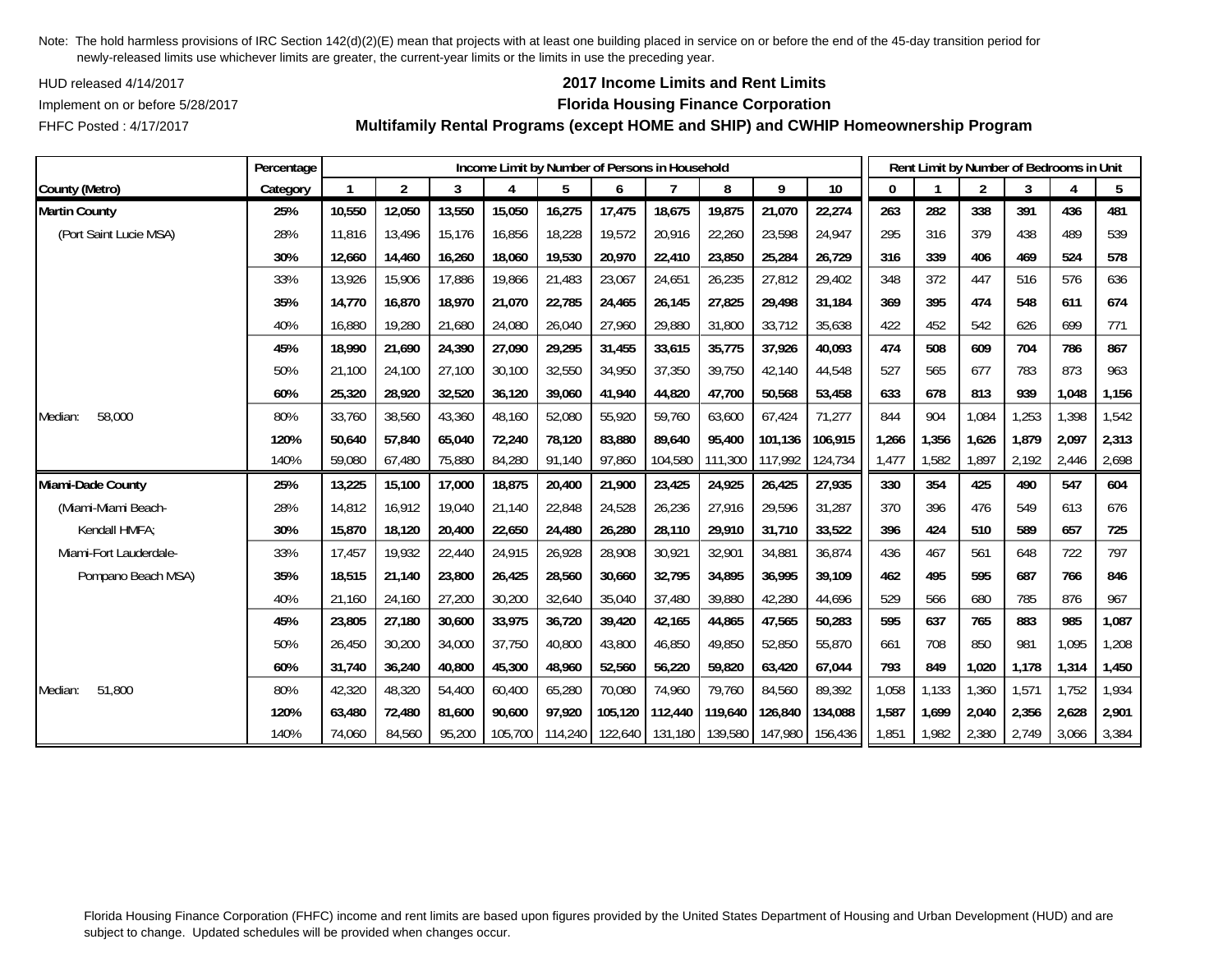HUD released 4/14/2017

## **2017 Income Limits and Rent Limits**

FHFC Posted : 4/17/2017

# Implement on or before 5/28/2017 **Florida Housing Finance Corporation**

|                      | Percentage |        |         |         |         |         |         | Income Limit by Number of Persons in Household |                 |         |                 |       |       | Rent Limit by Number of Bedrooms in Unit |       |       |       |
|----------------------|------------|--------|---------|---------|---------|---------|---------|------------------------------------------------|-----------------|---------|-----------------|-------|-------|------------------------------------------|-------|-------|-------|
| County (Metro)       | Category   |        |         | 3       | 4       |         | b       |                                                | 8               | 9       | 10 <sup>°</sup> | 0     |       |                                          |       |       | 5     |
| <b>Monroe County</b> | 25%        | 16,100 | 18,400  | 20,700  | 22,975  | 24,825  | 26,675  | 28,500                                         | 30,350          | 32,165  | 34,003          | 402   | 431   | 517                                      | 597   | 666   | 735   |
|                      | 28%        | 18,032 | 20,608  | 23,184  | 25,732  | 27,804  | 29,876  | 31,920                                         | 33,992          | 36,025  | 38,083          | 450   | 483   | 579                                      | 669   | 746   | 823   |
|                      | 30%        | 19,320 | 22,080  | 24,840  | 27,570  | 29,790  | 32,010  | 34,200                                         | 36,420          | 38,598  | 40,804          | 483   | 517   | 621                                      | 717   | 800   | 882   |
|                      | 33%        | 21,252 | 24,288  | 27,324  | 30,327  | 32,769  | 35,211  | 37,620                                         | 40,062          | 42,458  | 44,884          | 531   | 569   | 683                                      | 788   | 880   | 971   |
|                      | 35%        | 22,540 | 25,760  | 28,980  | 32,165  | 34,755  | 37,345  | 39,900                                         | 42,490          | 45,031  | 47,604          | 563   | 603   | 724                                      | 836   | 933   | 1,029 |
|                      | 40%        | 25,760 | 29,440  | 33,120  | 36,760  | 39,720  | 42,680  | 45,600                                         | 48,560          | 51,464  | 54,405          | 644   | 690   | 828                                      | 956   | 1,067 | 1,177 |
|                      | 45%        | 28,980 | 33,120  | 37,260  | 41,355  | 44,685  | 48,015  | 51,300                                         | 54,630          | 57,897  | 61,205          | 724   | 776   | 931                                      | 1,075 | 1,200 | 1,324 |
|                      | 50%        | 32,200 | 36,800  | 41,400  | 45,950  | 49,650  | 53,350  | 57,000                                         | 60,700          | 64,330  | 68,006          | 805   | 862   | 1,035                                    | .195  | 1,333 | 1,471 |
|                      | 60%        | 38,640 | 44,160  | 49,680  | 55,140  | 59,580  | 64,020  | 68,400                                         | 72,840          | 77,196  | 81,607          | 966   | 1,035 | 1,242                                    | 1,434 | 1,600 | 1,765 |
| 68,700<br>Median:    | 80%        | 51,520 | 58,880  | 66,240  | 73,520  | 79,440  | 85,360  | 91,200                                         | 97,120          | 102,928 | 108,810         | ,288  | .380  | 1,656                                    | 1.912 | 2,134 | 2,354 |
|                      | 120%       | 77,280 | 88,320  | 99,360  | 110,280 | 119.160 | 128,040 |                                                | 136,800 145,680 | 154,392 | 163,214         | 1,932 | 2,070 | 2,484                                    | 2,868 | 3,201 | 3,531 |
|                      | 140%       | 90,160 | 103,040 | 115,920 | 128,660 | 139,020 | 149,380 |                                                | 159,600 169,960 | 180,124 | 190,417         | 2,254 | 2,415 | 2,898                                    | 3,346 | 3,734 | 4,119 |
|                      | 150%       | 96,600 | 110,400 | 124,200 | 137,850 | 148,950 | 160,050 |                                                | 171,000 182,100 | 192,990 | 204,018         | 2,415 | 2,587 | 3,105                                    | 3,585 | 4,001 | 4,413 |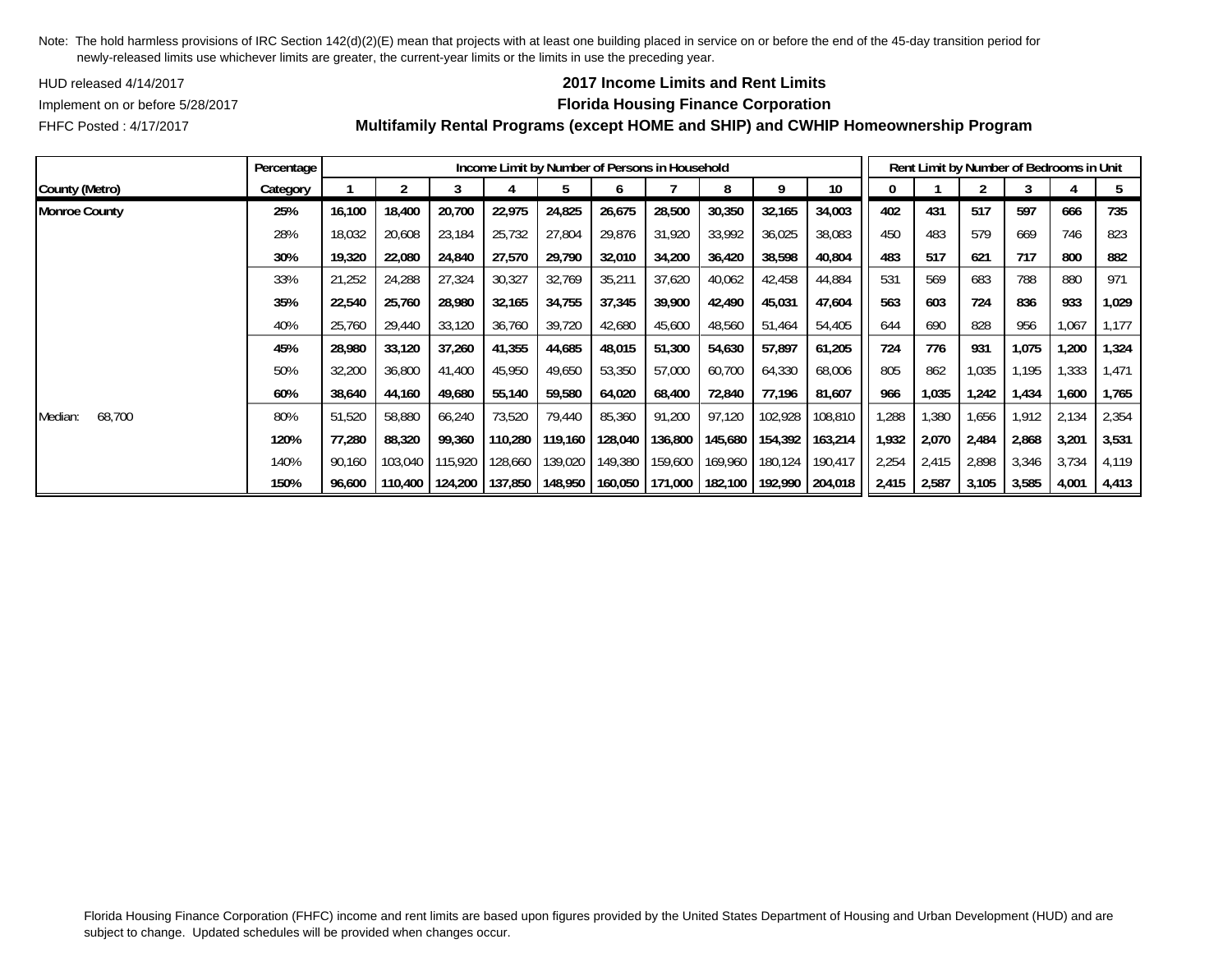HUD released 4/14/2017

FHFC Posted : 4/17/2017

## **2017 Income Limits and Rent Limits**

## Implement on or before 5/28/2017 **Florida Housing Finance Corporation**

**Multifamily Rental Programs (except HOME and SHIP) and CWHIP Homeownership Program**

|                      |                            | Percentage |        |                |        | Income Limit by Number of Persons in Household |        |         |         |         |         |         |          |       | Rent Limit by Number of Bedrooms in Unit |       |       |       |
|----------------------|----------------------------|------------|--------|----------------|--------|------------------------------------------------|--------|---------|---------|---------|---------|---------|----------|-------|------------------------------------------|-------|-------|-------|
| County (Metro)       |                            | Category   |        | $\overline{2}$ | 3      | 4                                              | 5      | 6       |         | 8       | 9       | 10      | $\Omega$ |       | $\overline{2}$                           | 3     | 4     | 5     |
| <b>Nassau County</b> |                            | 25%        | 11,275 | 12,900         | 14,500 | 16,100                                         | 17,400 | 18,700  | 19,975  | 21,275  | 22,540  | 23,828  | 281      | 302   | 362                                      | 418   | 467   | 515   |
|                      | (Jacksonville MSA)         | 28%        | 12,628 | 14,448         | 16,240 | 18,032                                         | 19,488 | 20,944  | 22,372  | 23,828  | 25,245  | 26,687  | 315      | 338   | 406                                      | 469   | 523   | 577   |
|                      |                            | 30%        | 13,530 | 15,480         | 17,400 | 19,320                                         | 20,880 | 22,440  | 23,970  | 25,530  | 27,048  | 28,594  | 338      | 362   | 435                                      | 502   | 561   | 618   |
|                      |                            | 33%        | 14,883 | 17.028         | 19,140 | 21,252                                         | 22,968 | 24,684  | 26,367  | 28,083  | 29,753  | 31,453  | 372      | 398   | 478                                      | 552   | 617   | 680   |
|                      |                            | 35%        | 15,785 | 18,060         | 20,300 | 22,540                                         | 24,360 | 26,180  | 27,965  | 29,785  | 31,556  | 33,359  | 394      | 423   | 507                                      | 586   | 654   | 721   |
|                      |                            | 40%        | 18,040 | 20,640         | 23,200 | 25,760                                         | 27,840 | 29,920  | 31,960  | 34,040  | 36,064  | 38,125  | 451      | 483   | 580                                      | 670   | 748   | 825   |
|                      |                            | 45%        | 20,295 | 23,220         | 26,100 | 28,980                                         | 31,320 | 33,660  | 35,955  | 38,295  | 40,572  | 42,890  | 507      | 543   | 652                                      | 753   | 841   | 928   |
|                      |                            | 50%        | 22,550 | 25,800         | 29,000 | 32,200                                         | 34,800 | 37,400  | 39,950  | 42,550  | 45,080  | 47,656  | 563      | 604   | 725                                      | 837   | 935   | 1,031 |
|                      |                            | 60%        | 27,060 | 30,960         | 34,800 | 38,640                                         | 41,760 | 44,880  | 47,940  | 51,060  | 54,096  | 57,187  | 676      | 725   | 870                                      | 1,005 | 1,122 | 1,237 |
| Median:              | 64.400                     | 80%        | 36,080 | 41,280         | 46,400 | 51,520                                         | 55,680 | 59,840  | 63,920  | 68,080  | 72,128  | 76,250  | 902      | 967   | 1,160                                    | 1,340 | 1,496 | 1,650 |
|                      |                            | 120%       | 54,120 | 61,920         | 69,600 | 77,280                                         | 83,520 | 89.760  | 95.880  | 102.120 | 108,192 | 114,374 | 1,353    | 1,450 | 1.740                                    | 2,010 | 2,244 | 2,475 |
|                      |                            | 140%       | 63,140 | 72,240         | 81,200 | 90,160                                         | 97,440 | 104,720 | 111,860 | 119,140 | 126,224 | 133,437 | 1,578    | 1,692 | 2,030                                    | 2,345 | 2,618 | 2,887 |
|                      | <b>HERA Special Limits</b> | 25% - HS   | 11,800 | 13,475         | 15,150 | 16,825                                         | 18,175 | 19,525  | 20,875  | 22,225  | 23,555  | 24,901  | 295      | 315   | 378                                      | 437   | 488   | 538   |
|                      | per Section 142(d)(2)(E)   | 28% - HS   | 13,216 | 15,092         | 16,968 | 18,844                                         | 20,356 | 21,868  | 23,380  | 24,892  | 26,382  | 27,889  | 330      | 353   | 424                                      | 490   | 546   | 603   |
|                      | (est. 2013)                | 30% - HS   | 14,160 | 16,170         | 18,180 | 20,190                                         | 21,810 | 23,430  | 25,050  | 26,670  | 28,266  | 29,881  | 354      | 379   | 454                                      | 525   | 585   | 646   |
|                      | For use by projects that   | 33% - HS   | 15,576 | 17.787         | 19,998 | 22,209                                         | 23,991 | 25,773  | 27,555  | 29,337  | 31,093  | 32,869  | 389      | 417   | 499                                      | 577   | 644   | 711   |
|                      | placed in service at least | 35% - HS   | 16,520 | 18,865         | 21,210 | 23,555                                         | 25,445 | 27,335  | 29,225  | 31,115  | 32,977  | 34,861  | 413      | 442   | 530                                      | 612   | 683   | 754   |
|                      | one building on or         | 40% - HS   | 18,880 | 21,560         | 24,240 | 26,920                                         | 29,080 | 31,240  | 33,400  | 35,560  | 37,688  | 39,842  | 472      | 505   | 606                                      | 700   | 781   | 862   |
|                      | before 12/31/2008          | 45% - HS   | 21,240 | 24,255         | 27,270 | 30,285                                         | 32,715 | 35,145  | 37,575  | 40,005  | 42,399  | 44,822  | 531      | 568   | 681                                      | 787   | 878   | 969   |
|                      |                            | 50% - HS   | 23,600 | 26,950         | 30,300 | 33,650                                         | 36,350 | 39.050  | 41.750  | 44.450  | 47,110  | 49,802  | 590      | 631   | 757                                      | 875   | 976   | 1,077 |
|                      |                            | 60% - HS   | 28,320 | 32,340         | 36,360 | 40,380                                         | 43,620 | 46,860  | 50,100  | 53,340  | 56,532  | 59,762  | 708      | 758   | 909                                      | 1,050 | 1,171 | 1,293 |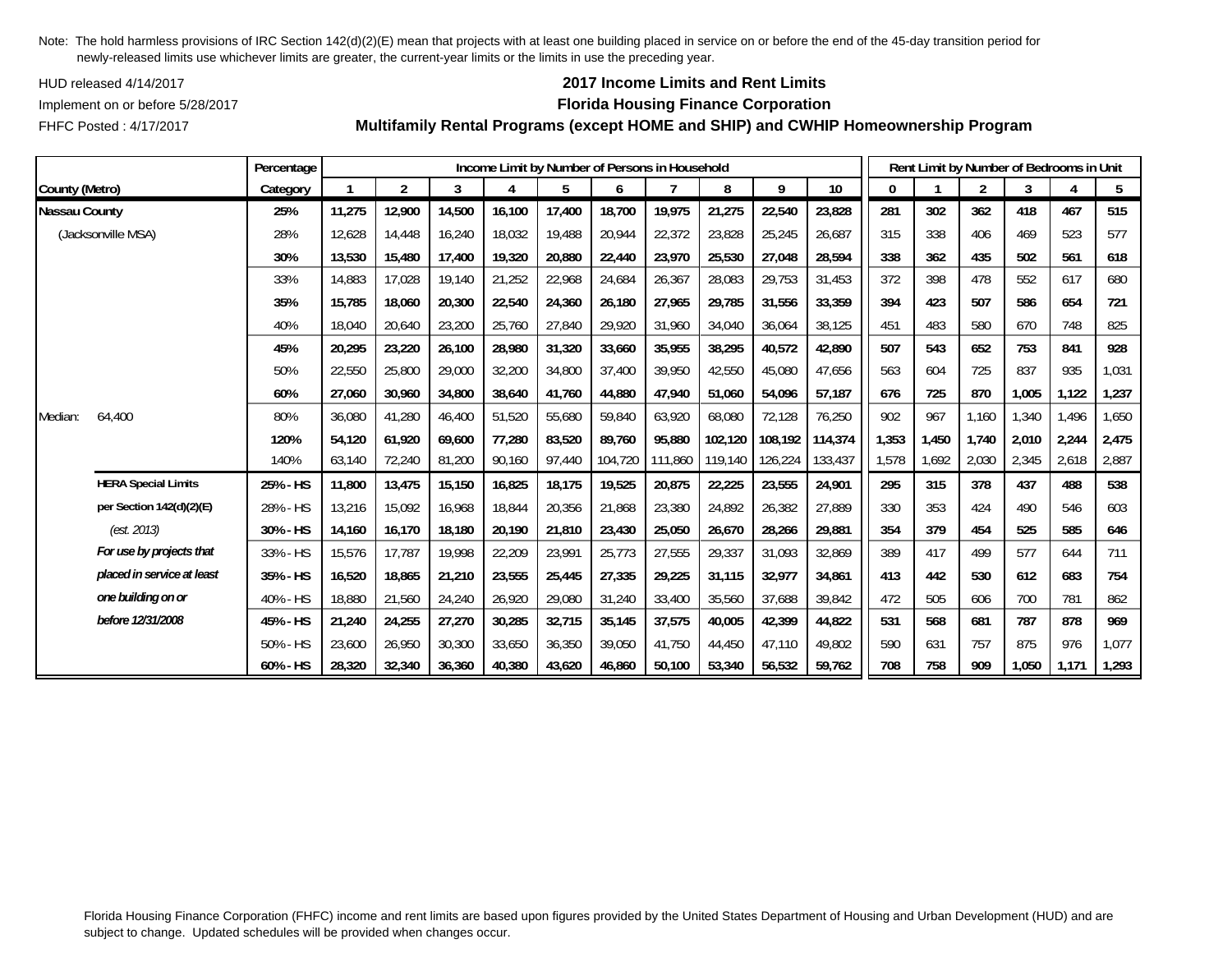HUD released 4/14/2017

## **2017 Income Limits and Rent Limits**

Implement on or before 5/28/2017 **Florida Housing Finance Corporation**

FHFC Posted : 4/17/2017

|                               | Percentage |        |        |        |        | Income Limit by Number of Persons in Household |         |         |                 |         |         |       |       | Rent Limit by Number of Bedrooms in Unit |       |       |       |
|-------------------------------|------------|--------|--------|--------|--------|------------------------------------------------|---------|---------|-----------------|---------|---------|-------|-------|------------------------------------------|-------|-------|-------|
| County (Metro)                | Category   |        |        |        |        |                                                |         |         |                 | Q       | 10      |       |       |                                          |       |       |       |
| Okaloosa County               | 25%        | 11,925 | 13,625 | 15,325 | 17,025 | 18,400                                         | 19,750  | 21,125  | 22,475          | 23,835  | 25,197  | 298   | 319   | 383                                      | 442   | 493   | 545   |
| (Crestview-Fort Walton Beach- | 28%        | 13,356 | 15,260 | 17,164 | 19,068 | 20,608                                         | 22,120  | 23,660  | 25,172          | 26,695  | 28,221  | 333   | 357   | 429                                      | 495   | 553   | 610   |
| Destin MSA)                   | 30%        | 14,310 | 16,350 | 18,390 | 20,430 | 22,080                                         | 23,700  | 25,350  | 26,970          | 28,602  | 30,236  | 357   | 383   | 459                                      | 531   | 592   | 654   |
|                               | 33%        | 15,741 | 17.985 | 20,229 | 22,473 | 24,288                                         | 26,070  | 27,885  | 29,667          | 31,462  | 33,260  | 393   | 421   | 505                                      | 584   | 651   | 719   |
|                               | 35%        | 16,695 | 19.075 | 21,455 | 23,835 | 25,760                                         | 27,650  | 29,575  | 31,465          | 33,369  | 35,276  | 417   | 447   | 536                                      | 619   | 691   | 763   |
|                               | 40%        | 19,080 | 21,800 | 24,520 | 27,240 | 29,440                                         | 31,600  | 33,800  | 35,960          | 38,136  | 40,315  | 477   | 511   | 613                                      | 708   | 790   | 872   |
|                               | 45%        | 21,465 | 24,525 | 27,585 | 30,645 | 33,120                                         | 35,550  | 38,025  | 40,455          | 42,903  | 45,355  | 536   | 574   | 689                                      | 797   | 888   | 981   |
|                               | 50%        | 23,850 | 27,250 | 30,650 | 34,050 | 36,800                                         | 39,500  | 42,250  | 44,950          | 47,670  | 50,394  | 596   | 638   | 766                                      | 885   | 987   | 1,090 |
|                               | 60%        | 28.620 | 32,700 | 36,780 | 40,860 | 44,160                                         | 47.400  | 50.700  | 53,940          | 57,204  | 60,473  | 715   | 766   | 919                                      | 1.062 | 1,185 | 1,308 |
| 71,500<br>Median:             | 80%        | 38,160 | 43,600 | 49,040 | 54,480 | 58,880                                         | 63,200  | 67,600  | 71,920          | 76,272  | 80,630  | 954   | 1,022 | ,226                                     | 1.417 | ,580  | .744  |
|                               | 120%       | 57,240 | 65,400 | 73,560 | 81,720 | 88,320                                         | 94,800  |         | 101,400 107,880 | 114,408 | 120,946 | 1,431 | 1,533 | 1,839                                    | 2,125 | 2,370 | 2,616 |
|                               | 140%       | 66,780 | 76,300 | 85,820 | 95,340 | 103,040                                        | 110,600 | 118,300 | 125,860         | 133,476 | 141,103 | 1,669 | 1,788 | 2,145                                    | 2,479 | 2,765 | 3,052 |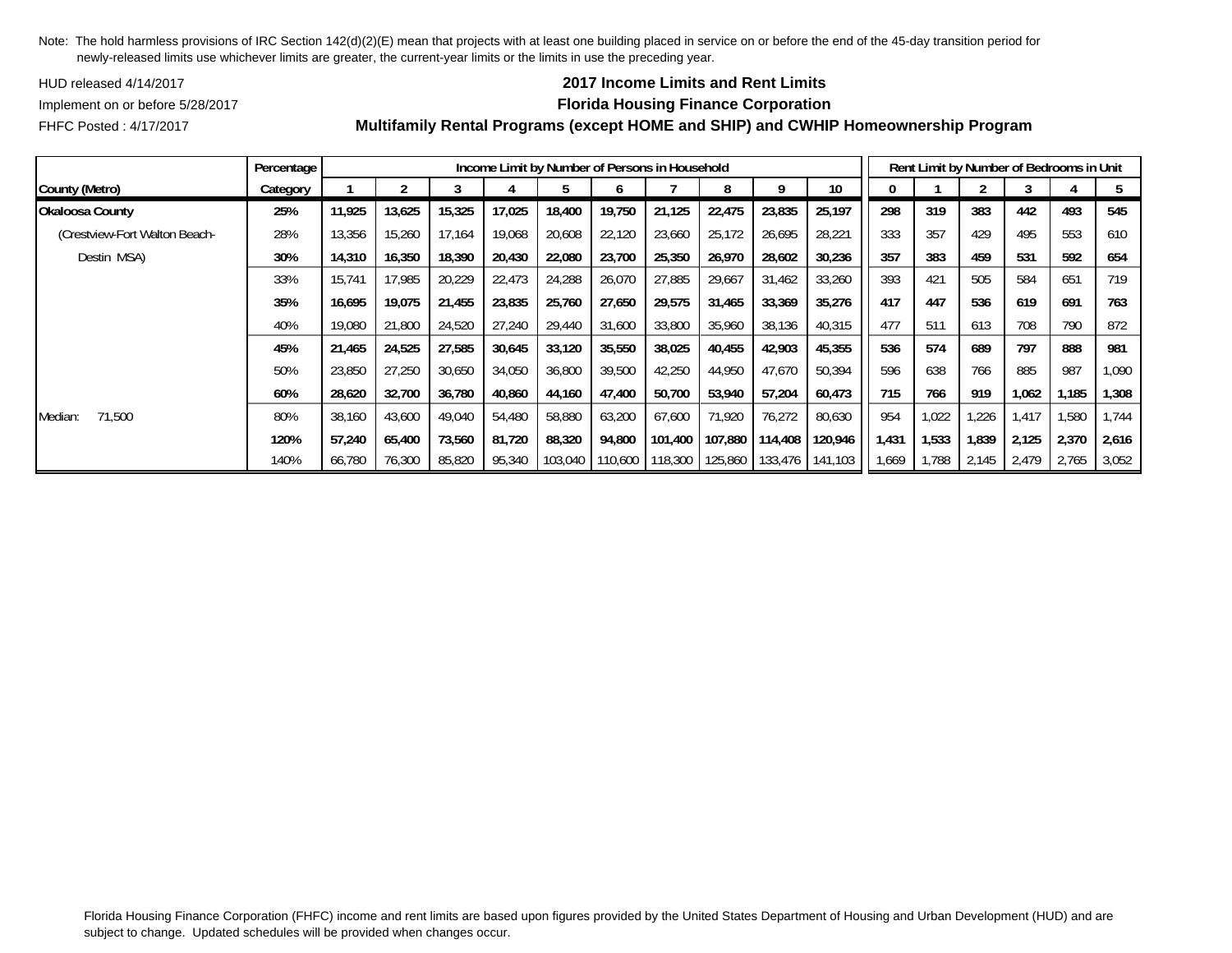HUD released 4/14/2017

FHFC Posted : 4/17/2017

## **2017 Income Limits and Rent Limits**

### Implement on or before 5/28/2017 **Florida Housing Finance Corporation**

**Multifamily Rental Programs (except HOME and SHIP) and CWHIP Homeownership Program**

|                |                            | Percentage |        |                |        |        |        |        | Income Limit by Number of Persons in Household |        |        |         |       | Rent Limit by Number of Bedrooms in Unit |                |       |       |       |
|----------------|----------------------------|------------|--------|----------------|--------|--------|--------|--------|------------------------------------------------|--------|--------|---------|-------|------------------------------------------|----------------|-------|-------|-------|
| County (Metro) |                            | Category   |        | $\overline{2}$ | 3      |        | 5      | 6      |                                                | 8      | 9      | 10      | 0     |                                          | $\overline{2}$ | 3     |       | 5     |
|                | <b>Okeechobee County</b>   | 25%        | 8,475  | 9,700          | 10,900 | 12,100 | 13,075 | 14,050 | 15,025                                         | 15,975 | 16,940 | 17,908  | 211   | 227                                      | 272            | 314   | 351   | 387   |
|                |                            | 28%        | 9.492  | 10,864         | 12,208 | 13,552 | 14,644 | 15,736 | 16,828                                         | 17,892 | 18,973 | 20,057  | 237   | 254                                      | 305            | 352   | 393   | 434   |
|                |                            | 30%        | 10,170 | 11,640         | 13,080 | 14,520 | 15,690 | 16,860 | 18,030                                         | 19,170 | 20,328 | 21,490  | 254   | 272                                      | 327            | 377   | 421   | 465   |
|                |                            | 33%        | 11,187 | 12,804         | 14,388 | 15,972 | 17,259 | 18,546 | 19,833                                         | 21,087 | 22,361 | 23,639  | 279   | 299                                      | 359            | 415   | 463   | 511   |
|                |                            | 35%        | 11,865 | 13,580         | 15,260 | 16,940 | 18,305 | 19,670 | 21,035                                         | 22,365 | 23,716 | 25,071  | 296   | 318                                      | 381            | 440   | 491   | 542   |
|                |                            | 40%        | 13,560 | 15,520         | 17,440 | 19,360 | 20,920 | 22,480 | 24,040                                         | 25,560 | 27,104 | 28,653  | 339   | 363                                      | 436            | 503   | 562   | 620   |
|                |                            | 45%        | 15,255 | 17,460         | 19,620 | 21,780 | 23,535 | 25,290 | 27,045                                         | 28,755 | 30,492 | 32,234  | 381   | 408                                      | 490            | 566   | 632   | 697   |
|                |                            | 50%        | 16.950 | 19,400         | 21,800 | 24,200 | 26,150 | 28,100 | 30.050                                         | 31,950 | 33,880 | 35,816  | 423   | 454                                      | 545            | 629   | 702   | 775   |
|                |                            | 60%        | 20,340 | 23,280         | 26,160 | 29,040 | 31,380 | 33,720 | 36,060                                         | 38,340 | 40,656 | 42,979  | 508   | 545                                      | 654            | 755   | 843   | 930   |
| Median:        | 44,800                     | 80%        | 27,120 | 31,040         | 34,880 | 38,720 | 41,840 | 44,960 | 48,080                                         | 51,120 | 54,208 | 57,306  | 678   | 727                                      | 872            | 1,007 | 1,124 | 1,240 |
|                |                            | 120%       | 40,680 | 46,560         | 52,320 | 58,080 | 62,760 | 67,440 | 72.120                                         | 76,680 | 81,312 | 85,958  | 1,017 | 1,090                                    | 1,308          | 1,510 | 1,686 | 1,860 |
|                |                            | 140%       | 47,460 | 54,320         | 61,040 | 67,760 | 73,220 | 78,680 | 84,140                                         | 89,460 | 94,864 | 100,285 | 1,186 | 1,272                                    | 1,526          | 1,762 | 1,967 | 2,170 |
|                | <b>HERA Special Limits</b> | 25% - HS   | 8,725  | 9,975          | 11,225 | 12,450 | 13,450 | 14,450 | 15,450                                         | 16,450 | 17,430 | 18,426  | 218   | 233                                      | 280            | 323   | 361   | 398   |
|                | per Section 142(d)(2)(E)   | 28% - HS   | 9,772  | 11,172         | 12,572 | 13,944 | 15,064 | 16,184 | 17,304                                         | 18,424 | 19,522 | 20,637  | 244   | 261                                      | 314            | 362   | 404   | 446   |
|                | (est. 2014)                | 30% - HS   | 10,470 | 11,970         | 13,470 | 14,940 | 16,140 | 17,340 | 18,540                                         | 19,740 | 20,916 | 22,111  | 261   | 280                                      | 336            | 388   | 433   | 478   |
|                | For use by projects that   | 33% - HS   | 11,517 | 13,167         | 14,817 | 16,434 | 17,754 | 19,074 | 20,394                                         | 21,714 | 23,008 | 24,322  | 287   | 308                                      | 370            | 427   | 476   | 526   |
|                | placed in service at least | 35% - HS   | 12,215 | 13,965         | 15,715 | 17,430 | 18,830 | 20,230 | 21,630                                         | 23,030 | 24,402 | 25,796  | 305   | 327                                      | 392            | 453   | 505   | 558   |
|                | one building on or         | 40% - HS   | 13,960 | 15,960         | 17,960 | 19,920 | 21,520 | 23,120 | 24,720                                         | 26,320 | 27,888 | 29,482  | 349   | 374                                      | 449            | 518   | 578   | 638   |
|                | before 12/31/2008          | 45% - HS   | 15,705 | 17,955         | 20,205 | 22,410 | 24,210 | 26,010 | 27,810                                         | 29,610 | 31,374 | 33,167  | 392   | 420                                      | 505            | 582   | 650   | 717   |
|                |                            | 50% - HS   | 17.450 | 19,950         | 22,450 | 24,900 | 26,900 | 28,900 | 30,900                                         | 32,900 | 34,860 | 36,852  | 436   | 467                                      | 561            | 647   | 722   | 797   |
|                |                            | 60% - HS   | 20,940 | 23,940         | 26,940 | 29,880 | 32,280 | 34,680 | 37,080                                         | 39,480 | 41,832 | 44,222  | 523   | 561                                      | 673            | 777   | 867   | 957   |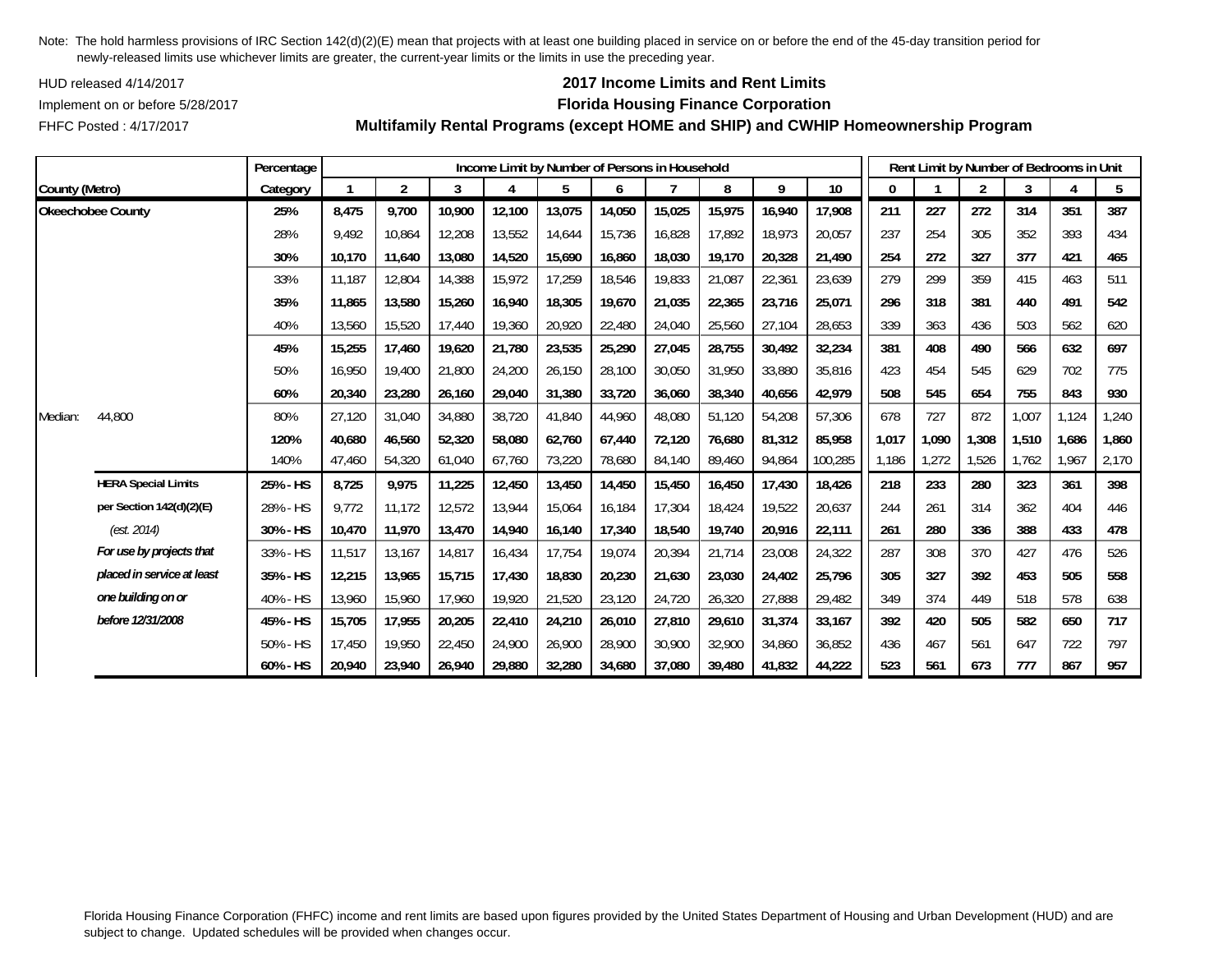HUD released 4/14/2017

FHFC Posted : 4/17/2017

## **2017 Income Limits and Rent Limits**

### Implement on or before 5/28/2017 **Florida Housing Finance Corporation**

**Multifamily Rental Programs (except HOME and SHIP) and CWHIP Homeownership Program**

|                      |                            | Percentage |        |                |        | Income Limit by Number of Persons in Household |        |        |         |         |         |         |       | Rent Limit by Number of Bedrooms in Unit |                |       |       |       |
|----------------------|----------------------------|------------|--------|----------------|--------|------------------------------------------------|--------|--------|---------|---------|---------|---------|-------|------------------------------------------|----------------|-------|-------|-------|
| County (Metro)       |                            | Category   |        | $\overline{2}$ | 3      |                                                | 5      | 6      |         | 8       | 9       | 10      | 0     |                                          | $\overline{2}$ | 3     |       | 5     |
| <b>Orange County</b> |                            | 25%        | 10,225 | 11,700         | 13,150 | 14,600                                         | 15,775 | 16,950 | 18,125  | 19,275  | 20,440  | 21,608  | 255   | 274                                      | 328            | 379   | 423   | 467   |
|                      | (Orlando-Kissimmee-        | 28%        | 11,452 | 13,104         | 14,728 | 16,352                                         | 17,668 | 18,984 | 20,300  | 21,588  | 22,893  | 24,201  | 286   | 306                                      | 368            | 425   | 474   | 523   |
|                      | Sanford MSA)               | 30%        | 12,270 | 14,040         | 15,780 | 17,520                                         | 18,930 | 20,340 | 21,750  | 23,130  | 24,528  | 25,930  | 306   | 328                                      | 394            | 455   | 508   | 561   |
|                      |                            | 33%        | 13,497 | 15,444         | 17,358 | 19,272                                         | 20,823 | 22,374 | 23,925  | 25,443  | 26,981  | 28,523  | 337   | 361                                      | 433            | 501   | 559   | 617   |
|                      |                            | 35%        | 14,315 | 16,380         | 18,410 | 20,440                                         | 22,085 | 23,730 | 25,375  | 26,985  | 28,616  | 30,251  | 357   | 383                                      | 460            | 531   | 593   | 654   |
|                      |                            | 40%        | 16,360 | 18,720         | 21,040 | 23,360                                         | 25,240 | 27,120 | 29,000  | 30,840  | 32,704  | 34,573  | 409   | 438                                      | 526            | 607   | 678   | 748   |
|                      |                            | 45%        | 18,405 | 21,060         | 23,670 | 26,280                                         | 28,395 | 30,510 | 32,625  | 34,695  | 36,792  | 38,894  | 460   | 493                                      | 591            | 683   | 762   | 841   |
|                      |                            | 50%        | 20,450 | 23,400         | 26,300 | 29,200                                         | 31,550 | 33,900 | 36,250  | 38,550  | 40,880  | 43,216  | 511   | 548                                      | 657            | 759   | 847   | 935   |
|                      |                            | 55%        | 22,495 | 25,740         | 28,930 | 32,120                                         | 34,705 | 37,290 | 39,875  | 42,405  | 44,968  | 47,538  | 562   | 602                                      | 723            | 835   | 932   | 1,028 |
|                      |                            | 60%        | 24,540 | 28,080         | 31,560 | 35,040                                         | 37,860 | 40,680 | 43,500  | 46,260  | 49,056  | 51,859  | 613   | 657                                      | 789            | 911   | 1,017 | 1,122 |
| Median:              | 58,400                     | 80%        | 32,720 | 37,440         | 42,080 | 46,720                                         | 50,480 | 54,240 | 58,000  | 61,680  | 65,408  | 69,146  | 818   | 877                                      | 1,052          | 1,215 | 1,356 | 1,496 |
|                      |                            | 120%       | 49,080 | 56,160         | 63,120 | 70,080                                         | 75,720 | 81,360 | 87,000  | 92,520  | 98,112  | 103,718 | 1,227 | 1,315                                    | 1,578          | 1,822 | 2,034 | 2,244 |
|                      |                            | 140%       | 57,260 | 65,520         | 73,640 | 81,760                                         | 88,340 | 94,920 | 101,500 | 107,940 | 114,464 | 121,005 | 1,431 | 1,534                                    | 1,841          | 2,126 | 2,373 | 2,618 |
|                      | <b>HERA Special Limits</b> | 25% - HS   | 10,750 | 12,275         | 13,800 | 15,325                                         | 16,575 | 17,800 | 19,025  | 20,250  | 21,455  | 22,681  | 268   | 287                                      | 345            | 398   | 445   | 490   |
|                      | per Section 142(d)(2)(E)   | 28% - HS   | 12,040 | 13,748         | 15,456 | 17,164                                         | 18,564 | 19,936 | 21,308  | 22,680  | 24,030  | 25,403  | 301   | 322                                      | 386            | 446   | 498   | 549   |
|                      | (est. 2011)                | 30% - HS   | 12,900 | 14,730         | 16,560 | 18,390                                         | 19,890 | 21,360 | 22,830  | 24,300  | 25,746  | 27,217  | 322   | 345                                      | 414            | 478   | 534   | 589   |
|                      | For use by projects that   | 33% - HS   | 14,190 | 16,203         | 18,216 | 20,229                                         | 21,879 | 23,496 | 25,113  | 26,730  | 28,321  | 29,939  | 354   | 379                                      | 455            | 526   | 587   | 648   |
|                      | placed in service at least | 35% - HS   | 15,050 | 17,185         | 19,320 | 21,455                                         | 23,205 | 24,920 | 26,635  | 28,350  | 30,037  | 31,753  | 376   | 402                                      | 483            | 558   | 623   | 687   |
|                      | one building on or         | 40% - HS   | 17,200 | 19,640         | 22,080 | 24,520                                         | 26,520 | 28,480 | 30,440  | 32,400  | 34,328  | 36,290  | 430   | 460                                      | 552            | 638   | 712   | 785   |
|                      | before 12/31/2008          | 45% - HS   | 19,350 | 22,095         | 24,840 | 27,585                                         | 29,835 | 32,040 | 34,245  | 36,450  | 38,619  | 40,826  | 483   | 518                                      | 621            | 717   | 801   | 883   |
|                      |                            | 50% - HS   | 21,500 | 24,550         | 27,600 | 30,650                                         | 33,150 | 35,600 | 38,050  | 40,500  | 42,910  | 45,362  | 537   | 575                                      | 690            | 797   | 890   | 981   |
|                      |                            | 55% - HS   | 23,650 | 27,005         | 30,360 | 33,715                                         | 36,465 | 39,160 | 41,855  | 44,550  | 47,201  | 49,898  | 591   | 633                                      | 759            | 877   | 979   | 1,080 |
|                      |                            | 60% - HS   | 25,800 | 29,460         | 33,120 | 36,780                                         | 39,780 | 42,720 | 45,660  | 48.600  | 51,492  | 54,434  | 645   | 690                                      | 828            | 957   | 1,068 | 1,178 |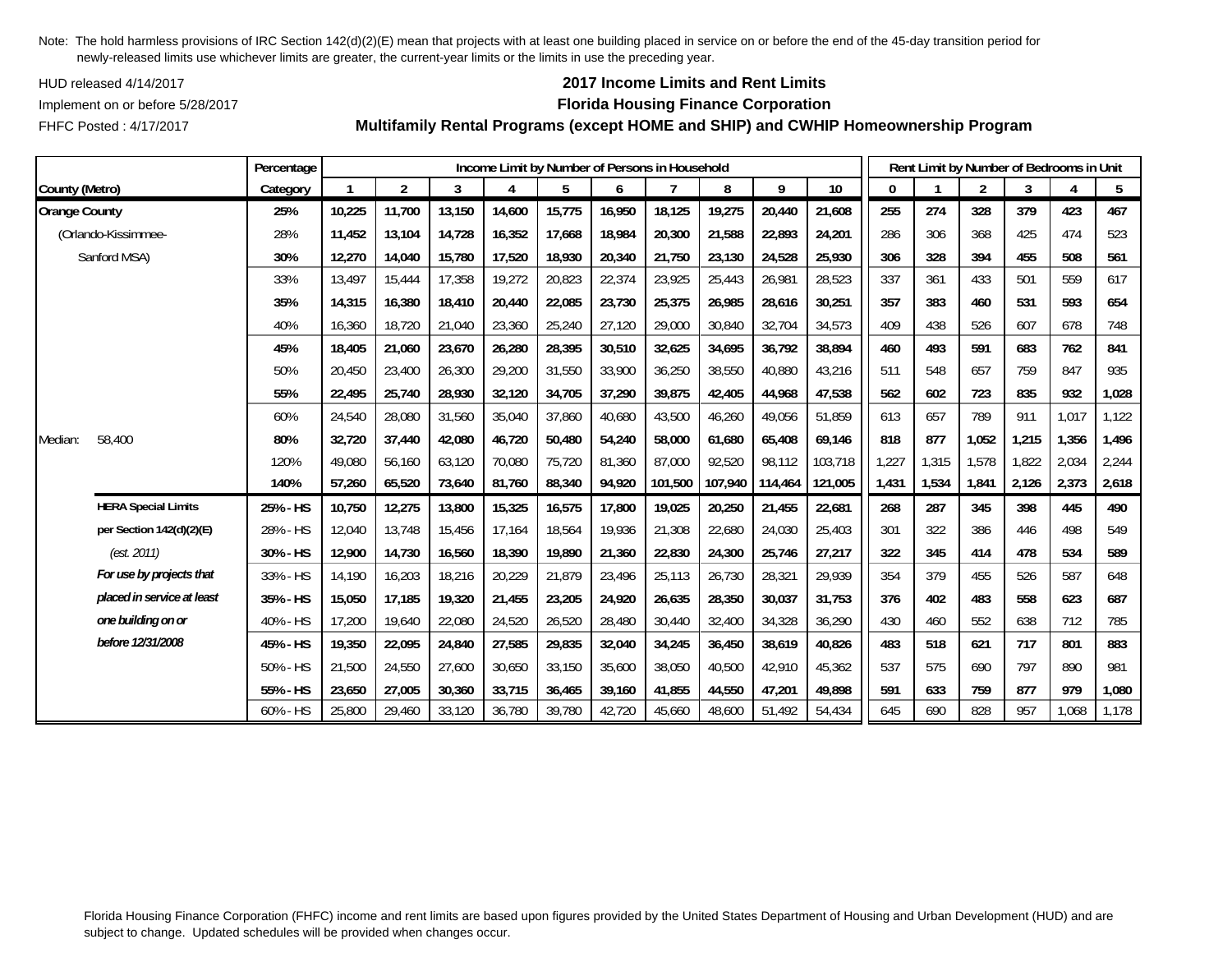HUD released 4/14/2017

FHFC Posted : 4/17/2017

## **2017 Income Limits and Rent Limits**

### Implement on or before 5/28/2017 **Florida Housing Finance Corporation**

**Multifamily Rental Programs (except HOME and SHIP) and CWHIP Homeownership Program**

|                       |                            | Percentage |        |                |        |        |        |        | Income Limit by Number of Persons in Household |         |         |         |       |       | Rent Limit by Number of Bedrooms in Unit |       |       |       |
|-----------------------|----------------------------|------------|--------|----------------|--------|--------|--------|--------|------------------------------------------------|---------|---------|---------|-------|-------|------------------------------------------|-------|-------|-------|
| County (Metro)        |                            | Category   |        | $\overline{2}$ | 3      | 4      | 5      | 6      |                                                | 8       | 9       | 10      | 0     |       | $\overline{2}$                           | 3     | 4     | 5     |
| <b>Osceola County</b> |                            | 25%        | 10,225 | 11,700         | 13.150 | 14,600 | 15,775 | 16,950 | 18.125                                         | 19,275  | 20,440  | 21.608  | 255   | 274   | 328                                      | 379   | 423   | 467   |
|                       | (Orlando-Kissimmee-        | 28%        | 11,452 | 13,104         | 14,728 | 16,352 | 17,668 | 18,984 | 20,300                                         | 21,588  | 22,893  | 24,201  | 286   | 306   | 368                                      | 425   | 474   | 523   |
|                       | Sanford MSA)               | 30%        | 12,270 | 14,040         | 15,780 | 17,520 | 18,930 | 20,340 | 21,750                                         | 23,130  | 24,528  | 25,930  | 306   | 328   | 394                                      | 455   | 508   | 561   |
|                       |                            | 33%        | 13,497 | 15,444         | 17,358 | 19,272 | 20,823 | 22,374 | 23,925                                         | 25,443  | 26,981  | 28,523  | 337   | 361   | 433                                      | 501   | 559   | 617   |
|                       |                            | 35%        | 14,315 | 16,380         | 18,410 | 20,440 | 22,085 | 23,730 | 25,375                                         | 26,985  | 28,616  | 30,251  | 357   | 383   | 460                                      | 531   | 593   | 654   |
|                       |                            | 40%        | 16,360 | 18,720         | 21,040 | 23,360 | 25,240 | 27,120 | 29,000                                         | 30,840  | 32,704  | 34,573  | 409   | 438   | 526                                      | 607   | 678   | 748   |
|                       |                            | 45%        | 18,405 | 21,060         | 23,670 | 26,280 | 28,395 | 30,510 | 32,625                                         | 34,695  | 36,792  | 38,894  | 460   | 493   | 591                                      | 683   | 762   | 841   |
|                       |                            | 50%        | 20,450 | 23,400         | 26,300 | 29,200 | 31,550 | 33,900 | 36,250                                         | 38,550  | 40,880  | 43,216  | 511   | 548   | 657                                      | 759   | 847   | 935   |
|                       |                            | 60%        | 24,540 | 28,080         | 31,560 | 35,040 | 37,860 | 40,680 | 43,500                                         | 46,260  | 49,056  | 51,859  | 613   | 657   | 789                                      | 911   | 1,017 | 1,122 |
| Median:               | 58,400                     | 80%        | 32,720 | 37,440         | 42,080 | 46,720 | 50,480 | 54,240 | 58,000                                         | 61,680  | 65,408  | 69,146  | 818   | 877   | 1,052                                    | 1,215 | 1,356 | 1,496 |
|                       |                            | 120%       | 49,080 | 56,160         | 63,120 | 70,080 | 75,720 | 81,360 | 87,000                                         | 92,520  | 98,112  | 103,718 | 1,227 | 1,315 | 1,578                                    | 1,822 | 2,034 | 2,244 |
|                       |                            | 140%       | 57,260 | 65,520         | 73,640 | 81,760 | 88,340 | 94,920 | 101,500                                        | 107,940 | 114,464 | 121,005 | 1,431 | 1,534 | 1,841                                    | 2,126 | 2,373 | 2,618 |
|                       | <b>HERA Special Limits</b> | 25% - HS   | 10,750 | 12,275         | 13,800 | 15,325 | 16,575 | 17,800 | 19,025                                         | 20,250  | 21,455  | 22,681  | 268   | 287   | 345                                      | 398   | 445   | 490   |
|                       | per Section 142(d)(2)(E)   | 28% - HS   | 12,040 | 13,748         | 15,456 | 17,164 | 18,564 | 19,936 | 21,308                                         | 22,680  | 24,030  | 25,403  | 301   | 322   | 386                                      | 446   | 498   | 549   |
|                       | (est. 2011)                | 30% - HS   | 12,900 | 14,730         | 16,560 | 18,390 | 19,890 | 21,360 | 22,830                                         | 24,300  | 25,746  | 27,217  | 322   | 345   | 414                                      | 478   | 534   | 589   |
|                       | For use by projects that   | 33% - HS   | 14.190 | 16,203         | 18,216 | 20,229 | 21.879 | 23,496 | 25,113                                         | 26,730  | 28,321  | 29,939  | 354   | 379   | 455                                      | 526   | 587   | 648   |
|                       | placed in service at least | 35% - HS   | 15,050 | 17,185         | 19,320 | 21,455 | 23,205 | 24,920 | 26,635                                         | 28,350  | 30,037  | 31,753  | 376   | 402   | 483                                      | 558   | 623   | 687   |
|                       | one building on or         | 40% - HS   | 17,200 | 19,640         | 22,080 | 24,520 | 26,520 | 28,480 | 30,440                                         | 32,400  | 34,328  | 36,290  | 430   | 460   | 552                                      | 638   | 712   | 785   |
|                       | before 12/31/2008          | 45% - HS   | 19,350 | 22,095         | 24,840 | 27,585 | 29,835 | 32,040 | 34,245                                         | 36,450  | 38,619  | 40,826  | 483   | 518   | 621                                      | 717   | 801   | 883   |
|                       |                            | 50% - HS   | 21,500 | 24,550         | 27,600 | 30,650 | 33,150 | 35,600 | 38,050                                         | 40,500  | 42,910  | 45,362  | 537   | 575   | 690                                      | 797   | 890   | 981   |
|                       |                            | 60% - HS   | 25,800 | 29,460         | 33,120 | 36,780 | 39,780 | 42,720 | 45,660                                         | 48,600  | 51,492  | 54,434  | 645   | 690   | 828                                      | 957   | 1,068 | 1,178 |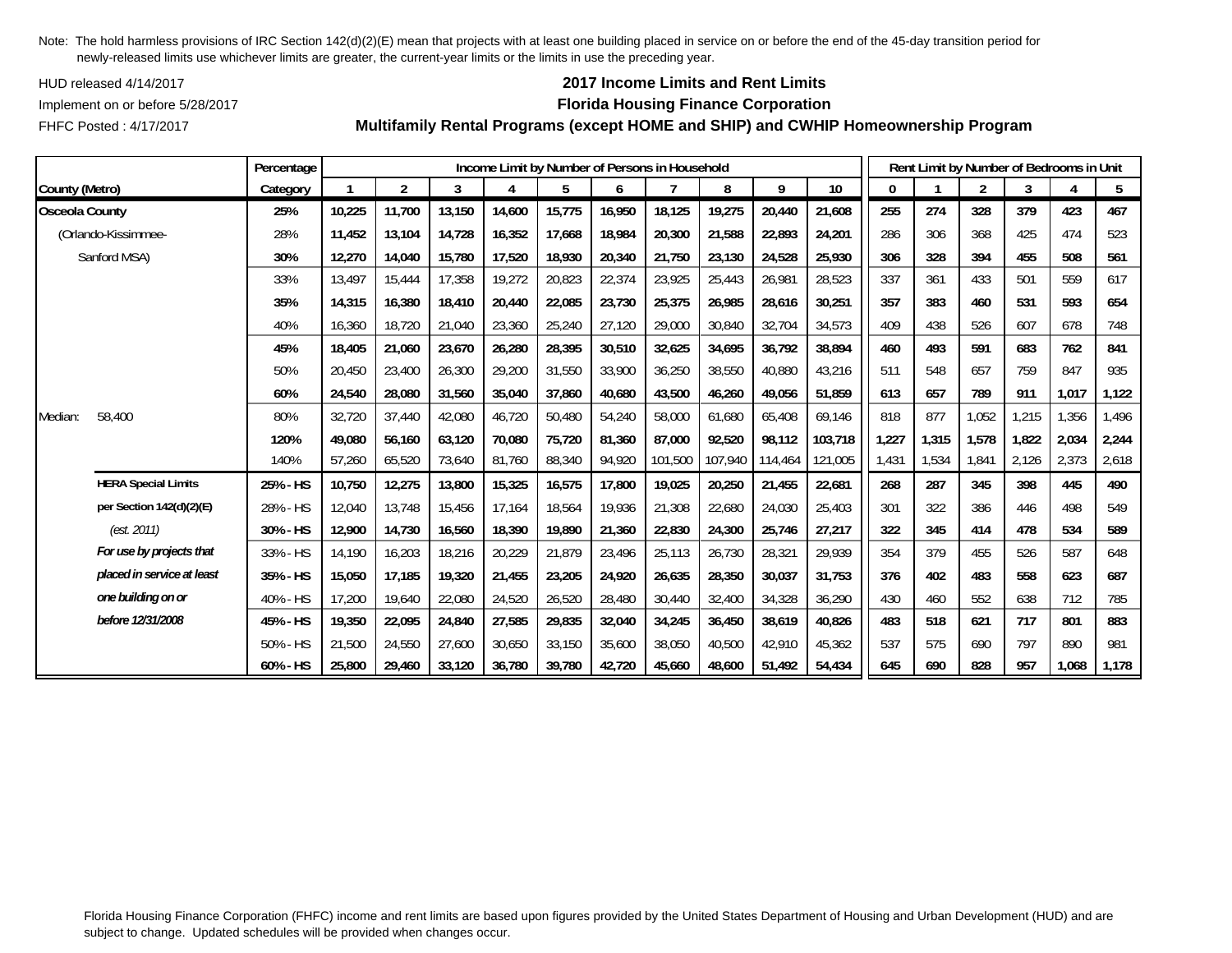HUD released 4/14/2017

## FHFC Posted : 4/17/2017

# **2017 Income Limits and Rent Limits**

## Implement on or before 5/28/2017 **Florida Housing Finance Corporation**

**Multifamily Rental Programs (except HOME and SHIP) and CWHIP Homeownership Program**

|                            | Percentage |        |                |        | Income Limit by Number of Persons in Household |         |         |         |         |         |                 |              |       |                | Rent Limit by Number of Bedrooms in Unit |       |       |
|----------------------------|------------|--------|----------------|--------|------------------------------------------------|---------|---------|---------|---------|---------|-----------------|--------------|-------|----------------|------------------------------------------|-------|-------|
| County (Metro)             | Category   |        | $\overline{2}$ | 3      | 4                                              | 5       | 6       |         | 8       | 9       | 10 <sup>°</sup> | $\mathbf{0}$ |       | $\overline{2}$ | 3                                        | 4     | 5     |
| Palm Beach County          | 25%        | 12,600 | 14,400         | 16,200 | 17,975                                         | 19,425  | 20,875  | 22,300  | 23,750  | 25,165  | 26,603          | 315          | 337   | 405            | 467                                      | 521   | 575   |
| (West Palm Beach-          | 28%        | 14.112 | 16,128         | 18,144 | 20,132                                         | 21,756  | 23,380  | 24,976  | 26,600  | 28,185  | 29,795          | 352          | 378   | 453            | 523                                      | 584   | 644   |
| Boca Raton HMFA:           | 30%        | 15,120 | 17,280         | 19,440 | 21,570                                         | 23,310  | 25,050  | 26,760  | 28,500  | 30,198  | 31,924          | 378          | 405   | 486            | 561                                      | 626   | 690   |
| Miami-Fort Lauderdale-     | 33%        | 16.632 | 19,008         | 21,384 | 23,727                                         | 25,641  | 27,555  | 29,436  | 31,350  | 33,218  | 35,116          | 415          | 445   | 534            | 617                                      | 688   | 759   |
| Pompano Beach MSA)         | 35%        | 17.640 | 20,160         | 22,680 | 25,165                                         | 27,195  | 29,225  | 31,220  | 33,250  | 35,231  | 37,244          | 441          | 472   | 567            | 654                                      | 730   | 805   |
|                            | 40%        | 20,160 | 23,040         | 25,920 | 28,760                                         | 31,080  | 33,400  | 35,680  | 38,000  | 40,264  | 42,565          | 504          | 540   | 648            | 748                                      | 835   | 921   |
|                            | 45%        | 22,680 | 25,920         | 29,160 | 32,355                                         | 34,965  | 37,575  | 40,140  | 42,750  | 45,297  | 47,885          | 567          | 607   | 729            | 841                                      | 939   | 1,036 |
|                            | 50%        | 25,200 | 28,800         | 32,400 | 35,950                                         | 38,850  | 41,750  | 44,600  | 47,500  | 50,330  | 53,206          | 630          | 675   | 810            | 935                                      | 1,043 | 1,151 |
|                            | 60%        | 30,240 | 34,560         | 38,880 | 43,140                                         | 46,620  | 50,100  | 53,520  | 57,000  | 60,396  | 63,847          | 756          | 810   | 972            | 1,122                                    | 1,252 | 1,381 |
| 67,900<br>Median:          | 80%        | 40,320 | 46,080         | 51,840 | 57,520                                         | 62,160  | 66,800  | 71,360  | 76,000  | 80,528  | 85,130          | 1,008        | 1,080 | 1,296          | 1,496                                    | 1,670 | 1,842 |
|                            | 120%       | 60.480 | 69.120         | 77,760 | 86,280                                         | 93,240  | 100.200 | 107.040 | 114,000 | 120.792 | 127,694         | 1,512        | 1.620 | 1,944          | 2,244                                    | 2,505 | 2,763 |
|                            | 140%       | 70,560 | 80,640         | 90,720 | 100,660                                        | 108,780 | 116,900 | 124,880 | 133,000 | 140,924 | 148,977         | 1,764        | 1,890 | 2,268          | 2,618                                    | 2,922 | 3,223 |
| <b>HERA Special Limits</b> | 25% - HS   | 13,325 | 15,225         | 17,125 | 19,025                                         | 20,550  | 22,075  | 23,600  | 25,125  | 26,635  | 28,157          | 333          | 356   | 428            | 494                                      | 551   | 609   |
| per Section 142(d)(2)(E)   | 28% - HS   | 14.924 | 17.052         | 19,180 | 21,308                                         | 23,016  | 24,724  | 26.432  | 28,140  | 29,831  | 31.536          | 373          | 399   | 479            | 554                                      | 618   | 682   |
| (est. 2012)                | 30% - HS   | 15,990 | 18,270         | 20,550 | 22,830                                         | 24,660  | 26,490  | 28,320  | 30,150  | 31,962  | 33,788          | 399          | 428   | 513            | 593                                      | 662   | 730   |
| For use by projects that   | 33% - HS   | 17,589 | 20,097         | 22,605 | 25,113                                         | 27,126  | 29,139  | 31,152  | 33,165  | 35,158  | 37,167          | 439          | 471   | 565            | 652                                      | 728   | 803   |
| placed in service at least | 35% - HS   | 18,655 | 21,315         | 23,975 | 26,635                                         | 28,770  | 30,905  | 33,040  | 35,175  | 37,289  | 39,420          | 466          | 499   | 599            | 692                                      | 772   | 852   |
| one building on or         | 40% - HS   | 21,320 | 24,360         | 27,400 | 30,440                                         | 32,880  | 35,320  | 37,760  | 40,200  | 42,616  | 45,051          | 533          | 571   | 685            | 791                                      | 883   | 974   |
| before 12/31/2008          | 45% - HS   | 23,985 | 27,405         | 30,825 | 34,245                                         | 36,990  | 39,735  | 42,480  | 45,225  | 47,943  | 50,683          | 599          | 642   | 770            | 890                                      | 993   | 1,096 |
|                            | 50% - HS   | 26.650 | 30.450         | 34,250 | 38,050                                         | 41.100  | 44.150  | 47.200  | 50,250  | 53,270  | 56,314          | 666          | 713   | 856            | 989                                      | 1,103 | 1,218 |
|                            | 60% - HS   | 31,980 | 36,540         | 41,100 | 45,660                                         | 49,320  | 52,980  | 56,640  | 60,300  | 63,924  | 67,577          | 799          | 856   | 1,027          | 1.187                                    | 1,324 | 1,461 |
|                            | 140% - HS  | 74,620 | 85,260         | 95,900 | 106,540                                        | 115,080 | 123,620 | 132,160 | 140,700 | 149,156 | 157,679         | 1,865        | 1.998 | 2,397          | 2,770                                    | 3,090 | 3,410 |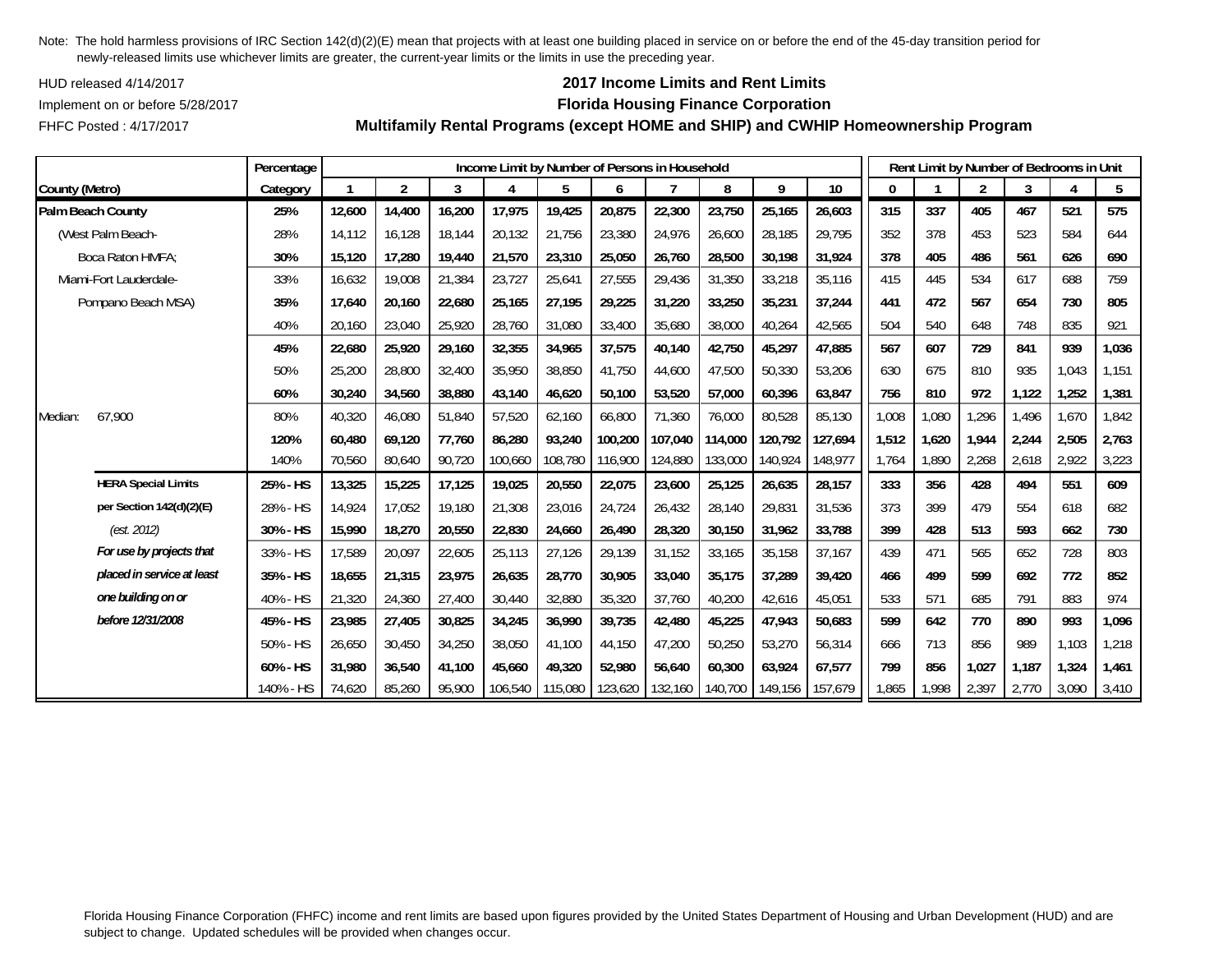HUD released 4/14/2017

FHFC Posted : 4/17/2017

## **2017 Income Limits and Rent Limits**

### Implement on or before 5/28/2017 **Florida Housing Finance Corporation**

**Multifamily Rental Programs (except HOME and SHIP) and CWHIP Homeownership Program**

|                        | Percentage |        |                |        |        |        |        | Income Limit by Number of Persons in Household |         |         |         |       |       | Rent Limit by Number of Bedrooms in Unit |       |       |       |
|------------------------|------------|--------|----------------|--------|--------|--------|--------|------------------------------------------------|---------|---------|---------|-------|-------|------------------------------------------|-------|-------|-------|
| County (Metro)         | Category   |        | $\overline{2}$ | 3      | 4      | 5      | 6      |                                                | 8       | 9       | 10      | 0     |       | $\overline{2}$                           | 3     | 4     | 5     |
| Pasco County           | 25%        | 10,475 | 11,975         | 13,475 | 14,950 | 16,150 | 17,350 | 18,550                                         | 19,750  | 20,930  | 22,126  | 261   | 280   | 336                                      | 388   | 433   | 478   |
| (Tampa-St.Petersburg-  | 28%        | 11,732 | 13,412         | 15,092 | 16,744 | 18,088 | 19,432 | 20,776                                         | 22,120  | 23,442  | 24,781  | 293   | 314   | 377                                      | 435   | 485   | 536   |
| Clearwater MSA)        | 30%        | 12,570 | 14,370         | 16,170 | 17,940 | 19,380 | 20,820 | 22,260                                         | 23,700  | 25,116  | 26,551  | 314   | 336   | 404                                      | 466   | 520   | 574   |
|                        | 33%        | 13,827 | 15,807         | 17,787 | 19,734 | 21,318 | 22,902 | 24,486                                         | 26,070  | 27,628  | 29,206  | 345   | 370   | 444                                      | 513   | 572   | 631   |
|                        | 35%        | 14,665 | 16,765         | 18,865 | 20,930 | 22,610 | 24,290 | 25,970                                         | 27,650  | 29,302  | 30,976  | 366   | 392   | 471                                      | 544   | 607   | 670   |
|                        | 40%        | 16,760 | 19,160         | 21,560 | 23,920 | 25,840 | 27,760 | 29,680                                         | 31,600  | 33,488  | 35,402  | 419   | 449   | 539                                      | 622   | 694   | 766   |
|                        | 45%        | 18,855 | 21,555         | 24,255 | 26,910 | 29,070 | 31,230 | 33,390                                         | 35,550  | 37,674  | 39,827  | 471   | 505   | 606                                      | 699   | 780   | 861   |
|                        | 50%        | 20,950 | 23,950         | 26,950 | 29,900 | 32,300 | 34,700 | 37,100                                         | 39,500  | 41,860  | 44,252  | 523   | 561   | 673                                      | 777   | 867   | 957   |
|                        | 60%        | 25,140 | 28,740         | 32,340 | 35,880 | 38,760 | 41,640 | 44,520                                         | 47,400  | 50,232  | 53,102  | 628   | 673   | 808                                      | 933   | 1,041 | 1,149 |
| 59,800<br>Median:      | 80%        | 33,520 | 38,320         | 43.120 | 47,840 | 51,680 | 55,520 | 59,360                                         | 63,200  | 66,976  | 70,803  | 838   | 898   | 1,078                                    | 1,244 | 1,388 | 1,532 |
|                        | 120%       | 50,280 | 57,480         | 64,680 | 71,760 | 77,520 | 83,280 | 89,040                                         | 94,800  | 100,464 | 106,205 | 1,257 | 1,347 | 1,617                                    | 1,866 | 2,082 | 2,298 |
|                        | 140%       | 58,660 | 67,060         | 75,460 | 83,720 | 90,440 | 97,160 | 103,880                                        | 110,600 | 117,208 | 123,906 | 1,466 | 1,571 | 1,886                                    | 2,177 | 2,429 | 2,681 |
| <b>Pinellas County</b> | 20%        | 8,380  | 9,580          | 10,780 | 11,960 | 12,920 | 13,880 | 14,840                                         | 15,800  | 16,744  | 17,701  | 209   | 224   | 269                                      | 311   | 347   | 383   |
| (Tampa-St.Petersburg-  | 25%        | 10,475 | 11,975         | 13,475 | 14,950 | 16,150 | 17,350 | 18,550                                         | 19,750  | 20,930  | 22,126  | 261   | 280   | 336                                      | 388   | 433   | 478   |
| Clearwater MSA)        | 28%        | 11,732 | 13,412         | 15,092 | 16,744 | 18,088 | 19,432 | 20,776                                         | 22,120  | 23,442  | 24,781  | 293   | 314   | 377                                      | 435   | 485   | 536   |
|                        | 30%        | 12,570 | 14,370         | 16,170 | 17,940 | 19,380 | 20,820 | 22,260                                         | 23,700  | 25,116  | 26,551  | 314   | 336   | 404                                      | 466   | 520   | 574   |
|                        | 33%        | 13,827 | 15,807         | 17,787 | 19,734 | 21,318 | 22,902 | 24,486                                         | 26,070  | 27,628  | 29,206  | 345   | 370   | 444                                      | 513   | 572   | 631   |
|                        | 35%        | 14,665 | 16,765         | 18,865 | 20,930 | 22,610 | 24,290 | 25,970                                         | 27,650  | 29,302  | 30,976  | 366   | 392   | 471                                      | 544   | 607   | 670   |
|                        | 40%        | 16,760 | 19,160         | 21,560 | 23,920 | 25,840 | 27,760 | 29,680                                         | 31,600  | 33,488  | 35,402  | 419   | 449   | 539                                      | 622   | 694   | 766   |
|                        | 45%        | 18,855 | 21,555         | 24,255 | 26,910 | 29,070 | 31,230 | 33,390                                         | 35,550  | 37,674  | 39,827  | 471   | 505   | 606                                      | 699   | 780   | 861   |
|                        | 50%        | 20,950 | 23,950         | 26,950 | 29,900 | 32,300 | 34,700 | 37,100                                         | 39,500  | 41,860  | 44,252  | 523   | 561   | 673                                      | 777   | 867   | 957   |
|                        | 60%        | 25,140 | 28,740         | 32,340 | 35,880 | 38,760 | 41,640 | 44,520                                         | 47,400  | 50,232  | 53,102  | 628   | 673   | 808                                      | 933   | 1,041 | 1,149 |
| 59,800<br>Median:      | 80%        | 33,520 | 38,320         | 43,120 | 47,840 | 51,680 | 55,520 | 59,360                                         | 63,200  | 66,976  | 70,803  | 838   | 898   | 1,078                                    | 1,244 | 1,388 | 1,532 |
|                        | 120%       | 50,280 | 57,480         | 64,680 | 71,760 | 77,520 | 83,280 | 89,040                                         | 94,800  | 100,464 | 106,205 | 1,257 | 1,347 | 1,617                                    | 1,866 | 2,082 | 2,298 |
|                        | 140%       | 58,660 | 67,060         | 75,460 | 83,720 | 90,440 | 97,160 | 103,880                                        | 110,600 | 117,208 | 123,906 | 1,466 | 1,571 | 1,886                                    | 2,177 | 2,429 | 2,681 |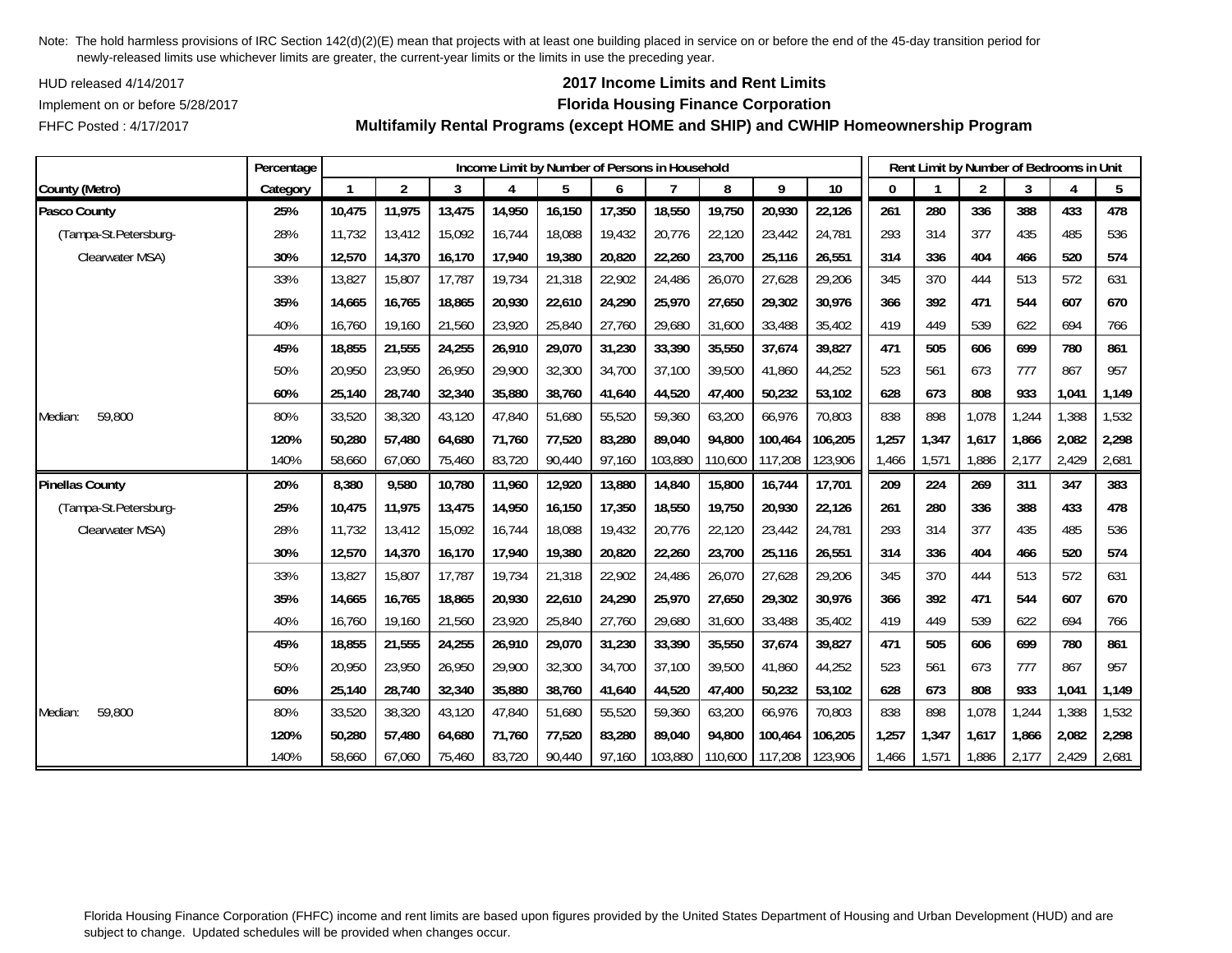HUD released 4/14/2017

FHFC Posted : 4/17/2017

## **2017 Income Limits and Rent Limits**

### Implement on or before 5/28/2017 **Florida Housing Finance Corporation**

**Multifamily Rental Programs (except HOME and SHIP) and CWHIP Homeownership Program**

|                    |                             | Percentage |        |                |        |        |        |        | Income Limit by Number of Persons in Household |        |         |         |       | Rent Limit by Number of Bedrooms in Unit |                |       |       |       |
|--------------------|-----------------------------|------------|--------|----------------|--------|--------|--------|--------|------------------------------------------------|--------|---------|---------|-------|------------------------------------------|----------------|-------|-------|-------|
| County (Metro)     |                             | Category   |        | $\overline{2}$ | 3      | 4      | 5      | 6      |                                                | 8      | 9       | 10      | 0     |                                          | $\overline{2}$ | 3     |       | 5     |
| <b>Polk County</b> |                             | 25%        | 9,200  | 10,500         | 11,825 | 13,125 | 14,175 | 15,225 | 16,275                                         | 17,325 | 18,375  | 19,425  | 230   | 246                                      | 295            | 341   | 380   | 420   |
|                    | (Lakeland-Winter Haven MSA) | 28%        | 10,304 | 11,760         | 13,244 | 14,700 | 15,876 | 17,052 | 18,228                                         | 19,404 | 20,580  | 21,756  | 257   | 275                                      | 331            | 382   | 426   | 470   |
|                    |                             | 30%        | 11,040 | 12,600         | 14,190 | 15,750 | 17,010 | 18,270 | 19,530                                         | 20,790 | 22,050  | 23,310  | 276   | 295                                      | 354            | 409   | 456   | 504   |
|                    |                             | 33%        | 12,144 | 13,860         | 15,609 | 17,325 | 18,711 | 20,097 | 21,483                                         | 22,869 | 24,255  | 25,641  | 303   | 325                                      | 390            | 450   | 502   | 554   |
|                    |                             | 35%        | 12,880 | 14,700         | 16,555 | 18,375 | 19,845 | 21,315 | 22,785                                         | 24,255 | 25,725  | 27,195  | 322   | 344                                      | 413            | 477   | 532   | 588   |
|                    |                             | 40%        | 14,720 | 16,800         | 18,920 | 21,000 | 22,680 | 24,360 | 26,040                                         | 27,720 | 29,400  | 31,080  | 368   | 394                                      | 473            | 546   | 609   | 672   |
|                    |                             | 45%        | 16,560 | 18,900         | 21,285 | 23,625 | 25,515 | 27,405 | 29,295                                         | 31,185 | 33,075  | 34,965  | 414   | 443                                      | 532            | 614   | 685   | 756   |
|                    |                             | 50%        | 18,400 | 21,000         | 23,650 | 26,250 | 28,350 | 30,450 | 32,550                                         | 34,650 | 36,750  | 38,850  | 460   | 492                                      | 591            | 682   | 761   | 840   |
|                    |                             | 60%        | 22,080 | 25,200         | 28,380 | 31,500 | 34,020 | 36,540 | 39,060                                         | 41,580 | 44,100  | 46,620  | 552   | 591                                      | 709            | 819   | 913   | 1,008 |
| Median:            | 52,500                      | 80%        | 29,440 | 33,600         | 37,840 | 42,000 | 45,360 | 48,720 | 52,080                                         | 55,440 | 58,800  | 62,160  | 736   | 788                                      | 946            | 1,092 | 1,218 | 1,344 |
|                    |                             | 120%       | 44,160 | 50,400         | 56,760 | 63,000 | 68,040 | 73,080 | 78.120                                         | 83,160 | 88,200  | 93,240  | 1.104 | 1,182                                    | 1,419          | 1.638 | 1,827 | 2,016 |
|                    |                             | 140%       | 51,520 | 58,800         | 66,220 | 73,500 | 79,380 | 85,260 | 91,140                                         | 97,020 | 102,900 | 108,780 | 1,288 | 1,379                                    | 1,655          | 1,911 | 2,131 | 2,352 |
|                    | <b>HERA Special Limits</b>  | 25% - HS   | 9,550  | 10,900         | 12,275 | 13,625 | 14,725 | 15,825 | 16,900                                         | 18,000 | 19,075  | 20,165  | 238   | 255                                      | 306            | 354   | 395   | 436   |
|                    | per Section 142(d)(2)(E)    | 28% - HS   | 10,696 | 12,208         | 13,748 | 15,260 | 16,492 | 17,724 | 18,928                                         | 20,160 | 21,364  | 22,585  | 267   | 286                                      | 343            | 396   | 443   | 488   |
|                    | (est. 2013)                 | 30% - HS   | 11,460 | 13,080         | 14,730 | 16,350 | 17,670 | 18,990 | 20,280                                         | 21,600 | 22,890  | 24,198  | 286   | 306                                      | 368            | 425   | 474   | 523   |
|                    | For use by projects that    | 33% - HS   | 12,606 | 14,388         | 16,203 | 17,985 | 19,437 | 20,889 | 22,308                                         | 23,760 | 25,179  | 26,618  | 315   | 337                                      | 405            | 467   | 522   | 575   |
|                    | placed in service at least  | 35% - HS   | 13,370 | 15,260         | 17,185 | 19,075 | 20,615 | 22,155 | 23,660                                         | 25,200 | 26,705  | 28,231  | 334   | 357                                      | 429            | 496   | 553   | 610   |
|                    | one building on or          | 40% - HS   | 15,280 | 17,440         | 19,640 | 21,800 | 23,560 | 25,320 | 27,040                                         | 28,800 | 30,520  | 32,264  | 382   | 409                                      | 491            | 567   | 633   | 698   |
|                    | before 12/31/2008           | 45% - HS   | 17,190 | 19,620         | 22,095 | 24,525 | 26,505 | 28,485 | 30,420                                         | 32,400 | 34,335  | 36,297  | 429   | 460                                      | 552            | 637   | 712   | 785   |
|                    |                             | 50% - HS   | 19,100 | 21,800         | 24,550 | 27,250 | 29,450 | 31,650 | 33,800                                         | 36,000 | 38,150  | 40,330  | 477   | 511                                      | 613            | 708   | 791   | 872   |
|                    |                             | 60% - HS   | 22,920 | 26,160         | 29,460 | 32,700 | 35,340 | 37,980 | 40,560                                         | 43,200 | 45,780  | 48,396  | 573   | 613                                      | 736            | 850   | 949   | 1,047 |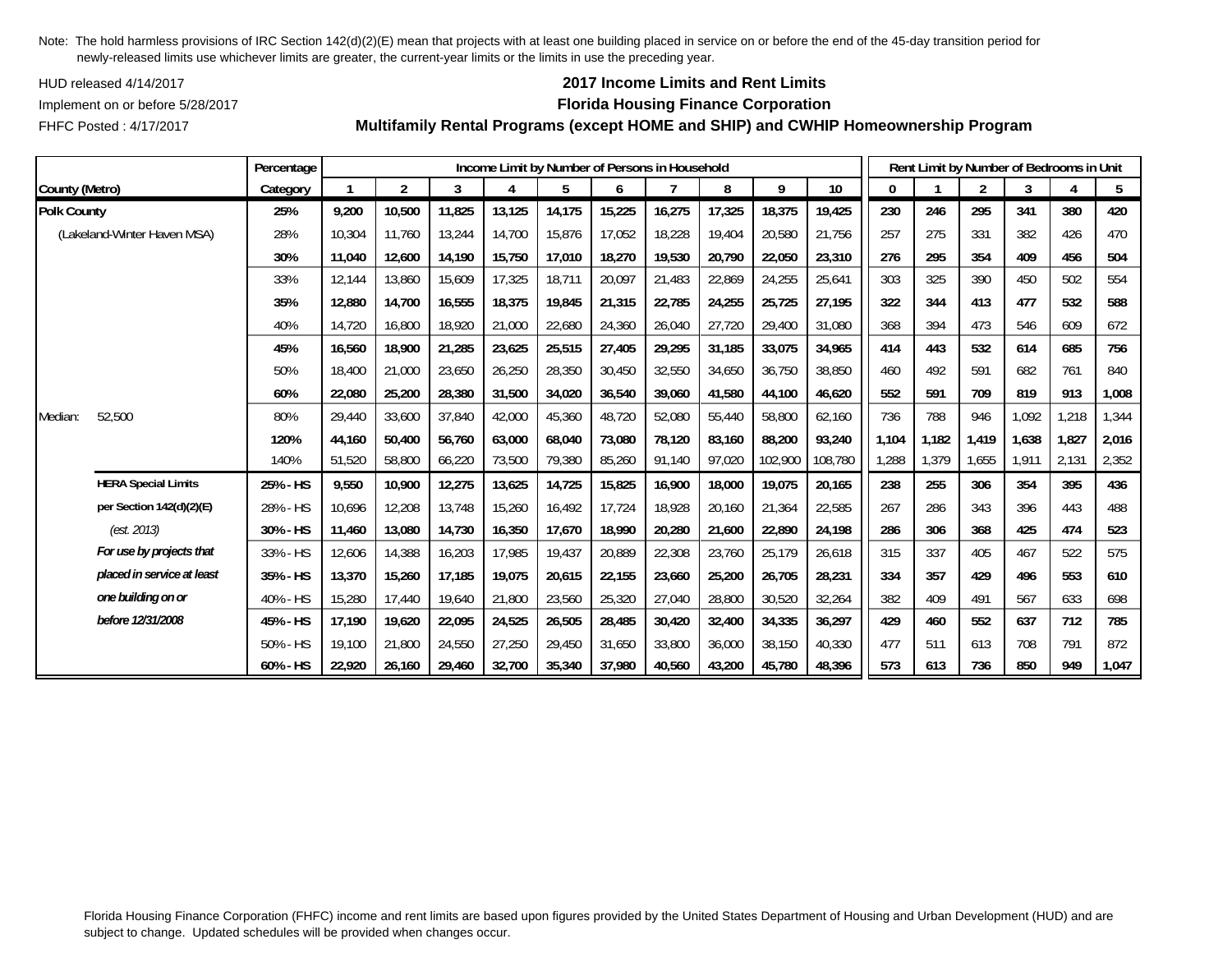HUD released 4/14/2017

## **2017 Income Limits and Rent Limits**

FHFC Posted : 4/17/2017

# Implement on or before 5/28/2017 **Florida Housing Finance Corporation**

|                      | Percentage |        |        |        |        |        |        | Income Limit by Number of Persons in Household |        |        |         |       |       |       | Rent Limit by Number of Bedrooms in Unit |       |       |
|----------------------|------------|--------|--------|--------|--------|--------|--------|------------------------------------------------|--------|--------|---------|-------|-------|-------|------------------------------------------|-------|-------|
| County (Metro)       | Category   |        |        |        |        |        |        |                                                | 8      | Q      | 10      |       |       |       |                                          |       |       |
| <b>Putnam County</b> | 25%        | 8,475  | 9,700  | 10,900 | 12,100 | 13,075 | 14,050 | 15,025                                         | 15,975 | 16,940 | 17,908  | 211   | 227   | 272   | 314                                      | 351   | 387   |
|                      | 28%        | 9.492  | 10,864 | 12,208 | 13,552 | 14,644 | 15,736 | 16,828                                         | 17,892 | 18,973 | 20,057  | 237   | 254   | 305   | 352                                      | 393   | 434   |
|                      | 30%        | 10,170 | 11,640 | 13,080 | 14,520 | 15,690 | 16,860 | 18,030                                         | 19,170 | 20,328 | 21,490  | 254   | 272   | 327   | 377                                      | 421   | 465   |
|                      | 33%        | 11.187 | 12,804 | 14,388 | 15,972 | 17,259 | 18,546 | 19,833                                         | 21,087 | 22,361 | 23,639  | 279   | 299   | 359   | 415                                      | 463   | 511   |
|                      | 35%        | 11,865 | 13,580 | 15,260 | 16,940 | 18,305 | 19,670 | 21,035                                         | 22,365 | 23,716 | 25,071  | 296   | 318   | 381   | 440                                      | 491   | 542   |
|                      | 40%        | 13,560 | 15,520 | 17,440 | 19,360 | 20,920 | 22,480 | 24,040                                         | 25,560 | 27,104 | 28,653  | 339   | 363   | 436   | 503                                      | 562   | 620   |
|                      | 45%        | 15,255 | 17,460 | 19,620 | 21,780 | 23,535 | 25,290 | 27,045                                         | 28,755 | 30,492 | 32,234  | 381   | 408   | 490   | 566                                      | 632   | 697   |
|                      | 50%        | 16,950 | 19,400 | 21,800 | 24,200 | 26,150 | 28,100 | 30,050                                         | 31,950 | 33,880 | 35,816  | 423   | 454   | 545   | 629                                      | 702   | 775   |
|                      | 60%        | 20,340 | 23,280 | 26,160 | 29,040 | 31,380 | 33,720 | 36,060                                         | 38,340 | 40,656 | 42,979  | 508   | 545   | 654   | 755                                      | 843   | 930   |
| 37,900<br>Median:    | 80%        | 27.120 | 31,040 | 34,880 | 38,720 | 41,840 | 44,960 | 48,080                                         | 51,120 | 54,208 | 57,306  | 678   | 727   | 872   | 1,007                                    | 1,124 | ,240  |
|                      | 120%       | 40,680 | 46,560 | 52,320 | 58,080 | 62,760 | 67,440 | 72,120                                         | 76,680 | 81,312 | 85,958  | 1,017 | 1,090 | 1,308 | 1,510                                    | 1,686 | 1,860 |
|                      | 140%       | 47,460 | 54,320 | 61,040 | 67,760 | 73,220 | 78,680 | 84,140                                         | 89,460 | 94,864 | 100,285 | 1,186 | 1,272 | 526,  | ,762                                     | 1,967 | 2,170 |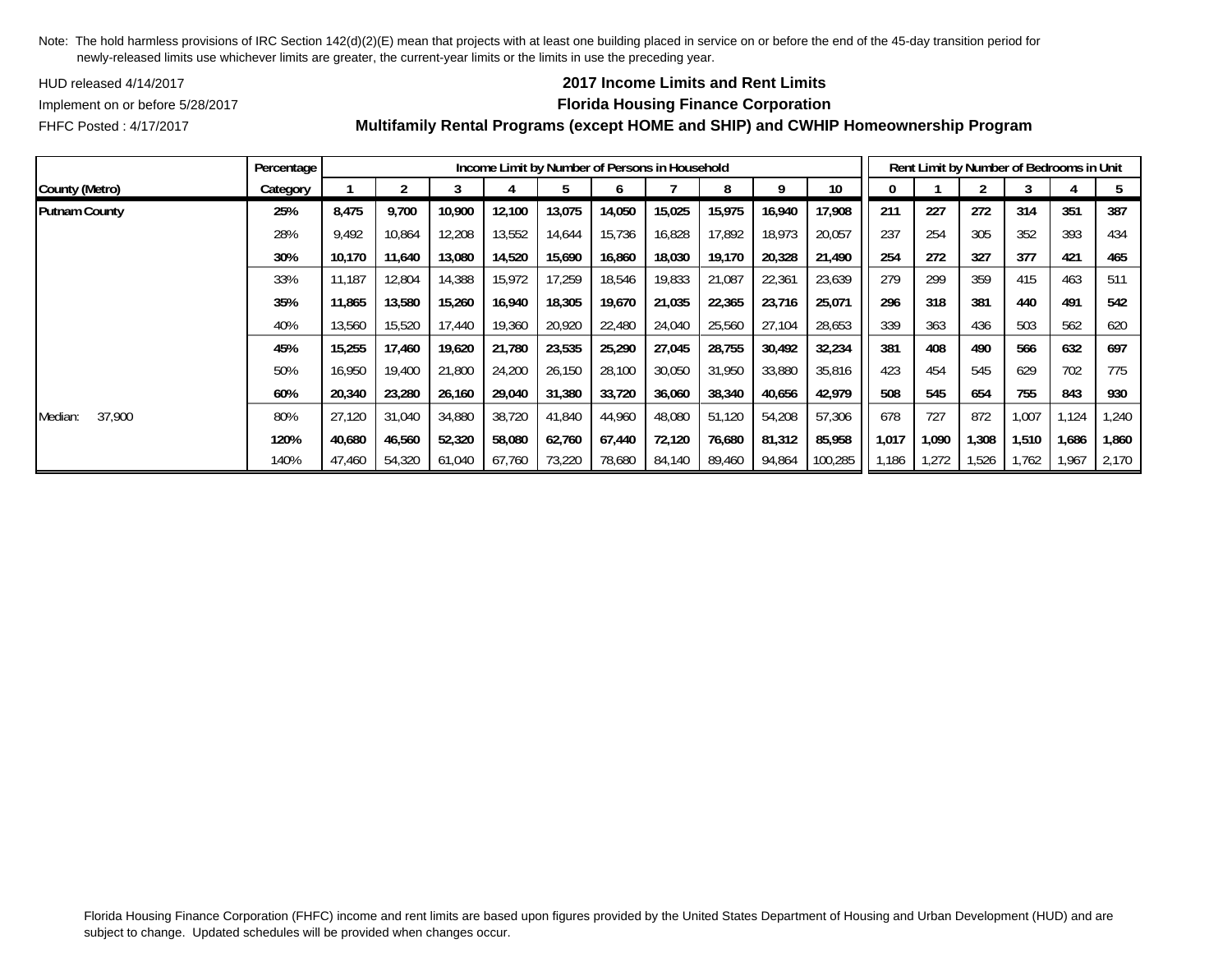HUD released 4/14/2017

FHFC Posted : 4/17/2017

## **2017 Income Limits and Rent Limits**

## Implement on or before 5/28/2017 **Florida Housing Finance Corporation**

**Multifamily Rental Programs (except HOME and SHIP) and CWHIP Homeownership Program**

|                |                            | Percentage |        |                |        | Income Limit by Number of Persons in Household |        |         |         |         |         |         |       |       | Rent Limit by Number of Bedrooms in Unit |       |       |       |
|----------------|----------------------------|------------|--------|----------------|--------|------------------------------------------------|--------|---------|---------|---------|---------|---------|-------|-------|------------------------------------------|-------|-------|-------|
| County (Metro) |                            | Category   |        | $\overline{2}$ | 3      | 4                                              | 5      | 6       |         | 8       | 9       | 10      | 0     |       | $\overline{2}$                           | 3     | 4     | 5     |
|                | Saint Johns County         | 25%        | 11,275 | 12,900         | 14,500 | 16,100                                         | 17,400 | 18,700  | 19,975  | 21,275  | 22,540  | 23,828  | 281   | 302   | 362                                      | 418   | 467   | 515   |
|                | (Jacksonville MSA)         | 28%        | 12,628 | 14,448         | 16,240 | 18,032                                         | 19,488 | 20,944  | 22,372  | 23,828  | 25,245  | 26,687  | 315   | 338   | 406                                      | 469   | 523   | 577   |
|                |                            | 30%        | 13,530 | 15,480         | 17,400 | 19,320                                         | 20,880 | 22,440  | 23,970  | 25,530  | 27,048  | 28,594  | 338   | 362   | 435                                      | 502   | 561   | 618   |
|                |                            | 33%        | 14,883 | 17,028         | 19,140 | 21,252                                         | 22,968 | 24,684  | 26,367  | 28,083  | 29,753  | 31,453  | 372   | 398   | 478                                      | 552   | 617   | 680   |
|                |                            | 35%        | 15,785 | 18,060         | 20,300 | 22,540                                         | 24,360 | 26,180  | 27,965  | 29,785  | 31,556  | 33,359  | 394   | 423   | 507                                      | 586   | 654   | 721   |
|                |                            | 40%        | 18,040 | 20,640         | 23,200 | 25,760                                         | 27,840 | 29,920  | 31,960  | 34,040  | 36,064  | 38,125  | 451   | 483   | 580                                      | 670   | 748   | 825   |
|                |                            | 45%        | 20,295 | 23,220         | 26,100 | 28,980                                         | 31,320 | 33,660  | 35,955  | 38,295  | 40,572  | 42,890  | 507   | 543   | 652                                      | 753   | 841   | 928   |
|                |                            | 50%        | 22,550 | 25,800         | 29,000 | 32,200                                         | 34,800 | 37,400  | 39,950  | 42,550  | 45,080  | 47,656  | 563   | 604   | 725                                      | 837   | 935   | 1,031 |
|                |                            | 60%        | 27,060 | 30,960         | 34,800 | 38,640                                         | 41,760 | 44,880  | 47,940  | 51,060  | 54,096  | 57,187  | 676   | 725   | 870                                      | 1,005 | 1,122 | 1,237 |
| Median:        | 64,400                     | 80%        | 36,080 | 41,280         | 46,400 | 51,520                                         | 55,680 | 59,840  | 63,920  | 68,080  | 72,128  | 76,250  | 902   | 967   | 1,160                                    | 1,340 | 1,496 | 1,650 |
|                |                            | 120%       | 54.120 | 61.920         | 69,600 | 77,280                                         | 83,520 | 89.760  | 95.880  | 102,120 | 108,192 | 114,374 | 1,353 | 1,450 | 1.740                                    | 2,010 | 2,244 | 2,475 |
|                |                            | 140%       | 63,140 | 72,240         | 81,200 | 90,160                                         | 97,440 | 104,720 | 111,860 | 119,140 | 126,224 | 133,437 | 1,578 | 1,692 | 2,030                                    | 2,345 | 2,618 | 2,887 |
|                | <b>HERA Special Limits</b> | 25% - HS   | 11,800 | 13,475         | 15,150 | 16,825                                         | 18,175 | 19,525  | 20,875  | 22,225  | 23,555  | 24,901  | 295   | 315   | 378                                      | 437   | 488   | 538   |
|                | per Section 142(d)(2)(E)   | 28% - HS   | 13,216 | 15,092         | 16,968 | 18,844                                         | 20,356 | 21,868  | 23,380  | 24,892  | 26,382  | 27,889  | 330   | 353   | 424                                      | 490   | 546   | 603   |
|                | (est. 2013)                | 30% - HS   | 14,160 | 16,170         | 18,180 | 20,190                                         | 21,810 | 23,430  | 25,050  | 26,670  | 28,266  | 29,881  | 354   | 379   | 454                                      | 525   | 585   | 646   |
|                | For use by projects that   | 33% - HS   | 15,576 | 17.787         | 19,998 | 22,209                                         | 23,991 | 25,773  | 27,555  | 29,337  | 31,093  | 32,869  | 389   | 417   | 499                                      | 577   | 644   | 711   |
|                | placed in service at least | 35% - HS   | 16,520 | 18,865         | 21,210 | 23,555                                         | 25,445 | 27,335  | 29,225  | 31,115  | 32,977  | 34,861  | 413   | 442   | 530                                      | 612   | 683   | 754   |
|                | one building on or         | 40% - HS   | 18,880 | 21,560         | 24,240 | 26,920                                         | 29,080 | 31,240  | 33,400  | 35,560  | 37,688  | 39,842  | 472   | 505   | 606                                      | 700   | 781   | 862   |
|                | before 12/31/2008          | 45% - HS   | 21,240 | 24,255         | 27,270 | 30,285                                         | 32,715 | 35,145  | 37,575  | 40,005  | 42,399  | 44,822  | 531   | 568   | 681                                      | 787   | 878   | 969   |
|                |                            | 50% - HS   | 23,600 | 26,950         | 30,300 | 33,650                                         | 36,350 | 39,050  | 41,750  | 44,450  | 47.110  | 49,802  | 590   | 631   | 757                                      | 875   | 976   | 1,077 |
|                |                            | 60% - HS   | 28,320 | 32,340         | 36,360 | 40,380                                         | 43,620 | 46,860  | 50,100  | 53,340  | 56,532  | 59,762  | 708   | 758   | 909                                      | 1,050 | 1,171 | 1,293 |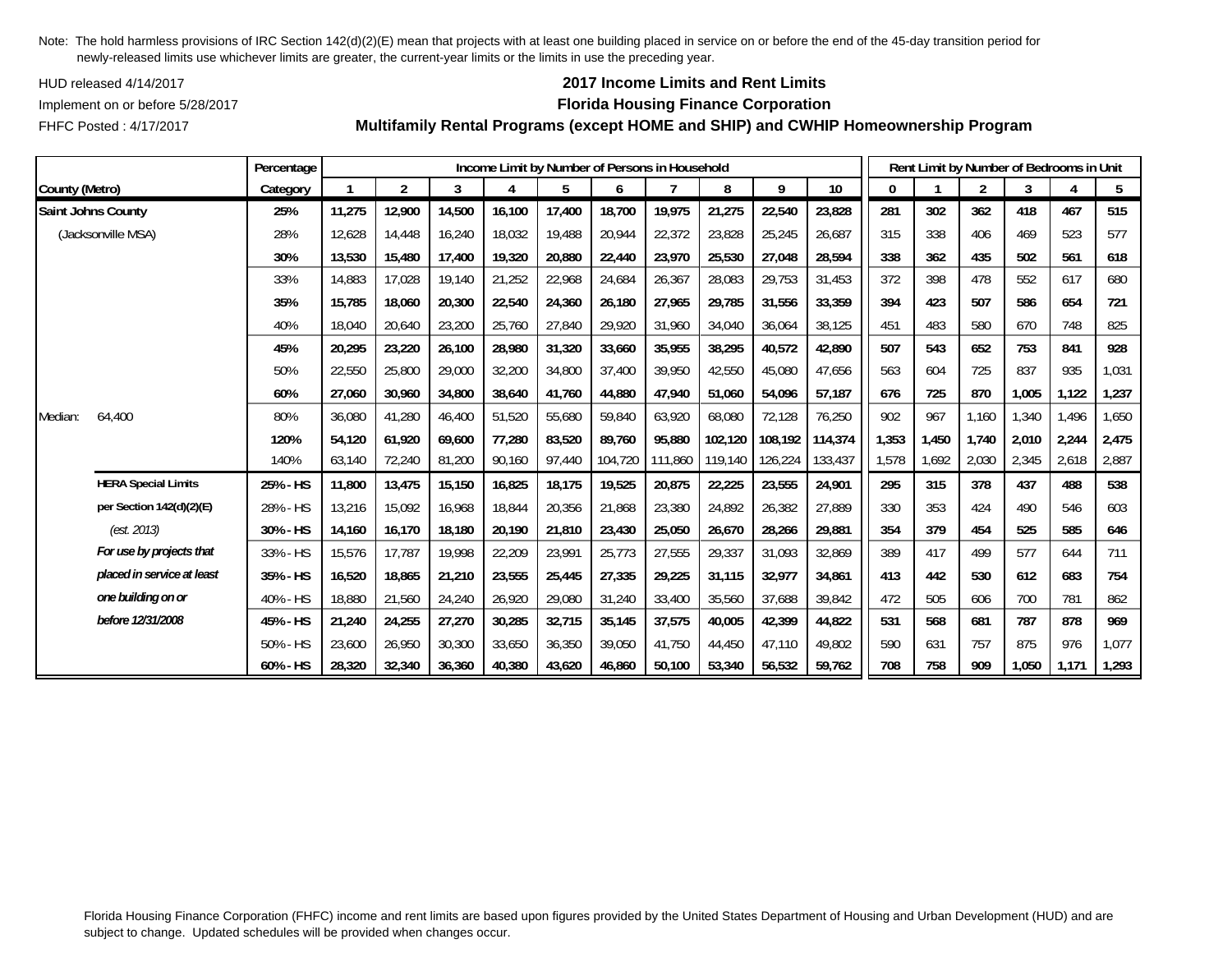HUD released 4/14/2017

FHFC Posted : 4/17/2017

## **2017 Income Limits and Rent Limits**

## Implement on or before 5/28/2017 **Florida Housing Finance Corporation**

**Multifamily Rental Programs (except HOME and SHIP) and CWHIP Homeownership Program**

|                           | Percentage |        |                |        | Income Limit by Number of Persons in Household |        |         |         |         |         |                 |       |       | Rent Limit by Number of Bedrooms in Unit |       |       |       |
|---------------------------|------------|--------|----------------|--------|------------------------------------------------|--------|---------|---------|---------|---------|-----------------|-------|-------|------------------------------------------|-------|-------|-------|
| County (Metro)            | Category   |        | $\overline{2}$ | 3      |                                                | 5      | 6       |         | 8       | 9       | 10 <sup>°</sup> | 0     |       | $\overline{2}$                           | 3     |       | 5     |
| <b>Saint Lucie County</b> | 25%        | 10,550 | 12,050         | 13,550 | 15,050                                         | 16,275 | 17,475  | 18,675  | 19,875  | 21,070  | 22,274          | 263   | 282   | 338                                      | 391   | 436   | 481   |
| (Port Saint Lucie MSA)    | 28%        | 11,816 | 13,496         | 15,176 | 16,856                                         | 18,228 | 19,572  | 20,916  | 22,260  | 23,598  | 24,947          | 295   | 316   | 379                                      | 438   | 489   | 539   |
|                           | 30%        | 12,660 | 14,460         | 16,260 | 18,060                                         | 19,530 | 20,970  | 22,410  | 23,850  | 25,284  | 26,729          | 316   | 339   | 406                                      | 469   | 524   | 578   |
|                           | 33%        | 13,926 | 15,906         | 17,886 | 19,866                                         | 21,483 | 23,067  | 24,651  | 26,235  | 27,812  | 29,402          | 348   | 372   | 447                                      | 516   | 576   | 636   |
|                           | 35%        | 14,770 | 16,870         | 18,970 | 21,070                                         | 22,785 | 24,465  | 26,145  | 27,825  | 29,498  | 31,184          | 369   | 395   | 474                                      | 548   | 611   | 674   |
|                           | 40%        | 16,880 | 19,280         | 21,680 | 24,080                                         | 26,040 | 27,960  | 29,880  | 31,800  | 33,712  | 35,638          | 422   | 452   | 542                                      | 626   | 699   | 771   |
|                           | 45%        | 18,990 | 21,690         | 24,390 | 27,090                                         | 29,295 | 31,455  | 33,615  | 35,775  | 37,926  | 40,093          | 474   | 508   | 609                                      | 704   | 786   | 867   |
|                           | 50%        | 21,100 | 24,100         | 27,100 | 30,100                                         | 32,550 | 34,950  | 37,350  | 39,750  | 42,140  | 44,548          | 527   | 565   | 677                                      | 783   | 873   | 963   |
|                           | 60%        | 25,320 | 28,920         | 32,520 | 36,120                                         | 39,060 | 41,940  | 44,820  | 47,700  | 50,568  | 53,458          | 633   | 678   | 813                                      | 939   | 1,048 | 1,156 |
| 58,000<br>Median:         | 80%        | 33,760 | 38,560         | 43,360 | 48,160                                         | 52,080 | 55,920  | 59,760  | 63,600  | 67,424  | 71,277          | 844   | 904   | 1,084                                    | 1,253 | 1,398 | 1,542 |
|                           | 120%       | 50,640 | 57,840         | 65,040 | 72,240                                         | 78,120 | 83,880  | 89,640  | 95,400  | 101,136 | 106,915         | 1,266 | 1,356 | 1,626                                    | 1.879 | 2,097 | 2,313 |
|                           | 140%       | 59,080 | 67,480         | 75,880 | 84,280                                         | 91,140 | 97,860  | 104,580 | 111,300 | 117,992 | 124,734         | 1,477 | 1,582 | 1,897                                    | 2,192 | 2,446 | 2,698 |
| Santa Rosa County         | 25%        | 10,850 | 12,400         | 13,950 | 15,500                                         | 16,750 | 18,000  | 19,225  | 20,475  | 21,700  | 22,940          | 271   | 290   | 348                                      | 403   | 450   | 496   |
| (Pensacola-Ferry Pass-    | 28%        | 12,152 | 13,888         | 15,624 | 17,360                                         | 18,760 | 20,160  | 21,532  | 22,932  | 24,304  | 25,693          | 303   | 325   | 390                                      | 451   | 504   | 555   |
| <b>Brent MSA)</b>         | 30%        | 13,020 | 14,880         | 16,740 | 18,600                                         | 20,100 | 21,600  | 23,070  | 24,570  | 26,040  | 27,528          | 325   | 348   | 418                                      | 483   | 540   | 595   |
|                           | 33%        | 14,322 | 16,368         | 18,414 | 20,460                                         | 22,110 | 23,760  | 25,377  | 27,027  | 28,644  | 30,281          | 358   | 383   | 460                                      | 532   | 594   | 655   |
|                           | 35%        | 15,190 | 17,360         | 19,530 | 21,700                                         | 23,450 | 25,200  | 26,915  | 28,665  | 30,380  | 32,116          | 379   | 406   | 488                                      | 564   | 630   | 694   |
|                           | 40%        | 17,360 | 19,840         | 22,320 | 24,800                                         | 26,800 | 28,800  | 30,760  | 32,760  | 34,720  | 36,704          | 434   | 465   | 558                                      | 645   | 720   | 794   |
|                           | 45%        | 19,530 | 22,320         | 25,110 | 27,900                                         | 30,150 | 32,400  | 34,605  | 36,855  | 39,060  | 41,292          | 488   | 523   | 627                                      | 725   | 810   | 893   |
|                           | 50%        | 21,700 | 24,800         | 27,900 | 31,000                                         | 33,500 | 36,000  | 38,450  | 40,950  | 43,400  | 45,880          | 542   | 581   | 697                                      | 806   | 900   | 992   |
|                           | 60%        | 26,040 | 29,760         | 33,480 | 37,200                                         | 40,200 | 43,200  | 46,140  | 49,140  | 52,080  | 55,056          | 651   | 697   | 837                                      | 967   | 1,080 | 1,191 |
| 62,000<br>Median:         | 80%        | 34,720 | 39,680         | 44.640 | 49,600                                         | 53,600 | 57,600  | 61,520  | 65,520  | 69,440  | 73,408          | 868   | 930   | 1,116                                    | 1,290 | 1,440 | 1,588 |
|                           | 120%       | 52,080 | 59,520         | 66,960 | 74,400                                         | 80,400 | 86,400  | 92,280  | 98,280  | 104.160 | 110,112         | 1,302 | 1,395 | 1,674                                    | 1,935 | 2,160 | 2,382 |
|                           | 140%       | 60,760 | 69,440         | 78,120 | 86,800                                         | 93,800 | 100,800 | 107,660 | 114,660 | 121,520 | 128,464         | 1,519 | 1,627 | 1,953                                    | 2,257 | 2,520 | 2,779 |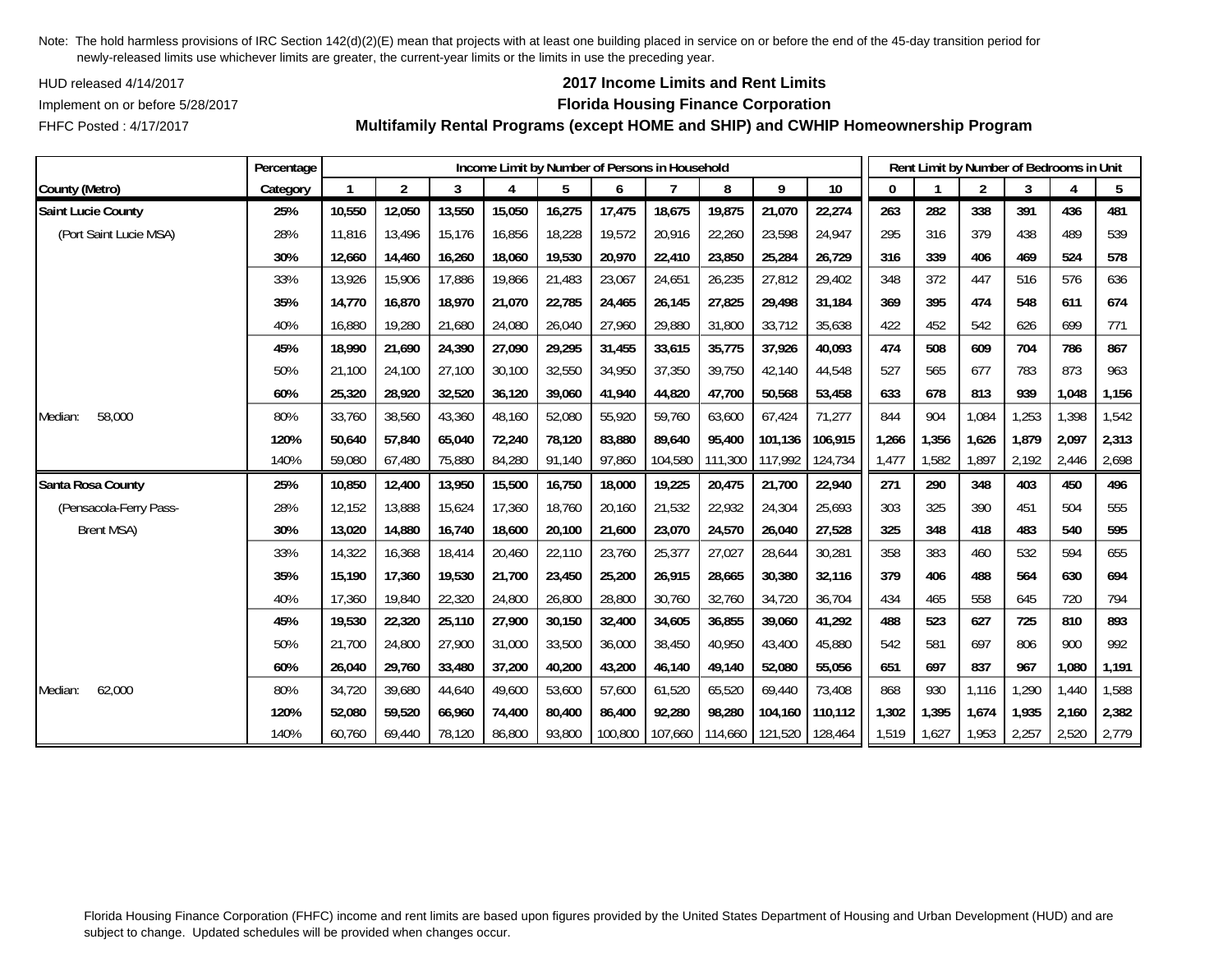HUD released 4/14/2017

## **2017 Income Limits and Rent Limits**

Implement on or before 5/28/2017 **Florida Housing Finance Corporation**

FHFC Posted : 4/17/2017

|                        | Percentage |        |        |        |        | Income Limit by Number of Persons in Household |         |         |         |         |         |       |       |       | Rent Limit by Number of Bedrooms in Unit |       |        |
|------------------------|------------|--------|--------|--------|--------|------------------------------------------------|---------|---------|---------|---------|---------|-------|-------|-------|------------------------------------------|-------|--------|
| County (Metro)         | Category   |        |        |        |        |                                                |         |         | 8       |         | 10      |       |       |       |                                          |       |        |
| Sarasota County        | 25%        | 11,475 | 13,100 | 14,750 | 16,375 | 17,700                                         | 19,000  | 20,325  | 21,625  | 22,925  | 24,235  | 286   | 307   | 368   | 425                                      | 475   | 524    |
| (North Port-Bradenton- | 28%        | 12,852 | 14,672 | 16,520 | 18,340 | 19,824                                         | 21,280  | 22,764  | 24,220  | 25,676  | 27,143  | 321   | 344   | 413   | 477                                      | 532   | 587    |
| Sarasota MSA)          | 30%        | 13,770 | 15,720 | 17,700 | 19,650 | 21,240                                         | 22,800  | 24,390  | 25,950  | 27,510  | 29,082  | 344   | 368   | 442   | 511                                      | 570   | 629    |
|                        | 33%        | 15.147 | 17.292 | 19,470 | 21,615 | 23,364                                         | 25,080  | 26,829  | 28,545  | 30,261  | 31.990  | 378   | 405   | 486   | 562                                      | 627   | 692    |
|                        | 35%        | 16,065 | 18,340 | 20,650 | 22,925 | 24,780                                         | 26,600  | 28,455  | 30,275  | 32,095  | 33,929  | 401   | 430   | 516   | 596                                      | 665   | 734    |
|                        | 40%        | 18,360 | 20,960 | 23,600 | 26,200 | 28,320                                         | 30,400  | 32,520  | 34,600  | 36,680  | 38,776  | 459   | 491   | 590   | 681                                      | 760   | 839    |
|                        | 45%        | 20,655 | 23,580 | 26,550 | 29,475 | 31,860                                         | 34,200  | 36,585  | 38,925  | 41,265  | 43,623  | 516   | 552   | 663   | 766                                      | 855   | 943    |
|                        | 50%        | 22,950 | 26,200 | 29,500 | 32,750 | 35,400                                         | 38,000  | 40,650  | 43,250  | 45,850  | 48,470  | 573   | 614   | 737   | 851                                      | 950   | 1,048  |
|                        | 60%        | 27,540 | 31,440 | 35,400 | 39,300 | 42,480                                         | 45,600  | 48,780  | 51,900  | 55,020  | 58,164  | 688   | 737   | 885   | 1,022                                    | 1،140 | 1,258  |
| 65,500<br>Median:      | 80%        | 36,720 | 41,920 | 47,200 | 52,400 | 56,640                                         | 60,800  | 65,040  | 69,200  | 73,360  | 77,552  | 918   | 983   | 1,180 | 1.363                                    | ,520  | 678, ا |
|                        | 120%       | 55,080 | 62,880 | 70,800 | 78,600 | 84,960                                         | 91,200  | 97,560  | 103,800 | 110,040 | 116,328 | 1,377 | 1,474 | 1.770 | 2.044                                    | 2,280 | 2,517  |
|                        | 140%       | 64,260 | 73,360 | 82,600 | 91,700 | 99,120                                         | 106,400 | 113,820 | 121,100 | 128,380 | 135,716 | 1,606 | 1,720 | 2,065 | 2,385                                    | 2,660 | 2,936  |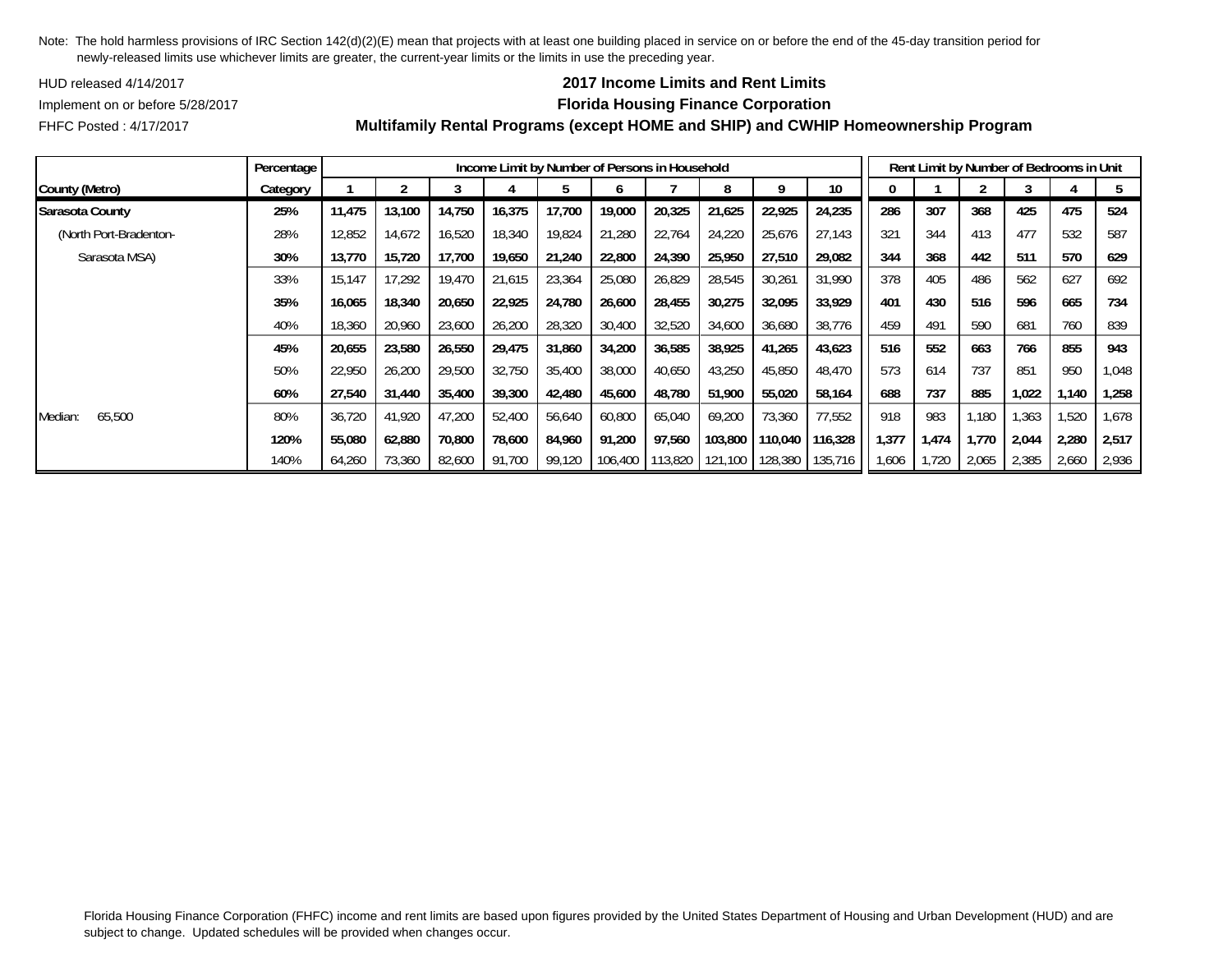HUD released 4/14/2017

FHFC Posted : 4/17/2017

## **2017 Income Limits and Rent Limits**

### Implement on or before 5/28/2017 **Florida Housing Finance Corporation**

**Multifamily Rental Programs (except HOME and SHIP) and CWHIP Homeownership Program**

|                        |                            | Percentage |        |                |        |        |        |        | Income Limit by Number of Persons in Household |         |         |         |       | Rent Limit by Number of Bedrooms in Unit |                |       |       |       |
|------------------------|----------------------------|------------|--------|----------------|--------|--------|--------|--------|------------------------------------------------|---------|---------|---------|-------|------------------------------------------|----------------|-------|-------|-------|
| County (Metro)         |                            | Category   |        | $\overline{2}$ | 3      | 4      | 5      | 6      |                                                | 8       | 9       | 10      | 0     |                                          | $\overline{2}$ | 3     |       | 5     |
| <b>Seminole County</b> |                            | 25%        | 10,225 | 11,700         | 13,150 | 14,600 | 15,775 | 16,950 | 18,125                                         | 19,275  | 20,440  | 21,608  | 255   | 274                                      | 328            | 379   | 423   | 467   |
|                        | (Orlando-Kissimmee-        | 28%        | 11,452 | 13,104         | 14,728 | 16,352 | 17,668 | 18,984 | 20,300                                         | 21,588  | 22,893  | 24,201  | 286   | 306                                      | 368            | 425   | 474   | 523   |
|                        | Sanford MSA)               | 30%        | 12,270 | 14,040         | 15,780 | 17,520 | 18,930 | 20,340 | 21,750                                         | 23,130  | 24,528  | 25,930  | 306   | 328                                      | 394            | 455   | 508   | 561   |
|                        |                            | 33%        | 13,497 | 15,444         | 17,358 | 19,272 | 20,823 | 22,374 | 23,925                                         | 25,443  | 26,981  | 28,523  | 337   | 361                                      | 433            | 501   | 559   | 617   |
|                        |                            | 35%        | 14,315 | 16,380         | 18,410 | 20,440 | 22,085 | 23,730 | 25,375                                         | 26,985  | 28,616  | 30,251  | 357   | 383                                      | 460            | 531   | 593   | 654   |
|                        |                            | 40%        | 16,360 | 18,720         | 21,040 | 23,360 | 25,240 | 27,120 | 29,000                                         | 30,840  | 32,704  | 34,573  | 409   | 438                                      | 526            | 607   | 678   | 748   |
|                        |                            | 45%        | 18,405 | 21,060         | 23,670 | 26,280 | 28,395 | 30,510 | 32,625                                         | 34,695  | 36,792  | 38,894  | 460   | 493                                      | 591            | 683   | 762   | 841   |
|                        |                            | 50%        | 20,450 | 23,400         | 26,300 | 29,200 | 31,550 | 33,900 | 36,250                                         | 38,550  | 40,880  | 43,216  | 511   | 548                                      | 657            | 759   | 847   | 935   |
|                        |                            | 60%        | 24,540 | 28,080         | 31,560 | 35,040 | 37,860 | 40,680 | 43,500                                         | 46,260  | 49,056  | 51,859  | 613   | 657                                      | 789            | 911   | 1,017 | 1,122 |
| Median:                | 58,400                     | 80%        | 32,720 | 37,440         | 42,080 | 46,720 | 50,480 | 54,240 | 58,000                                         | 61.680  | 65,408  | 69,146  | 818   | 877                                      | 1,052          | 1,215 | 1,356 | 1,496 |
|                        |                            | 120%       | 49,080 | 56,160         | 63,120 | 70,080 | 75,720 | 81,360 | 87.000                                         | 92,520  | 98,112  | 103,718 | 1,227 | 1,315                                    | 1,578          | 1.822 | 2,034 | 2,244 |
|                        |                            | 140%       | 57,260 | 65,520         | 73,640 | 81,760 | 88,340 | 94,920 | 101,500                                        | 107,940 | 114,464 | 121,005 | 1,431 | 1,534                                    | 1,841          | 2,126 | 2,373 | 2,618 |
|                        | <b>HERA Special Limits</b> | 25% - HS   | 10,750 | 12,275         | 13,800 | 15,325 | 16,575 | 17,800 | 19,025                                         | 20,250  | 21,455  | 22,681  | 268   | 287                                      | 345            | 398   | 445   | 490   |
|                        | per Section 142(d)(2)(E)   | 28% - HS   | 12,040 | 13,748         | 15,456 | 17,164 | 18,564 | 19,936 | 21,308                                         | 22,680  | 24,030  | 25,403  | 301   | 322                                      | 386            | 446   | 498   | 549   |
|                        | (est. 2011)                | 30% - HS   | 12,900 | 14,730         | 16,560 | 18,390 | 19,890 | 21,360 | 22,830                                         | 24,300  | 25,746  | 27,217  | 322   | 345                                      | 414            | 478   | 534   | 589   |
|                        | For use by projects that   | 33% - HS   | 14,190 | 16,203         | 18,216 | 20,229 | 21,879 | 23,496 | 25,113                                         | 26,730  | 28,321  | 29,939  | 354   | 379                                      | 455            | 526   | 587   | 648   |
|                        | placed in service at least | 35% - HS   | 15,050 | 17,185         | 19,320 | 21,455 | 23,205 | 24,920 | 26,635                                         | 28,350  | 30,037  | 31,753  | 376   | 402                                      | 483            | 558   | 623   | 687   |
|                        | one building on or         | 40% - HS   | 17,200 | 19,640         | 22,080 | 24,520 | 26,520 | 28,480 | 30,440                                         | 32,400  | 34,328  | 36,290  | 430   | 460                                      | 552            | 638   | 712   | 785   |
|                        | before 12/31/2008          | 45% - HS   | 19,350 | 22,095         | 24,840 | 27,585 | 29,835 | 32,040 | 34,245                                         | 36,450  | 38,619  | 40,826  | 483   | 518                                      | 621            | 717   | 801   | 883   |
|                        |                            | 50% - HS   | 21,500 | 24,550         | 27,600 | 30,650 | 33,150 | 35,600 | 38,050                                         | 40,500  | 42,910  | 45,362  | 537   | 575                                      | 690            | 797   | 890   | 981   |
|                        |                            | 60% - HS   | 25,800 | 29,460         | 33,120 | 36,780 | 39,780 | 42,720 | 45,660                                         | 48,600  | 51,492  | 54,434  | 645   | 690                                      | 828            | 957   | 1,068 | 1,178 |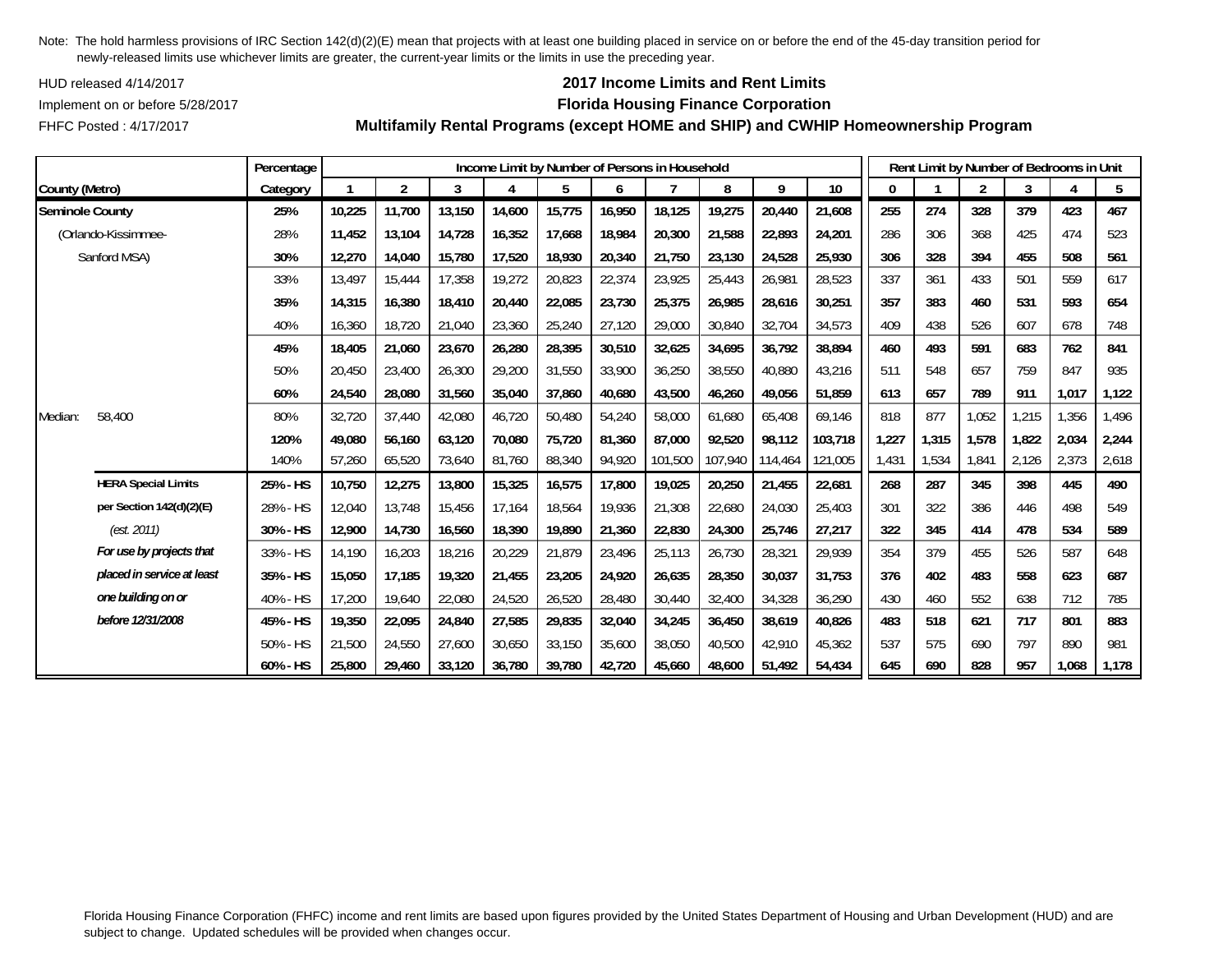HUD released 4/14/2017

## **2017 Income Limits and Rent Limits**

## Implement on or before 5/28/2017 **Florida Housing Finance Corporation**

FHFC Posted : 4/17/2017

|                      |                            | Percentage |        |                |        | Income Limit by Number of Persons in Household |        |        |         |         |         |                 |       |       | Rent Limit by Number of Bedrooms in Unit |       |       |       |
|----------------------|----------------------------|------------|--------|----------------|--------|------------------------------------------------|--------|--------|---------|---------|---------|-----------------|-------|-------|------------------------------------------|-------|-------|-------|
| County (Metro)       |                            | Category   |        | $\overline{2}$ | 3      | 4                                              | 5      | 6      |         | 8       | 9       | 10 <sup>°</sup> | 0     |       | $\overline{2}$                           | 3     | Δ     | 5     |
| <b>Sumter County</b> |                            | 25%        | 10,500 | 12,000         | 13,500 | 15,000                                         | 16,200 | 17,400 | 18,600  | 19,800  | 21,000  | 22,200          | 262   | 281   | 337                                      | 390   | 435   | 480   |
|                      | (Villages MSA)             | 28%        | 11,760 | 13,440         | 15,120 | 16,800                                         | 18,144 | 19,488 | 20,832  | 22,176  | 23,520  | 24,864          | 294   | 315   | 378                                      | 436   | 487   | 537   |
|                      |                            | 30%        | 12,600 | 14,400         | 16,200 | 18,000                                         | 19,440 | 20,880 | 22,320  | 23,760  | 25,200  | 26,640          | 315   | 337   | 405                                      | 468   | 522   | 576   |
|                      |                            | 33%        | 13,860 | 15,840         | 17,820 | 19,800                                         | 21,384 | 22,968 | 24,552  | 26,136  | 27,720  | 29,304          | 346   | 371   | 445                                      | 514   | 574   | 633   |
|                      |                            | 35%        | 14,700 | 16,800         | 18,900 | 21,000                                         | 22,680 | 24,360 | 26,040  | 27,720  | 29,400  | 31,080          | 367   | 393   | 472                                      | 546   | 609   | 672   |
|                      |                            | 40%        | 16,800 | 19,200         | 21,600 | 24,000                                         | 25,920 | 27,840 | 29,760  | 31,680  | 33,600  | 35,520          | 420   | 450   | 540                                      | 624   | 696   | 768   |
|                      |                            | 45%        | 18,900 | 21,600         | 24,300 | 27,000                                         | 29,160 | 31,320 | 33,480  | 35,640  | 37,800  | 39,960          | 472   | 506   | 607                                      | 702   | 783   | 864   |
|                      |                            | 50%        | 21,000 | 24,000         | 27,000 | 30,000                                         | 32,400 | 34,800 | 37,200  | 39,600  | 42,000  | 44,400          | 525   | 562   | 675                                      | 780   | 870   | 960   |
|                      |                            | 60%        | 25,200 | 28,800         | 32,400 | 36,000                                         | 38,880 | 41,760 | 44,640  | 47,520  | 50,400  | 53,280          | 630   | 675   | 810                                      | 936   | 1,044 | 1,152 |
| Median:              | 60,000                     | 80%        | 33,600 | 38,400         | 43,200 | 48,000                                         | 51,840 | 55,680 | 59,520  | 63,360  | 67,200  | 71,040          | 840   | 900   | 1,080                                    | 1,248 | 1,392 | 1,536 |
|                      |                            | 120%       | 50,400 | 57,600         | 64,800 | 72,000                                         | 77,760 | 83,520 | 89,280  | 95,040  | 100,800 | 106,560         | 1,260 | 1,350 | 1,620                                    | 1,872 | 2,088 | 2,304 |
|                      |                            | 140%       | 58,800 | 67,200         | 75,600 | 84,000                                         | 90,720 | 97,440 | 104,160 | 110,880 | 117,600 | 124,320         | 1,470 | 1,575 | 1,890                                    | 2,184 | 2,436 | 2,688 |
|                      | <b>HERA Special Limits</b> | 25% - HS   | 10,875 | 12,425         | 13,975 | 15,525                                         | 16,775 | 18,025 | 19,275  | 20,500  | 21,735  | 22,977          | 271   | 291   | 349                                      | 403   | 450   | 497   |
|                      | per Section 142(d)(2)(E)   | 28% - HS   | 12,180 | 13,916         | 15,652 | 17,388                                         | 18,788 | 20,188 | 21,588  | 22,960  | 24,343  | 25,734          | 304   | 326   | 391                                      | 452   | 504   | 556   |
|                      | (est. 2016)                | 30% - HS   | 13,050 | 14,910         | 16,770 | 18,630                                         | 20,130 | 21,630 | 23,130  | 24,600  | 26,082  | 27,572          | 326   | 349   | 419                                      | 484   | 540   | 596   |
|                      | For use by projects that   | 33% - HS   | 14,355 | 16,401         | 18,447 | 20,493                                         | 22,143 | 23,793 | 25,443  | 27,060  | 28,690  | 30,330          | 358   | 384   | 461                                      | 532   | 594   | 656   |
|                      | placed in service at least | 35% - HS   | 15,225 | 17,395         | 19,565 | 21,735                                         | 23,485 | 25,235 | 26,985  | 28,700  | 30,429  | 32,168          | 380   | 407   | 489                                      | 565   | 630   | 696   |
|                      | one building on or         | 40% - HS   | 17,400 | 19,880         | 22,360 | 24,840                                         | 26,840 | 28,840 | 30,840  | 32,800  | 34,776  | 36,763          | 435   | 466   | 559                                      | 646   | 721   | 795   |
|                      | before 12/31/2008          | 45% - HS   | 19,575 | 22,365         | 25,155 | 27,945                                         | 30,195 | 32,445 | 34,695  | 36,900  | 39,123  | 41,359          | 489   | 524   | 628                                      | 726   | 811   | 894   |
|                      |                            | 50% - HS   | 21,750 | 24,850         | 27,950 | 31,050                                         | 33,550 | 36,050 | 38,550  | 41,000  | 43,470  | 45.954          | 543   | 582   | 698                                      | 807   | 901   | 994   |
|                      |                            | 60% - HS   | 26,100 | 29,820         | 33,540 | 37,260                                         | 40,260 | 43.260 | 46.260  | 49,200  | 52,164  | 55,145          | 652   | 699   | 838                                      | 969   | 1.081 | 1,193 |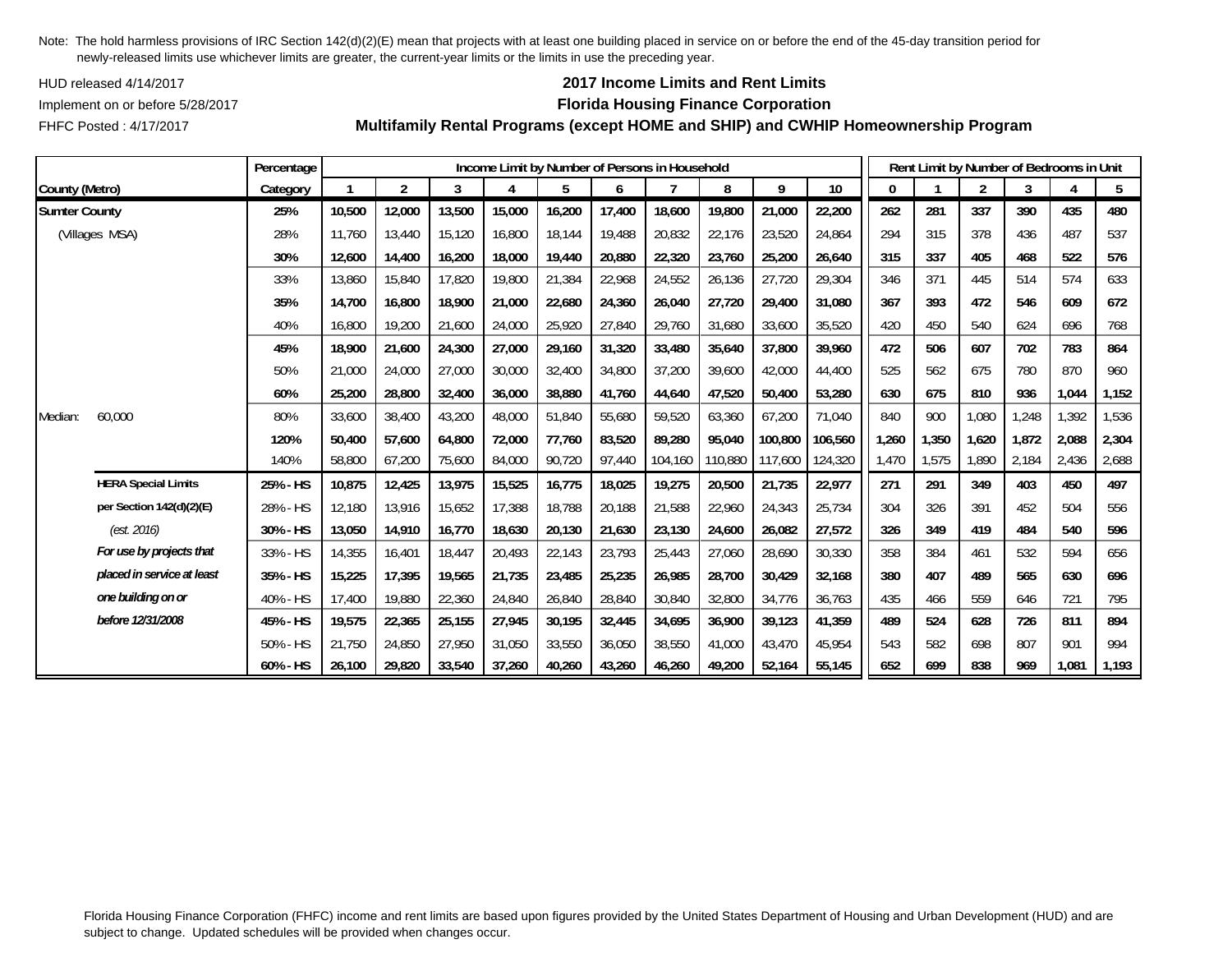HUD released 4/14/2017

FHFC Posted : 4/17/2017

## **2017 Income Limits and Rent Limits**

### Implement on or before 5/28/2017 **Florida Housing Finance Corporation**

**Multifamily Rental Programs (except HOME and SHIP) and CWHIP Homeownership Program**

|                        |                            | Percentage |        |                |        |        | Income Limit by Number of Persons in Household |        |        |        |        |         |       |       | Rent Limit by Number of Bedrooms in Unit |       |       |       |
|------------------------|----------------------------|------------|--------|----------------|--------|--------|------------------------------------------------|--------|--------|--------|--------|---------|-------|-------|------------------------------------------|-------|-------|-------|
| County (Metro)         |                            | Category   |        | $\overline{2}$ | 3      | 4      | 5                                              | 6      |        | 8      | 9      | 10      | 0     |       | $\overline{2}$                           | 3     | 4     | 5     |
| <b>Suwannee County</b> |                            | 25%        | 8.475  | 9.700          | 10,900 | 12.100 | 13,075                                         | 14,050 | 15,025 | 15,975 | 16.940 | 17.908  | 211   | 227   | 272                                      | 314   | 351   | 387   |
|                        |                            | 28%        | 9,492  | 10,864         | 12,208 | 13,552 | 14,644                                         | 15,736 | 16,828 | 17,892 | 18,973 | 20,057  | 237   | 254   | 305                                      | 352   | 393   | 434   |
|                        |                            | 30%        | 10,170 | 11,640         | 13,080 | 14,520 | 15,690                                         | 16,860 | 18,030 | 19,170 | 20,328 | 21,490  | 254   | 272   | 327                                      | 377   | 421   | 465   |
|                        |                            | 33%        | 11,187 | 12,804         | 14,388 | 15,972 | 17,259                                         | 18,546 | 19,833 | 21,087 | 22,361 | 23,639  | 279   | 299   | 359                                      | 415   | 463   | 511   |
|                        |                            | 35%        | 11,865 | 13,580         | 15,260 | 16,940 | 18,305                                         | 19,670 | 21,035 | 22,365 | 23,716 | 25,071  | 296   | 318   | 381                                      | 440   | 491   | 542   |
|                        |                            | 40%        | 13,560 | 15,520         | 17,440 | 19,360 | 20,920                                         | 22,480 | 24,040 | 25,560 | 27,104 | 28,653  | 339   | 363   | 436                                      | 503   | 562   | 620   |
|                        |                            | 45%        | 15,255 | 17,460         | 19,620 | 21,780 | 23,535                                         | 25,290 | 27,045 | 28,755 | 30,492 | 32,234  | 381   | 408   | 490                                      | 566   | 632   | 697   |
|                        |                            | 50%        | 16.950 | 19,400         | 21,800 | 24,200 | 26,150                                         | 28,100 | 30,050 | 31,950 | 33,880 | 35,816  | 423   | 454   | 545                                      | 629   | 702   | 775   |
|                        |                            | 60%        | 20,340 | 23,280         | 26,160 | 29,040 | 31,380                                         | 33,720 | 36,060 | 38,340 | 40,656 | 42,979  | 508   | 545   | 654                                      | 755   | 843   | 930   |
| Median:                | 47,100                     | 80%        | 27,120 | 31,040         | 34,880 | 38,720 | 41,840                                         | 44,960 | 48,080 | 51,120 | 54,208 | 57,306  | 678   | 727   | 872                                      | 1,007 | 1,124 | 1,240 |
|                        |                            | 120%       | 40,680 | 46,560         | 52,320 | 58,080 | 62,760                                         | 67,440 | 72,120 | 76,680 | 81,312 | 85,958  | 1,017 | 1,090 | 1,308                                    | 1,510 | 1,686 | 1,860 |
|                        |                            | 140%       | 47,460 | 54,320         | 61,040 | 67,760 | 73,220                                         | 78,680 | 84,140 | 89,460 | 94,864 | 100,285 | 1,186 | 1,272 | 1,526                                    | 1,762 | ,967  | 2,170 |
|                        | <b>HERA Special Limits</b> | 25% - HS   | 8,875  | 10,150         | 11,425 | 12,675 | 13,700                                         | 14,725 | 15,725 | 16,750 | 17,745 | 18,759  | 221   | 237   | 285                                      | 329   | 368   | 405   |
|                        | per Section 142(d)(2)(E)   | 28% - HS   | 9.940  | 11,368         | 12,796 | 14,196 | 15,344                                         | 16,492 | 17,612 | 18,760 | 19,874 | 21,010  | 248   | 266   | 319                                      | 369   | 412   | 454   |
|                        | (est. 2009)                | 30% - HS   | 10,650 | 12,180         | 13,710 | 15,210 | 16,440                                         | 17,670 | 18,870 | 20,100 | 21,294 | 22,511  | 266   | 285   | 342                                      | 395   | 441   | 487   |
|                        | For use by projects that   | 33% - HS   | 11.715 | 13,398         | 15,081 | 16,731 | 18,084                                         | 19.437 | 20.757 | 22,110 | 23,423 | 24,762  | 292   | 313   | 377                                      | 435   | 485   | 535   |
|                        | placed in service at least | 35% - HS   | 12,425 | 14,210         | 15,995 | 17,745 | 19,180                                         | 20,615 | 22,015 | 23,450 | 24,843 | 26,263  | 310   | 332   | 399                                      | 461   | 515   | 568   |
|                        | one building on or         | 40% - HS   | 14,200 | 16,240         | 18,280 | 20,280 | 21,920                                         | 23,560 | 25,160 | 26,800 | 28,392 | 30,014  | 355   | 380   | 457                                      | 527   | 589   | 649   |
|                        | before 12/31/2008          | 45% - HS   | 15,975 | 18,270         | 20,565 | 22,815 | 24,660                                         | 26,505 | 28,305 | 30,150 | 31,941 | 33,766  | 399   | 428   | 514                                      | 593   | 662   | 730   |
|                        |                            | 50% - HS   | 17,750 | 20,300         | 22,850 | 25,350 | 27,400                                         | 29,450 | 31,450 | 33,500 | 35,490 | 37,518  | 443   | 475   | 571                                      | 659   | 736   | 811   |
|                        |                            | 60% - HS   | 21,300 | 24,360         | 27,420 | 30,420 | 32,880                                         | 35,340 | 37,740 | 40,200 | 42,588 | 45,022  | 532   | 570   | 685                                      | 791   | 883   | 974   |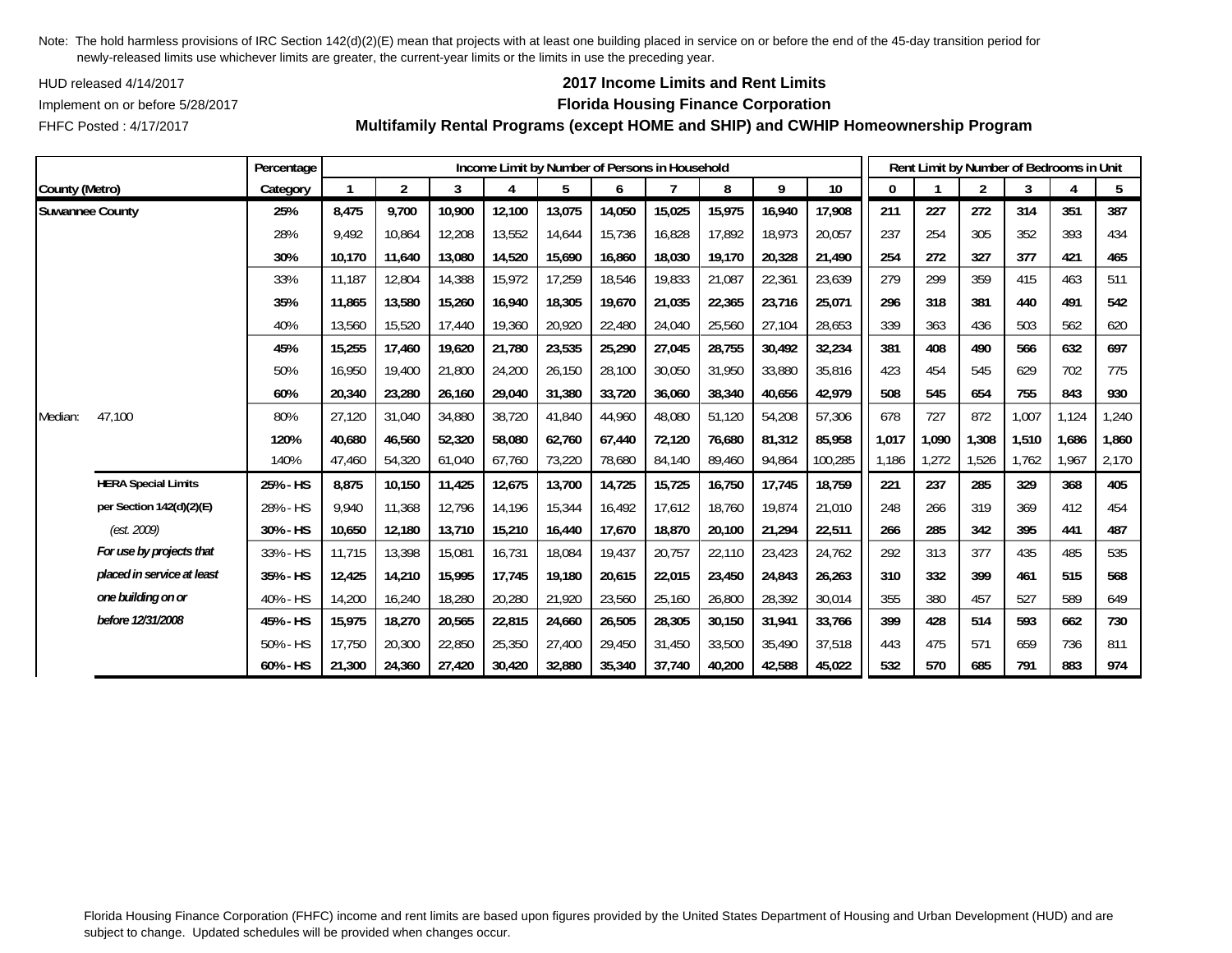HUD released 4/14/2017

FHFC Posted : 4/17/2017

## **2017 Income Limits and Rent Limits**

### Implement on or before 5/28/2017 **Florida Housing Finance Corporation**

**Multifamily Rental Programs (except HOME and SHIP) and CWHIP Homeownership Program**

|                      |                            | Percentage |        |                |        |        |        |        | Income Limit by Number of Persons in Household |        |        |         |       | Rent Limit by Number of Bedrooms in Unit |                |       |       |       |
|----------------------|----------------------------|------------|--------|----------------|--------|--------|--------|--------|------------------------------------------------|--------|--------|---------|-------|------------------------------------------|----------------|-------|-------|-------|
| County (Metro)       |                            | Category   |        | $\overline{2}$ | 3      |        | 5      | 6      |                                                | 8      | 9      | 10      | 0     |                                          | $\overline{2}$ | 3     |       | 5     |
| <b>Taylor County</b> |                            | 25%        | 8,475  | 9,700          | 10,900 | 12,100 | 13,075 | 14,050 | 15,025                                         | 15,975 | 16,940 | 17,908  | 211   | 227                                      | 272            | 314   | 351   | 387   |
|                      |                            | 28%        | 9.492  | 10,864         | 12,208 | 13,552 | 14,644 | 15,736 | 16,828                                         | 17,892 | 18,973 | 20,057  | 237   | 254                                      | 305            | 352   | 393   | 434   |
|                      |                            | 30%        | 10,170 | 11,640         | 13,080 | 14,520 | 15,690 | 16,860 | 18,030                                         | 19,170 | 20,328 | 21,490  | 254   | 272                                      | 327            | 377   | 421   | 465   |
|                      |                            | 33%        | 11,187 | 12,804         | 14,388 | 15,972 | 17,259 | 18,546 | 19,833                                         | 21,087 | 22,361 | 23,639  | 279   | 299                                      | 359            | 415   | 463   | 511   |
|                      |                            | 35%        | 11,865 | 13,580         | 15,260 | 16,940 | 18,305 | 19,670 | 21,035                                         | 22,365 | 23,716 | 25,071  | 296   | 318                                      | 381            | 440   | 491   | 542   |
|                      |                            | 40%        | 13,560 | 15,520         | 17,440 | 19,360 | 20,920 | 22,480 | 24,040                                         | 25,560 | 27,104 | 28,653  | 339   | 363                                      | 436            | 503   | 562   | 620   |
|                      |                            | 45%        | 15,255 | 17,460         | 19,620 | 21,780 | 23,535 | 25,290 | 27,045                                         | 28,755 | 30,492 | 32,234  | 381   | 408                                      | 490            | 566   | 632   | 697   |
|                      |                            | 50%        | 16.950 | 19,400         | 21,800 | 24,200 | 26,150 | 28,100 | 30.050                                         | 31,950 | 33,880 | 35,816  | 423   | 454                                      | 545            | 629   | 702   | 775   |
|                      |                            | 60%        | 20,340 | 23,280         | 26,160 | 29,040 | 31,380 | 33,720 | 36,060                                         | 38,340 | 40,656 | 42,979  | 508   | 545                                      | 654            | 755   | 843   | 930   |
| Median:              | 45,400                     | 80%        | 27,120 | 31,040         | 34,880 | 38,720 | 41,840 | 44,960 | 48,080                                         | 51,120 | 54,208 | 57,306  | 678   | 727                                      | 872            | 1,007 | 1,124 | 1,240 |
|                      |                            | 120%       | 40,680 | 46,560         | 52,320 | 58,080 | 62,760 | 67,440 | 72,120                                         | 76,680 | 81,312 | 85,958  | 1,017 | 1,090                                    | 1,308          | 1,510 | 1,686 | 1,860 |
|                      |                            | 140%       | 47,460 | 54,320         | 61,040 | 67,760 | 73,220 | 78,680 | 84,140                                         | 89,460 | 94,864 | 100,285 | 1,186 | 1,272                                    | 1,526          | 1,762 | 1,967 | 2,170 |
|                      | <b>HERA Special Limits</b> | 25% - HS   | 9,175  | 10,500         | 11,800 | 13,100 | 14,150 | 15,200 | 16,250                                         | 17,300 | 18,340 | 19,388  | 229   | 245                                      | 295            | 340   | 380   | 419   |
|                      | per Section 142(d)(2)(E)   | 28% - HS   | 10,276 | 11,760         | 13,216 | 14,672 | 15,848 | 17,024 | 18,200                                         | 19,376 | 20,541 | 21,715  | 256   | 275                                      | 330            | 381   | 425   | 469   |
|                      | (est. 2009)                | 30% - HS   | 11,010 | 12,600         | 14,160 | 15,720 | 16,980 | 18,240 | 19,500                                         | 20,760 | 22,008 | 23,266  | 275   | 295                                      | 354            | 408   | 456   | 503   |
|                      | For use by projects that   | 33% - HS   | 12,111 | 13,860         | 15,576 | 17,292 | 18,678 | 20,064 | 21,450                                         | 22,836 | 24,209 | 25,592  | 302   | 324                                      | 389            | 449   | 501   | 553   |
|                      | placed in service at least | 35% - HS   | 12,845 | 14,700         | 16,520 | 18,340 | 19,810 | 21,280 | 22,750                                         | 24,220 | 25,676 | 27,143  | 321   | 344                                      | 413            | 476   | 532   | 587   |
|                      | one building on or         | 40% - HS   | 14,680 | 16,800         | 18,880 | 20,960 | 22,640 | 24,320 | 26,000                                         | 27,680 | 29,344 | 31,021  | 367   | 393                                      | 472            | 545   | 608   | 671   |
|                      | before 12/31/2008          | 45% - HS   | 16,515 | 18,900         | 21,240 | 23,580 | 25,470 | 27,360 | 29,250                                         | 31,140 | 33,012 | 34,898  | 412   | 442                                      | 531            | 613   | 684   | 754   |
|                      |                            | 50% - HS   | 18,350 | 21,000         | 23,600 | 26,200 | 28,300 | 30,400 | 32,500                                         | 34,600 | 36,680 | 38,776  | 458   | 491                                      | 590            | 681   | 760   | 838   |
|                      |                            | 60% - HS   | 22,020 | 25,200         | 28,320 | 31,440 | 33,960 | 36,480 | 39,000                                         | 41,520 | 44,016 | 46,531  | 550   | 590                                      | 708            | 817   | 912   | 1,006 |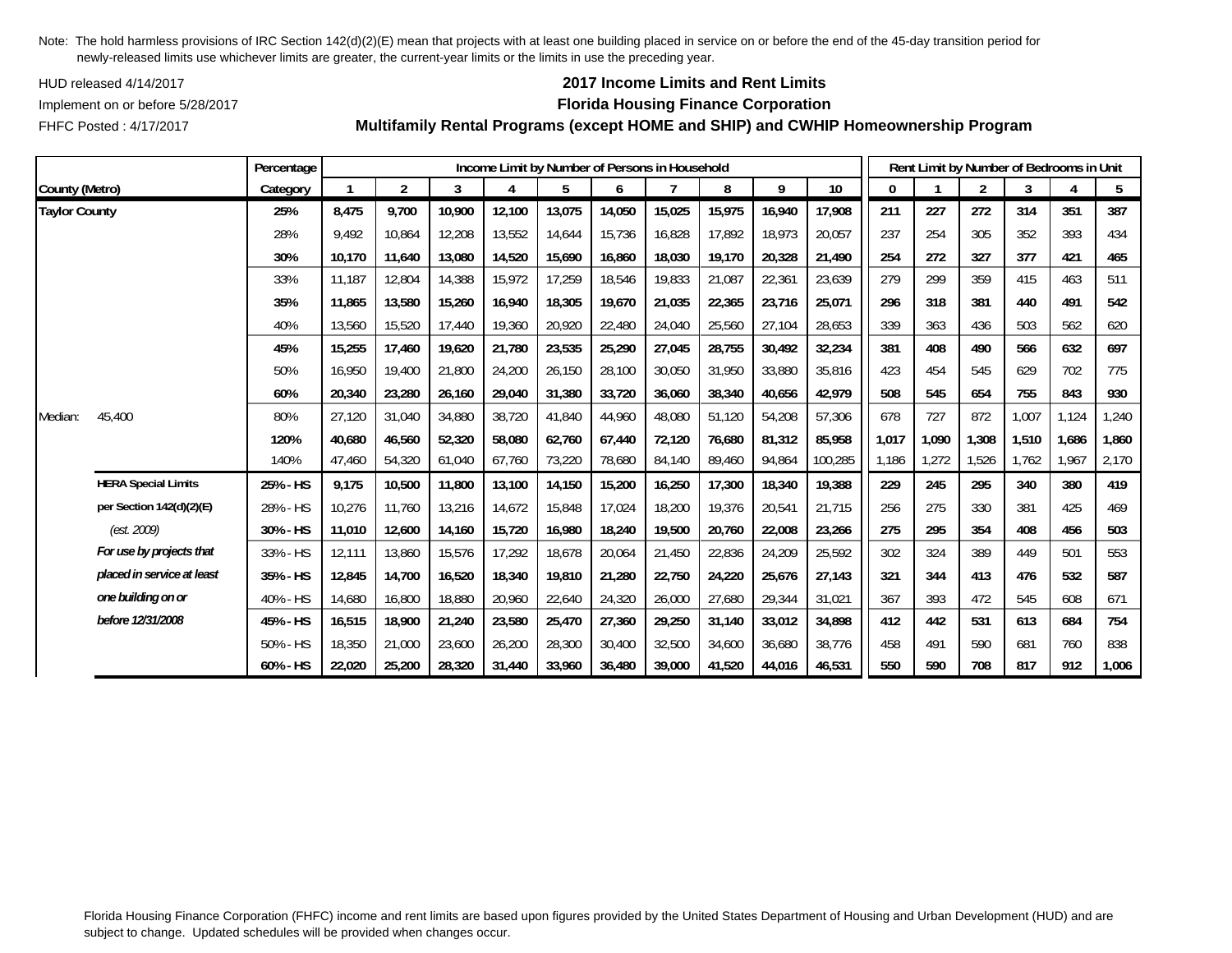HUD released 4/14/2017

FHFC Posted : 4/17/2017

## **2017 Income Limits and Rent Limits**

### Implement on or before 5/28/2017 **Florida Housing Finance Corporation**

**Multifamily Rental Programs (except HOME and SHIP) and CWHIP Homeownership Program**

|                     |                            | Percentage |        |                |        |        |        |        | Income Limit by Number of Persons in Household |        |        |         |       |       | Rent Limit by Number of Bedrooms in Unit |       |       |       |
|---------------------|----------------------------|------------|--------|----------------|--------|--------|--------|--------|------------------------------------------------|--------|--------|---------|-------|-------|------------------------------------------|-------|-------|-------|
| County (Metro)      |                            | Category   |        | $\overline{2}$ | 3      | 4      | 5      | 6      |                                                | 8      | 9      | 10      | 0     |       | $\overline{2}$                           | 3     |       | 5     |
| <b>Union County</b> |                            | 25%        | 8,800  | 10,050         | 11,300 | 12,550 | 13,575 | 14,575 | 15,575                                         | 16,575 | 17,570 | 18,574  | 220   | 235   | 282                                      | 326   | 364   | 401   |
|                     |                            | 28%        | 9,856  | 11,256         | 12,656 | 14,056 | 15,204 | 16,324 | 17,444                                         | 18,564 | 19,678 | 20,803  | 246   | 263   | 316                                      | 365   | 408   | 450   |
|                     |                            | 30%        | 10,560 | 12,060         | 13,560 | 15,060 | 16,290 | 17,490 | 18,690                                         | 19,890 | 21,084 | 22,289  | 264   | 282   | 339                                      | 391   | 437   | 482   |
|                     |                            | 33%        | 11,616 | 13,266         | 14,916 | 16,566 | 17,919 | 19,239 | 20,559                                         | 21,879 | 23,192 | 24,518  | 290   | 311   | 372                                      | 431   | 480   | 530   |
|                     |                            | 35%        | 12,320 | 14,070         | 15,820 | 17,570 | 19,005 | 20,405 | 21,805                                         | 23,205 | 24,598 | 26,004  | 308   | 329   | 395                                      | 457   | 510   | 562   |
|                     |                            | 40%        | 14,080 | 16,080         | 18,080 | 20,080 | 21,720 | 23,320 | 24,920                                         | 26,520 | 28,112 | 29,718  | 352   | 377   | 452                                      | 522   | 583   | 643   |
|                     |                            | 45%        | 15,840 | 18,090         | 20,340 | 22,590 | 24,435 | 26,235 | 28,035                                         | 29,835 | 31,626 | 33,433  | 396   | 424   | 508                                      | 587   | 655   | 723   |
|                     |                            | 50%        | 17,600 | 20,100         | 22,600 | 25,100 | 27,150 | 29,150 | 31.150                                         | 33,150 | 35,140 | 37.148  | 440   | 471   | 565                                      | 653   | 728   | 803   |
|                     |                            | 60%        | 21,120 | 24,120         | 27,120 | 30,120 | 32,580 | 34,980 | 37,380                                         | 39,780 | 42,168 | 44,578  | 528   | 565   | 678                                      | 783   | 874   | 964   |
| Median:             | 49,600                     | 80%        | 28,160 | 32,160         | 36,160 | 40,160 | 43,440 | 46,640 | 49,840                                         | 53,040 | 56,224 | 59,437  | 704   | 754   | 904                                      | 1,045 | 1,166 | 1,286 |
|                     |                            | 120%       | 42,240 | 48,240         | 54,240 | 60,240 | 65,160 | 69,960 | 74,760                                         | 79,560 | 84,336 | 89,155  | 1,056 | 1,131 | 1,356                                    | 1,567 | 1,749 | 1,929 |
|                     |                            | 140%       | 49,280 | 56,280         | 63,280 | 70,280 | 76,020 | 81,620 | 87,220                                         | 92,820 | 98,392 | 104,014 | 1,232 | 1,319 | 1,582                                    | 1,828 | 2,040 | 2,250 |
|                     | <b>HERA Special Limits</b> | 25% - HS   | 10,050 | 11,475         | 12,900 | 14,325 | 15,475 | 16,625 | 17,775                                         | 18,925 | 20,055 | 21,201  | 251   | 269   | 322                                      | 372   | 415   | 458   |
|                     | per Section 142(d)(2)(E)   | 28% - HS   | 11,256 | 12,852         | 14,448 | 16,044 | 17,332 | 18,620 | 19,908                                         | 21,196 | 22,462 | 23,745  | 281   | 301   | 361                                      | 417   | 465   | 513   |
|                     | (est. 2015)                | 30% - HS   | 12,060 | 13,770         | 15,480 | 17,190 | 18,570 | 19,950 | 21,330                                         | 22,710 | 24,066 | 25,441  | 301   | 322   | 387                                      | 447   | 498   | 550   |
|                     | For use by projects that   | 33% - HS   | 13,266 | 15,147         | 17,028 | 18,909 | 20,427 | 21,945 | 23,463                                         | 24,981 | 26,473 | 27,985  | 331   | 355   | 425                                      | 491   | 548   | 605   |
|                     | placed in service at least | 35% - HS   | 14,070 | 16,065         | 18,060 | 20,055 | 21,665 | 23,275 | 24,885                                         | 26,495 | 28,077 | 29,681  | 351   | 376   | 451                                      | 521   | 581   | 642   |
|                     | one building on or         | 40% - HS   | 16,080 | 18,360         | 20,640 | 22,920 | 24,760 | 26,600 | 28,440                                         | 30,280 | 32,088 | 33,922  | 402   | 430   | 516                                      | 596   | 665   | 734   |
|                     | before 12/31/2008          | 45% - HS   | 18,090 | 20,655         | 23,220 | 25,785 | 27,855 | 29,925 | 31,995                                         | 34,065 | 36,099 | 38,162  | 452   | 484   | 580                                      | 670   | 748   | 825   |
|                     |                            | 50% - HS   | 20,100 | 22,950         | 25,800 | 28,650 | 30,950 | 33,250 | 35,550                                         | 37,850 | 40,110 | 42,402  | 502   | 538   | 645                                      | 745   | 831   | 917   |
|                     |                            | 60% - HS   | 24,120 | 27,540         | 30,960 | 34,380 | 37,140 | 39,900 | 42,660                                         | 45,420 | 48,132 | 50,882  | 603   | 645   | 774                                      | 894   | 997   | 1,101 |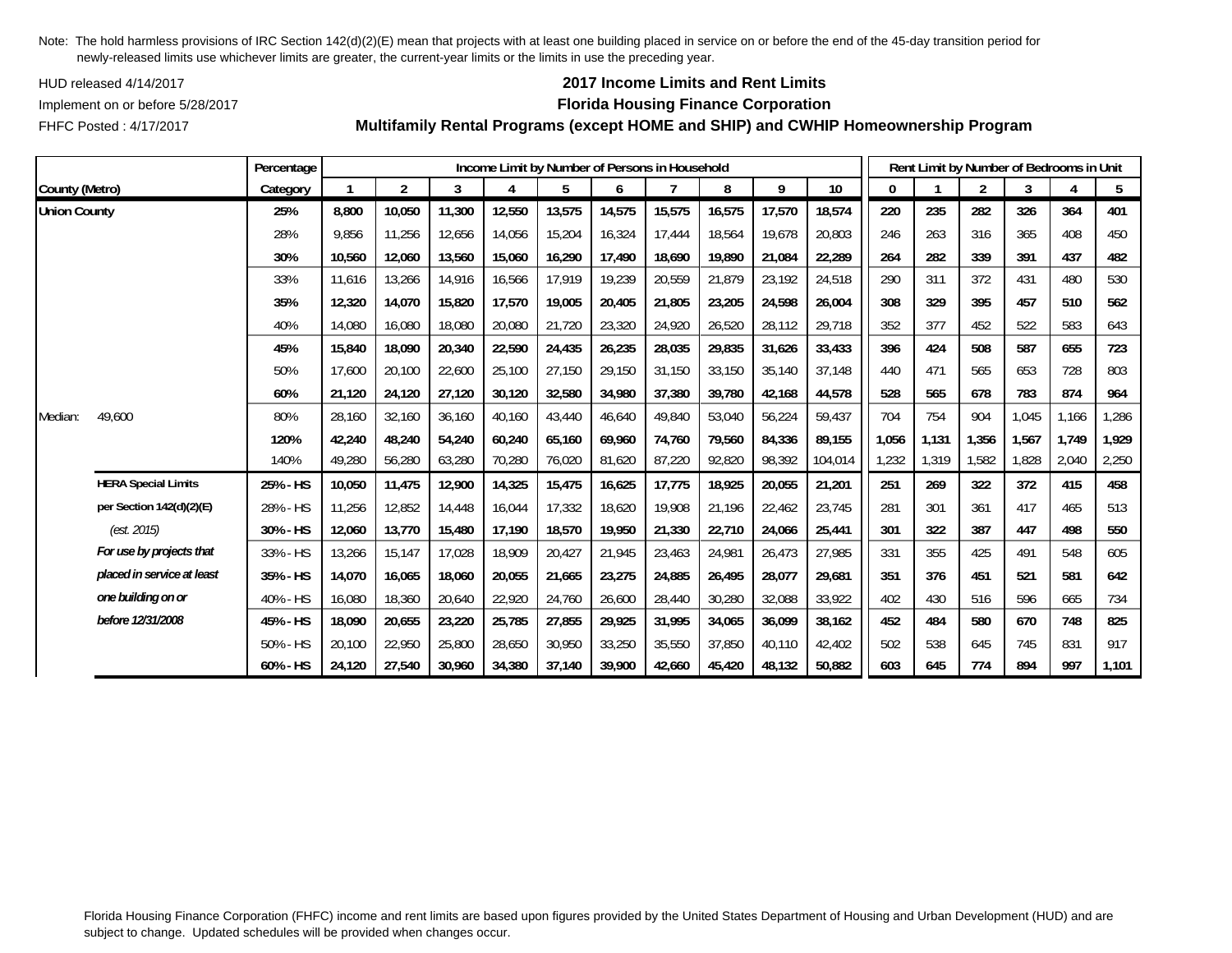HUD released 4/14/2017

FHFC Posted : 4/17/2017

## **2017 Income Limits and Rent Limits**

### Implement on or before 5/28/2017 **Florida Housing Finance Corporation**

**Multifamily Rental Programs (except HOME and SHIP) and CWHIP Homeownership Program**

|                       |                            | Percentage |        |                |        |        |        |        | Income Limit by Number of Persons in Household |         |         |         |       |       | Rent Limit by Number of Bedrooms in Unit |       |       |       |
|-----------------------|----------------------------|------------|--------|----------------|--------|--------|--------|--------|------------------------------------------------|---------|---------|---------|-------|-------|------------------------------------------|-------|-------|-------|
| County (Metro)        |                            | Category   |        | $\overline{2}$ | 3      | 4      | 5      | 6      |                                                | 8       | 9       | 10      | 0     |       | $\overline{2}$                           | 3     |       | 5     |
| <b>Volusia County</b> |                            | 25%        | 9,775  | 11,175         | 12,575 | 13,950 | 15,075 | 16,200 | 17,300                                         | 18,425  | 19,530  | 20,646  | 244   | 261   | 314                                      | 362   | 405   | 446   |
|                       | (Deltona-Daytona Beach-    | 28%        | 10,948 | 12,516         | 14,084 | 15,624 | 16,884 | 18,144 | 19,376                                         | 20,636  | 21,874  | 23,124  | 273   | 293   | 352                                      | 406   | 453   | 500   |
|                       | Ormond Beach MSA)          | 30%        | 11,730 | 13,410         | 15,090 | 16,740 | 18,090 | 19,440 | 20,760                                         | 22,110  | 23,436  | 24,775  | 293   | 314   | 377                                      | 435   | 486   | 535   |
|                       |                            | 33%        | 12,903 | 14,751         | 16,599 | 18,414 | 19,899 | 21,384 | 22,836                                         | 24,321  | 25,780  | 27,253  | 322   | 345   | 414                                      | 478   | 534   | 589   |
|                       |                            | 35%        | 13,685 | 15,645         | 17,605 | 19,530 | 21,105 | 22,680 | 24,220                                         | 25,795  | 27,342  | 28,904  | 342   | 366   | 440                                      | 507   | 567   | 625   |
|                       |                            | 40%        | 15,640 | 17,880         | 20,120 | 22,320 | 24,120 | 25,920 | 27,680                                         | 29,480  | 31,248  | 33,034  | 391   | 419   | 503                                      | 580   | 648   | 714   |
|                       |                            | 45%        | 17,595 | 20,115         | 22,635 | 25,110 | 27,135 | 29,160 | 31,140                                         | 33,165  | 35,154  | 37,163  | 439   | 471   | 565                                      | 653   | 729   | 803   |
|                       |                            | 50%        | 19,550 | 22,350         | 25,150 | 27,900 | 30,150 | 32,400 | 34.600                                         | 36,850  | 39,060  | 41,292  | 488   | 523   | 628                                      | 725   | 810   | 893   |
|                       |                            | 60%        | 23,460 | 26,820         | 30,180 | 33,480 | 36,180 | 38,880 | 41,520                                         | 44,220  | 46,872  | 49,550  | 586   | 628   | 754                                      | 870   | 972   | 1,071 |
| Median:               | 54,300                     | 80%        | 31,280 | 35,760         | 40,240 | 44,640 | 48,240 | 51,840 | 55,360                                         | 58,960  | 62,496  | 66,067  | 782   | 838   | 1,006                                    | 1,161 | ,296  | 1,429 |
|                       |                            | 120%       | 46,920 | 53,640         | 60,360 | 66,960 | 72,360 | 77,760 | 83,040                                         | 88,440  | 93,744  | 99,101  | 1,173 | 1,257 | 1,509                                    | 1,741 | 1,944 | 2,143 |
|                       |                            | 140%       | 54,740 | 62,580         | 70,420 | 78,120 | 84,420 | 90,720 | 96,880                                         | 103,180 | 109,368 | 115,618 | 1,368 | 1,466 | 1,760                                    | 2,031 | 2,268 | 2,500 |
|                       | <b>HERA Special Limits</b> | 25% - HS   | 10,150 | 11,600         | 13,050 | 14,475 | 15,650 | 16,800 | 17,950                                         | 19,125  | 20,265  | 21,423  | 253   | 271   | 326                                      | 376   | 420   | 463   |
|                       | per Section 142(d)(2)(E)   | 28% - HS   | 11,368 | 12,992         | 14,616 | 16,212 | 17,528 | 18,816 | 20,104                                         | 21,420  | 22,697  | 23,994  | 284   | 304   | 365                                      | 421   | 470   | 519   |
|                       | (est. 2013)                | 30% - HS   | 12,180 | 13,920         | 15,660 | 17,370 | 18,780 | 20,160 | 21,540                                         | 22,950  | 24,318  | 25,708  | 304   | 326   | 391                                      | 451   | 504   | 556   |
|                       | For use by projects that   | 33% - HS   | 13,398 | 15,312         | 17,226 | 19,107 | 20,658 | 22,176 | 23,694                                         | 25,245  | 26,750  | 28,278  | 334   | 358   | 430                                      | 497   | 554   | 611   |
|                       | placed in service at least | 35% - HS   | 14,210 | 16,240         | 18,270 | 20,265 | 21,910 | 23,520 | 25,130                                         | 26,775  | 28,371  | 29,992  | 355   | 380   | 456                                      | 527   | 588   | 648   |
|                       | one building on or         | 40% - HS   | 16,240 | 18,560         | 20,880 | 23,160 | 25,040 | 26,880 | 28,720                                         | 30,600  | 32,424  | 34,277  | 406   | 435   | 522                                      | 602   | 672   | 741   |
|                       | before 12/31/2008          | 45% - HS   | 18,270 | 20,880         | 23,490 | 26,055 | 28,170 | 30,240 | 32,310                                         | 34,425  | 36,477  | 38,561  | 456   | 489   | 587                                      | 677   | 756   | 834   |
|                       |                            | 50% - HS   | 20,300 | 23,200         | 26,100 | 28,950 | 31,300 | 33,600 | 35,900                                         | 38,250  | 40,530  | 42,846  | 507   | 543   | 652                                      | 753   | 840   | 926   |
|                       |                            | 60% - HS   | 24,360 | 27,840         | 31,320 | 34,740 | 37,560 | 40.320 | 43.080                                         | 45,900  | 48,636  | 51,415  | 609   | 652   | 783                                      | 903   | 1.008 | 1,112 |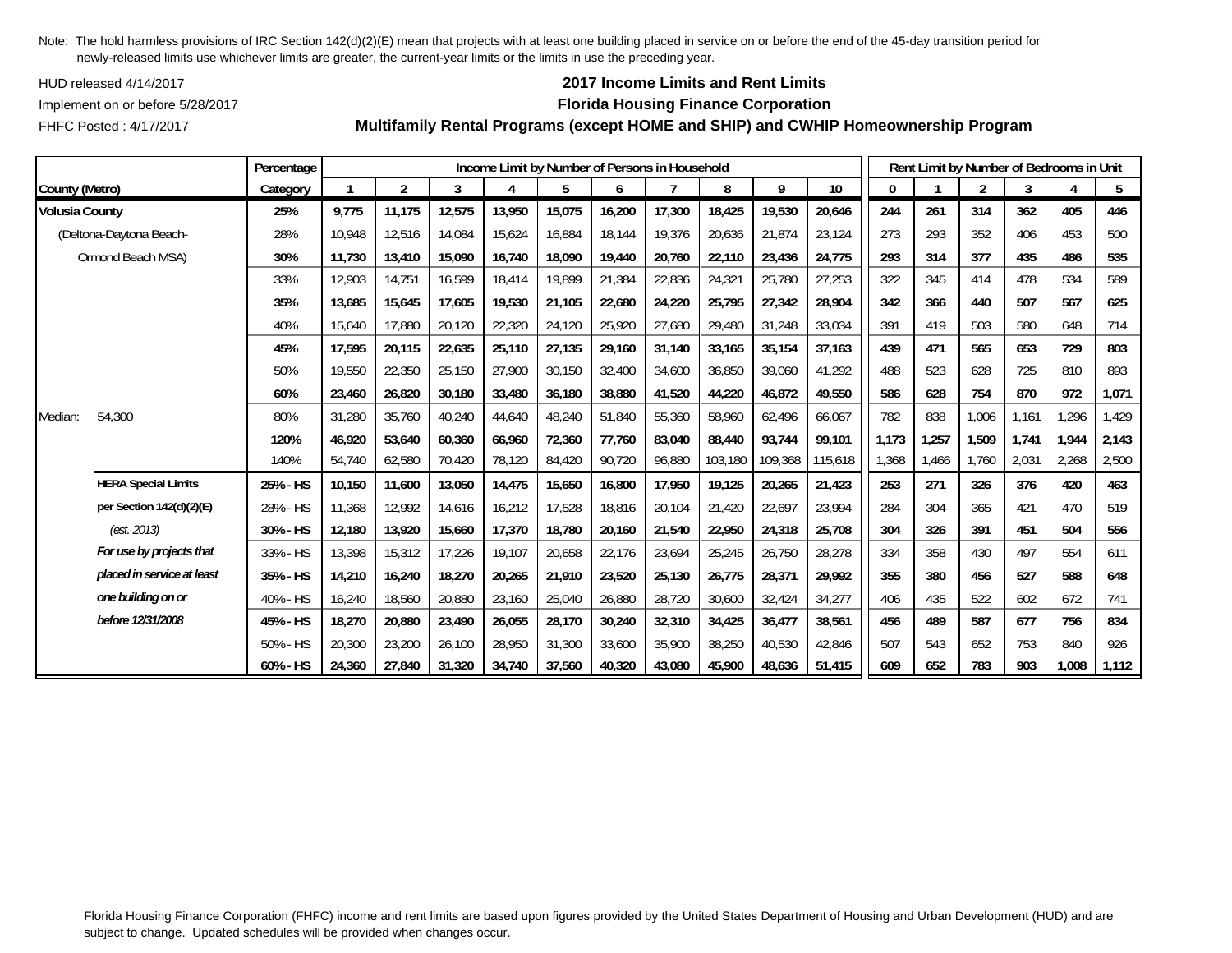HUD released 4/14/2017

FHFC Posted : 4/17/2017

## **2017 Income Limits and Rent Limits**

### Implement on or before 5/28/2017 **Florida Housing Finance Corporation**

**Multifamily Rental Programs (except HOME and SHIP) and CWHIP Homeownership Program**

|                       |                            | Percentage |        |                |        |        |        |         | Income Limit by Number of Persons in Household |         |         |         |          | Rent Limit by Number of Bedrooms in Unit |                |       |       |       |
|-----------------------|----------------------------|------------|--------|----------------|--------|--------|--------|---------|------------------------------------------------|---------|---------|---------|----------|------------------------------------------|----------------|-------|-------|-------|
| County (Metro)        |                            | Category   |        | $\overline{2}$ | 3      | 4      | 5      | 6       |                                                | 8       | 9       | 10      | $\Omega$ |                                          | $\overline{2}$ | 3     | 4     | 5     |
| <b>Wakulla County</b> |                            | 25%        | 11,200 | 12,800         | 14,400 | 15,975 | 17,275 | 18,550  | 19,825                                         | 21,100  | 22,365  | 23,643  | 280      | 300                                      | 360            | 415   | 463   | 511   |
|                       | (Wakulla County HMFA;      | 28%        | 12,544 | 14,336         | 16.128 | 17,892 | 19,348 | 20,776  | 22,204                                         | 23,632  | 25,049  | 26,480  | 313      | 336                                      | 403            | 465   | 519   | 572   |
|                       | Tallahassee MSA)           | 30%        | 13,440 | 15,360         | 17,280 | 19,170 | 20,730 | 22,260  | 23,790                                         | 25,320  | 26,838  | 28,372  | 336      | 360                                      | 432            | 498   | 556   | 613   |
|                       |                            | 33%        | 14.784 | 16,896         | 19,008 | 21,087 | 22,803 | 24,486  | 26,169                                         | 27,852  | 29,522  | 31,209  | 369      | 396                                      | 475            | 548   | 612   | 675   |
|                       |                            | 35%        | 15,680 | 17,920         | 20,160 | 22,365 | 24,185 | 25,970  | 27,755                                         | 29,540  | 31,311  | 33,100  | 392      | 420                                      | 504            | 581   | 649   | 716   |
|                       |                            | 40%        | 17,920 | 20,480         | 23,040 | 25,560 | 27,640 | 29,680  | 31,720                                         | 33,760  | 35,784  | 37,829  | 448      | 480                                      | 576            | 665   | 742   | 818   |
|                       |                            | 45%        | 20,160 | 23,040         | 25,920 | 28,755 | 31,095 | 33,390  | 35,685                                         | 37,980  | 40,257  | 42,557  | 504      | 540                                      | 648            | 748   | 834   | 920   |
|                       |                            | 50%        | 22,400 | 25,600         | 28,800 | 31,950 | 34,550 | 37,100  | 39,650                                         | 42,200  | 44,730  | 47,286  | 560      | 600                                      | 720            | 831   | 927   | 1,023 |
|                       |                            | 60%        | 26,880 | 30,720         | 34,560 | 38,340 | 41,460 | 44,520  | 47,580                                         | 50,640  | 53,676  | 56,743  | 672      | 720                                      | 864            | 997   | 1,113 | 1,227 |
| Median:               | 63,900                     | 80%        | 35,840 | 40,960         | 46,080 | 51,120 | 55,280 | 59,360  | 63,440                                         | 67,520  | 71,568  | 75,658  | 896      | 960                                      | 1,152          | 1,330 | 1,484 | 1,637 |
|                       |                            | 120%       | 53.760 | 61,440         | 69,120 | 76,680 | 82,920 | 89.040  | 95.160                                         | 101,280 | 107,352 | 113,486 | 1,344    | 1,440                                    | 1.728          | 1.995 | 2,226 | 2,455 |
|                       |                            | 140%       | 62,720 | 71,680         | 80,640 | 89,460 | 96,740 | 103,880 | 111,020                                        | 118,160 | 125,244 | 132,401 | 1,568    | 1,680                                    | 2,016          | 2,327 | 2,597 | 2,864 |
|                       | <b>HERA Special Limits</b> | 25% - HS   | 11,900 | 13,600         | 15,300 | 16,975 | 18,350 | 19,700  | 21,050                                         | 22,425  | 23,765  | 25,123  | 297      | 318                                      | 382            | 441   | 492   | 543   |
|                       | per Section 142(d)(2)(E)   | 28% - HS   | 13,328 | 15,232         | 17,136 | 19,012 | 20,552 | 22,064  | 23,576                                         | 25,116  | 26,617  | 28,138  | 333      | 357                                      | 428            | 494   | 551   | 608   |
|                       | (est. 2010)                | 30% - HS   | 14,280 | 16,320         | 18,360 | 20,370 | 22,020 | 23,640  | 25,260                                         | 26,910  | 28,518  | 30,148  | 357      | 382                                      | 459            | 529   | 591   | 652   |
|                       | For use by projects that   | 33% - HS   | 15,708 | 17,952         | 20,196 | 22,407 | 24,222 | 26,004  | 27,786                                         | 29,601  | 31,370  | 33,162  | 392      | 420                                      | 504            | 582   | 650   | 717   |
|                       | placed in service at least | 35% - HS   | 16,660 | 19,040         | 21,420 | 23,765 | 25,690 | 27,580  | 29,470                                         | 31,395  | 33,271  | 35,172  | 416      | 446                                      | 535            | 618   | 689   | 760   |
|                       | one building on or         | 40% - HS   | 19,040 | 21,760         | 24,480 | 27,160 | 29,360 | 31,520  | 33,680                                         | 35,880  | 38,024  | 40,197  | 476      | 510                                      | 612            | 706   | 788   | 869   |
|                       | before 12/31/2008          | 45% - HS   | 21,420 | 24,480         | 27,540 | 30,555 | 33,030 | 35,460  | 37,890                                         | 40,365  | 42,777  | 45,221  | 535      | 573                                      | 688            | 794   | 886   | 978   |
|                       |                            | 50% - HS   | 23,800 | 27,200         | 30,600 | 33,950 | 36,700 | 39,400  | 42.100                                         | 44,850  | 47,530  | 50,246  | 595      | 637                                      | 765            | 883   | 985   | 1,086 |
|                       |                            | 60% - HS   | 28,560 | 32,640         | 36,720 | 40,740 | 44,040 | 47,280  | 50,520                                         | 53,820  | 57,036  | 60,295  | 714      | 765                                      | 918            | 1,059 | 1,182 | 1,304 |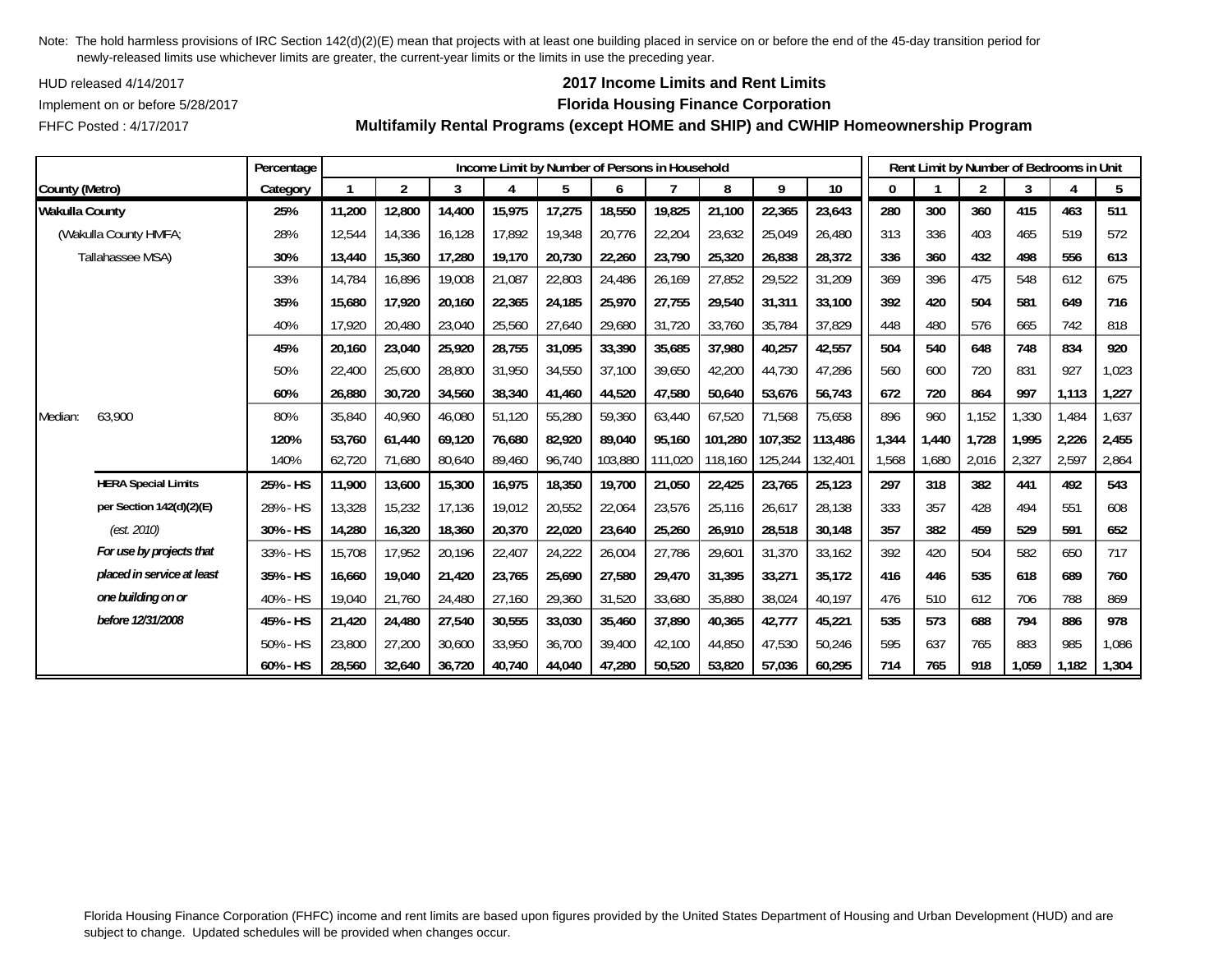HUD released 4/14/2017

FHFC Posted : 4/17/2017

## **2017 Income Limits and Rent Limits**

### Implement on or before 5/28/2017 **Florida Housing Finance Corporation**

**Multifamily Rental Programs (except HOME and SHIP) and CWHIP Homeownership Program**

|                              |                            | Percentage |        | Income Limit by Number of Persons in Household |        |        |        |        |         |         |         |         |       |       | Rent Limit by Number of Bedrooms in Unit |       |       |       |  |  |  |  |
|------------------------------|----------------------------|------------|--------|------------------------------------------------|--------|--------|--------|--------|---------|---------|---------|---------|-------|-------|------------------------------------------|-------|-------|-------|--|--|--|--|
| County (Metro)               |                            | Category   |        | $\overline{2}$                                 | 3      | 4      | 5      | 6      |         | 8       | 9       | $10$    | 0     |       | $\overline{2}$                           | 3     |       | 5     |  |  |  |  |
| <b>Walton County</b>         |                            | 25%        | 10,300 | 11,775                                         | 13,250 | 14,700 | 15,900 | 17,075 | 18,250  | 19,425  | 20,580  | 21,756  | 257   | 275   | 331                                      | 382   | 426   | 470   |  |  |  |  |
|                              | (Walton County HMFA;       | 28%        | 11,536 | 13,188                                         | 14,840 | 16,464 | 17,808 | 19,124 | 20,440  | 21,756  | 23,050  | 24,367  | 288   | 309   | 371                                      | 428   | 478   | 527   |  |  |  |  |
| Crestview-Fort Walton Beach- |                            | 30%        | 12,360 | 14,130                                         | 15,900 | 17,640 | 19,080 | 20,490 | 21,900  | 23,310  | 24,696  | 26,107  | 309   | 331   | 397                                      | 459   | 512   | 565   |  |  |  |  |
|                              | Destin MSA)                | 33%        | 13,596 | 15,543                                         | 17.490 | 19,404 | 20,988 | 22,539 | 24,090  | 25,641  | 27,166  | 28,718  | 339   | 364   | 437                                      | 504   | 563   | 621   |  |  |  |  |
|                              |                            | 35%        | 14,420 | 16,485                                         | 18,550 | 20,580 | 22,260 | 23,905 | 25,550  | 27,195  | 28,812  | 30,458  | 360   | 386   | 463                                      | 535   | 597   | 659   |  |  |  |  |
|                              |                            | 40%        | 16,480 | 18,840                                         | 21,200 | 23,520 | 25,440 | 27,320 | 29,200  | 31,080  | 32,928  | 34,810  | 412   | 441   | 530                                      | 612   | 683   | 753   |  |  |  |  |
|                              |                            | 45%        | 18,540 | 21,195                                         | 23,850 | 26,460 | 28,620 | 30,735 | 32,850  | 34,965  | 37,044  | 39,161  | 463   | 496   | 596                                      | 688   | 768   | 847   |  |  |  |  |
|                              |                            | 50%        | 20,600 | 23,550                                         | 26,500 | 29,400 | 31,800 | 34,150 | 36,500  | 38,850  | 41,160  | 43,512  | 515   | 551   | 662                                      | 765   | 853   | 941   |  |  |  |  |
|                              |                            | 60%        | 24,720 | 28,260                                         | 31,800 | 35,280 | 38,160 | 40,980 | 43.800  | 46,620  | 49,392  | 52,214  | 618   | 662   | 795                                      | 918   | 1,024 | 1,130 |  |  |  |  |
| Median:                      | 58,800                     | 80%        | 32,960 | 37,680                                         | 42,400 | 47,040 | 50,880 | 54,640 | 58,400  | 62,160  | 65,856  | 69,619  | 824   | 883   | 1,060                                    | ,224  | 1,366 | 1,507 |  |  |  |  |
|                              |                            | 120%       | 49,440 | 56,520                                         | 63,600 | 70,560 | 76,320 | 81,960 | 87,600  | 93,240  | 98,784  | 104,429 | 1,236 | 1,324 | 1,590                                    | 1,836 | 2,049 | 2,260 |  |  |  |  |
|                              |                            | 140%       | 57,680 | 65,940                                         | 74,200 | 82,320 | 89,040 | 95,620 | 102,200 | 108,780 | 115,248 | 121,834 | 1.442 | 1,545 | 1.855                                    | 2,142 | 2,390 | 2,637 |  |  |  |  |
|                              | <b>HERA Special Limits</b> | 25% - HS   | 10,475 | 11,975                                         | 13,475 | 14,950 | 16,150 | 17,350 | 18,550  | 19,750  | 20,930  | 22,126  | 261   | 280   | 336                                      | 388   | 433   | 478   |  |  |  |  |
|                              | per Section 142(d)(2)(E)   | 28% - HS   | 11,732 | 13,412                                         | 15,092 | 16,744 | 18,088 | 19,432 | 20,776  | 22,120  | 23,442  | 24,781  | 293   | 314   | 377                                      | 435   | 485   | 536   |  |  |  |  |
|                              | (est. 2010)                | 30% - HS   | 12,570 | 14,370                                         | 16,170 | 17,940 | 19,380 | 20,820 | 22,260  | 23,700  | 25,116  | 26,551  | 314   | 336   | 404                                      | 466   | 520   | 574   |  |  |  |  |
|                              | For use by projects that   | 33% - HS   | 13,827 | 15,807                                         | 17,787 | 19,734 | 21,318 | 22,902 | 24,486  | 26,070  | 27,628  | 29,206  | 345   | 370   | 444                                      | 513   | 572   | 631   |  |  |  |  |
|                              | placed in service at least | 35% - HS   | 14,665 | 16,765                                         | 18,865 | 20,930 | 22,610 | 24,290 | 25,970  | 27,650  | 29,302  | 30,976  | 366   | 392   | 471                                      | 544   | 607   | 670   |  |  |  |  |
|                              | one building on or         | 40% - HS   | 16,760 | 19,160                                         | 21,560 | 23,920 | 25,840 | 27,760 | 29,680  | 31,600  | 33,488  | 35,402  | 419   | 449   | 539                                      | 622   | 694   | 766   |  |  |  |  |
|                              | before 12/31/2008          | 45% - HS   | 18,855 | 21,555                                         | 24,255 | 26,910 | 29,070 | 31,230 | 33,390  | 35,550  | 37,674  | 39,827  | 471   | 505   | 606                                      | 699   | 780   | 861   |  |  |  |  |
|                              |                            | 50% - HS   | 20,950 | 23.950                                         | 26,950 | 29,900 | 32,300 | 34,700 | 37,100  | 39,500  | 41,860  | 44,252  | 523   | 561   | 673                                      | 777   | 867   | 957   |  |  |  |  |
|                              |                            | 60% - HS   | 25,140 | 28,740                                         | 32,340 | 35,880 | 38,760 | 41,640 | 44,520  | 47,400  | 50,232  | 53,102  | 628   | 673   | 808                                      | 933   | 1,041 | 1,149 |  |  |  |  |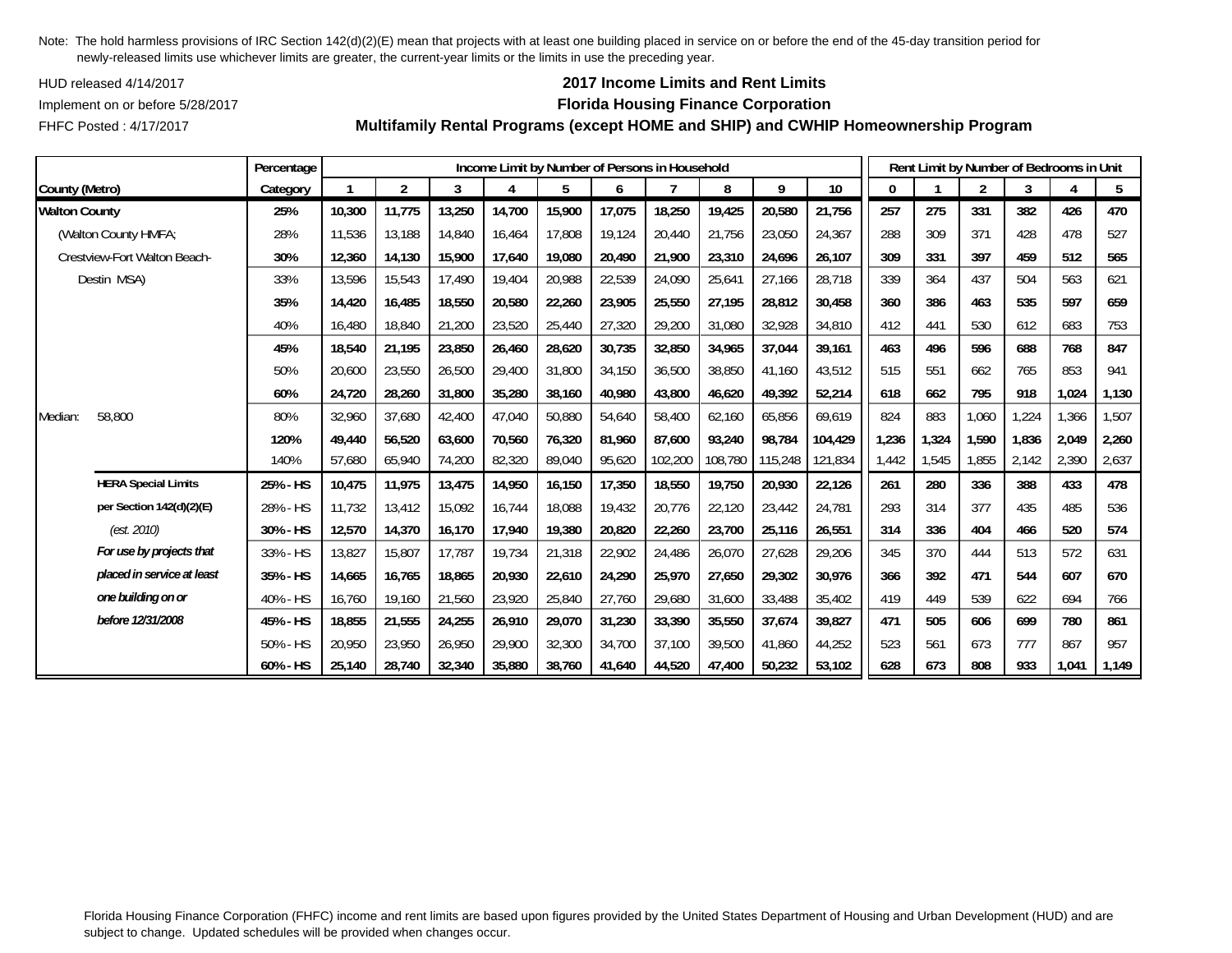HUD released 4/14/2017

FHFC Posted : 4/17/2017

## **2017 Income Limits and Rent Limits**

### Implement on or before 5/28/2017 **Florida Housing Finance Corporation**

**Multifamily Rental Programs (except HOME and SHIP) and CWHIP Homeownership Program**

|                          |                            | Percentage |        | Income Limit by Number of Persons in Household |        |        |        |        |        |        |        |         |       |       | Rent Limit by Number of Bedrooms in Unit |       |       |       |  |  |  |  |
|--------------------------|----------------------------|------------|--------|------------------------------------------------|--------|--------|--------|--------|--------|--------|--------|---------|-------|-------|------------------------------------------|-------|-------|-------|--|--|--|--|
| County (Metro)           |                            | Category   |        | $\overline{2}$                                 | 3      |        | 5      | 6      |        | 8      | 9      | 10      | 0     |       | $\overline{2}$                           | 3     | 4     | 5     |  |  |  |  |
| <b>Washington County</b> |                            | 25%        | 8,475  | 9,700                                          | 10,900 | 12,100 | 13,075 | 14,050 | 15,025 | 15,975 | 16,940 | 17,908  | 211   | 227   | 272                                      | 314   | 351   | 387   |  |  |  |  |
|                          |                            | 28%        | 9,492  | 10,864                                         | 12,208 | 13,552 | 14,644 | 15,736 | 16,828 | 17,892 | 18,973 | 20,057  | 237   | 254   | 305                                      | 352   | 393   | 434   |  |  |  |  |
|                          |                            | 30%        | 10,170 | 11,640                                         | 13,080 | 14,520 | 15,690 | 16,860 | 18,030 | 19,170 | 20,328 | 21,490  | 254   | 272   | 327                                      | 377   | 421   | 465   |  |  |  |  |
|                          |                            | 33%        | 11.187 | 12,804                                         | 14,388 | 15,972 | 17,259 | 18,546 | 19,833 | 21,087 | 22,361 | 23,639  | 279   | 299   | 359                                      | 415   | 463   | 511   |  |  |  |  |
|                          |                            | 35%        | 11.865 | 13,580                                         | 15,260 | 16,940 | 18,305 | 19,670 | 21,035 | 22,365 | 23,716 | 25,071  | 296   | 318   | 381                                      | 440   | 491   | 542   |  |  |  |  |
|                          |                            | 40%        | 13,560 | 15,520                                         | 17,440 | 19,360 | 20,920 | 22,480 | 24,040 | 25,560 | 27,104 | 28,653  | 339   | 363   | 436                                      | 503   | 562   | 620   |  |  |  |  |
|                          |                            | 45%        | 15,255 | 17,460                                         | 19,620 | 21,780 | 23,535 | 25,290 | 27,045 | 28,755 | 30,492 | 32,234  | 381   | 408   | 490                                      | 566   | 632   | 697   |  |  |  |  |
|                          |                            | 50%        | 16,950 | 19,400                                         | 21,800 | 24,200 | 26,150 | 28,100 | 30,050 | 31,950 | 33,880 | 35,816  | 423   | 454   | 545                                      | 629   | 702   | 775   |  |  |  |  |
|                          |                            | 60%        | 20,340 | 23,280                                         | 26,160 | 29,040 | 31,380 | 33,720 | 36.060 | 38,340 | 40,656 | 42,979  | 508   | 545   | 654                                      | 755   | 843   | 930   |  |  |  |  |
| Median:                  | 47,900                     | 80%        | 27,120 | 31,040                                         | 34,880 | 38,720 | 41,840 | 44,960 | 48,080 | 51,120 | 54,208 | 57,306  | 678   | 727   | 872                                      | 1,007 | 1,124 | 1,240 |  |  |  |  |
|                          |                            | 120%       | 40,680 | 46,560                                         | 52,320 | 58,080 | 62,760 | 67,440 | 72,120 | 76,680 | 81,312 | 85,958  | 1,017 | 1,090 | 1,308                                    | 1,510 | 1,686 | 1,860 |  |  |  |  |
|                          |                            | 140%       | 47,460 | 54,320                                         | 61,040 | 67,760 | 73,220 | 78,680 | 84,140 | 89,460 | 94,864 | 100,285 | 1,186 | 1,272 | 1,526                                    | 1.762 | 1,967 | 2,170 |  |  |  |  |
|                          | <b>HERA Special Limits</b> | 25% - HS   | 9,675  | 11,050                                         | 12,425 | 13,800 | 14,925 | 16,025 | 17,125 | 18,225 | 19,320 | 20,424  | 241   | 259   | 310                                      | 359   | 400   | 441   |  |  |  |  |
|                          | per Section 142(d)(2)(E)   | 28% - HS   | 10,836 | 12,376                                         | 13,916 | 15,456 | 16,716 | 17,948 | 19,180 | 20,412 | 21,638 | 22,875  | 270   | 290   | 347                                      | 402   | 448   | 494   |  |  |  |  |
|                          | (est. 2009)                | 30% - HS   | 11,610 | 13,260                                         | 14,910 | 16,560 | 17,910 | 19,230 | 20,550 | 21,870 | 23,184 | 24,509  | 290   | 310   | 372                                      | 430   | 480   | 530   |  |  |  |  |
|                          | For use by projects that   | 33% - HS   | 12,771 | 14,586                                         | 16,401 | 18,216 | 19,701 | 21,153 | 22,605 | 24,057 | 25,502 | 26,960  | 319   | 341   | 410                                      | 473   | 528   | 583   |  |  |  |  |
|                          | placed in service at least | 35% - HS   | 13,545 | 15,470                                         | 17,395 | 19,320 | 20,895 | 22,435 | 23,975 | 25,515 | 27,048 | 28,594  | 338   | 362   | 434                                      | 502   | 560   | 618   |  |  |  |  |
|                          | one building on or         | 40% - HS   | 15,480 | 17,680                                         | 19,880 | 22,080 | 23,880 | 25,640 | 27,400 | 29,160 | 30,912 | 32,678  | 387   | 414   | 497                                      | 574   | 641   | 707   |  |  |  |  |
|                          | before 12/31/2008          | 45% - HS   | 17,415 | 19,890                                         | 22,365 | 24,840 | 26,865 | 28,845 | 30,825 | 32,805 | 34,776 | 36,763  | 435   | 466   | 559                                      | 646   | 721   | 795   |  |  |  |  |
|                          |                            | 50% - HS   | 19,350 | 22,100                                         | 24,850 | 27,600 | 29,850 | 32,050 | 34,250 | 36,450 | 38,640 | 40,848  | 483   | 518   | 621                                      | 718   | 801   | 883   |  |  |  |  |
|                          |                            | 60% - HS   | 23,220 | 26,520                                         | 29,820 | 33,120 | 35,820 | 38,460 | 41.100 | 43,740 | 46,368 | 49,018  | 580   | 621   | 745                                      | 861   | 961   | 1,060 |  |  |  |  |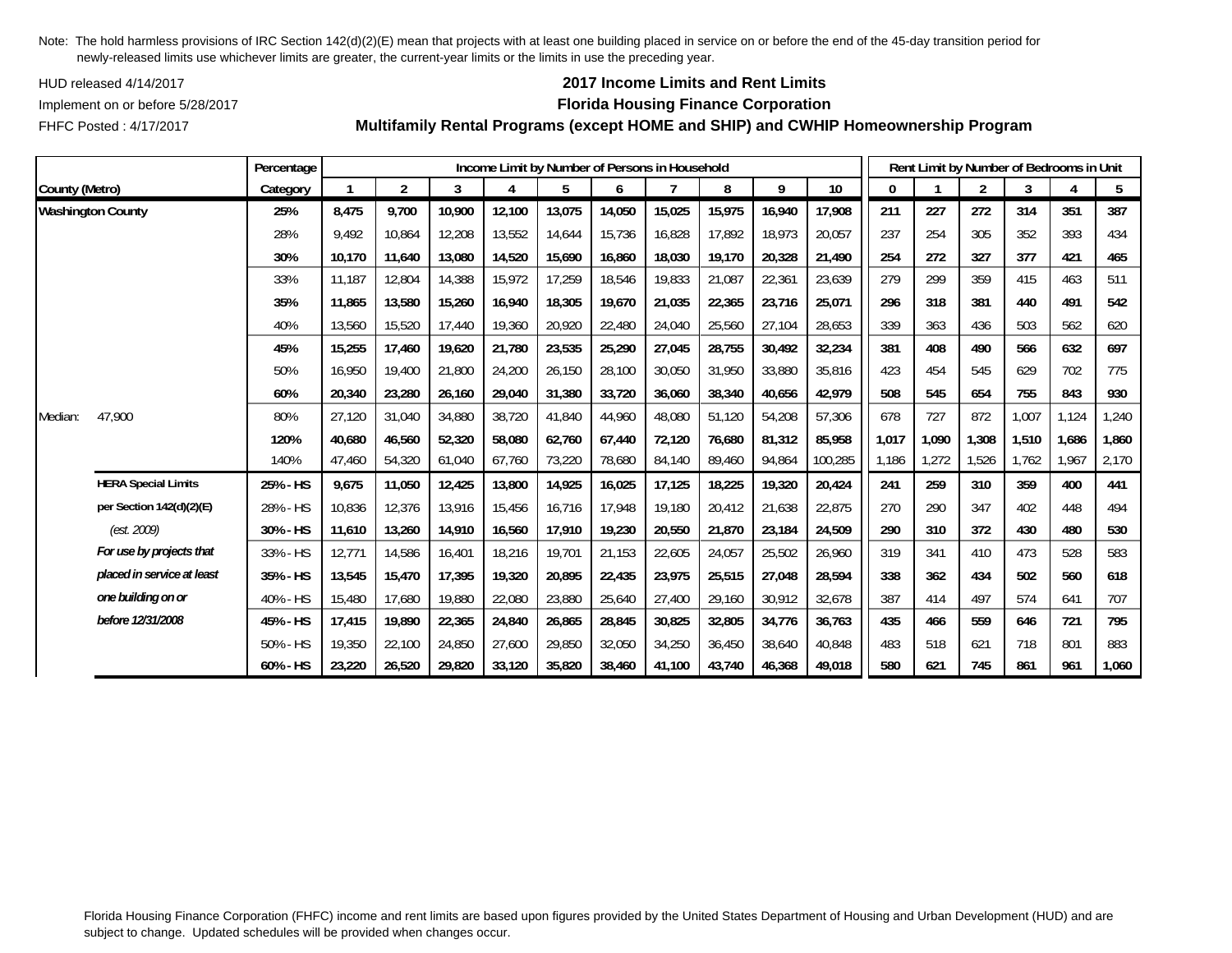HUD released 4/14/2017

FHFC Posted : 4/17/2017

# **2017 Income Limits and Rent Limits**

## Implement on or before 5/28/2017 **Florida Housing Finance Corporation**

**Multifamily Rental Programs (except HOME and SHIP) and CWHIP Homeownership Program**

|                   | ercentage<br>$P^{\text{max}}$ | <br>Number of Persons<br>Household<br>Income<br>.<br>DV " |  |  |  |  |  |  |  |  |    |  | $\sim$ $\sim$<br><sup>,</sup> Number of Bedrooms i<br>Ren'<br>.ımıt bv<br> |  |  |  |  |  |  |  |
|-------------------|-------------------------------|-----------------------------------------------------------|--|--|--|--|--|--|--|--|----|--|----------------------------------------------------------------------------|--|--|--|--|--|--|--|
| County<br>'Metro) | ⊶ategor                       |                                                           |  |  |  |  |  |  |  |  | 10 |  |                                                                            |  |  |  |  |  |  |  |

**Florida Housing Finance Corporation**

### **National Nonmetropolitan Income Limits for USDA Eligible Rural Addresses**

### **Multifamily Rental Programs -- Except MMRB, HOME and SHIP**

### **Determined in accordance with Section 42(i)(8)**

|                               | Percentage |        | Income Limit by Number of Persons in Household |        |        |        |        |        |        |        |        |     |     | Rent Limit by Number of Bedrooms in Unit |     |     |       |  |  |  |  |
|-------------------------------|------------|--------|------------------------------------------------|--------|--------|--------|--------|--------|--------|--------|--------|-----|-----|------------------------------------------|-----|-----|-------|--|--|--|--|
| USDA-Eligible Rural Addresses | Category   |        |                                                | J      |        |        |        |        | 8      |        | 10     |     |     |                                          |     |     |       |  |  |  |  |
| per Section 42(i)(8)          | $25% - R$  | 9,650  | 11,050                                         | 12,425 | 13,800 | 14,900 | 16,000 | 17.100 | 18,225 | 19,320 | 20,424 | 241 | 258 | 310                                      | 358 | 400 | 441   |  |  |  |  |
|                               | 28% - R    | 10.808 | 12.376                                         | 13.916 | 15.456 | 16.688 | 17.920 | 19.152 | 20.412 | 21.638 | 22.875 | 270 | 289 | 347                                      | 401 | 448 | 494   |  |  |  |  |
|                               | $30\% - R$ | 11,580 | 13,260                                         | 14,910 | 16,560 | 17,880 | 19,200 | 20,520 | 21,870 | 23.184 | 24.509 | 289 | 310 | 372                                      | 430 | 480 | 529   |  |  |  |  |
|                               | $33% - R$  | 12,738 | 14.586                                         | 16,401 | 18.216 | 19.668 | 21.120 | 22,572 | 24.057 | 25,502 | 26,960 | 318 | 341 | 410                                      | 473 | 528 | 582   |  |  |  |  |
|                               | $35% - R$  | 13,510 | 15.470                                         | 17.395 | 19,320 | 20.860 | 22,400 | 23,940 | 25.515 | 27.048 | 28.594 | 337 | 362 | 434                                      | 502 | 560 | 618   |  |  |  |  |
|                               | 40% - R    | 15,440 | 17.680                                         | 19,880 | 22,080 | 23,840 | 25,600 | 27.360 | 29.160 | 30,912 | 32,678 | 386 | 414 | 497                                      | 574 | 640 | 706   |  |  |  |  |
|                               | 45% - R    | 17,370 | 19.890                                         | 22,365 | 24,840 | 26.820 | 28,800 | 30.780 | 32.805 | 34,776 | 36,763 | 434 | 465 | 559                                      | 645 | 720 | 794   |  |  |  |  |
|                               | $50% - R$  | 19,300 | 22,100                                         | 24,850 | 27,600 | 29,800 | 32,000 | 34,200 | 36,450 | 38,640 | 40,848 | 482 | 517 | 621                                      | 717 | 800 | 883   |  |  |  |  |
|                               | $60% - R$  | 23.160 | 26,520                                         | 29.820 | 33,120 | 35,760 | 38,400 | 41.040 | 43.740 | 46,368 | 49,018 | 579 | 621 | 745                                      | 861 | 960 | 1,059 |  |  |  |  |